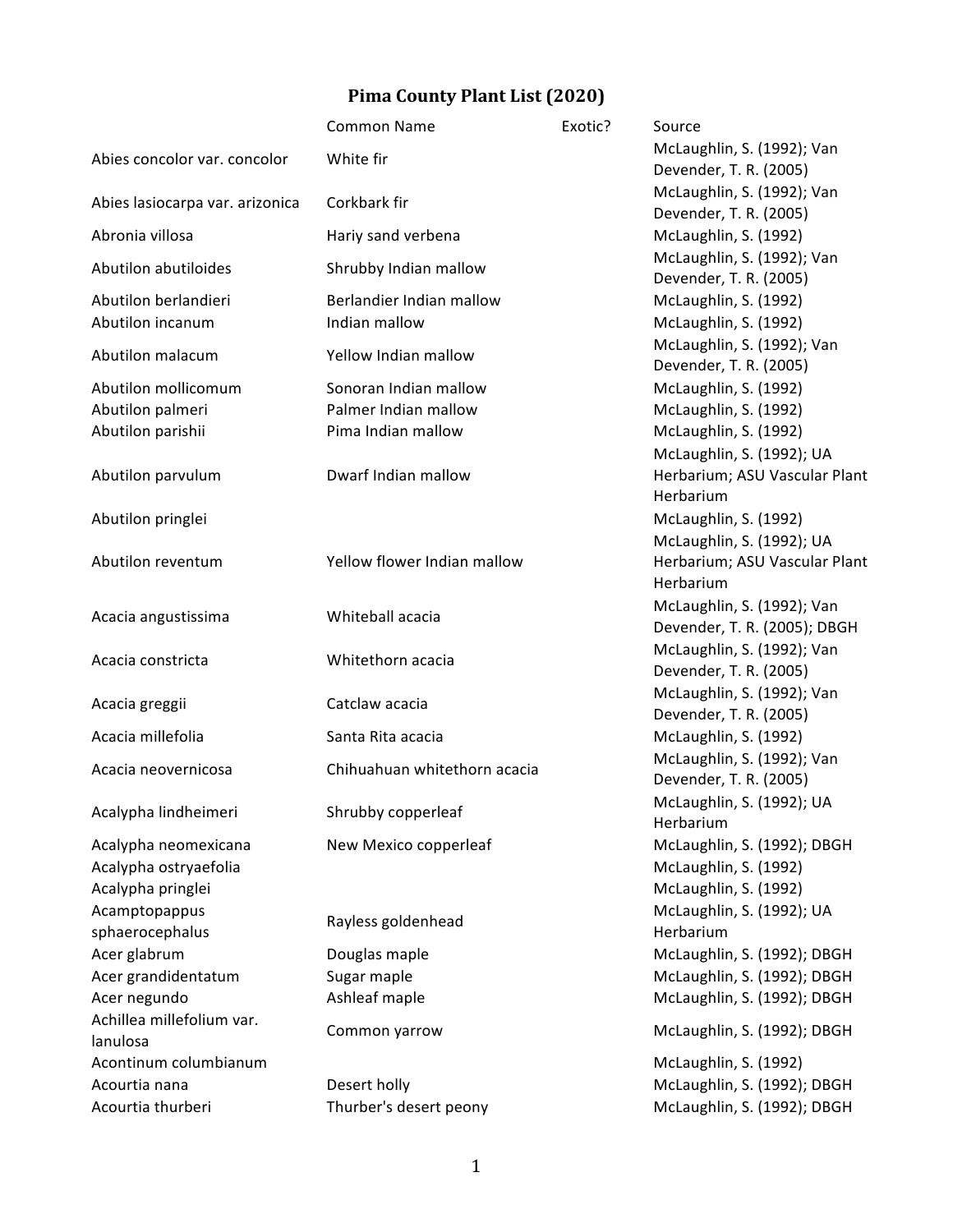| Acourtia wrightii                | Brownfoot; Wright's peony  | McLaughlin, S. (1992); DBGH;<br><b>UA Herbarium</b>                     |
|----------------------------------|----------------------------|-------------------------------------------------------------------------|
| Actaea rubra ssp. arguta         | Red baneberry              | McLaughlin, S. (1992); Van<br>Devender, T. R. (2005); UA<br>Herbarium   |
| Adenophyllum porophylloides      | San Felipe dogweed         | McLaughlin, S. (1992); Van<br>Devender, T. R. (2005); DBGH              |
| Adiantum capillus - veneris      | Common maidenhair          | McLaughlin, S. (1992); Van<br>Devender, T. R. (2005); UA<br>Herbarium   |
| Aegopogon tenellus               | Fragile grass              | McLaughlin, S. (1992); UA<br>Herbarium                                  |
| Agastache breviflora             | Trans-Pecos giant hyssop   | McLaughlin, S. (1992); UA<br>Herbarium; ASU Vascular Plant<br>Herbarium |
| Agastache pallidiflora           |                            | McLaughlin, S. (1992)                                                   |
| Agastache rupestris              | Threadleaf giant hyssop    | McLaughlin, S. (1992); UA<br>Herbarium                                  |
| Agastache wrightii               | Sonoran giant hyssop       | McLaughlin, S. (1992); UA<br>Herbarium; ASU Vascular Plant<br>Herbarium |
| Agave chrysantha                 | Golden flowered agave      | McLaughlin, S. (1992); DBGH                                             |
| Agave deserti ssp. subsimplex    | Desert agave               | McLaughlin, S. (1992); Van<br>Devender, T. R. (2005); DBGH              |
| Agave murpheyi                   | Hohokam agave              | AGFD (April 1999)                                                       |
| Agave palmeri<br>Agave parryi    | Palmer agave               | McLaughlin, S. (1992); DBGH<br>McLaughlin, S. (1992)                    |
| Agave parviflora var. parviflora | Santa Cruz striped agave   | McLaughlin, S. (1992)                                                   |
| Agave schottii var. trealeasii   | Trelease agave             | McLaughlin, S. (1992); (2005)                                           |
| Ageratina herbacea               | Fragrant snakeroot         | McLaughlin, S. (1992); Van<br>Devender, DBGH                            |
| Ageratina paupercula             | Santa Rita snakeroot       | McLaughlin, S. (1992); Van<br>Devender, T. R. (2005); DBGH              |
| Agoseris arizonica               | Arizona mountain dandelion | McLaughlin, S. (1992); UA<br>Herbarium                                  |
| Agoseris aurantiaca              | Orange agoseris            | McLaughlin, S. (1992); UA<br>Herbarium; ASU Vascular Plant<br>Herbarium |
| Agoseris glauca                  | Pale dandelion             | McLaughlin, S. (1992); UA<br>Herbarium; ASU Vascular Plant<br>Herbarium |
| Agoseris heterophylla            | Annual agoseris            | McLaughlin, S. (1992); UA<br>Herbarium; ASU Vascular Plant<br>Herbarium |
| Agrimonia striata                | Roadside agrimony          | McLaughlin, S. (1992); DBGH                                             |
| Agrostis exarata                 | Spike bentgrass            | McLaughlin, S. (1992); UA<br>Herbarium                                  |
| Agrostis scabra                  | Rough bentgrass            | McLaughlin, S. (1992); UA<br>Herbarium                                  |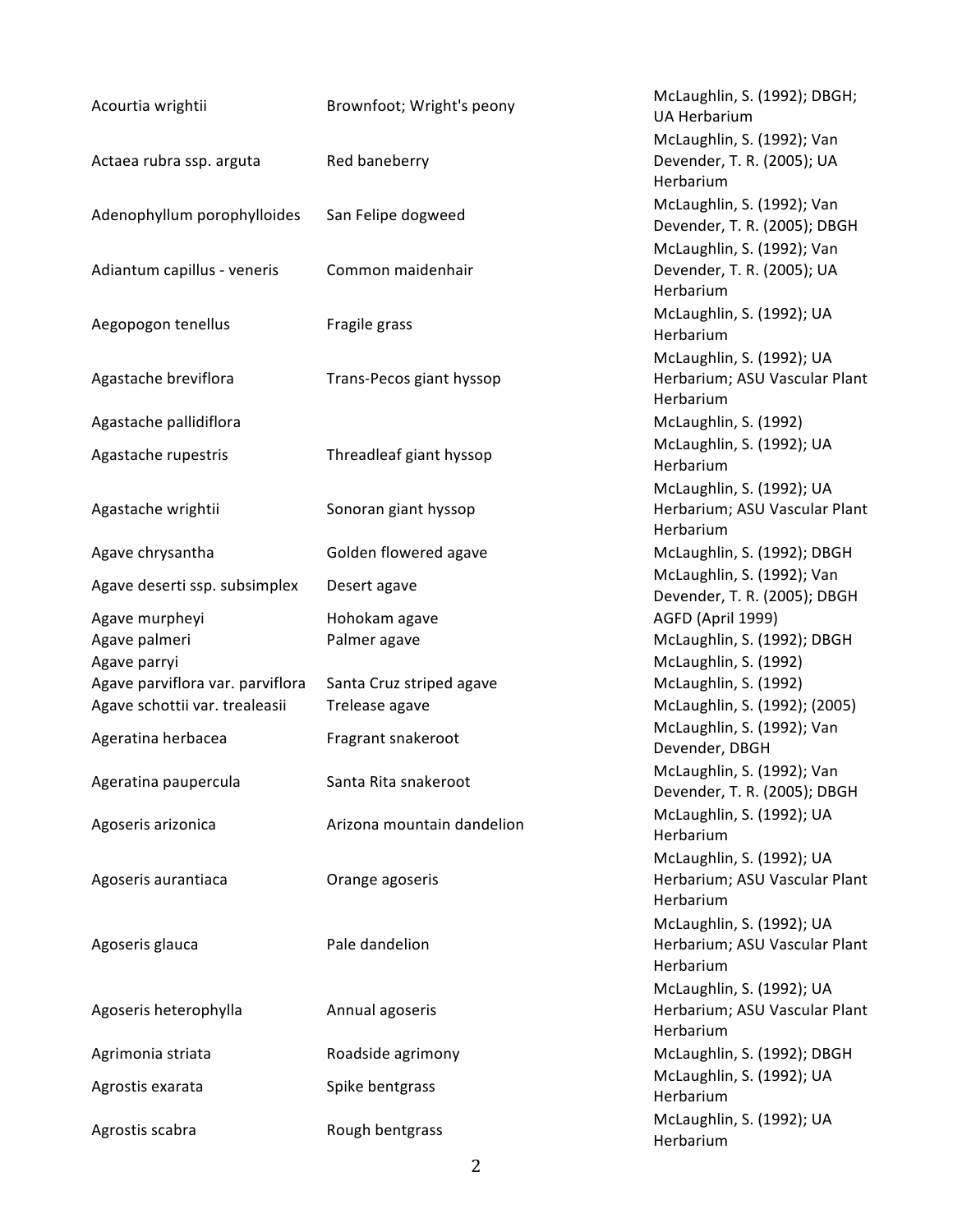| Agrostis stolonifera           | Redtop bentgrass      | McLaughlin, S. (1992); Van<br>Devender, T. R. (2005), DBGH              |
|--------------------------------|-----------------------|-------------------------------------------------------------------------|
| Allionia incarnata             | Trailing four o'clock | McLaughlin, S. (1992)                                                   |
| Allium bisceptrum var. palmeri | Aspen onion           | McLaughlin, S. (1992); UA<br>Herbarium                                  |
| Allium cernuum                 | Nodding onion         | McLaughlin, S. (1992); UA<br>Herbarium; ASU Vascular Plant<br>Herbarium |
| Allium geyeri                  | Geyer's onion         | McLaughlin, S. (1992); UA<br>Herbarium                                  |
| Allium gooddingii              | Goodding onion        | AGFD (April 1999); UA<br>Herbarium                                      |
| Allium kunthii                 | Kunth's onion         | McLaughlin, S. (1992); UA<br>Herbarium; ASU Vascular Plant<br>Herbarium |
| Allium macropetalum            | Largeflower onion     | McLaughlin, S. (1992); UA<br>Herbarium; ASU Vascular Plant<br>Herbarium |
| Allium nevadense               | Nevada onion          | <b>UA Herbarium</b>                                                     |
| Allium plummerae               | Plummer onion         | McLaughlin, S. (1992); UA<br>Herbarium                                  |
| Allophyllum gilioides          | Blue false gilia      | McLaughlin, S. (1992); DBGH                                             |
| Almutaster pauciflorus         | Alkali marsh aster    | McLaughlin, S. (1992); Van<br>Devender, T. R. (2005); UA<br>Herbarium   |
| Alnus incana ssp. tenufolia    | Mountain alder        | McLaughlin, S. (1992); UA<br>Herbarium                                  |
| Alnus oblongifolia             | Arizona alder         | McLaughlin, S. (1992); UA<br>Herbarium; ASU Vascular Plant<br>Herbarium |
| Alopecurus carolinianus        | Carolina foxtain      | McLaughlin, S. (1992); UA<br>Herbarium                                  |
| Alopecurus geniculatus         |                       | McLaughlin, S. (1992)                                                   |
| Aloysia gratissima             | Whitebrush            | McLaughlin, S. (1992); UA<br>Herbarium; ASU Vascular Plant<br>Herbarium |
| Aloysia wrightii               | Wright's beebrush     | McLaughlin, S. (1992); UA<br>Herbarium; ASU Vascular Plant<br>Herbarium |
| Alternanthera pungens          | Creeping chaffweed    | McLaughlin, S. (1992); UA<br>Herbarium                                  |
| Amaranthus acrassipes          | Spreading amaranth    | <b>UA Herbarium</b>                                                     |
| Amaranthus albus               | Pigweed               | McLaughlin, S. (1992); UA<br>Herbarium; ASU Vascular Plant<br>Herbarium |
| Amaranthus bigelovii           |                       | McLaughlin, S. (1992)                                                   |
| Amaranthus blitoides           | Mat amaranth          | McLaughlin, S. (1992); UA<br>Herbarium                                  |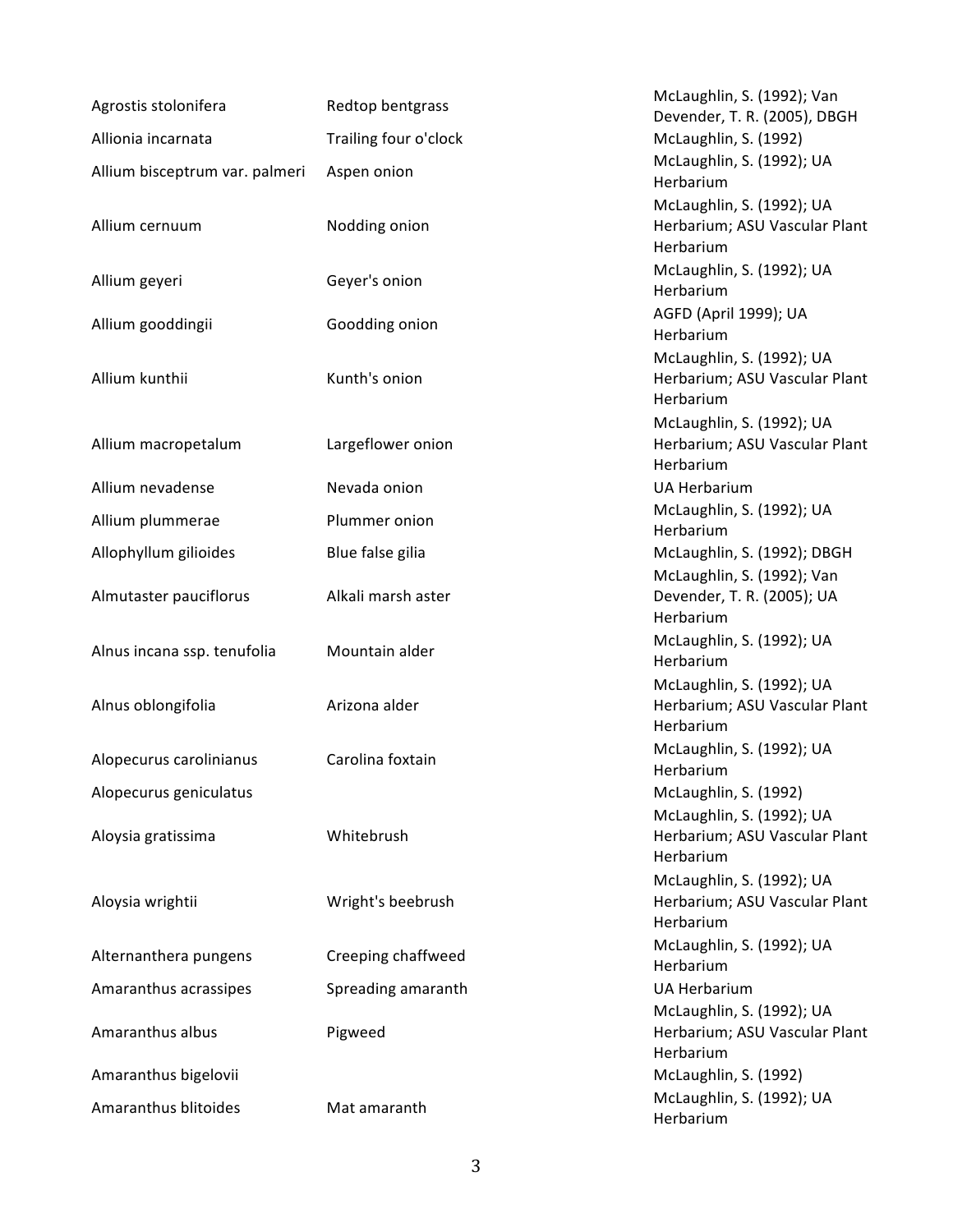| Amaranthus fimbriatus var.<br>denticulatus    | Fringed pigweed                       | McLaughlin, S. (1992); Van<br>Devender, T. R. (2005); UA<br>Herbarium; ASU Vascular Plant<br>Herbarium |
|-----------------------------------------------|---------------------------------------|--------------------------------------------------------------------------------------------------------|
| Amaranthus graecizens                         | White pigweed                         | McLaughlin, S. (1992); UA<br>Herbarium                                                                 |
| Amaranthus hybridus                           | Smooth pigweed                        | <b>UA Herbarium</b>                                                                                    |
| Amaranthus obcordatus                         | Trans-Pecos amaranth                  | McLaughlin, S. (1992); UA<br>Herbarium; ASU Vascular Plant<br>Herbarium                                |
| Amaranthus palmeri                            | Carelessweed                          | McLaughlin, S. (1992); DBGH;<br>UA Herbarium; ASU Vascular<br>Plant Herbarium                          |
| Amaranthus torreyi<br>Amaranthus xtucsonensis | Watson's amaranth                     | McLaughlin, S. (1992); DBGH<br>Van Devender, T. R. (2005)                                              |
| Ambrosia ambrosioides                         | Big bursage                           | McLaughlin, S. (1992); UA<br>Herbarium, ASU Vascular Plant<br>Herbarium                                |
| Ambrosia confertiflora                        | Slimleaf bursage, weakleaf<br>bursage | McLaughlin, S. (1992); DBGH;<br>UA Herbarium ASU Vascular<br>Plant Herbarium                           |
| Ambrosia cordifolia                           | Tucson burr ragweed                   | McLaughlin, S. (1992); UA<br>Herbarium, ASU Vascular Plant<br>Herbarium                                |
| Ambrosia deltoidea                            | Triangleleaf bursage                  | McLaughlin, S. (1992); DBGH;<br>UA Herbarium, ASU Vascular<br>Plant Herbarium                          |
| Ambrosia dumosa                               | White bursage, burrobush              | McLaughlin, S. (1992); DBGH;<br>UA Herbarium ASU Vascular<br>Plant Herbarium                           |
| Ambrosia ilicifolia                           | Holly leaf bursage                    | <b>UA Herbarium</b>                                                                                    |
| Ambrosia psilostachya                         | Western ragweed                       | McLaughlin, S. (1992): UA<br>Herbarium, ASU Vascular Plant<br>Herbarium                                |
| Ambrosia trifida var. texana                  | Giant ragweed/Texas great<br>ragweed  | McLaughlin, S. (1992); UA<br>Herbarium, ASU Vascular Plant<br>Herbarium                                |
| Ammannia coccinea ssp.<br>robusta             | Grand redstem                         | McLaughlin, S. (1992): UA<br>Herbarium, ASU Vascular Plant<br>Herbarium                                |
| Ammocodon chenopodioides                      |                                       | McLaughlin, S. (1992)                                                                                  |
| Amoreuxia gonzalezii                          | Saiya                                 | McLaughlin, S. (1992); UA<br>Herbarium, ASU Vascular Plant<br>Herbarium                                |
| Amoreuxia palmatifida                         | Saiya                                 | McLaughlin, S. (1992); UA<br>Herbarium, ASU Vascular Plant<br>Herbarium                                |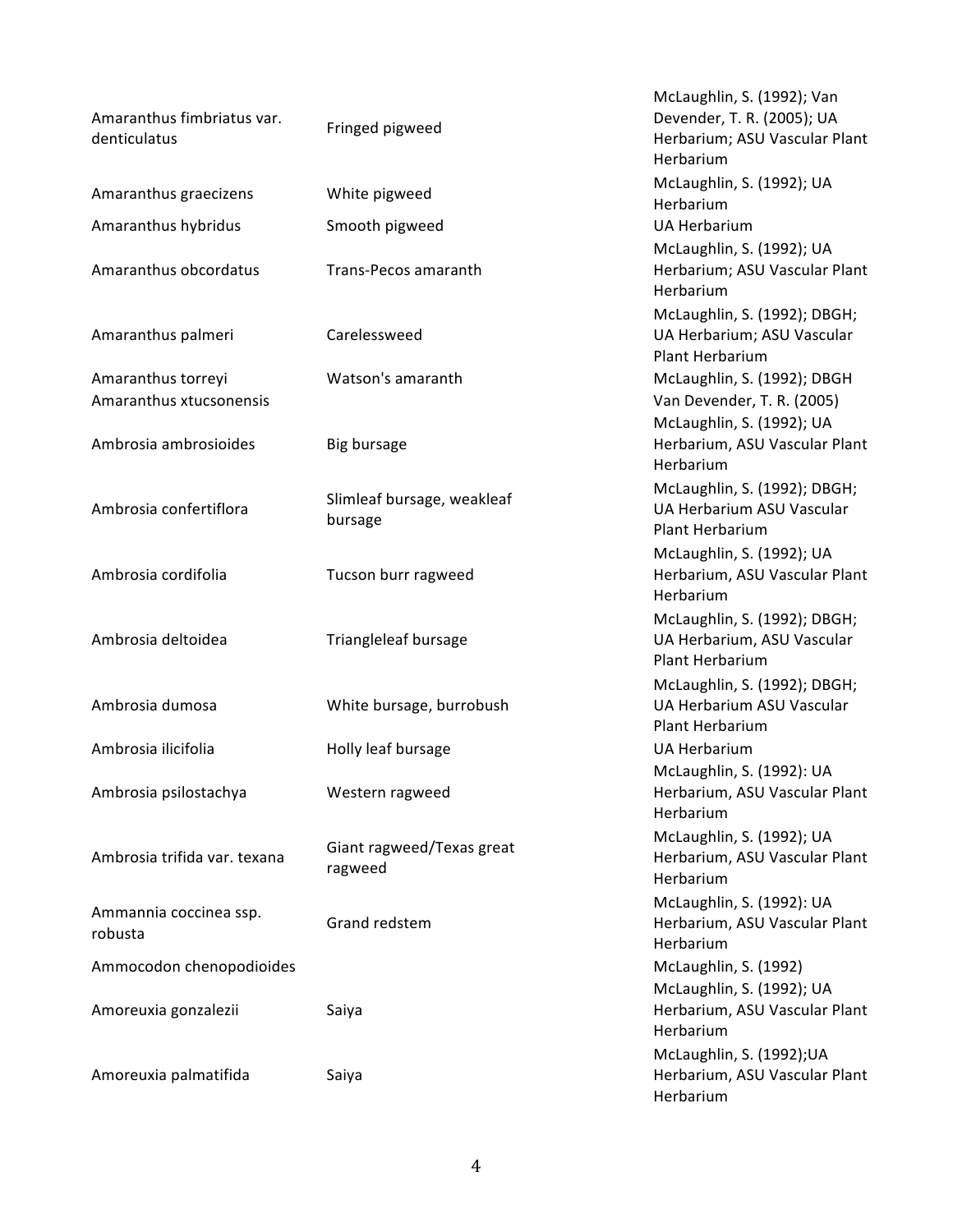| Amorpha californica                           | CA false indigo                       | McLaughlin, S. (1992); UA<br>Herbarium, ASU Vascular Plant<br>Herbarium                                |
|-----------------------------------------------|---------------------------------------|--------------------------------------------------------------------------------------------------------|
| Amorpha fruticosa                             | Bastard indigo                        | McLaughlin, S. (1992); Van<br>Devender, T. R. (2005); UA<br>Herbarium, ASU Vascular Plant<br>Herbarium |
| Amsinckia intermedia                          | Coast fiddleneck                      | McLaughlin, S. (1992)                                                                                  |
| Amsinckia tessellata                          | <b>Bristly fiddleneck</b>             | McLaughlin, S. (1992); DBGH                                                                            |
| Amsonia grandiflora                           | Large-flowered blue star              | McLaughlin, S. (1992)                                                                                  |
| Amsonia kearneyana                            | Kearney's blue star                   | McLaughlin, S. (1992)                                                                                  |
|                                               |                                       | McLaughlin, S. (1992); UA                                                                              |
| Anagallis minima                              | Chaffweed                             | Herbarium, ASU Vascular Plant<br>Herbarium                                                             |
| Anaphalis margaritacea                        | Pearly everlasting                    | <b>DBGH</b>                                                                                            |
|                                               |                                       | McLaughlin, S. (1992); Van                                                                             |
| Androsace occidentalis var.<br>arizonica      | Western rock-jasmine                  | Devender, T. R. (2005); UA<br>Herbarium, ASU Vascular Plant<br>Herbarium                               |
|                                               |                                       | McLaughlin, S. (1992); UA                                                                              |
| Androsace septentrionalis ssp.<br>puberulenta | Northern rock-jasmine/pyamy<br>flower | Herbarium, ASU Vascular Plant<br>Herbarium                                                             |
|                                               |                                       | McLaughlin, S. (1992); UA                                                                              |
| Anemone tuberosa                              | Desert windflower                     | Herbarium, ASU Vascular Plant<br>Herbarium                                                             |
|                                               |                                       | McLaughlin, S. (1992); UA                                                                              |
| Anemopsis californica                         | Yerba mansa                           | Herbarium, ASU Vascular Plant<br>Herbarium                                                             |
| Anisacanthus thurberi                         | Thurber's desert honeysuckle          | McLaughlin, S. (1992); DBGH<br>McLaughlin, S. (1992); UA                                               |
| Anoda abutiloides                             | Indian anoda                          | Herbarium, ASU Vascular Plant<br>Herbarium                                                             |
| Anoda acerifolia                              |                                       | McLaughlin, S. (1992)                                                                                  |
| Anoda cristata                                | Crested anoda                         | McLaughlin, S. (1992)                                                                                  |
|                                               |                                       | McLaughlin, S. (1992); UA                                                                              |
| Anoda pentaschista                            | Field anoda                           | Herbarium, ASU Vascular Plant<br>Herbarium                                                             |
| Antennaria marginata                          | Whitemargin pussytoes                 | McLaughlin, S. (1992)                                                                                  |
| Antennaria parvifolia                         | Little-leaf pussytoes                 | McLaughlin, S. (1992)                                                                                  |
|                                               |                                       | McLaughlin, S. (1992); UA                                                                              |
| Anthericum torreyi                            | Amberlily, Torrey's craglily          | Herbarium, ASU Vascular Plant<br>Herbarium                                                             |
| Antheropeas lanusum                           | White easterbonnets                   | McLaughlin, S. (1992); UA<br>Herbarium, ASU Vascular Plant<br>Herbarium                                |
| Antirrhinum cyathiferum                       | og's-mouth                            | Van Devender, T. R. (2005); UA<br>Herbarium, ASU Vascular Plant<br>Herbarium                           |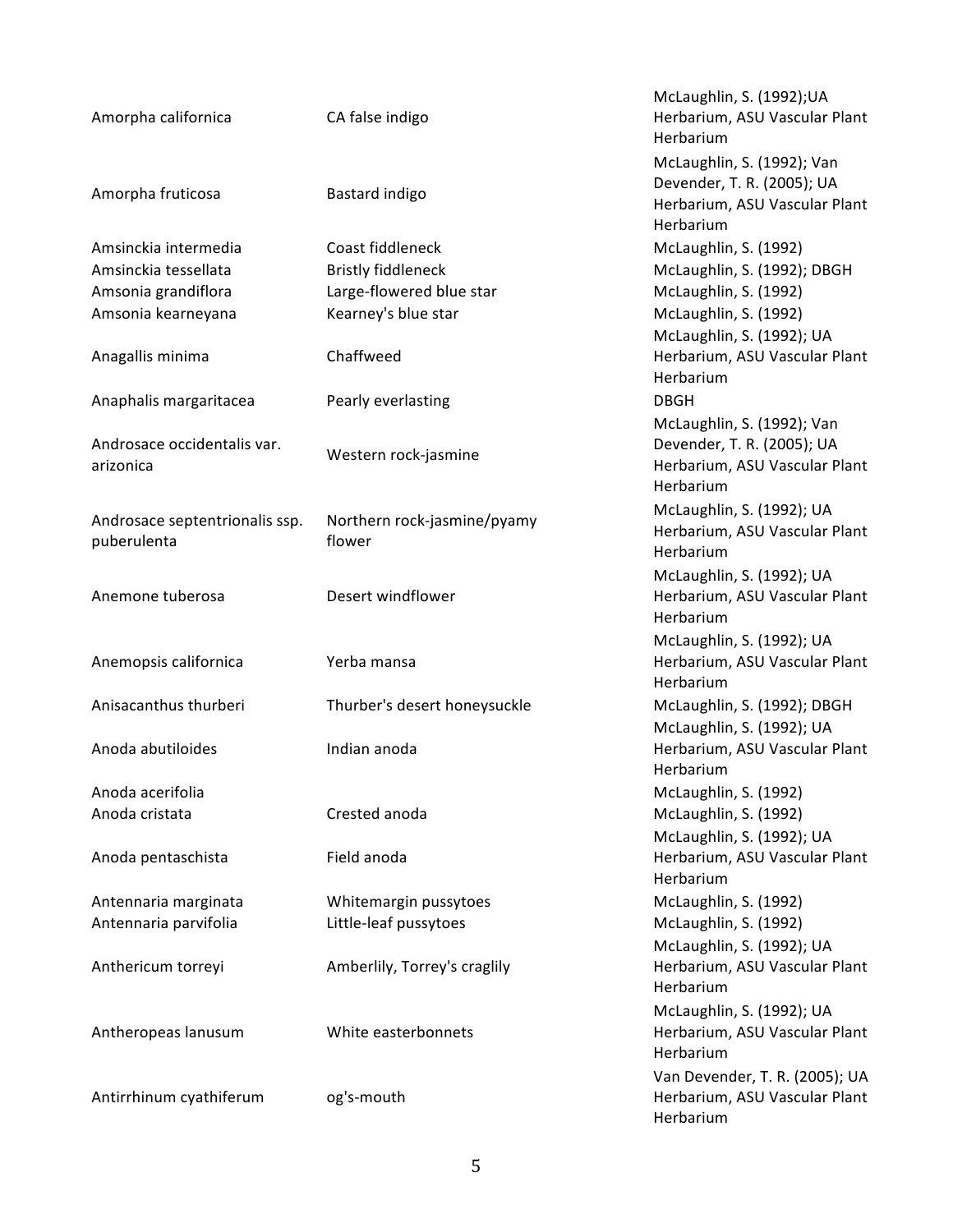| Antirrhinum filipes                            | Filipe's snapdragon               | McLaughlin, S. (1992); UA<br>Herbarium, ASU Vascular Plant<br>Herbarium                                |
|------------------------------------------------|-----------------------------------|--------------------------------------------------------------------------------------------------------|
| Antirrhinum nuttallianum                       | Violet snapdragon                 | McLaughlin, S. (1992); UA<br>Herbarium, ASU Vascular Plant<br>Herbarium                                |
| Apiastrum angustifolium<br>Apium angustifolium |                                   | McLaughlin, S. (1992)<br>Van Devender, T. R. (2005)<br>McLaughlin, S. (1992); UA                       |
| Apocynum androsaemifolium                      | Bitterroot, spreading dogbane     | Herbarium, ASU Vascular Plant<br>Herbarium                                                             |
| Apocynum cannabinum                            | Common dogbane                    | McLaughlin, S. (1992); UA<br>Herbarium, ASU Vascular Plant<br>Herbarium                                |
| Apodanthera undulata                           | Melon loco                        | McLaughlin, S. (1992)                                                                                  |
| Aquilegia chrysantha                           | Golden columbine                  | McLaughlin, S. (1992); UA<br>Herbarium, ASU Vascular Plant<br>Herbarium                                |
| Aquilegia desertorum                           | Desert columbine                  | McLaughlin, S. (1992); UA<br>Herbarium                                                                 |
| Arabis perennans                               | <b>Perennial rockcress</b>        | McLaughlin, S. (1992); UA<br>Herbarium, ASU Vascular Plant<br>Herbarium                                |
| Arabis tricornuta                              |                                   | McLaughlin, S. (1992)                                                                                  |
| Aralia humilis                                 | Arizona spikenard                 | McLaughlin, S. (1992); UA<br>Herbarium                                                                 |
| Aralia racemosa                                | American spikenard                | McLaughlin, S. (1992); UA<br>Herbarium                                                                 |
| Arbutus arizonica                              | Arizona madrone                   | McLaughlin, S. (1992)                                                                                  |
| Arcenthobium gilli                             | Huachuca Mtn. Dwarf<br>mistletoe  | UA Herbarium, ASU Vascular<br><b>Plant Herbarium</b>                                                   |
| Arceuthobium apachecum                         | Apache dwarf mistletoe            | Van Devender, T. R. (2005); UA<br>Herbarium, ASU Vascular Plant<br>Herbarium                           |
| Arceuthobium campylopodum                      |                                   | McLaughlin, S. (1992)                                                                                  |
| Arceuthobium douglasii                         | Douglas fir dwarf mistletoe       | McLaughlin, S. (1992); UA<br>Herbarium                                                                 |
| Arceuthobium vaginatum ssp.<br>cryptopodum     | Ponderosa pine dwarf<br>mistletoe | McLaughlin, S. (1992); Van<br>Devender, T. R. (2005); UA<br>Herbarium, ASU Vascular Plant<br>Herbarium |
| Arctostaphylos pringlei                        | Manzanita                         | McLaughlin, S. (1992)                                                                                  |
| Arctostaphylos pungens                         | Pointleaf manzanita               | McLaughlin, S. (1992)                                                                                  |
| Arenaria lanuginosa                            | Spreading sandwort                | McLaughlin, S. (1992); UA<br>Herbarium, ASU Vascular Plant<br>Herbarium                                |
| Arenaria lanuginosa ssp.<br>saxosa             | Spreading sandwort                | McLaughlin, S. (1992), UA<br>Herbarium                                                                 |
| Argemone gracilenta                            | Prickly poppy                     | McLaughlin, S. (1992)                                                                                  |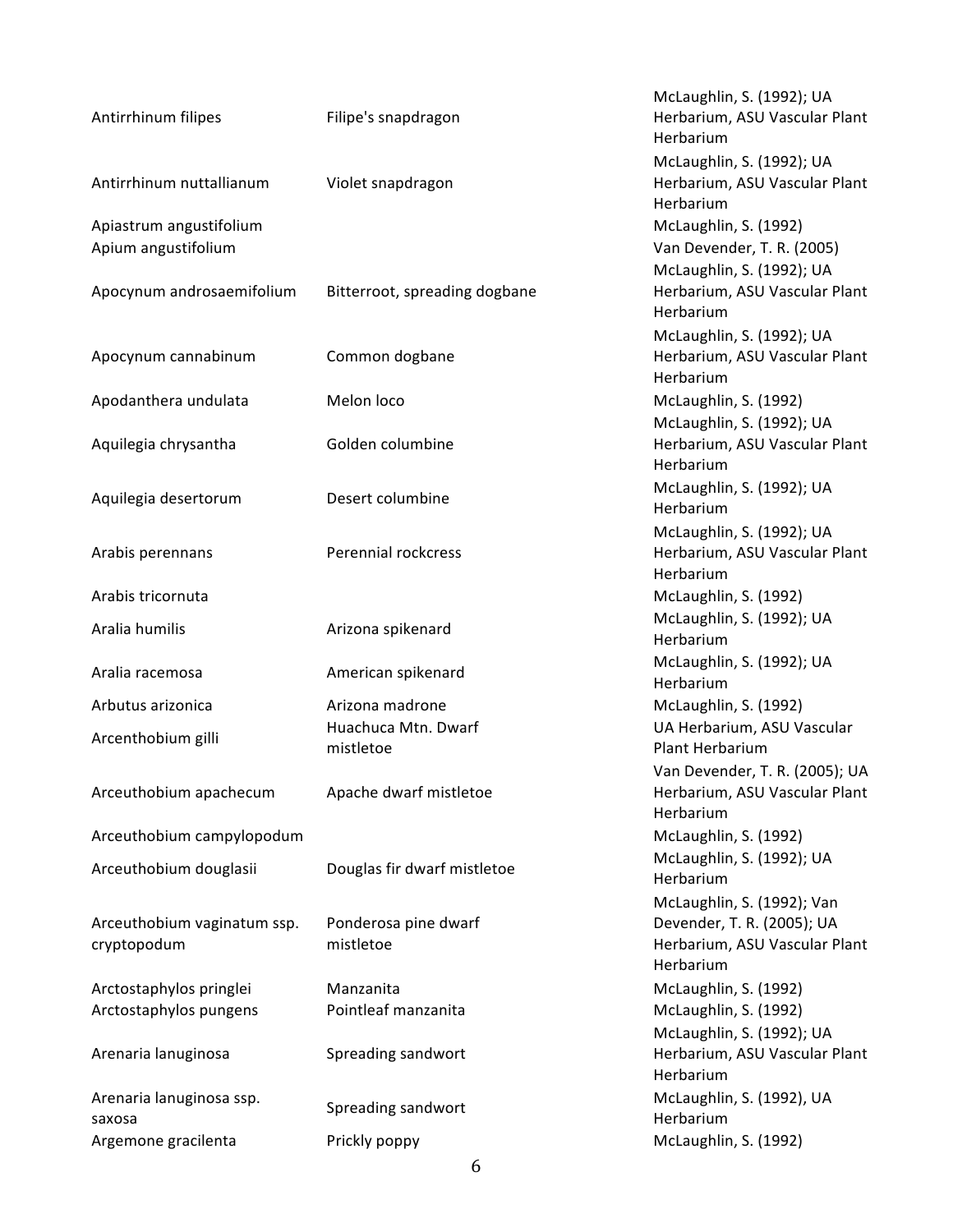| Argemone ochroleuca ssp.<br>ochroleuca   | Mexican prickly poppy        | Van Devender, T. R. (2005)                                                                             |
|------------------------------------------|------------------------------|--------------------------------------------------------------------------------------------------------|
| Argemone pleiacantha ssp.<br>pleiacantha | Southwestern prickly poppy   | McLaughlin, S. (1992); Van<br>Devender, T. R. (2005)                                                   |
| Argyrochosma jonesii                     | Jone's lipfern               | McLaughlin, S. (1992); Van<br>Devender, T. R. (2005); UA<br>Herbarium                                  |
| Argyrochosma limitanea ssp.<br>limitanea | Southwestern false clonkfern | McLaughlin, S. (1992); Van<br>Devender, T. R. (2005); UA<br>Herbarium                                  |
| Aristida adscensionis                    | Six-weeks threeawn           | McLaughlin, S. (1992); UA<br>Herbarium, ASU Vascular Plant<br>Herbarium                                |
| Aristida barbata                         | Havard's threeawn            | McLaughlin, S. (1992); UA<br>Herbarium                                                                 |
| Aristida californica var.<br>californica | California threeawn          | Van Devender, T. R. and J.<br>Weins (2005); UA Herbarium                                               |
| Aristida divaricata                      | Poverty threeawn             | McLaughlin, S. (1992); UA<br>Herbarium, ASU Vascular Plant<br>Herbarium                                |
| Aristida glabrata                        | Santa Rita threeawn          | McLaughlin, S. (1992); UA<br>Herbarium, ASU Vascular Plant<br>Herbarium                                |
| Aristida laxa                            |                              | <b>UA Herbarium</b>                                                                                    |
| Aristida orcuttiana                      | Single threeawn              | McLaughlin, S. (1992); UA<br>Herbarium, ASU Vascular Plant<br>Herbarium                                |
| Aristida pansa                           | Wooten's threeawn            | McLaughlin, S. (1992)                                                                                  |
| Aristida purpurea var.<br>longiseta      | Red threeawn                 | Van Devender, T. R. (2005); UA<br>Herbarium, ASU Vascular Plant<br>Herbarium                           |
| Aristida purpurea var. nealleyi          | Blue threeawn                | Van Devender, T. R. (2005); UA<br>Herbarium, ASU Vascular Plant<br>Herbarium                           |
| Aristida purpurea var. parishii          | Parish's treeawn             | McLaughlin, S. (1992); UA<br>Herbarium, ASU Vascular Plant<br>Herbarium                                |
| Aristida purpurea var. pupurea           | Purple threeawn              | McLaughlin, S. (1992); Van<br>Devender, T. R. (2005)                                                   |
| Aristida purpurea var. wrightii          | Wright's threeawn            | McLaughlin, S. (1992); UA<br>Herbarium, ASU Vascular Plant<br>Herbarium                                |
| Aristida ternipes var. gentilis          | Mesa threeawn                | Van Devender, T. R. (2005);<br><b>DBGH</b>                                                             |
| Aristida ternipes var. ternipes          | Spidergrass                  | McLaughlin, S. (1992); Van<br>Devender, T. R. (2005); UA<br>Herbarium, ASU Vascular Plant<br>Herbarium |
| Aristolochia watsonii                    | Indian root                  | McLaughlin, S. (1992)                                                                                  |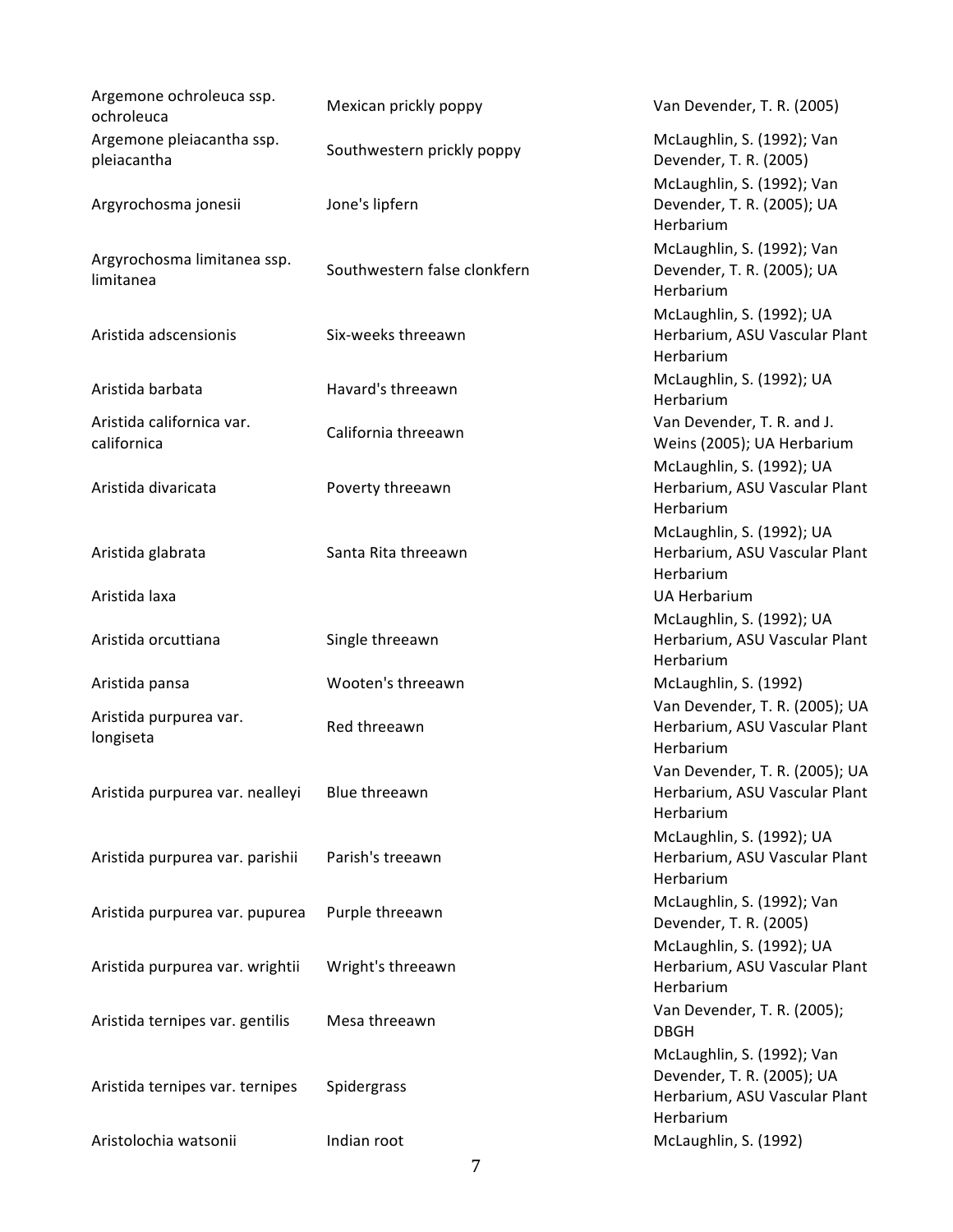| Artemisia campestris                  | Common sagewort      | McLaughlin, S. (1992)                                                         |
|---------------------------------------|----------------------|-------------------------------------------------------------------------------|
| Artemisia dracunculus                 | Silky wormwood       | McLaughlin, S. (1992)                                                         |
| Artemisia franserioides               | Ragweed sagebrush    | McLaughlin, S. (1992)                                                         |
| Artemisia ludoviciana                 | Silver wormwood      | McLaughlin, S. (1992)                                                         |
| Asclepias albicans.                   | Whitestem milkweed   | <b>UA Herbarium</b>                                                           |
| Asclepias angustifolia                | Arizona milkweed     | McLaughlin, S. (1992); UA<br>Herbarium                                        |
| Asclepias asperula ssp. aperula       | Spider milkweed      | DBGH, ASU Vascular Plant<br>Herbarium                                         |
|                                       |                      | McLaughlin, S. (1992); Van                                                    |
| Asclepias asperula ssp.<br>capricornu | Antelopehorns        | Devender, T. R. (2005); UA<br>Herbarium, ASU Vascular Plant<br>Herbarium      |
| Asclepias brachystephana              | Shortcrown milkweed  | McLaughlin, S. (1992); UA<br>Herbarium, ASU Vascular Plant<br>Herbarium       |
| Asclepias elata                       | Nodding milkweed     | McLaughlin, S. (1992); UA<br>Herbarium                                        |
| Asclepias engelmanniana               | Engelmann's milkweed | McLaughlin, S. (1992); UA<br>Herbarium                                        |
| Asclepias hypoleuca                   | Mahogany milkweed    | McLaughlin, S. (1992); UA<br>Herbarium, ASU Vascular Plant<br>Herbarium       |
| Asclepias involucrata                 | Dwarf milkweed       | McLaughlin, S. (1992); UA<br>Herbarium                                        |
| Asclepias lemmoni                     | Bigleaf milkweed     | McLaughlin, S. (1992); UA<br>Herbarium                                        |
| Asclepias linaria                     | Pineneedle milkweed  | McLaughlin, S. (1992); UA<br>Herbarium, ASU Vascular Plant<br>Herbarium       |
| Asclepias macrotis                    | Longhood milkweed    | McLaughlin, S. (1992); UA<br>Herbarium, ASU Vascular Plant<br>Herbarium       |
| Asclepias nummularia                  | Tuffed milkweed      | McLaughlin, S. (1992); UA<br>Herbarium, ASU Vascular Plant<br>Herbarium       |
| Asclepias nyctaginifolia              | Mohave milkweed      | McLaughlin, S. (1992); DBGH;<br>UA Herbarium, ASU Vascular<br>Plant Herbarium |
| Asclepias quinquedentata              | Slimpod milkweed     | McLaughlin, S. (1992); UA<br>Herbarium                                        |
| Asclepias subverticillata             | Horsetail milkweed   | McLaughlin, S. (1992); UA<br>Herbarium, ASU Vascular Plant<br>Herbarium       |
| Asclepias tuberosa var. interior      | Butterfly milkweed   | McLaughlin, S. (1992); UA<br>Herbarium, ASU Vascular Plant<br>Herbarium       |
| Aspicarpa hirtella                    | Chaparral asphead    | McLaughlin, S. (1992); UA<br>Herbarium                                        |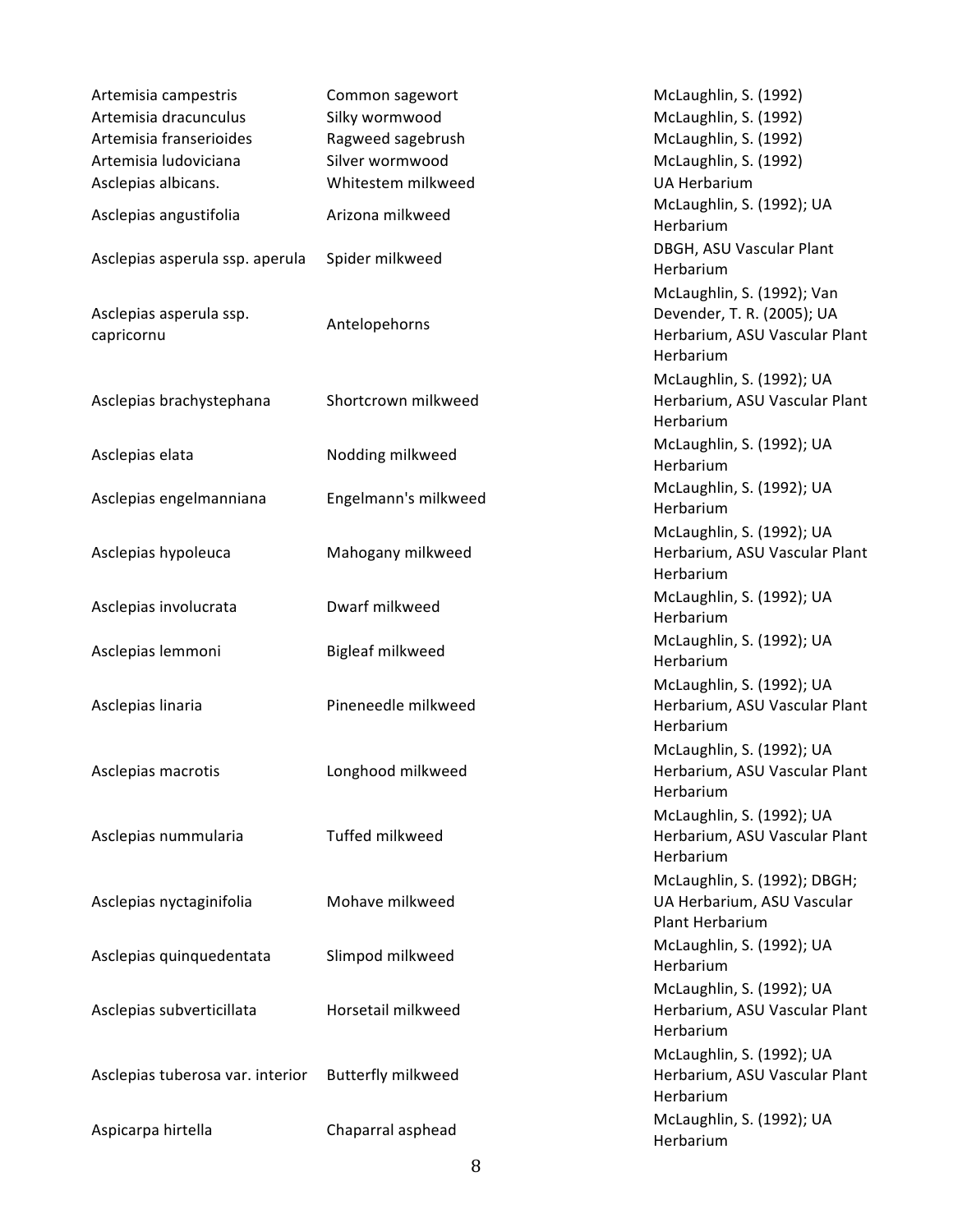| Asplenium dalhousiae                        | Dalhousie's spleen wort | McLaughlin, S. (1992); UA<br>Herbarium                                                                 |
|---------------------------------------------|-------------------------|--------------------------------------------------------------------------------------------------------|
| Asplenium palmeri                           | Palmer's spleenwort     | McLaughlin, S. (1992); UA<br>Herbarium                                                                 |
| Asplenium resiliens                         | Blackstem spleenwort    | McLaughlin, S. (1992); UA<br>Herbarium                                                                 |
| Asplenium septentrionale                    | Forked spleenwort       | McLaughlin, S. (1992); UA<br>Herbarium                                                                 |
| Asplenium trichomanes                       | Maidenhair spleenwort   | McLaughlin, S. (1992); UA<br>Herbarium, ASU Vascular Plant<br>Herbarium                                |
| Aster coerulescens                          | Willowleaf aster        | McLaughlin, S. (1992); UA<br>Herbarium                                                                 |
| Aster intricatus                            | Shrubby alkaliaster     | McLaughlin, S. (1992); UA<br>Herbarium                                                                 |
| Astragalus allochrous var.<br>allochrous    | Half moon milkvetch     | McLaughlin, S. (1992); Van<br>Devender, T. R. (2005); UA<br>Herbarium, ASU Vascular Plant<br>Herbarium |
| Astragalus arizonicus                       | Arizona milkvetch       | McLaughlin, S. (1992); UA<br>Herbarium, ASU Vascular Plant<br>Herbarium                                |
| Astragalus didymocarpus var.<br>dispermus   | Dwarf white milkvetch   | McLaughlin, S. (1992); UA<br>Herbarium, ASU Vascular Plant<br>Herbarium                                |
| Astragalus hallii                           |                         | McLaughlin, S. (1992)                                                                                  |
| Astragalus humistratus                      | Groundcover milkvetch   | McLaughlin, S. (1992); UA<br>Herbarium                                                                 |
| Astragalus lentiginosus var.<br>australis   | Freckled milkvetch      | McLaughlin, S. (1992); Van<br>Devender, T. R. (2005); UA<br>Herbarium, ASU Vascular Plant<br>Herbarium |
| Astragalus mollissimus var.<br>bigelovii    | Bigelove's milkvetch    | McLaughlin, S. (1992); UA<br>Herbarium                                                                 |
| Astragalus nothoxys                         | Sheep milkvetch         | McLaughlin, S. (1992); UA<br>Herbarium, ASU Vascular Plant<br>Herbarium                                |
| Astragalus nuttallianus                     | Nuttall milkvetch       | McLaughlin, S. (1992); UA<br>Herbarium, ASU Vascular Plant<br>Herbarium                                |
| Astragalus nuttallianus var.<br>austrinus   | Smallflowered milkvetch | ASU Vascular Plant Herbarium                                                                           |
| Astragalus nuttallianus var.<br>imperfectus | Turkey peas             | ASU Vascular Plant Herbarium                                                                           |
| Astragalus thurberi                         | Thurber's milkvetch     | McLaughlin, S. (1992); UA<br>Herbarium                                                                 |
| Astragalus wootoni                          |                         | McLaughlin, S. (1992)                                                                                  |
| Astrolepis cochisensis ssp.<br>arizonica    | Arizona scaly cloakfern | ASU Vascular Plant Herbarium                                                                           |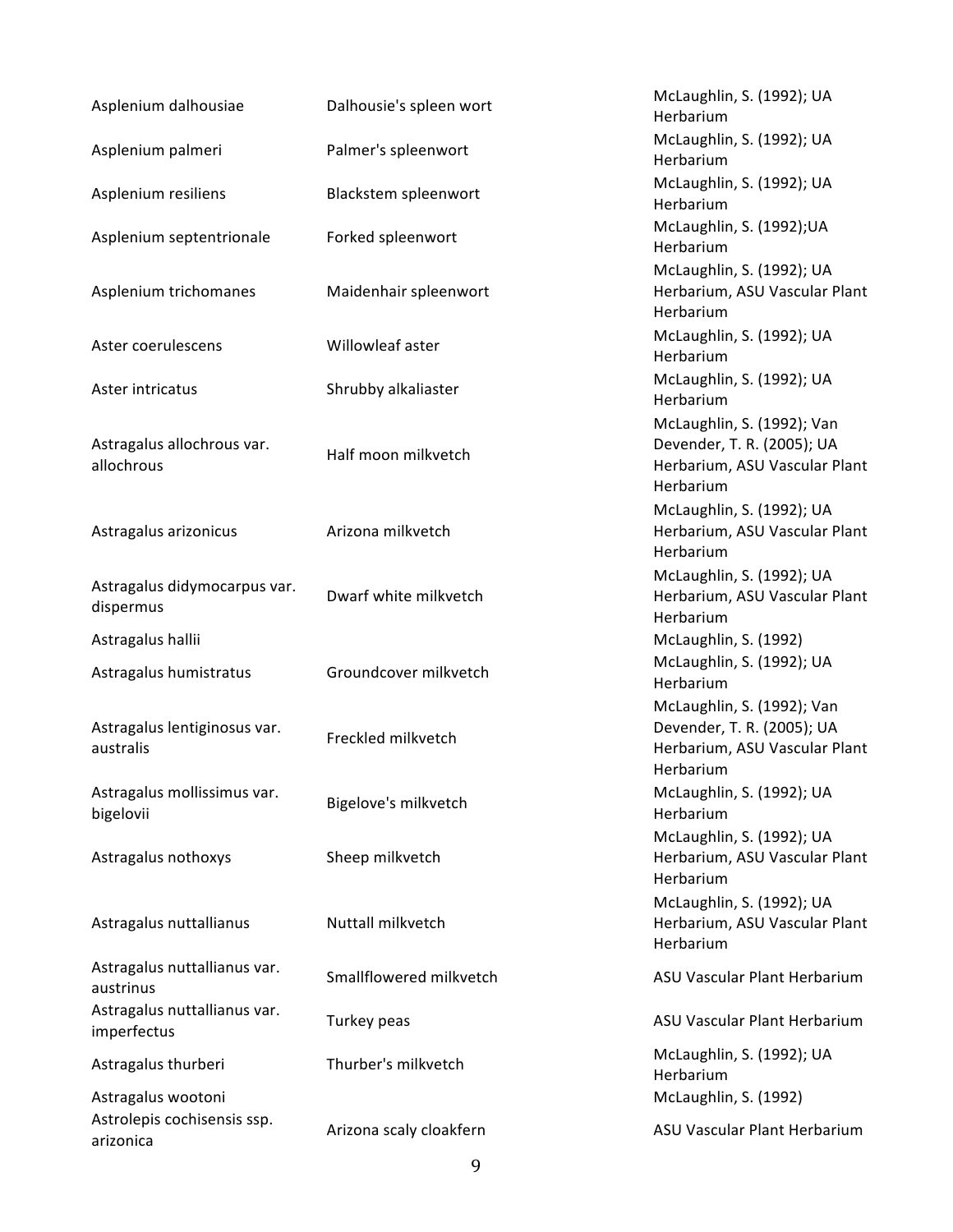| Astrolepis cochisensis ssp.<br>cochisensis | Cochise Scaly cloakfern         | McLaughlin, S. (1992); Van<br>Devender, T. R. (2005); UA<br>Herbarium, ASU Vascular Plant<br>Herbarium |
|--------------------------------------------|---------------------------------|--------------------------------------------------------------------------------------------------------|
| Astrolepis integerrima                     | Hybrid cloakfern                | UA Herbarium, ASU Vascular<br>Plant Herbarium                                                          |
| Astrolepis sinuata ssp. sinuata            | Wavy scaly cloakfern            | McLaughlin, S. (1992); Van<br>Devender, T. R. (2005); UA<br>Herbarium, ASU Vascular Plant<br>Herbarium |
| Astrolepis windhamii                       | Windham's scaly cloakfern       | UA Herbarium, ASU Vascular<br>Plant Herbarium                                                          |
| Athyrium filix-femina                      | Common lady fern                | McLaughlin, S. (1992); UA<br>Herbarium                                                                 |
| Athysanus pusillus                         | Common sandweed                 | McLaughlin, S. (1992); UA<br>Herbarium, ASU Vascular Plant<br>Herbarium                                |
| Atriplex canescens                         | Fourwing saltbush               | McLaughlin, S. (1992); UA<br>Herbarium                                                                 |
| Atriplex canescens var. linearis           | Thinleaf fourwing saltbush      | McLaughlin, S. (1992); UA<br>Herbarium                                                                 |
| Atriplex elegans var. elegans              | Wheelscale saltbush             | McLaughlin, S. (1992); Van<br>Devender, T. R. (2005); UA<br>Herbarium                                  |
| Atriplex elegans var.<br>fasciculata       | Wheelscale saltbush             | McLaughlin, S. (1992); UA<br>Herbarium                                                                 |
| Atriplex lentiformis                       | Big saltbush                    | McLaughlin, S. (1992); UA<br>Herbarium                                                                 |
| Atriplex pacifica                          |                                 | McLaughlin, S. (1992)                                                                                  |
| Atriplex polycarpa                         | Desert saltbush, Cattle spinach | McLaughlin, S. (1992); UA<br>Herbarium                                                                 |
| Atriplex thornberi                         | Saltbush                        | <b>UA Herbarium</b>                                                                                    |
| Atriplex wrightii                          | Wright's saltbush               | McLaughlin, S. (1992); UA<br>Herbarium                                                                 |
| Ayenia filiformis                          | Trans-Pecos ayenia              | McLaughlin, S. (1992); Van<br>Devender, T. R. (2005); UA<br>Herbarium, ASU Vascular Plant<br>Herbarium |
| Ayenia microphylla                         | Shrubby ayenia                  | McLaughlin, S. (1992); UA<br>Herbarium, ASU Vascular Plant<br>Herbarium                                |
| Ayenia pusilla                             | Ayenia                          | McLaughlin, S. (1992); UA<br>Herbarium                                                                 |
| Azolla filiculoides                        | Pacific mosquito fern           | McLaughlin, S. (1992); UA<br>Herbarium, ASU Vascular Plant<br>Herbarium                                |
| Azolla mexicana                            | Mexican mosquito fern           | McLaughlin, S. (1992): UA<br>Herbarium                                                                 |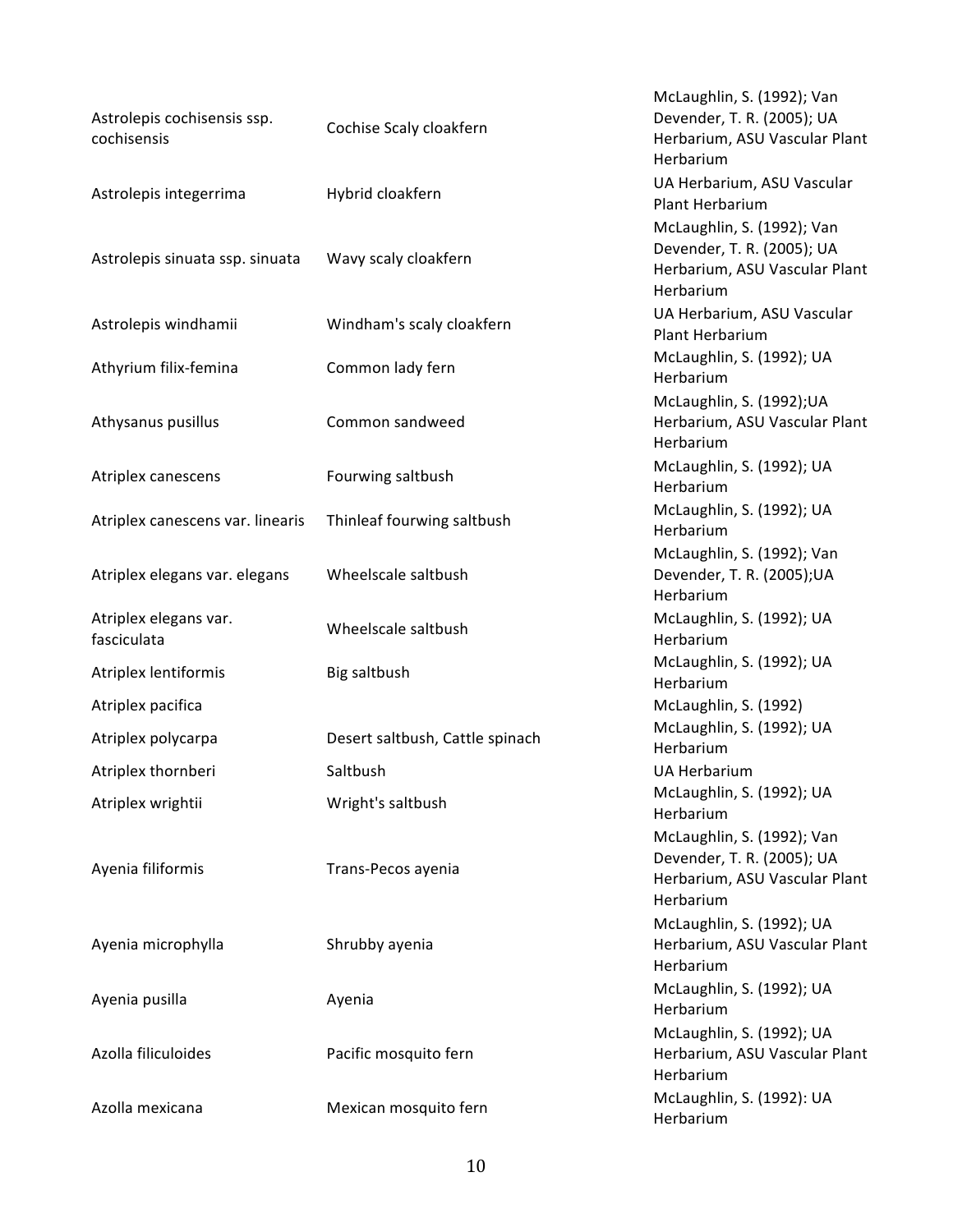| Baccharis brachyphylla        | Shortleaf baccharis   | McLaughlin, S. (1992); UA<br>Herbarium                                                |
|-------------------------------|-----------------------|---------------------------------------------------------------------------------------|
| Baccharis emoryi              | Emory's baccharis     | McLaughlin, S. (1992); UA<br>Herbarium                                                |
| Baccharis pteronioides        | Yerba de pasmo        | McLaughlin, S. (1992); UA<br>Herbarium                                                |
| Baccharis salicifolia         | Seep willow, mule fat | McLaughlin, S. (1992); UA<br>Herbarium, ASU Vascular Plant<br>Herbarium               |
| <b>Baccharis sarothroides</b> | Desert broom          | McLaughlin, S. (1992); UA<br>Herbarium, ASU Vascular Plant<br>Herbarium               |
| <b>Baccharis thesioides</b>   | Arizona baccharis     | McLaughlin, S. (1992); UA<br>Herbarium                                                |
| Bahia absinthifolia           | Hairyseed bahia       | McLaughlin, S. (1992); UA<br>Herbarium, ASU Vascular Plant<br>Herbarium               |
| Bahia dissecta                | Ragleaf bahia         | McLaughlin, S. (1992); UA<br>Herbarium, ASU Vascular Plant<br>Herbarium               |
| Bahia pedata                  | Bluntscale bahia      | <b>DBGH</b>                                                                           |
| Baileya multiradiata          | Desert marigold       | McLaughlin, S. (1992); UA<br>Herbarium, ASU Vascular Plant<br>Herbarium               |
| Baileya pleniradiata          | Woolly marigold       | McLaughlin, S. (1992); UA<br>Herbarium, ASU Vascular Plant<br>Herbarium               |
| Bebbia juncea                 | Sweetbush             | McLaughlin, S. (1992); UA<br>Herbarium, ASU Vascular Plant<br>Herbarium               |
| Berberis haematocarpa         | Arizona algerita      | McLaughlin, S. (1992); Van<br>Devender, T. R. (2005); ASU<br>Vascular Plant Herbarium |
| Berberis harrisoniana         | Red burberry          | McLaughlin, S. (1992); UA<br>Herbarium, ASU Vascular Plant<br>Herbarium               |
| Berberis trifoliata           |                       | McLaughlin, S. (1992); Van<br>Devender, T. R. (2005)                                  |
| Berberis wilcoxii             | Wilcox's barberry     | McLaughlin, S. (1992); UA<br>Herbarium, ASU Vascular Plant<br>Herbarium               |
| Berlandiera lyrata            | Lyreleaf greeneyes    | McLaughlin, S. (1992); UA<br>Herbarium, ASU Vascular Plant<br>Herbarium               |
| Bernardia incana              | Western Bernardia     | McLaughlin, S. (1992); UA<br>Herbarium                                                |
| Berula erecta                 | Cutleaf waterparsnip  | McLaughlin, S. (1992); UA<br>Herbarium, ASU Vascular Plant<br>Herbarium               |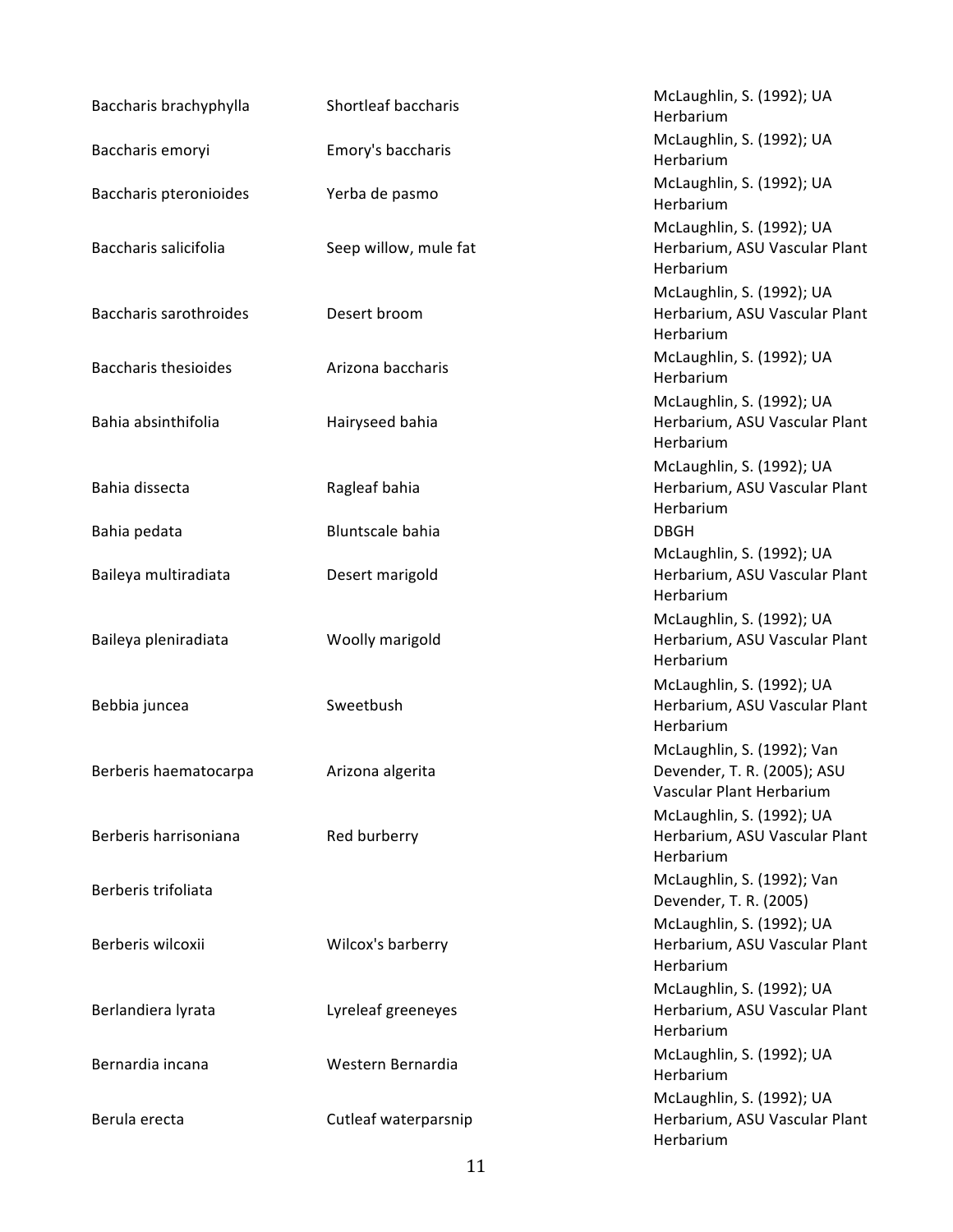| <b>Bidens aurea</b>             | Arizona beggarticks          | McLaughlin, S. (1992); UA<br>Herbarium, ASU Vascular Plant<br>Herbarium                                |
|---------------------------------|------------------------------|--------------------------------------------------------------------------------------------------------|
| Bidens bigelovii                | <b>Bigelow's beggarticks</b> | McLaughlin, S. (1992); UA<br>Herbarium                                                                 |
| <b>Bidens ferulaefolia</b>      | Apache beggar ticks          | McLaughlin, S. (1992); UA<br>Herbarium, ASU Vascular Plant<br>Herbarium                                |
| Bidens heterosperma             | Rocky Mountain beggarticks   | McLaughlin, S. (1992); UA<br>Herbarium                                                                 |
| <b>Bidens laevis</b>            | Smooth beggarticks           | McLaughlin, S. (1992); UA<br>Herbarium, ASU Vascular Plant<br>Herbarium                                |
| Bidens lemmoni                  | Lemmon's beggarticks         | McLaughlin, S. (1992); UA<br>Herbarium                                                                 |
| Bidens leptocephala             | Fewflower beggarticks        | McLaughlin, S. (1992); UA<br>Herbarium, ASU Vascular Plant<br>Herbarium                                |
| Bidens pilosa                   | Spanish needles              | McLaughlin, S. (1992); UA<br>Herbarium, ASU Vascular Plant<br>Herbarium                                |
| Bidens tenuisecta               | Slimlobe beggarticks         | McLaughlin, S. (1992); UA<br>Herbarium                                                                 |
| Blepharoneuron tricholepis      | Pine Dropseed                | McLaughlin, S. (1992); UA<br>Herbarium, ASU Vascular Plant<br>Herbarium                                |
| Boerhavia coccinea              | Scarlet spiderling           | McLaughlin, S. (1992); Van<br>Devender, T. R. (2005); UA<br>Herbarium, ASU Vascular Plant<br>Herbarium |
| Boerhavia coulteri var. palmeri | Spiderling                   | McLaughlin, S. (1992); Van<br>Devender, T. R. (2005); UA<br>Herbarium, ASU Vascular Plant<br>Herbarium |
| Boerhavia erecta                | <b>Erect Spiderling</b>      | McLaughlin, S. (1992); Van<br>Devender, T. R. (2005); UA<br>Herbarium, ASU Vascular Plant<br>Herbarium |
| Boerhavia gracillima            | <b>Slimstalk Spiderling</b>  | McLaughlin, S. (1992); Van<br>Devender, T. R. (2005); UA<br>Herbarium                                  |
| Boerhavia intermedia            | Five-wing Spiderling         | McLaughlin, S. (1992); Van<br>Devender, T. R. (2005); UA<br>Herbarium, ASU Vascular Plant<br>Herbarium |
| Boerhavia megaptera             | AnnualSpiderling             | McLaughlin, S. (1992); Van<br>Devender, T. R. (2005); UA<br>Herbarium, ASU Vascular Plant<br>Herbarium |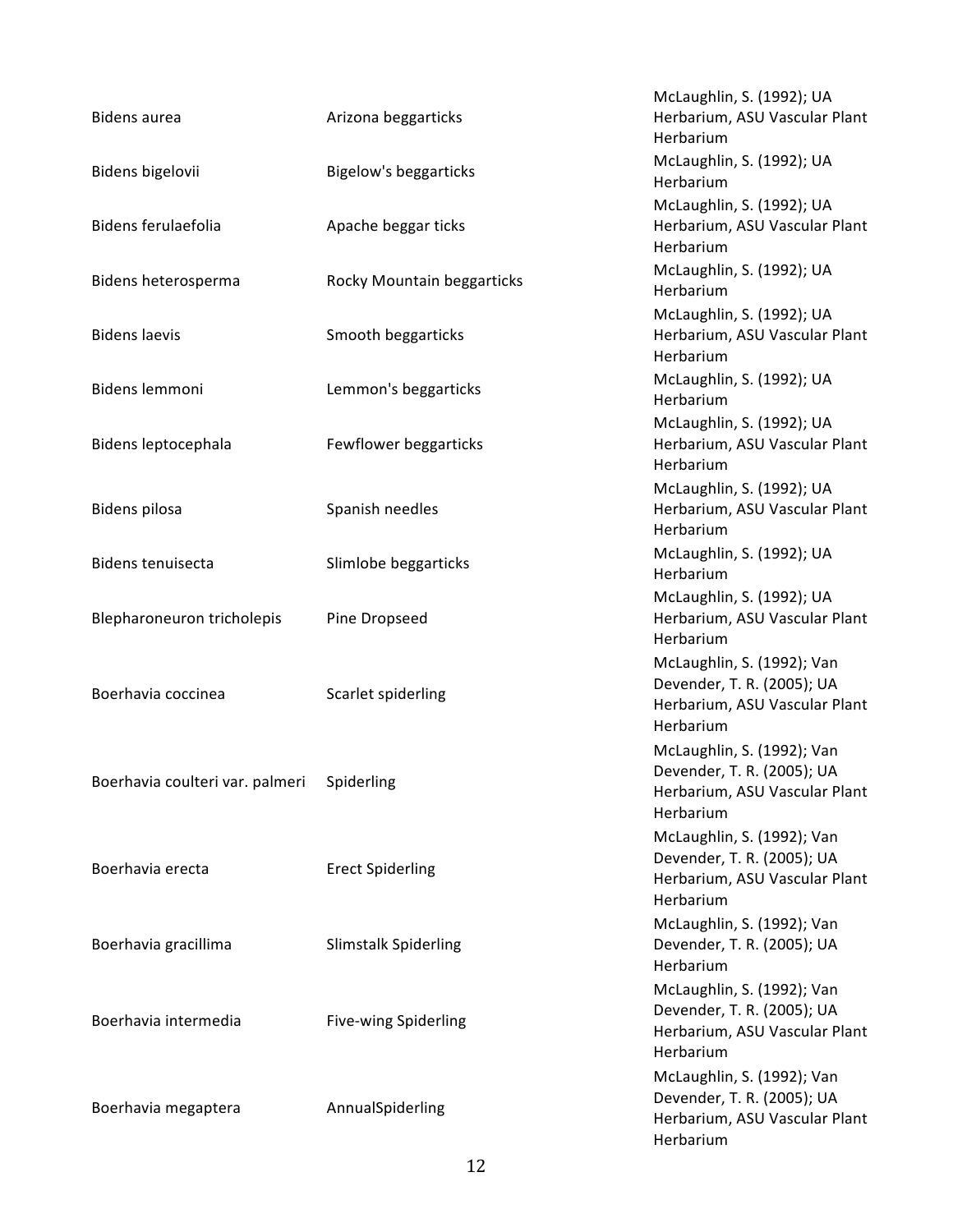| Boerhavia pterocarpa                        | <b>Apache Pass Spiderling</b> | McLaughlin, S. (1992); Van<br>Devender, T. R. (2005); UA<br>Herbarium                                  |
|---------------------------------------------|-------------------------------|--------------------------------------------------------------------------------------------------------|
| Boerhavia purpurascens                      | <b>Purple Spiderling</b>      | McLaughlin, S. (1992); Van<br>Devender, T. R. (2005); UA<br>Herbarium, ASU Vascular Plant<br>Herbarium |
| Boerhavia spicata                           | CreepingSpiderling            | McLaughlin, S. (1992); Van<br>Devender, T. R. (2005); UA<br>Herbarium, ASU Vascular Plant<br>Herbarium |
| Boerhavia wrightii                          | Desert spiderling             | McLaughlin, S. (1992); Van<br>Devender, T. R. (2005); UA<br>Herbarium, ASU Vascular Plant<br>Herbarium |
| Bommeria hispida                            | Copper fern                   | McLaughlin, S. (1992); Van<br>Devender, T. R. (2005); UA<br>Herbarium, ASU Vascular Plant<br>Herbarium |
| Bothriochloa barbinodis                     | Bluestem, Canebeard grass     | McLaughlin, S. (1992); UA<br>Herbarium, ASU Vascular Plant<br>Herbarium                                |
| Bothriochloa saccharoides                   |                               | McLaughlin, S. (1992)                                                                                  |
| Bouteloua aristidoides var.<br>aristidoides | Needle gramma                 | McLaughlin, S. (1992); Van<br>Devender, T. R. (2005); UA<br>Herbarium, ASU Vascular Plant<br>Herbarium |
| Bouteloua barbata var. barbata              | Six-week gramma               | McLaughlin, S. (1992); Van<br>Devender, T. R. (2005); UA<br>Herbarium, ASU Vascular Plant<br>Herbarium |
| Bouteloua chondrosioides                    | Sprucetop gramma              | McLaughlin, S. (1992); UA<br>Herbarium, ASU Vascular Plant<br>Herbarium                                |
| Bouteloua curtipendula                      | Sideoats gramma               | McLaughlin, S. (1992); UA<br>Herbarium, ASU Vascular Plant<br>Herbarium                                |
| Bouteloua eludens                           | Santa Rita Gramma             | McLaughlin, S. (1992); UA<br>Herbarium, ASU Vascular Plant<br>Herbarium                                |
| Bouteloua eriopoda                          | Black gramma                  | McLaughlin, S. (1992); UA<br>Herbarium, ASU Vascular Plant<br>Herbarium                                |
| Bouteloua gracilis                          | Blue gramma                   | McLaughlin, S. (1992); UA<br>Herbarium, ASU Vascular Plant<br>Herbarium                                |
| Bouteloua hirsuta                           | Hairy gramma                  | McLaughlin, S. (1992); UA<br>Herbarium, ASU Vascular Plant<br>Herbarium                                |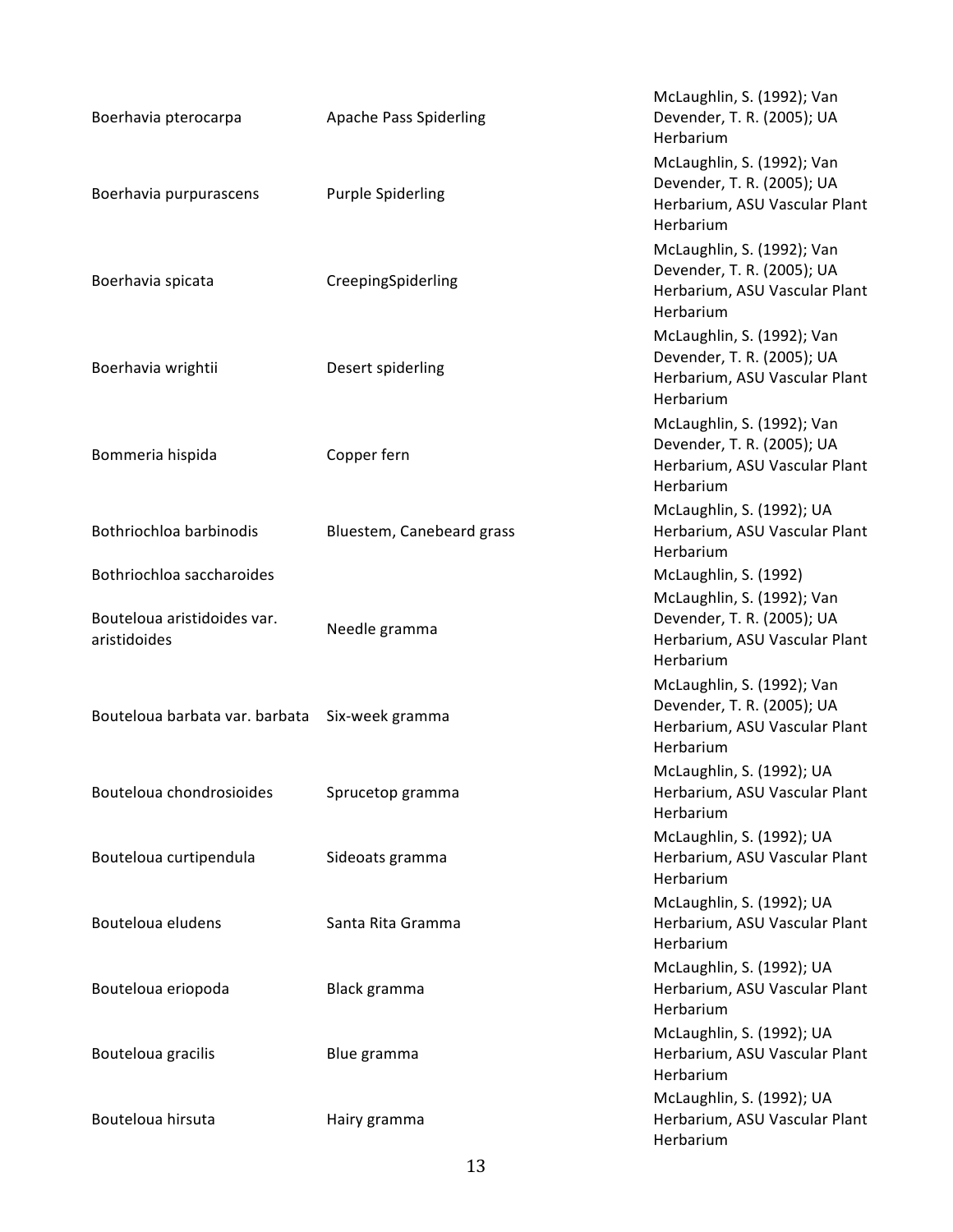| Bouteloua parryi          | Parry's gramma             | McLaughlin, S. (1992); UA<br>Herbarium, ASU Vascular Plant<br>Herbarium      |
|---------------------------|----------------------------|------------------------------------------------------------------------------|
| Bouteloua radicosa        | Purple gramma              | McLaughlin, S. (1992); UA<br>Herbarium, ASU Vascular Plant<br>Herbarium      |
| Bouteloua repens          | Slender gramma             | McLaughlin, S. (1992); UA<br>Herbarium, ASU Vascular Plant<br>Herbarium      |
| Bouteloua rothrockii      | Rothrock's gramma          | McLaughlin, S. (1992); UA<br>Herbarium, ASU Vascular Plant<br>Herbarium      |
| Bouteloua trifida         | Red gramma                 | McLaughlin, S. (1992); UA<br>Herbarium, ASU Vascular Plant<br>Herbarium      |
| Bouvardia ternifolia      | Firecracker bush           | McLaughlin, S. (1992); UA<br>Herbarium, ASU Vascular Plant<br>Herbarium      |
| Bowlesia incana           | Hairy bowlesia             | McLaughlin, S. (1992); UA<br>Herbarium, ASU Vascular Plant<br>Herbarium      |
| Brachiaria arizonica      | Arizona signalgrass        | McLaughlin, S. (1992); UA<br>Herbarium, ASU Vascular Plant<br>Herbarium      |
| Brachiaria ciliatissima   | Fringed signalgrass        | <b>UA Herbarium</b>                                                          |
| Brachiaria fasciculata    | Browntop signalgrass       | Van Devender, T. R. (2005); UA<br>Herbarium, ASU Vascular Plant<br>Herbarium |
| Brachiaria texana         | Texas signalgrass          | UA Herbarium; ASU Herbarium                                                  |
| Brachystigma wrightii     | Arizona desert foxglove    | McLaughlin, S. (1992); UA<br>Herbarium                                       |
| Brandegea bigelovii       | <b>Desert Starvine</b>     | McLaughlin, S. (1992); UA<br>Herbarium, ASU Vascular Plant<br>Herbarium      |
| Brassica rapa             | Birdsrape mustard          | <b>UA Herbarium</b>                                                          |
| Brickellia amplexicaulis  | Earleaf brickellbush       | McLaughlin, S. (1992); UA<br>Herbarium                                       |
| Brickellia atractyloides  | Spearleaf brickellbush     | McLaughlin, S. (1992); UA<br>Herbarium, ASU Vascular Plant<br>Herbarium      |
| Brickellia baccharidea    | Baccharisleaf brickellbush | McLaughlin, S. (1992); UA<br>Herbarium, ASU Vascular Plant<br>Herbarium      |
| Brickellia betonicaefolia | Betonyleaf brickellbush    | McLaughlin, S. (1992); UA<br>Herbarium, ASU Vascular Plant<br>Herbarium      |
| Brickellia brachyphylla   | Brach brickelbush          | <b>UA Herbarium</b>                                                          |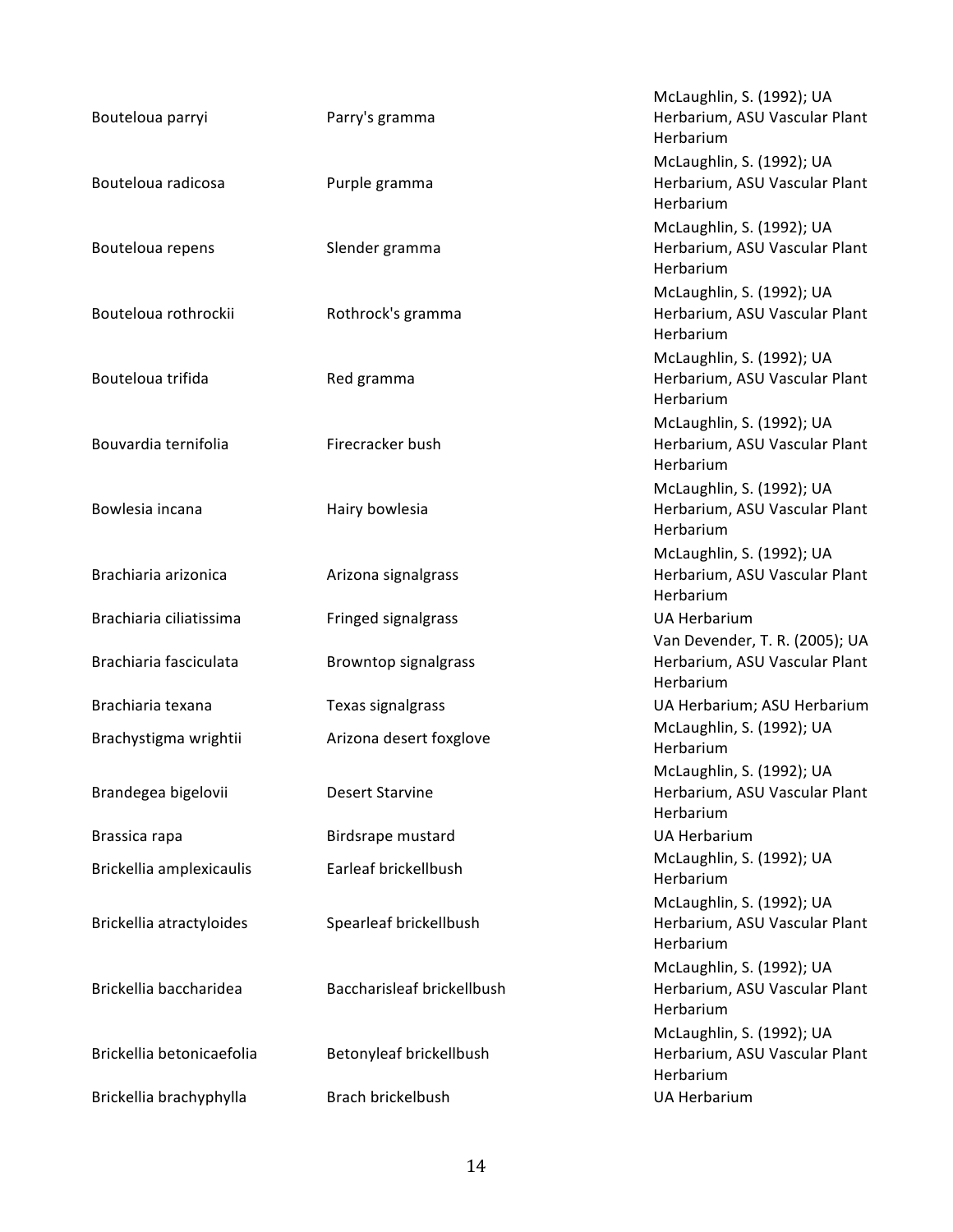| Brickellia californica                       | California brickellbush    | McLaughlin, S. (1992): UA<br>Herbarium, ASU Vascular Plant<br>Herbarium                                |
|----------------------------------------------|----------------------------|--------------------------------------------------------------------------------------------------------|
| Brickellia coulteri var. coulteri            | Coulter brickelbush        | McLaughlin, S. (1992); UA<br>Herbarium, ASU Vascular Plant<br>Herbarium                                |
| Brickellia eupatorioides var.<br>chlorolepis | False boneset              | McLaughlin, S. (1992); Van<br>Devender, T. R. (2005); UA<br>Herbarium, ASU Vascular Plant<br>Herbarium |
| Brickellia floribunda                        | Desert brickellbush        | McLaughlin, S. (1992); UA<br>Herbarium, ASU Vascular Plant<br>Herbarium                                |
| Brickellia frutescens                        | Rigid brickellbush         | McLaughlin, S. (1992)<br>McLaughlin, S. (1992); UA                                                     |
| Brickellia grandiflora                       | Tassel Flower brickellbush | Herbarium, ASU Vascular Plant<br>Herbarium                                                             |
| Brickellia parvula                           | Small brickellbush         | McLaughlin, S. (1992); UA<br>Herbarium                                                                 |
| Brickellia pringlei                          | Pringle's brickellbush     | McLaughlin, S. (1992); UA<br>Herbarium                                                                 |
| Brickellia rusbyi                            | Stinking brickellbush      | McLaughlin, S. (1992); UA<br>Herbarium                                                                 |
| Brickellia venosa                            | Veiny brickellbush         | McLaughlin, S. (1992); ASU<br>Vascular Plant Herbarium                                                 |
| <b>Bromus anomalus</b>                       | Nodding brome              | McLaughlin, S. (1992); UA<br>Herbarium                                                                 |
| <b>Bromus arizonicus</b>                     | Arizona Brome              | ASU Vascular Plant Herbarium                                                                           |
| Bromus carinatus var.<br>arizonicus          | California brome           | McLaughlin, S. (1992); Van<br>Devender, T. R. (2005); UA<br>Herbarium, ASU Vascular Plant<br>Herbarium |
| Bromus carinatus var.<br>marginatus          |                            | Van Devender, T. R. (2005);<br>ASU Vascular Plant Herbarium                                            |
| <b>Bromus catharticus</b>                    | Rescuegrass                | McLaughlin, S. (1992); Van<br>Devender, T. R. (2005); UA<br>Herbarium                                  |
| <b>Bromus ciliatus</b>                       | Fringed brome              | McLaughlin, S. (1992); UA<br>Herbarium                                                                 |
| <b>Bromus diandrus</b>                       | Great brome                | Van Devender, T. R. (2005); UA<br>Herbarium, ASU Vascular Plant<br>Herbarium                           |
| <b>Bromus frondosus</b>                      | Weeping brome              | McLaughlin, S. (1992); UA<br>Herbarium                                                                 |
| <b>Bromus lanatipes</b>                      | Wooly brome                | McLaughlin, S. (1992); UA<br>Herbarium                                                                 |
| <b>Bromus marginatus</b>                     | Mountain brome             | McLaughlin, S. (1992); UA<br>Herbarium, ASU Vascular Plant<br>Herbarium                                |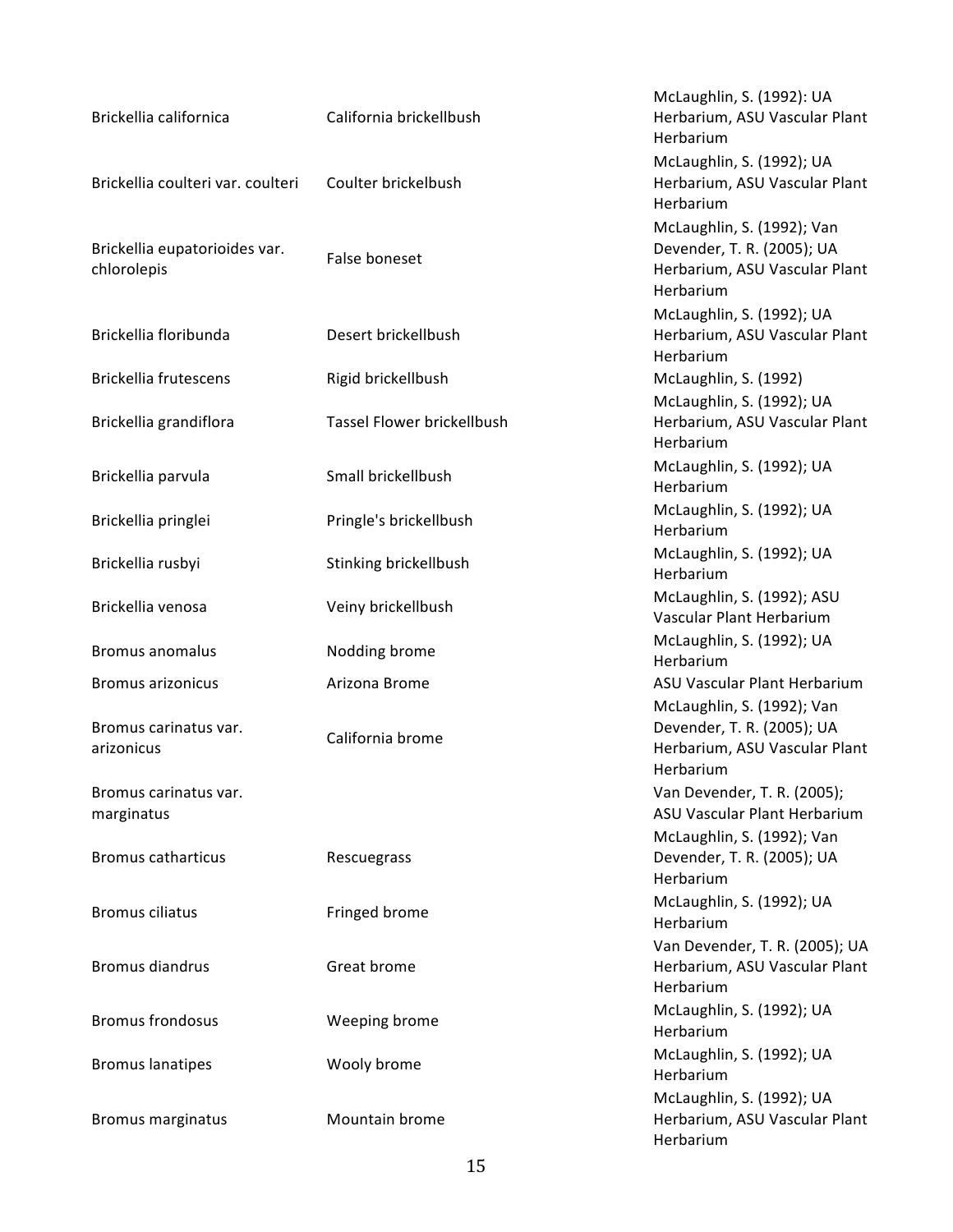| Bromus porteri                        | Porter brome                 | McLaughlin, S. (1992); UA<br>Herbarium                                  |
|---------------------------------------|------------------------------|-------------------------------------------------------------------------|
|                                       |                              | Van Devender, T. R. (2005); UA                                          |
| Bromus tectorum                       | Cheatgrass                   | Herbarium, ASU Vascular Plant<br>Herbarium                              |
|                                       |                              | McLaughlin, S. (1992); UA                                               |
| Buddleja sessiliflora                 | <b>Butterfly bush</b>        | Herbarium, ASU Vascular Plant<br>Herbarium                              |
| <b>Bulbostylis capillaris</b>         | Densetuft hairsedge          | McLaughlin, S. (1992); UA<br>Herbarium                                  |
| Bulbostylis funckii                   |                              | McLaughlin, S. (1992)                                                   |
| Bulbostylis juncoides                 | Rush hairsedge               | McLaughlin, S. (1992); UA<br>Herbarium                                  |
| Bursera fagaroides var.<br>elongata   | Torchwood copal              | McLaughlin, S. (1992); Van<br>Devender, T. R. (2005)                    |
| Bursera microphylla                   | <b>Elephant tree</b>         | McLaughlin, S. (1992); UA<br>Herbarium, ASU Vascular Plant<br>Herbarium |
|                                       |                              | McLaughlin, S. (1992); UA<br>Herbarium, ASU Vascular Plant              |
| Calamagrostis canadensis              | Blue joint reedgrass         | Herbarium                                                               |
| Calandrinia ciliata var.<br>menziesii | Desert rockpurslane          | McLaughlin, S. (1992); Van<br>Devender, T. R. (2005); DBGH              |
| Calliandra eriophylla                 | Fairy duster, False mesquite | McLaughlin, S. (1992); UA<br>Herbarium, ASU Vascular Plant<br>Herbarium |
| Calliandra humilis var.<br>reticulata | Dwarf stickpen               | McLaughlin, S. (1992); Van<br>Devender, T. R. (2005)                    |
| Callitriche heterophylla              | Greater water starwort       | McLaughlin, S. (1992); UA<br>Herbarium, ASU Vascular Plant<br>Herbarium |
| Callitriche verna                     | Vernal water starwort        | McLaughlin, S. (1992): UA<br>Herbarium                                  |
| Calochortus ambiguus                  | Doubting mariposa lily       | McLaughlin, S. (1992); UA<br>Herbarium, ASU Vascular Plant<br>Herbarium |
| Calochortus kennedyi                  | Desert mariposa lily         | McLaughlin, S. (1992); UA<br>Herbarium, ASU Vascular Plant<br>Herbarium |
| Calycoseris parryi                    | Yellow tackstem              | Van Devender, T. R. (2005); UA<br>Herbarium                             |
| Calycoseris wrightii                  | White tackstem               | McLaughlin, S. (1992); UA<br>Herbarium, ASU Vascular Plant<br>Herbarium |
| Calyophus hartwegii                   |                              | McLaughlin, S. (1992)                                                   |
| Calyophus toumeyi                     |                              | McLaughlin, S. (1992)                                                   |
| Calyptridium parryi                   |                              | McLaughlin, S. (1992)                                                   |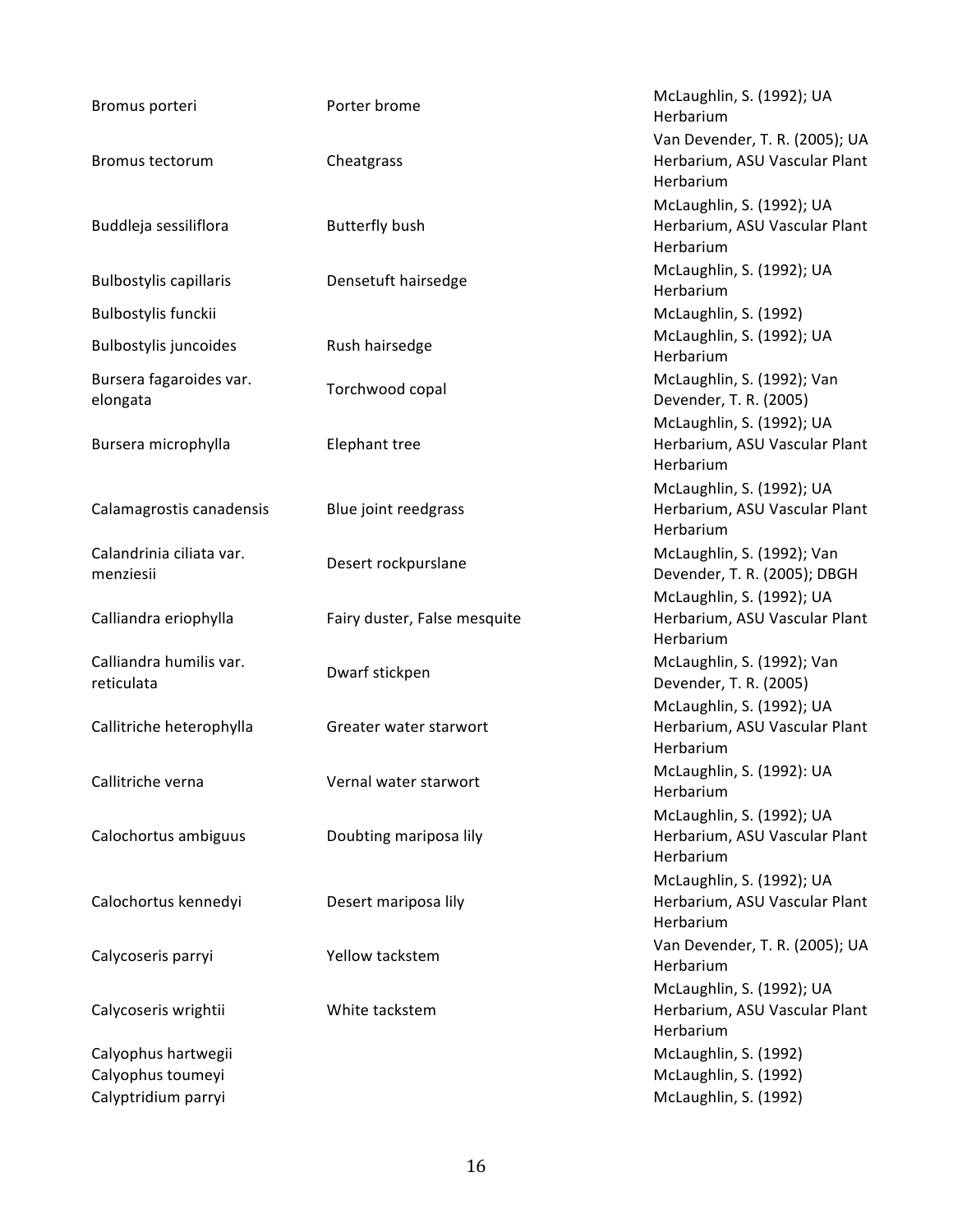| Camissonia boothii ssp.<br>condensata    | Shredding suncup    | McLaughlin, S. (1992); Van<br>Devender, T. R. (2005); UA<br>Herbarium, ASU Vascular Plant<br>Herbarium |
|------------------------------------------|---------------------|--------------------------------------------------------------------------------------------------------|
| Camissonia brevipes ssp.<br>brevipes     | Golden suncup       | McLaughlin, S. (1992); UA<br>Herbarium                                                                 |
| Camissonia californica                   | California Primrose | McLaughlin, S. (1992); UA<br>Herbarium, ASU Vascular Plant<br>Herbarium                                |
| Camissonia chamaenerioides               | Long-capsule suncup | McLaughlin, S. (1992); UA<br>Herbarium, ASU Vascular Plant<br>Herbarium                                |
| Camissonia claviformis                   | Clavatefruit suncup | McLaughlin, S. (1992); UA<br>Herbarium, ASU Vascular Plant<br>Herbarium                                |
| Camissonia claviformis ssp.<br>peebles   | Peebles browneyes   | UA Herbarium, ASU Vascular<br>Plant Herbarium                                                          |
| Camissonia claviformis ssp.<br>rubescens | browneyes           | <b>UA Herbarium</b>                                                                                    |
| Camissonia micrantha                     |                     | McLaughlin, S. (1992); UA<br>Herbarium                                                                 |
| Camissonia pallida                       | Pale yellow suncup  | <b>UA Herbarium</b>                                                                                    |
| Camissonia refracta                      | Narrowleaf primrose | McLaughlin, S. (1992); Van<br>Devender, T. R. (2005)                                                   |
| Cannabis sativa                          | Marijuana           | Van Devender, T. R. (2005); UA<br>Herbarium                                                            |
| Canotia holacantha                       | Canotia             | McLaughlin, S. (1992); UA<br>Herbarium                                                                 |
| Capparis atamisquea                      |                     | McLaughlin, S. (1992); Van<br>Devender, T. R. (2005)                                                   |
| Capsicum annuum var.<br>aviculare        | Chiltepin           | McLaughlin, S. (1992)                                                                                  |
| Carex agrostoides                        | Grassleaf sedge     | McLaughlin, S. (1992); UA<br>Herbarium                                                                 |
| Carex athrostachya                       | Slender-beak sedge  | <b>UA Herbarium</b>                                                                                    |
| Carex bolanderi                          | Bolander's sedge    | McLaughlin, S. (1992); UA<br>Herbarium                                                                 |
| Carex chihuahuensis                      | Chihuahuan sedge    | McLaughlin, S. (1992); UA<br>Herbarium                                                                 |
| Carex deweyana                           |                     | McLaughlin, S. (1992)                                                                                  |
| Carex geophila                           | White Mtn. Sedge    | McLaughlin, S. (1992); UA<br>Herbarium                                                                 |
| Carex interior                           | Inland sedge        | <b>UA Herbarium</b>                                                                                    |
| Carex leptopoda                          | Shortscale sedge    | McLaughlin, S. (1992); UA<br>Herbarium                                                                 |
| Carex leucodonta                         | Huachuca Mtn. Sedge | McLaughlin, S. (1992); UA<br>Herbarium                                                                 |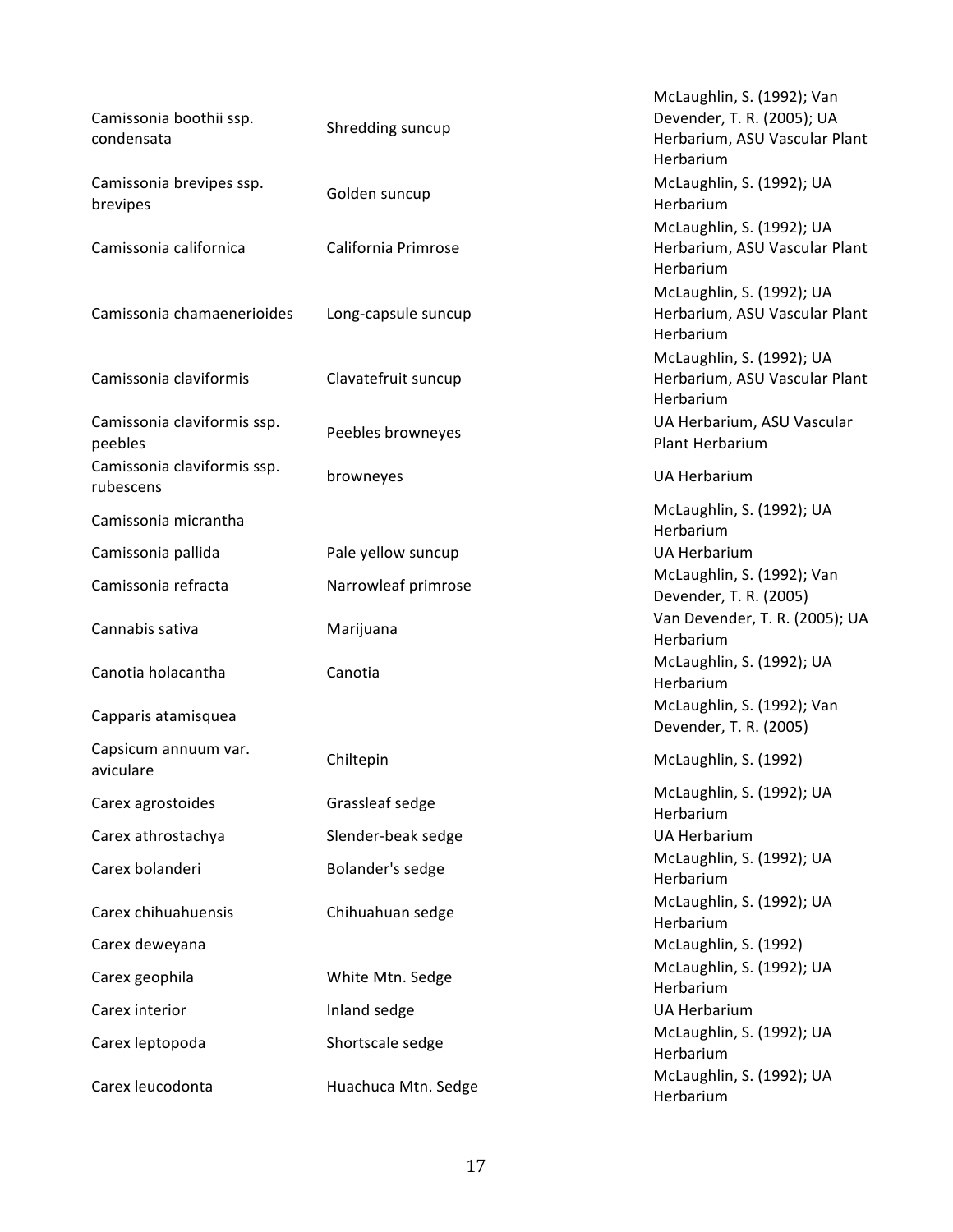|                                 |                               | McLaughlin, S. (1992); UA                                                    |
|---------------------------------|-------------------------------|------------------------------------------------------------------------------|
| Carex occidentalis              | Western sedge                 | Herbarium, ASU Vascular Plant<br>Herbarium                                   |
| Carex petasata                  | Liddon's sedge                | <b>UA Herbarium</b>                                                          |
| Carex praegracilis              | Clustered field sedge         | McLaughlin, S. (1992); UA<br>Herbarium, ASU Vascular Plant<br>Herbarium      |
| Carex senta                     | Swamp sedge                   | McLaughlin, S. (1992); UA<br>Herbarium, ASU Vascular Plant<br>Herbarium      |
| Carex siccata                   | Dryspike sedge                | McLaughlin, S. (1992); UA<br>Herbarium                                       |
| Carex spissa var. ultra         | Cochise sedge                 | UA Herbarium, ASU Vascular<br>Plant Herbarium                                |
| Carex subfusca                  | Brown sedge                   | McLaughlin, S. (1992); UA<br>Herbarium, ASU Vascular Plant<br>Herbarium      |
| Carex thurberi                  | Thurber's sedge               | McLaughlin, S. (1992); UA<br>Herbarium                                       |
| Carex vallicola                 | Valley sedge                  | McLaughlin, S. (1992); ASU<br>Vascular Plant Herbarium                       |
| Carex wootoni                   |                               | McLaughlin, S. (1992)                                                        |
| Carlowrightia arizonica         | Arizona wrightwort            | McLaughlin, S. (1992); UA<br>Herbarium, ASU Vascular Plant<br>Herbarium      |
| Carminatia tenuiflora           | Plumeweed                     | McLaughlin, S. (1992); UA<br>Herbarium                                       |
| Carnegiea gigantea              | Saguaro                       | McLaughlin, S. (1992); UA<br>Herbarium, ASU Vascular Plant<br>Herbarium      |
| Carphochaete bigelovii          | Bigelow's bristlehead         | McLaughlin, S. (1992); UA<br>Herbarium, ASU Vascular Plant<br>Herbarium      |
| Cassia bauhinioides             | Twinleaf senna                | McLaughlin, S. (1992); UA<br>Herbarium                                       |
| Castela emoryi                  | Cricifixion thorn             | McLaughlin, S. (1992); UA<br>Herbarium, ASU Vascular Plant<br>Herbarium      |
| Castilleja attenuata            | Attenuate Indian paintbrush   | ASU Vascular Plant Herbarium                                                 |
| Castilleja austromontana        | Rincon Mtn. Indian paintbrush | McLaughlin, S. (1992); ASU<br>Vascular Plant Herbarium                       |
| Castilleja exserta ssp. exserta | Exserted Indian paintbrush    | Van Devender, T. R. (2005); UA<br>Herbarium, ASU Vascular Plant<br>Herbarium |
| Castilleja integra              | Wholeleaf Indian paintbrush   | McLaughlin, S. (1992); UA<br>Herbarium, ASU Vascular Plant<br>Herbarium      |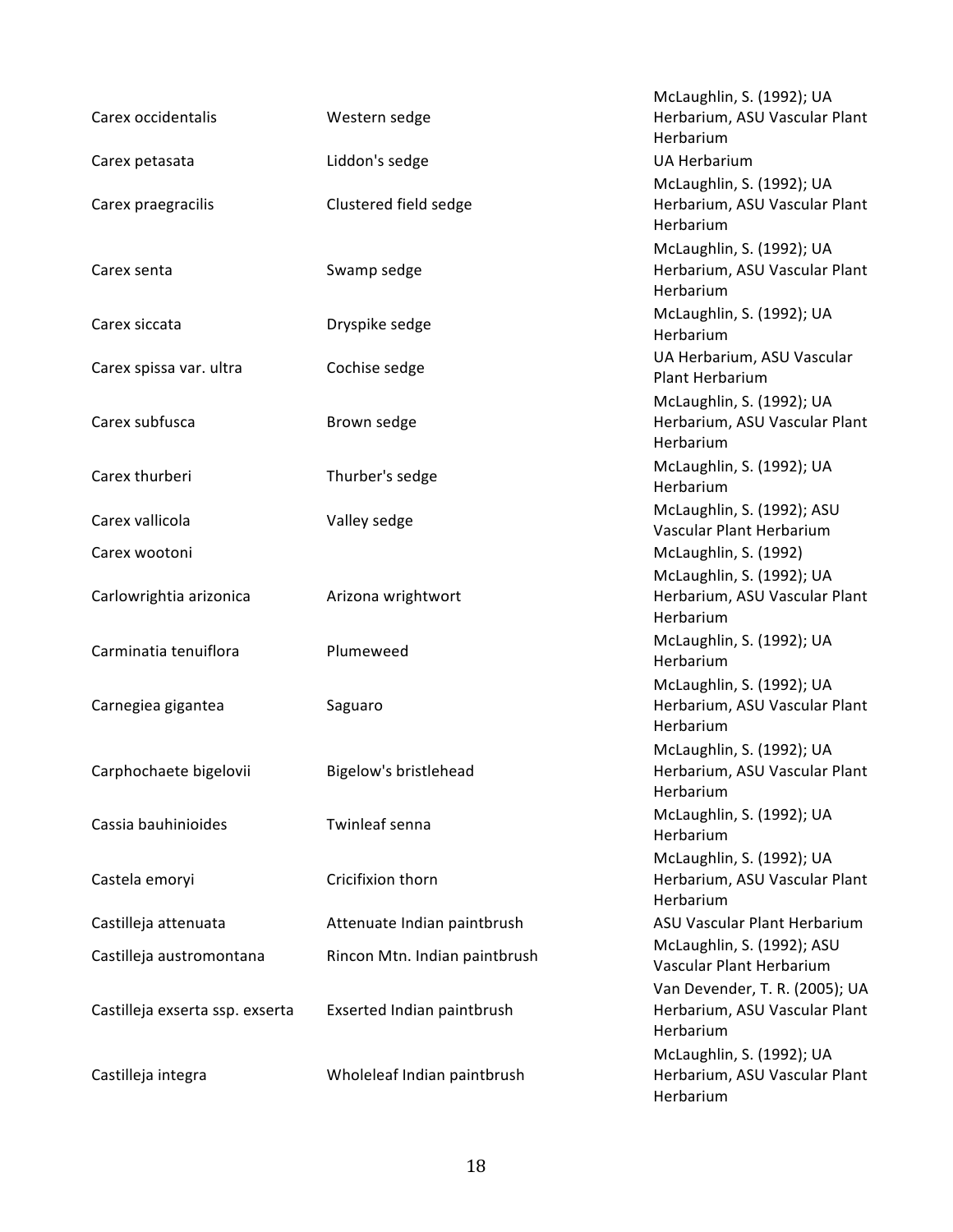| Castilleja lanata         | Sierra woolly Indian paintbrush     | McLaughlin, S. (1992); UA<br>Herbarium, ASU Vascular Plant<br>Herbarium                                      |
|---------------------------|-------------------------------------|--------------------------------------------------------------------------------------------------------------|
| Castilleja linariifolia   |                                     | McLaughlin, S. (1992); ASU<br>Vascular Plant Herbarium                                                       |
| Castilleja minor          | Alkali Indian paintbrush            | McLaughlin, S. (1992); UA<br>Herbarium                                                                       |
| Castilleja sessiliflora   | Great Plains Indian paintbrush      | McLaughlin, S. (1992); UA<br>Herbarium                                                                       |
| Castilleja tenuiflora     | Santa Catalina Indian<br>paintbrush | McLaughlin, S. (1992); UA<br>Herbarium, ASU Vascular Plant<br>Herbarium                                      |
| Cathestecum brevifolium   | False gramma                        | Van Devender, T. R. (2005); UA<br>Herbarium                                                                  |
| Caulanthus lasiophyllus   | Wild cabbage                        | McLaughlin, S. (1992); UA<br>Herbarium, ASU Vascular Plant<br>Herbarium                                      |
| Ceanothus fendleri        | Fendler's ceanothus                 | McLaughlin, S. (1992); UA<br>Herbarium, ASU Vascular Plant<br>Herbarium                                      |
| Ceanothus greggii         | Sesert ceanothus                    | McLaughlin, S. (1992); UA<br>Herbarium, ASU Vascular Plant<br>Herbarium                                      |
| Ceanothus integerrimus    | Deerbrush                           | McLaughlin, S. (1992); UA<br>Herbarium, ASU Vascular Plant<br>Herbarium                                      |
| Celtis pallida            | Desert hackberry                    | McLaughlin, S. (1992); UA<br>Herbarium, ASU Vascular Plant<br>Herbarium                                      |
| Celtis reticulata         | Netleaf hackberry                   | McLaughlin, S. (1992); Van<br>Devender, T. R. (2005); UA<br>Herbarium, ASU Vascular Plant<br>Herbarium       |
| Cenchrus echinatus        | Common sandbar                      | McLaughlin, S. (1992); UA<br>Herbarium                                                                       |
| Cenchrus incertus         | Coastal sandbur                     | McLaughlin, S. (1992); UA<br>Herbarium                                                                       |
| Centaurium calycosum      | Wright's silktassel                 | McLaughlin, S. (1992); Van<br>Devender, T. R. (2005); DBGH;<br>UA Herbarium, ASU Vascular<br>Plant Herbarium |
| Centaurium nudicaule      | Santa Catalina Mtn. Centaury        | McLaughlin, S. (1992); UA<br>Herbarium                                                                       |
| Cephalanthus occidentalis | Common buttonbush                   | McLaughlin, S. (1992); UA<br>Herbarium, ASU Vascular Plant<br>Herbarium                                      |
| Cerastium brachypodum     | Bractpod chickweed                  | McLaughlin, S. (1992); ASU<br>Vascular Plant Herbarium                                                       |
| Cerastium glomeratum      | Sticky chickweed                    | ASU Vascular Plant Herbarium                                                                                 |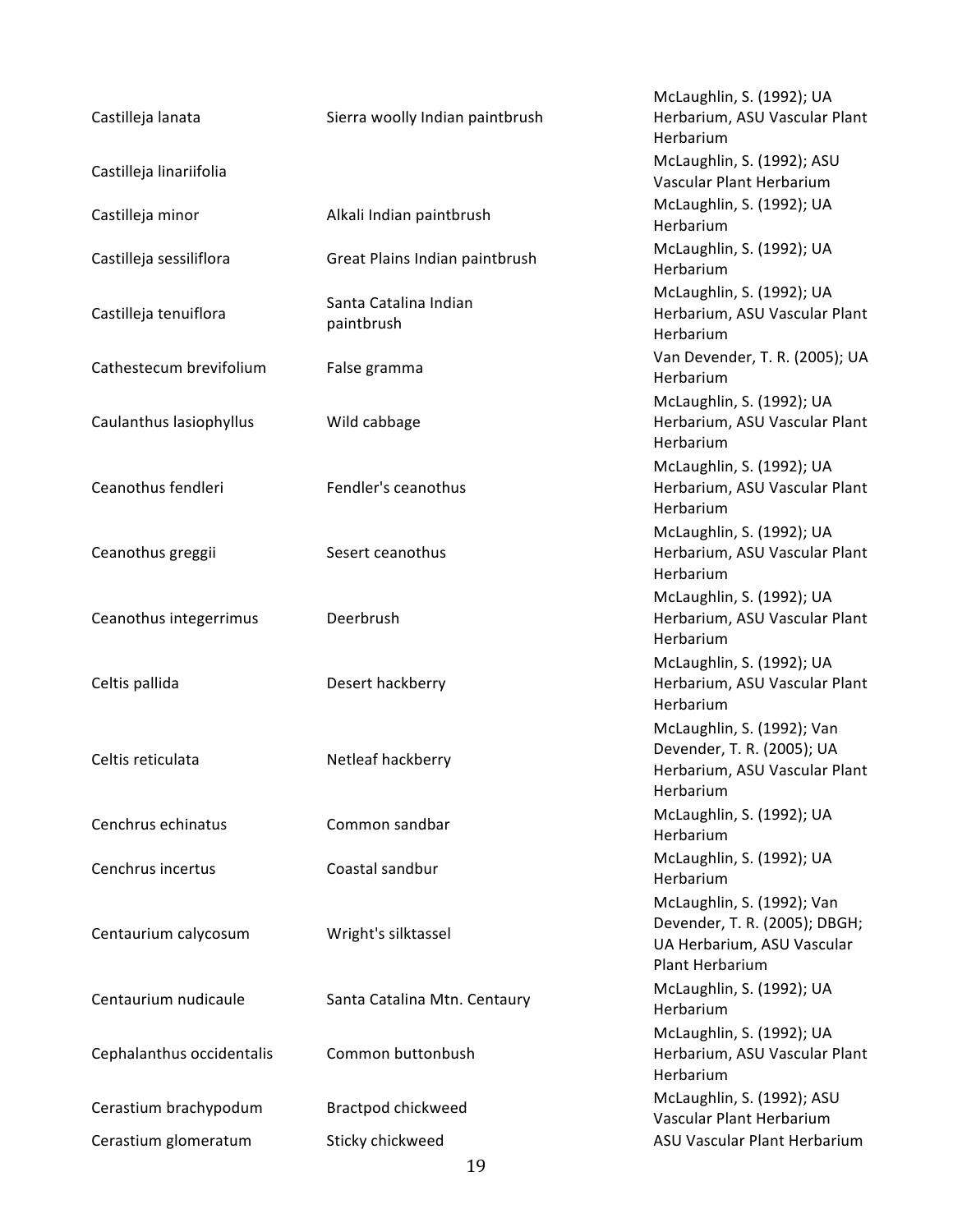| Cerastium gracile                                 | Slender chickweed           | <b>UA Herbarium</b><br>McLaughlin, S. (1992); UA                                                       |
|---------------------------------------------------|-----------------------------|--------------------------------------------------------------------------------------------------------|
| Cerastium nutans                                  | Common chickweed            | Herbarium, ASU Vascular Plant<br>Herbarium                                                             |
| Cerastium texanum                                 | Texas chickweed             | McLaughlin, S. (1992); UA<br>Herbarium, ASU Vascular Plant<br>Herbarium                                |
| Ceratoides lanata                                 | Winterfat                   | McLaughlin, S. (1992); UA<br>Herbarium                                                                 |
| Cercocarpus montanus<br>Cercocarpus montanus var. | Alderleaf mountain mahogany | ASU Vascular Plant Herbarium                                                                           |
| glaber                                            |                             | McLaughlin, S. (1992)                                                                                  |
| Cercocarpus montanus var.<br>paucidentatus        | Hairy Mtn. Mahogany         | McLaughlin, S. (1992); UA<br>Herbarium                                                                 |
| Cevallia sinuata                                  | Stinging serpent            | McLaughlin, S. (1992)                                                                                  |
| Chaenactis carphoclinia                           | Pebble pincushion plant     | McLaughlin, S. (1992)                                                                                  |
| Chaenactis stevioides                             | Desert pincushion           | McLaughlin, S. (1992); Van<br>Devender, T. R. (2005)                                                   |
| Chaetopappa ericoides                             | Smallflower aster           | McLaughlin, S. (1992); Van<br>Devender, T. R. (2005)                                                   |
| Chamaecrista nictitans                            | Partridge pea               | McLaughlin, S. (1992)                                                                                  |
| Chamaesaracha coronopus                           | Greenleaf five eyes         | McLaughlin, S. (1992); UA<br>Herbarium, ASU Vascular Plant<br>Herbarium                                |
| Chamaesaracha sordida                             | Hairy five eyes             | McLaughlin, S. (1992); UA<br>Herbarium, ASU Vascular Plant<br>Herbarium                                |
| Chaptalia seemanii                                |                             | McLaughlin, S. (1992)                                                                                  |
| Cheilanthes bonariensis                           | Golden lip fern             | McLaughlin, S. (1992); Van<br>Devender, T. R. (2005); UA<br>Herbarium, ASU Vascular Plant<br>Herbarium |
| Cheilanthes covillei                              |                             | McLaughlin, S. (1992); Van<br>Devender, T. R. (2005); ASU<br>Vascular Plant Herbarium                  |
| Cheilanthes eatonii                               | Eaton's lip fern            | McLaughlin, S. (1992); Van<br>Devender, T. R. (2005); UA<br>Herbarium, ASU Vascular Plant<br>Herbarium |
| Cheilanthes feei                                  | Slender lip fern            | McLaughlin, S. (1992); Van<br>Devender, T. R. (2005); UA<br>Herbarium, ASU Vascular Plant<br>Herbarium |
| Cheilanthes fendleri                              | Fendler's lip fern          | McLaughlin, S. (1992); Van<br>Devender, T. R. (2005); UA<br>Herbarium, ASU Vascular Plant<br>Herbarium |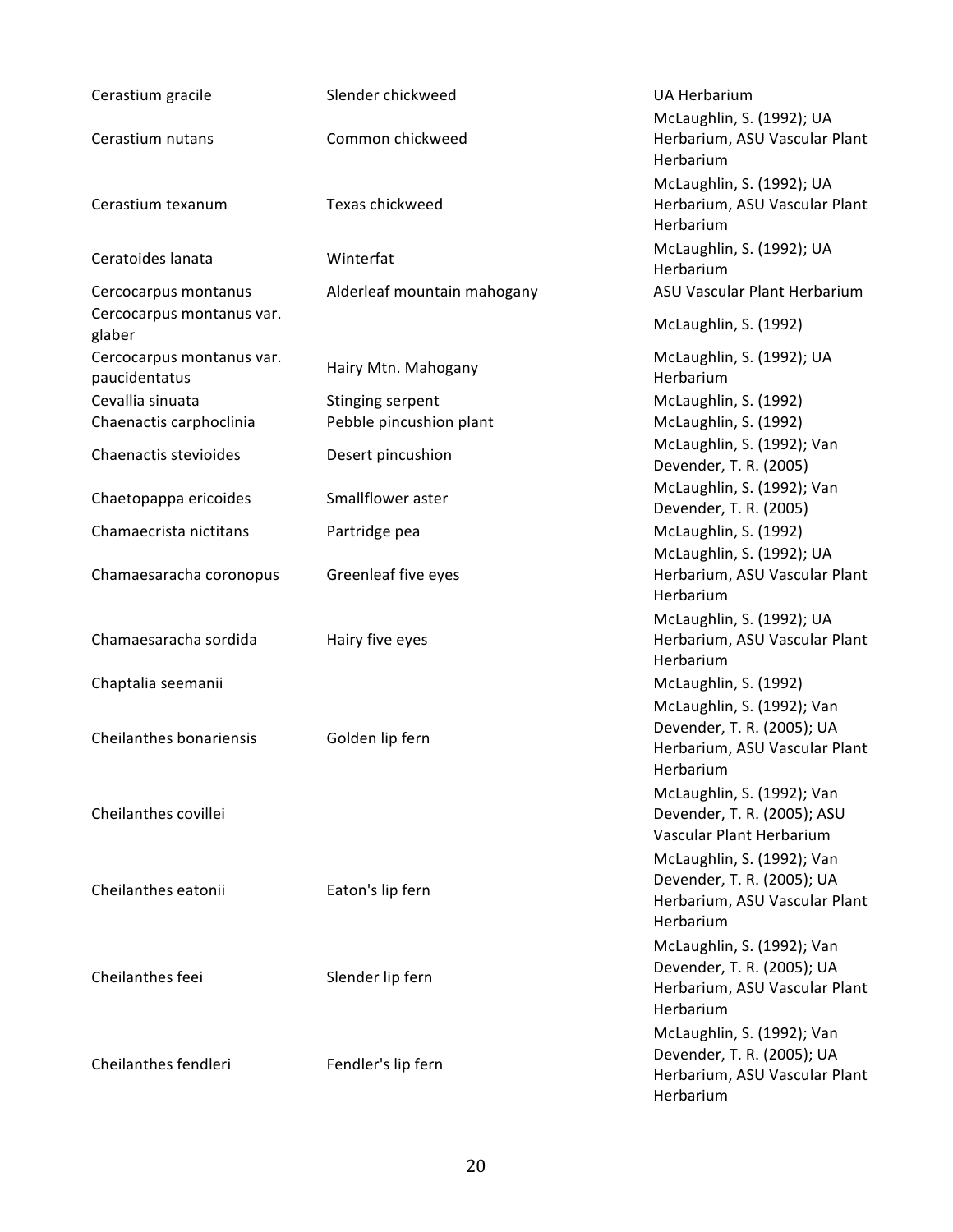| Cheilanthes lendigera                   | Nit-bearing lip fern                 | McLaughlin, S. (1992); Van<br>Devender, T. R. (2005); UA<br>Herbarium                                  |
|-----------------------------------------|--------------------------------------|--------------------------------------------------------------------------------------------------------|
| Cheilanthes lindheimeri                 | Fairy swords, Lindheimer lip<br>fern | McLaughlin, S. (1992); Van<br>Devender, T. R. (2005); UA<br>Herbarium, ASU Vascular Plant<br>Herbarium |
| Cheilanthes parryi                      | Parry's lip fern                     | McLaughlin, S. (1992); Van<br>Devender, T. R. (2005); UA<br>Herbarium, ASU Vascular Plant<br>Herbarium |
| Cheilanthes pringlei                    | Pringle lip fern                     | McLaughlin, S. (1992); Van<br>Devender, T. R. (2005); UA<br>Herbarium, ASU Vascular Plant<br>Herbarium |
| Cheilanthes tomentosa                   | Woolly lip fern                      | McLaughlin, S. (1992); Van<br>Devender, T. R. (2005); UA<br>Herbarium                                  |
| Cheilanthes villosa                     | Villous lip fern                     | McLaughlin, S. (1992); Van<br>Devender, T. R. (2005); UA<br>Herbarium, ASU Vascular Plant<br>Herbarium |
| Cheilanthes wootoni                     | Beaded lip fern                      | McLaughlin, S. (1992); Van<br>Devender, T. R. (2005); UA<br>Herbarium, ASU Vascular Plant<br>Herbarium |
| Cheilanthes wrightii                    | Wright's lip fern                    | McLaughlin, S. (1992); Van<br>Devender, T. R. (2005); UA<br>Herbarium, ASU Vascular Plant<br>Herbarium |
| Cheilanthes yavapensis                  | Graceful lip fern                    | Van Devender, T. R. (2005); UA<br>Herbarium, ASU Vascular Plant<br>Herbarium                           |
| Chenopodium album                       | Lambsquarters goosefoot              | <b>UA Herbarium</b>                                                                                    |
| Chenopodium berlanderi var.<br>sinuatum | Pitseed goosefoot                    | <b>UA Herbarium</b>                                                                                    |
| Chenopodium berlandieri                 | Pitseed goosefoot                    | McLaughlin, S. (1992); UA<br>Herbarium, ASU Vascular Plant<br>Herbarium                                |
| Chenopodium fremontii                   | Fremont's goosefoot                  | McLaughlin, S. (1992); UA<br>Herbarium, ASU Vascular Plant<br>Herbarium                                |
| Chenopodium graveolens                  | Fetid goosefoot                      | McLaughlin, S. (1992); UA<br>Herbarium                                                                 |
| Chenopodium incanum                     | Mealy goosefoot                      | McLaughlin, S. (1992); Van<br>Devender, T. R. (2005); UA<br>Herbarium, ASU Vascular Plant<br>Herbarium |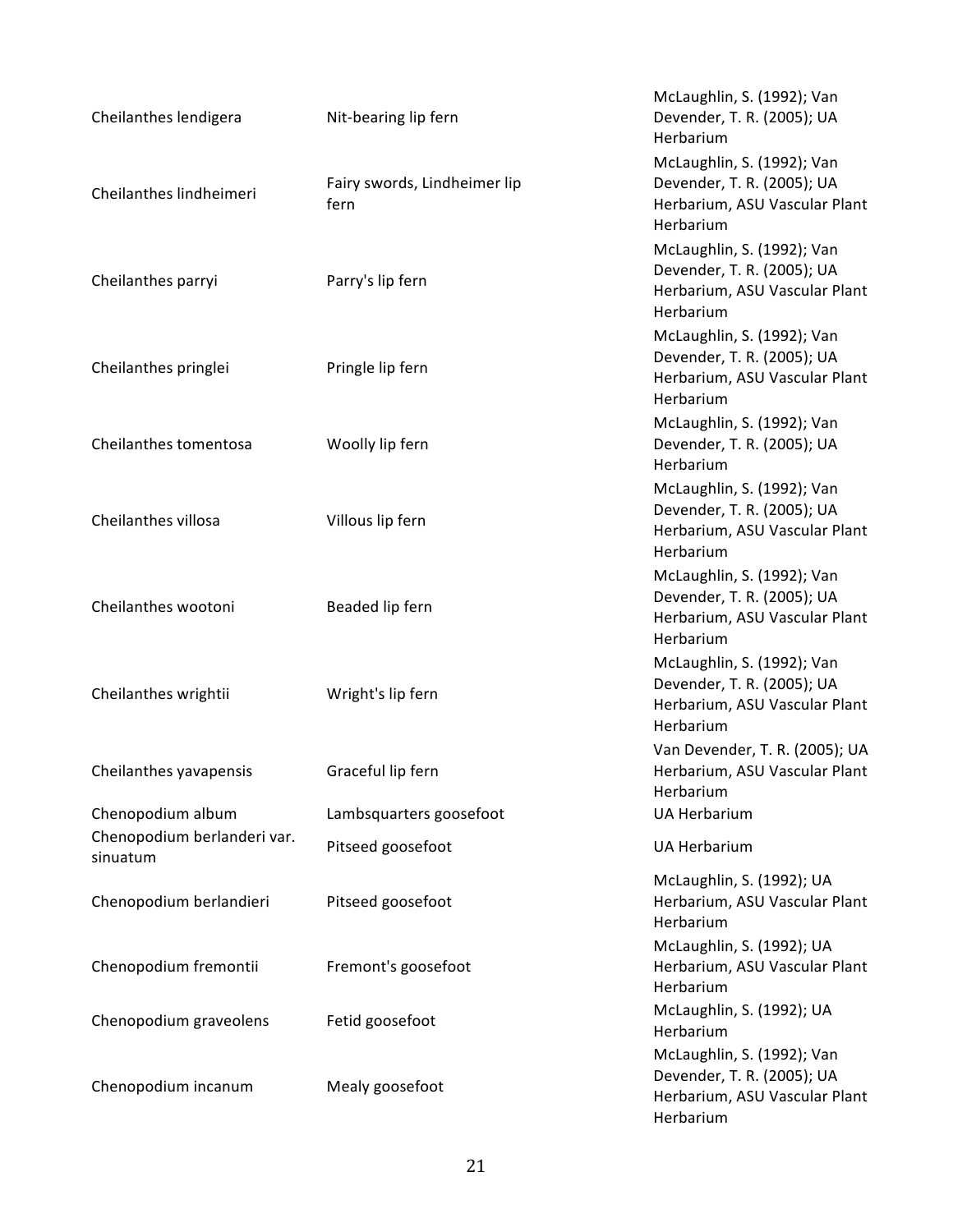| Chenopodium neomexicanum        | New Mexico goosefoot     | McLaughlin, S. (1992); UA<br>Herbarium                                                                 |
|---------------------------------|--------------------------|--------------------------------------------------------------------------------------------------------|
| Chenopodium palmeri             |                          | McLaughlin, S. (1992)                                                                                  |
| Chenopodium pratericola         | Desert goosefoot         | McLaughlin, S. (1992); UA<br>Herbarium                                                                 |
| Chenopodium salinum             | Rocky Mountain goosefoot | ASU Vascular Plant Herbarium<br>McLaughlin, S. (1992); UA                                              |
| Chenopodium watsonii            | Watson's goosefoot       | Herbarium, ASU Vascular Plant<br>Herbarium                                                             |
|                                 |                          | McLaughlin, S. (1992); UA                                                                              |
| Chilopsis linearis              | Desert willow            | Herbarium, ASU Vascular Plant<br>Herbarium                                                             |
| Chilopsis linearis ssp. arcuata | Desert willow            | <b>UA Herbarium</b>                                                                                    |
| Chimaphila maculata             | Striped prince's pine    | McLaughlin, S. (1992); UA<br>Herbarium, ASU Vascular Plant<br>Herbarium                                |
| Chloracantha spinosa            | Devilweed aster          | McLaughlin, S. (1992); Van<br>Devender, T. R. (2005); UA<br>Herbarium, ASU Vascular Plant<br>Herbarium |
| Chloris chloridea               | Windmill grass           | McLaughlin, S. (1992); UA<br>Herbarium                                                                 |
| Chloris crinita                 | Two Flower chloris       | McLaughlin, S. (1992); UA<br>Herbarium, ASU Vascular Plant<br>Herbarium                                |
| Chloris virgata                 | Feather fingergrass      | McLaughlin, S. (1992); UA<br>Herbarium, ASU Vascular Plant<br>Herbarium                                |
| Choisya arizonica               | Arizona orange           | McLaughlin, S. (1992); UA<br>Herbarium, ASU Vascular Plant<br>Herbarium                                |
| Chorizanthe brevicornu          | Brittle spineflower      | McLaughlin, S. (1992); UA<br>Herbarium, ASU Vascular Plant<br>Herbarium                                |
| Chorizanthe corrugata           | Corrugated spiny herb    | McLaughlin, S. (1992); UA<br>Herbarium, ASU Vascular Plant<br>Herbarium                                |
| Chorizanthe rigida              | Desert spiny herb        | McLaughlin, S. (1992); UA<br>Herbarium, ASU Vascular Plant<br>Herbarium                                |
| Chrysopsis hispida              |                          | McLaughlin, S. (1992)                                                                                  |
| Cirsium arizonicum              | Arizona thistle          | McLaughlin, S. (1992); UA<br>Herbarium, ASU Vascular Plant<br>Herbarium                                |
| Cirsium calcareum               | Cainville thistle        | McLaughlin, S. (1992); UA<br>Herbarium, ASU Vascular Plant<br>Herbarium                                |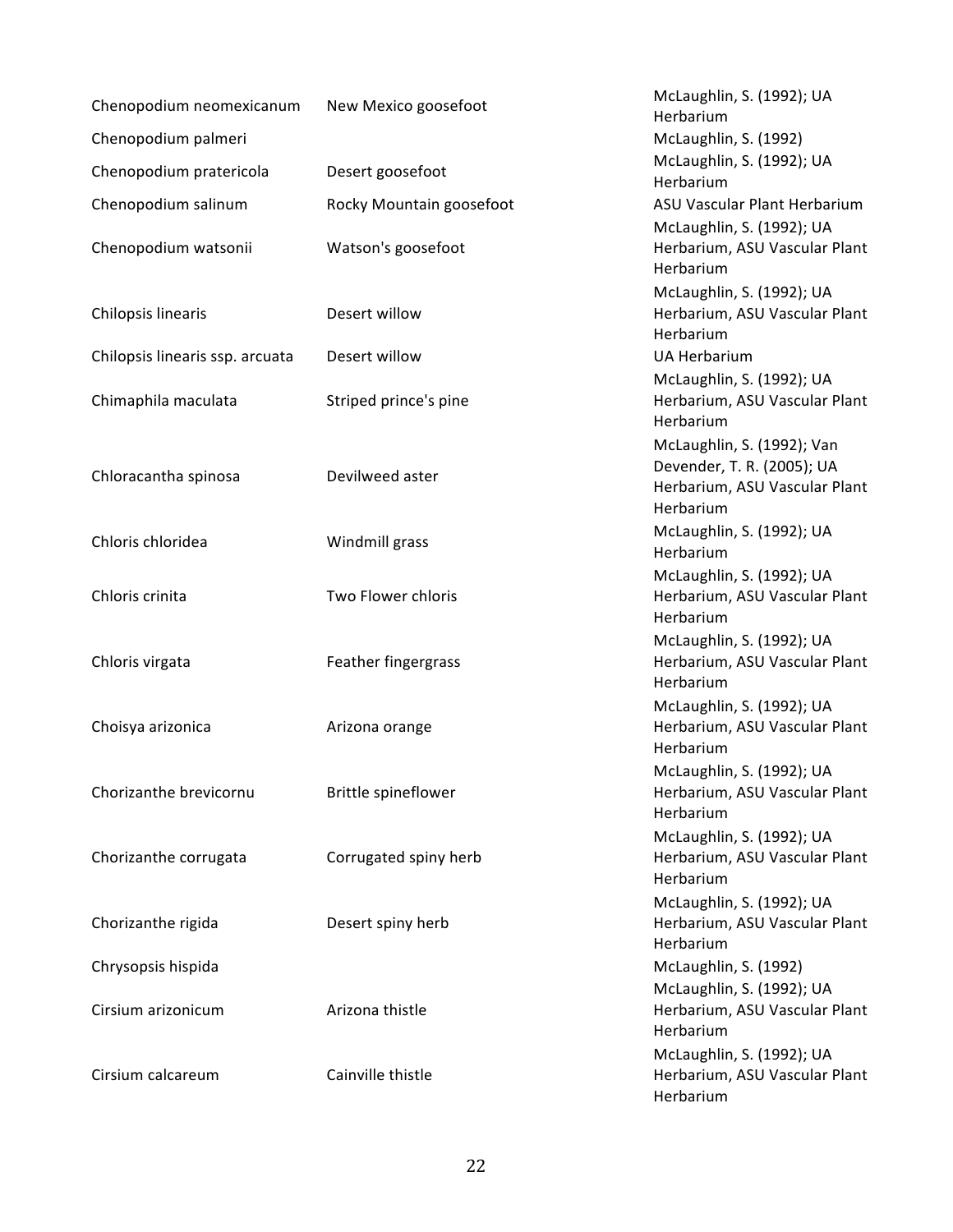| Cirsium neomexicanum                        | Lavender thistle                              | McLaughlin, S. (1992); UA<br>Herbarium, ASU Vascular Plant<br>Herbarium |
|---------------------------------------------|-----------------------------------------------|-------------------------------------------------------------------------|
| Cirsium ochrocentrum                        | Yellowspine thistle                           | McLaughlin, S. (1992); UA<br>Herbarium                                  |
| Cirsium undulatum                           | Wavyleaf thistle                              | McLaughlin, S. (1992); UA<br>Herbarium                                  |
| Cirsium wheeleri                            | Wheeler thistle                               | McLaughlin, S. (1992); UA<br>Herbarium, ASU Vascular Plant<br>Herbarium |
| Cissus trifoliata                           | Sorrelvine                                    | McLaughlin, S. (1992); UA<br>Herbarium, ASU Vascular Plant<br>Herbarium |
| Cistanthe monandra                          | Common pussypaws;<br>sandcress                | McLaughlin, S. (1992); Van<br>Devender, T. R. (2005); UA<br>Herbarium   |
| Clarkia epiloboides                         | Canyon fairy fan                              | McLaughlin, S. (1992); UA<br>Herbarium, ASU Vascular Plant<br>Herbarium |
| Clarkia purpurea                            | Wine cup fairy fan                            | McLaughlin, S. (1992); UA<br>Herbarium, ASU Vascular Plant<br>Herbarium |
| Clarkia rhomboidea                          |                                               | McLaughlin, S. (1992)                                                   |
| Claytonia perfoliata                        | Miner's lettuce                               | McLaughlin, S. (1992); UA<br>Herbarium, ASU Vascular Plant<br>Herbarium |
| Claytonia perfoliata ssp.<br>mexicana       | Miner's lettuce                               | <b>UA Herbarium</b>                                                     |
| Clematis drummondii                         | Western virgin's bower, Texas<br>virgin-bower | McLaughlin, S. (1992)                                                   |
| Clematis ligusticifolia                     |                                               | McLaughlin, S. (1992)                                                   |
| Cleome lutea                                | Yellow spiderflower                           | McLaughlin, S. (1992); UA<br>Herbarium, ASU Vascular Plant<br>Herbarium |
| Clinopodium vulgare                         |                                               | McLaughlin, S. (1992)                                                   |
| Clitoria mariana                            | Pidgeonwings                                  | McLaughlin, S. (1992); UA<br>Herbarium                                  |
| Cnidoscolus angustidens var.<br>angustidens |                                               |                                                                         |
|                                             | Mala mujer                                    | McLaughlin, S. (1992); Van<br>Devender, T. R. (2005)                    |
| Cocculus diversifolius                      | Snailseed                                     | McLaughlin, S. (1992); UA<br>Herbarium, ASU Vascular Plant<br>Herbarium |
| Cologania angustifolia                      | Longleaf cologania                            | McLaughlin, S. (1992); UA<br>Herbarium, ASU Vascular Plant<br>Herbarium |
| Cologania lemmoni                           |                                               | McLaughlin, S. (1992); UA<br>Herbarium                                  |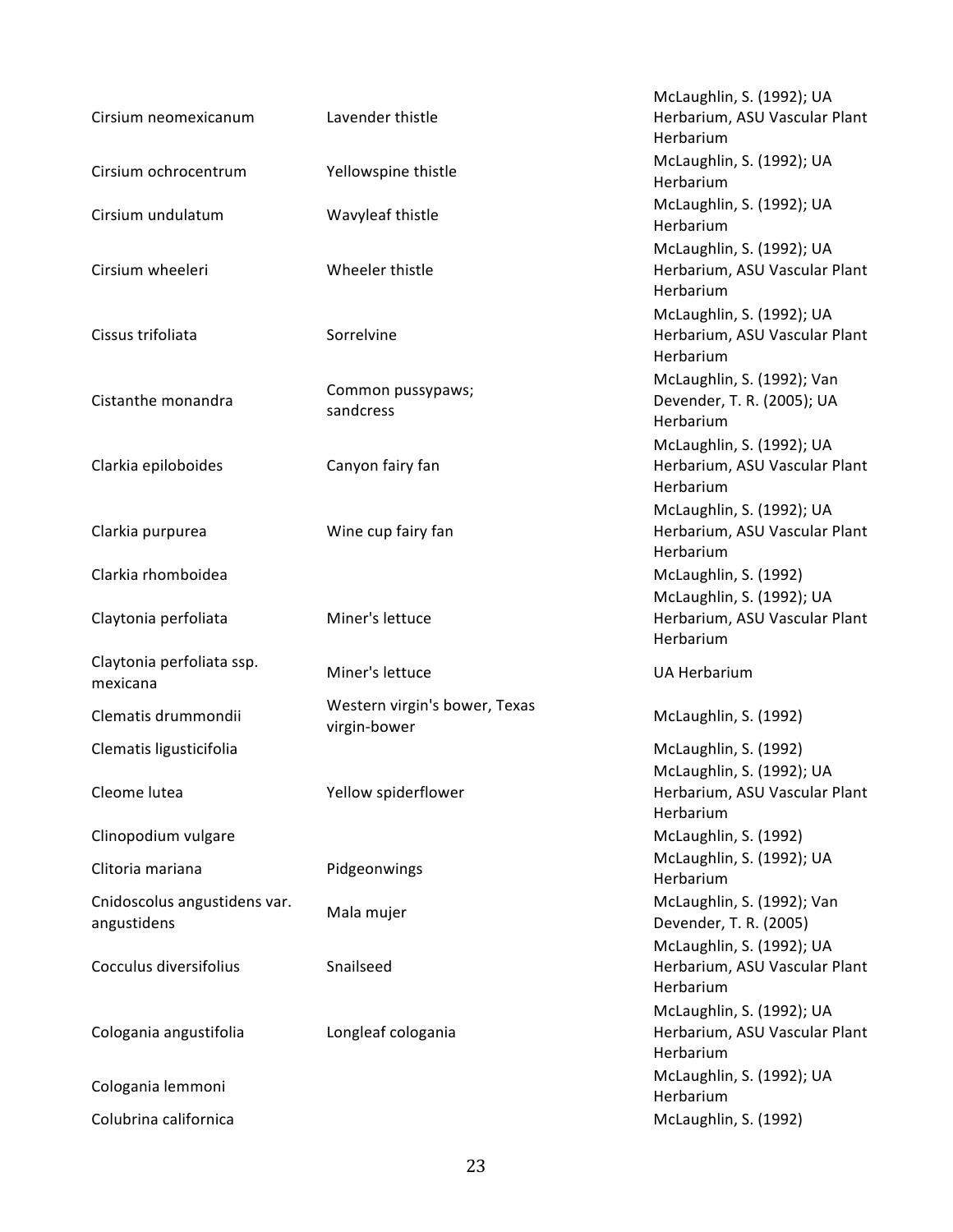| Comandra umbellata var.<br>pallida                                       | Bastard toadflax                        | McLaughlin, S. (1992); UA<br>Herbarium, ASU Vascular Plant<br>Herbarium          |
|--------------------------------------------------------------------------|-----------------------------------------|----------------------------------------------------------------------------------|
| Commelina dianthifolia                                                   | Birdbill dayflower                      | McLaughlin, S. (1992); UA<br>Herbarium, ASU Vascular Plant<br>Herbarium          |
| Commelina erecta                                                         | Erect dayflower                         | McLaughlin, S. (1992); UA<br>Herbarium, ASU Vascular Plant<br>Herbarium          |
| Commicarpus scandens                                                     | Climbing spiderling                     | McLaughlin, S. (1992); DBGH;<br>UA Herbarium, ASU Vascular<br>Plant Herbarium    |
| Commilina erecta var.<br>angustifolia                                    | Whitemouth dayflower                    | <b>UA Herbarium</b>                                                              |
| Condalia correllii                                                       | Correll's snakewood                     | Van Devender, T. R. (2005); UA<br>Herbarium                                      |
| Condalia ericoides                                                       |                                         | McLaughlin, S. (1992)                                                            |
| Condalia globosa var.<br>pubescens                                       | Bitter condalia, Bitter<br>snakewood    | McLaughlin, S. (1992); UA<br>Herbarium, ASU Vascular Plant<br>Herbarium          |
| Condalia mexicana<br>Condalia spathulata<br>Condalia warnockii var.      |                                         | McLaughlin, S. (1992)<br>McLaughlin, S. (1992)<br>Van Devender, T. R. (2005); UA |
| kearneyana                                                               | Kearney's snakewood                     | Herbarium                                                                        |
| Conioselinum greggii                                                     | Palmleaf thoroughwort                   | UA Herbarium, ASU Vascular<br>Plant Herbarium                                    |
| Conioselinum mexicanum<br>Conioselinum scopulorum                        |                                         | McLaughlin, S. (1992)<br>McLaughlin, S. (1992)                                   |
| Conium maculatum                                                         | Poison hemlock                          | DBGH; UA Herbarium, ASU<br>Vascular Plant Herbarium                              |
| Conoclinium greggii                                                      | Palmleaf thoroughwort                   | UA Herbarium; ASU Vascular<br>Plant Herbarium                                    |
| Convolvulus equitans                                                     | Gray bindweed                           | McLaughlin, S. (1992); UA<br>Herbarium, ASU Vascular Plant<br>Herbarium          |
| Conyza bonariensis                                                       | hairy fleabane; asthmaweek              | Van Devender, T. R. (2005); UA<br>Herbarium                                      |
| Conyza canadensis                                                        | horseweed fleabone, Canada<br>horseweed | McLaughlin, S. (1992); UA<br>Herbarium, ASU Vascular Plant<br>Herbarium          |
| Corallorhiza maculata<br>Corallorhiza striata<br>Corallorhiza wisteriana |                                         | McLaughlin, S. (1992)<br>McLaughlin, S. (1992)<br>McLaughlin, S. (1992)          |
| Cordia parvifolia                                                        | Smallleaf cordia                        | McLaughlin, S. (1992); UA<br>Herbarium                                           |
| Coreocarpus arizonicus                                                   | Arizona coreocarpus                     | McLaughlin, S. (1992); UA<br>Herbarium                                           |
| Cornus sericea ssp. stolonifera                                          | Redosier Dogwood                        | McLaughlin, S. (1992); UA<br>Herbarium                                           |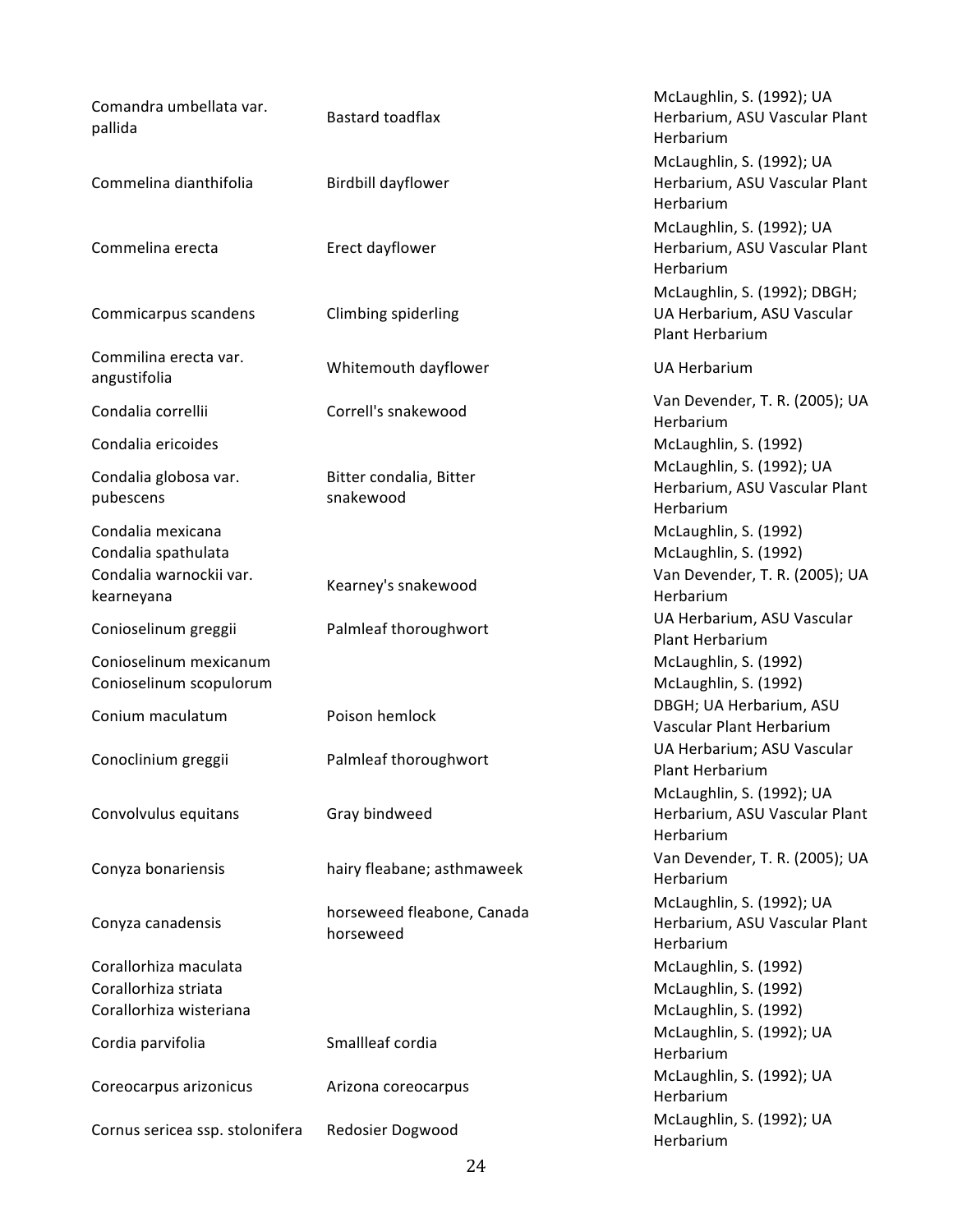| Corydalis aurea                               | Golden corydalis           | McLaughlin, S. (1992); UA<br>Herbarium, ASU Vascular Plant<br>Herbarium                                |
|-----------------------------------------------|----------------------------|--------------------------------------------------------------------------------------------------------|
| Corydalis aurea ssp.<br>occidentalis          | Ownbey scrambled eggs      | UA Herbarium, ASU Vascular<br><b>Plant Herbarium</b>                                                   |
| Coryphantha robustispina var.<br>robustispina | Pima pineapple cactus      | McLaughlin, S. (1992); Van<br>Devender, T. R. (2005); UA<br>Herbarium, ASU Vascular Plant<br>Herbarium |
| Coryphantha vivipara var.<br>bisbeana         | Bisbee spinystar           | McLaughlin, S. (1992); UA<br>Herbarium, ASU Vascular Plant<br>Herbarium                                |
| Cosmos parviflorus                            | Sothwestern cosmos         | McLaughlin, S. (1992); UA<br>Herbarium, ASU Vascular Plant<br>Herbarium                                |
| Cottea pappophoroides                         | Cotta grass                | McLaughlin, S. (1992); UA<br>Herbarium, ASU Vascular Plant<br>Herbarium                                |
| Coursetia caribaea                            | Anil falso                 | McLaughlin, S. (1992); Van<br>Devender, T. R. (2005); UA<br>Herbarium, ASU Vascular Plant<br>Herbarium |
| Coursetia glandulosa                          | Rosary babybonnets         | McLaughlin, S. (1992); UA<br>Herbarium, ASU Vascular Plant<br>Herbarium                                |
| Crassula connata                              | Sand pygmyweed             | McLaughlin, S. (1992); Van<br>Devender, T. R. (2005); UA<br>Herbarium, ASU Vascular Plant<br>Herbarium |
| Crossosoma bigelovii                          | Ragged rock flower         | McLaughlin, S. (1992); UA<br>Herbarium, ASU Vascular Plant<br>Herbarium                                |
| Crotalaria pumila                             | Low Rattlebox              | McLaughlin, S. (1992); Van<br>Devender, T. R. (2005); UA<br>Herbarium, ASU Vascular Plant<br>Herbarium |
| Crotalaria sagittalis                         | <b>Arrowhead Rattlebox</b> | McLaughlin, S. (1992); Van<br>Devender, T. R. (2005); UA<br>Herbarium, ASU Vascular Plant<br>Herbarium |
| Croton californicus                           | California Croton          | McLaughlin, S. (1992); UA<br>Herbarium, ASU Vascular Plant<br>Herbarium                                |
| Croton pottsii                                | leatherweed croton         | McLaughlin, S. (1992); UA<br>Herbarium, ASU Vascular Plant<br>Herbarium                                |
| Croton pottsii var. pottsii                   | Leatherweed croton         | <b>UA Herbarium</b>                                                                                    |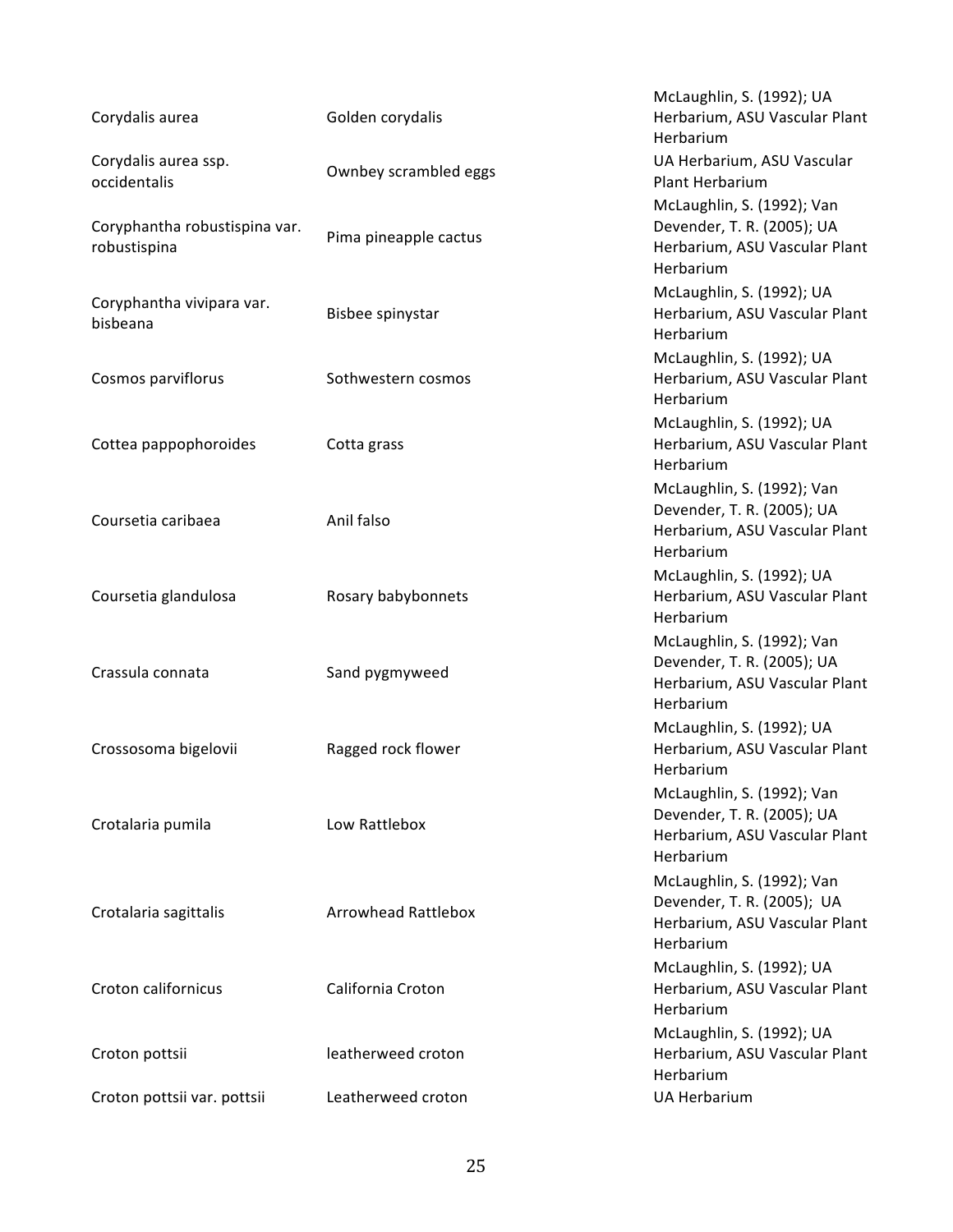| Croton sonorae          | Sonoran croton                                   | McLaughlin, S. (1992); UA<br>Herbarium, ASU Vascular Plant<br>Herbarium                                      |
|-------------------------|--------------------------------------------------|--------------------------------------------------------------------------------------------------------------|
| Croton texensis         | Texas croton                                     | McLaughlin, S. (1992); UA<br>Herbarium, ASU Vascular Plant<br>Herbarium                                      |
| Crusea subulata         | Mountain saucerflower                            | McLaughlin, S. (1992); UA<br>Herbarium                                                                       |
| Cryptantha albida       |                                                  | McLaughlin, S. (1992); ASU<br>Vascular Plant Herbarium                                                       |
| Cryptantha angustifolia | Narrowleaf pick-me-not                           | McLaughlin, S. (1992); Van<br>Devender, T. R. (2005); DBGH;<br>UA Herbarium, ASU Vascular<br>Plant Herbarium |
| Cryptantha barbigera    | Bearded catseye                                  | McLaughlin, S. (1992); DBGH;<br>ASU Vascular Plant Herbarium                                                 |
| Cryptantha crassisepala | Thick-sepal catseye                              | McLaughlin, S. (1992); UA<br>Herbarium, ASU Vascular Plant<br>Herbarium                                      |
| Cryptantha decipiens    | Gravel-bar catseye                               | McLaughlin, S. (1992); UA<br>Herbarium, ASU Vascular Plant<br>Herbarium                                      |
| Cryptantha intermedia   | Clearwater cryptantha                            | ASU Vascular Plant Herbarium                                                                                 |
| Cryptantha jamesii      | James catseye                                    | McLaughlin, S. (1992); UA<br>Herbarium                                                                       |
| Cryptantha maritima     | White-haired cryptantha,<br>Guadalupe cryptantha | McLaughlin, S. (1992); UA<br>Herbarium, ASU Vascular Plant<br>Herbarium                                      |
| Cryptantha micrantha    | Dwarf cryptantha, Purpleroot<br>pick-me-not      | McLaughlin, S. (1992); Van<br>Devender, T. R. (2005); UA<br>Herbarium, ASU Vascular Plant<br>Herbarium       |
| Cryptantha muricata     | Pointed catseye                                  | McLaughlin, S. (1992); UA<br>Herbarium, ASU Vascular Plant<br>Herbarium                                      |
| Cryptantha nevadensis   | Nevada cryptantha, Nevada<br>catseye             | McLaughlin, S. (1992); ASU<br>Vascular Plant Herbarium                                                       |
| Cryptantha pterocarya   | Wingnut catseye                                  | McLaughlin, S. (1992); Van<br>Devender, T. R. (2005); DBGH;<br>UA Herbarium, ASU Vascular<br>Plant Herbarium |
| Cryptantha pusilla      | Low Catseye                                      | McLaughlin, S. (1992); UA<br>Herbarium                                                                       |
| Cryptantha setosissima  |                                                  | McLaughlin, S. (1992)                                                                                        |
| Cucurbita digitata      | Fingerleaf gourd, coyote gourd                   | McLaughlin, S. (1992); UA<br>Herbarium, ASU Vascular Plant<br>Herbarium                                      |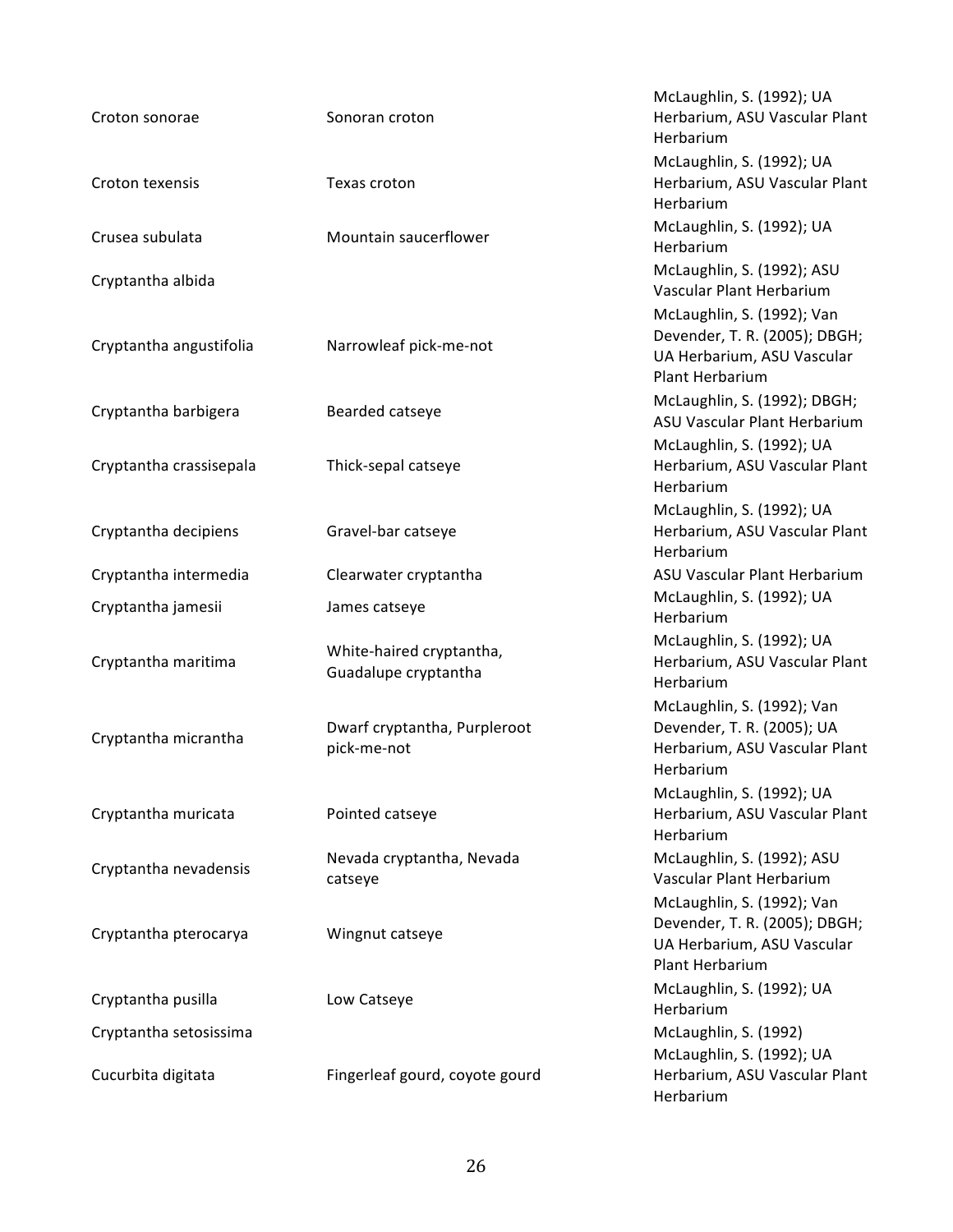| Cucurbita foetidissima                 | <b>Buffalo fourd</b> | McLaughlin, S. (1992); UA<br>Herbarium, ASU Vascular Plant<br>Herbarium      |
|----------------------------------------|----------------------|------------------------------------------------------------------------------|
| Cuphea wrightii                        | Wrights waxweed      | McLaughlin, S. (1992); UA<br>Herbarium                                       |
| Cupressus arizonica                    | Arizona cypress      | McLaughlin, S. (1992); UA<br>Herbarium, ASU Vascular Plant<br>Herbarium      |
| Cuscuta applanata                      | Gila River dodder    | McLaughlin, S. (1992); UA<br>Herbarium                                       |
| Cuscuta californica                    | California dodder    | <b>UA Herbarium</b>                                                          |
| Cuscuta dentatasquamata                | Los pinitos dodder   | McLaughlin, S. (1992); UA<br>Herbarium                                       |
| Cuscuta erosa                          | Sonoran dodder       | McLaughlin, S. (1992); UA<br>Herbarium                                       |
| Cuscuta gronovii                       | Scaldweed            | <b>UA Herbarium</b>                                                          |
| Cuscuta indecora                       | Largeseed dodder     | McLaughlin, S. (1992); UA<br>Herbarium                                       |
| Cuscuta odontolepis                    | Santa Rita dodder    | McLaughlin, S. (1992); UA<br>Herbarium                                       |
| Cuscuta pentagona var.<br>pentagona    | Five angle dodder    | McLaughlin, S. (1992); UA<br>Herbarium                                       |
| Cuscuta salina                         | Saltmarsh dodder     | McLaughlin, S. (1992); UA<br>Herbarium, ASU Vascular Plant<br>Herbarium      |
| Cuscuta tuberculata                    | Tubercle dodder      | McLaughlin, S. (1992); UA<br>Herbarium, ASU Vascular Plant<br>Herbarium      |
| Cuscuta umbellata var. reflexa         | Flat-globe dodder    | Van Devender, T. R. (2005); UA<br>Herbarium, ASU Vascular Plant<br>Herbarium |
| Cuscuta umbellata var.<br>umbellata    | Flat-globe dodder    | Van Devender, T. R. (2005); UA<br>Herbarium                                  |
| Cyclanthera dissecta                   | Cut-leaf cyclanthera | McLaughlin, S. (1992); UA<br>Herbarium                                       |
| Cylindropuntia acanthocarpa            | Buckhorn cholla      | McLaughlin, S. (1992); UA<br>Herbarium, ASU Vascular Plant<br>Herbarium      |
| Cylindropuntia arbuscula               | Pencil cholla        | McLaughlin, S. (1992); UA<br>Herbarium, ASU Vascular Plant<br>Herbarium      |
| Cylindropuntia bigelovii               | Teddybear cholla     | McLaughlin, S. (1992); UA<br>Herbarium, ASU Vascular Plant<br>Herbarium      |
| Cylindropuntia fulgida var.<br>fulgida | Chain fruit cholla   | McLaughlin, S. (1992); Van<br>Devender, T. R. (2005); UA<br>Herbarium        |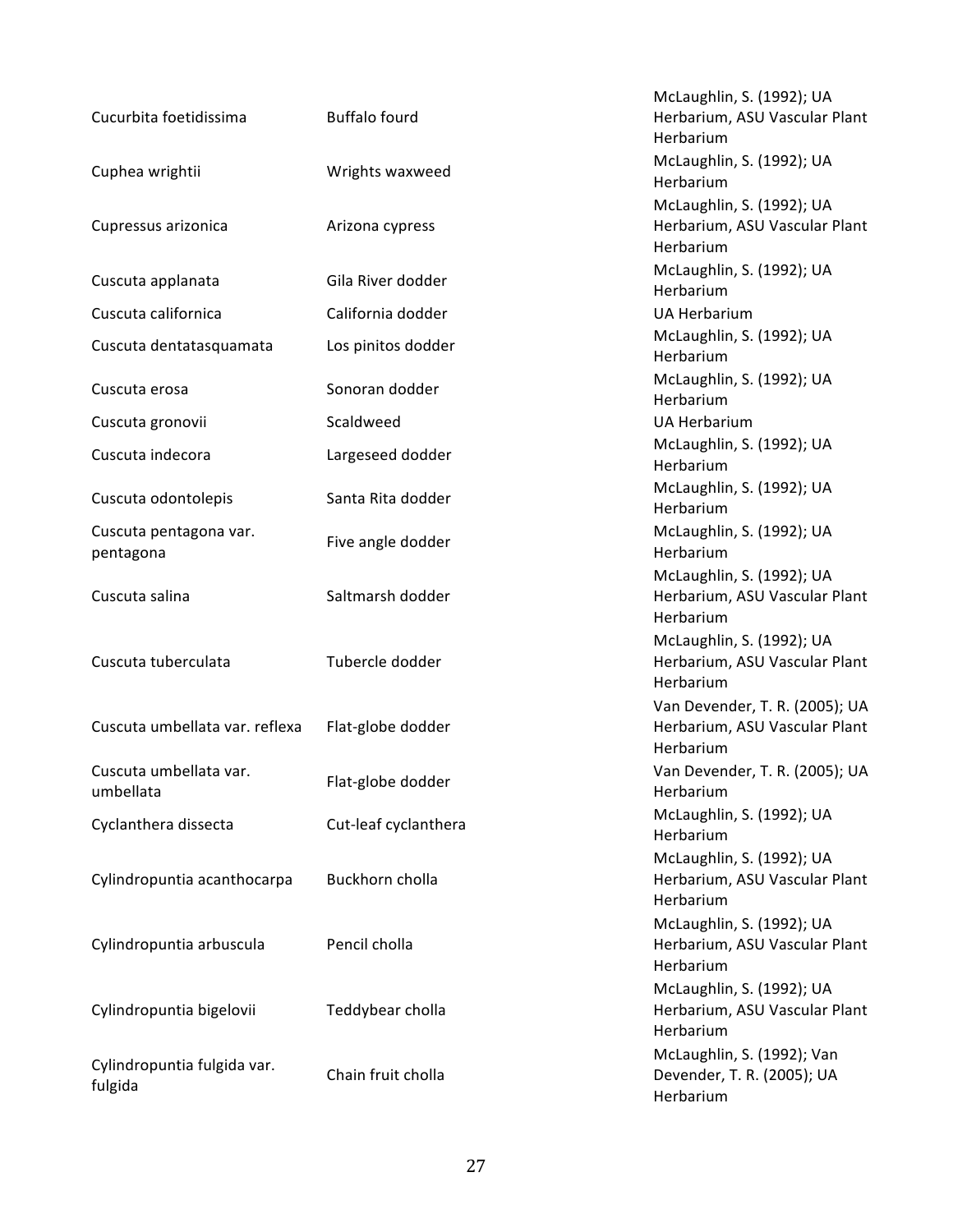| Cylindropuntia fulgida var.<br>mamillata |                                                                              | McLaughlin, S. (1992); Van<br>Devender, T. R. (2005); UA<br>Herbarium        |
|------------------------------------------|------------------------------------------------------------------------------|------------------------------------------------------------------------------|
| Cylindropuntia imbricata                 |                                                                              | McLaughlin, S. (1992); UA<br>Herbarium, ASU Vascular Plant<br>Herbarium      |
| Cylindropuntia leptocaulis               | Desert Christmas cactus                                                      | McLaughlin, S. (1992); UA<br>Herbarium                                       |
| Cylindropuntia ramosissima               | Holycross cholla, Diamond<br>cholla, Darning needle cholla,<br>Pencil cacuts | McLaughlin, S. (1992)                                                        |
| Cylindropuntia spinosior                 |                                                                              | McLaughlin, S. (1992); UA<br>Herbarium, ASU Vascular Plant<br>Herbarium      |
| Cylindropuntia versicolor                | Deerhorn cholla, staghorn<br>cholla                                          | McLaughlin, S. (1992); UA<br>Herbarium, ASU Vascular Plant<br>Herbarium      |
| Cylindropuntia xkelvinensis              |                                                                              | Van Devender, T. R. (2005); UA<br>Herbarium, ASU Vascular Plant<br>Herbarium |
| Cylindropuntia xneoarbuscula             |                                                                              | Van Devender, T. R. (2005);<br>ASU Vascular Plant Herbarium                  |
| Cylindropuntia xtetracantha              |                                                                              | McLaughlin, S. (1992); ASU<br>Vascular Plant Herbarium                       |
| Cylindropuntia xvivipara                 |                                                                              | Van Devender, T. R. (2005);<br>ASU Vascular Plant Herbarium                  |
| Cymopterus multinervatus                 | Arizona springparsley                                                        | McLaughlin, S. (1992); UA<br>Herbarium, ASU Vascular Plant<br>Herbarium      |
| Cynoglossum officinale                   | Common houndstongue                                                          | Van Devender, T. R. (2005); UA<br>Herbarium                                  |
| Cyperus acuminatus                       | (Michxi) Tapertip flatsedge                                                  | McLaughlin, S. (1992); UA<br>Herbarium, ASU Vascular Plant<br>Herbarium      |
| Cyperus aggregatus                       | Inflated scale flatsedge                                                     | <b>UA Herbarium</b>                                                          |
| Cyperus albomarginatus                   | White-edge flatsedge                                                         | McLaughlin, S. (1992); UA<br>Herbarium                                       |
| Cyperus alternifolius                    | Umbrella Plant                                                               | Van Devender, T. R. (2005); UA<br>Herbarium, ASU Vascular Plant<br>Herbarium |
| Cyperus aristatus                        | Bearded flatsedge                                                            | McLaughlin, S. (1992); UA<br>Herbarium                                       |
| Cyperus erythrorhizos                    | Redroot flatsedge                                                            | <b>UA Herbarium</b>                                                          |
| Cyperus esculentus                       | Chufa flatsedge, yellow<br>nutgrass                                          | McLaughlin, S. (1992); UA<br>Herbarium, ASU Vascular Plant<br>Herbarium      |
| Cyperus fendlerianus                     | Fendler's flatsedge                                                          | McLaughlin, S. (1992); UA<br>Herbarium, ASU Vascular Plant<br>Herbarium      |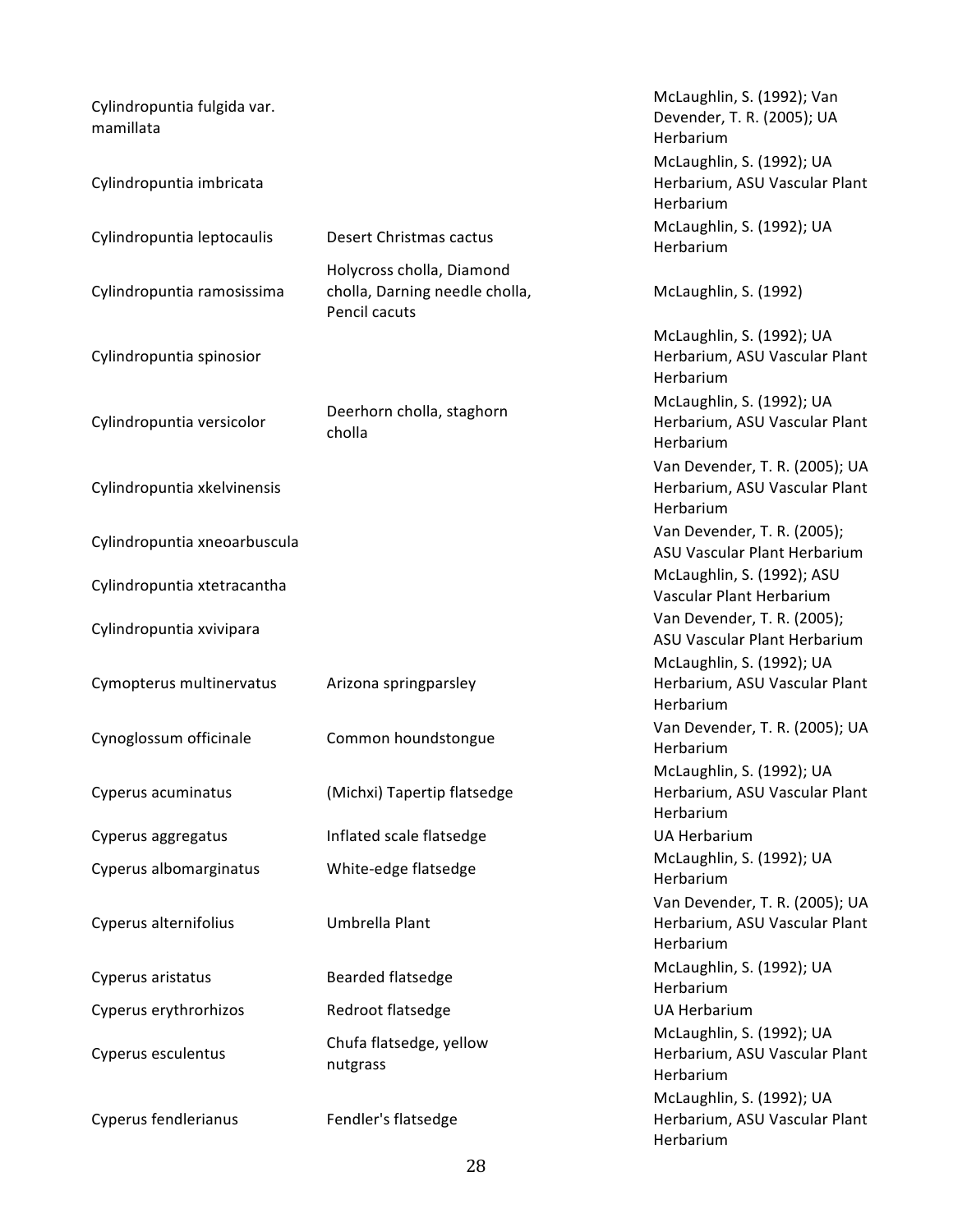Cyperus hermaphroditus **McLaughlin, S. (1992)** McLaughlin, S. (1992) Cyperus huarmensis **McLaughlin, S. (1992)** McLaughlin, S. (1992)

| Cyperus laevigatus               | Smooth flatsedge                      | MCLAUGNIIN, S. (1992); UA<br>Herbarium, ASU Vascular I<br>Herbarium |
|----------------------------------|---------------------------------------|---------------------------------------------------------------------|
| Cyperus manimae                  | Smoothstem flatsedge                  | McLaughlin, S. (1992); DB<br><b>UA Herbarium</b>                    |
| Cyperus mutisii<br>Cyperus niger | Mutis' flatsedge                      | McLaughlin, S. (1992)<br>McLaughlin, S. (1992)                      |
| Cyperus odoratus                 | Fragrant flatsedge                    | McLaughlin, S. (1992); UA<br>Herbarium, ASU Vascular I<br>Herbarium |
| Cyperus pallidicolor             | Pallid flatsedge                      | <b>UA Herbarium</b>                                                 |
| Cyperus pringlei                 | Mutis' flatsedge                      | McLaughlin, S. (1992); UA<br>Herbarium                              |
| Cyperus retroflexus              | One-flower flatsedge                  | <b>ASU Vascular Plant Herbar</b>                                    |
| Cyperus rusbyi                   | Rusby's flatsedge                     | McLaughlin, S. (1992); UA<br>Herbarium, ASU Vascular I<br>Herbarium |
| Cyperus squarrosus               | Bearded flatsedge                     | Van Devender, T. R. (2005<br>Herbarium, ASU Vascular I<br>Herbarium |
| Cyperus strigosus                | Strawcolored flatsedge                | McLaughlin, S. (1992); UA<br>Herbarium, ASU Vascular I<br>Herbarium |
| Cyperus tetragonus               | Fourangle flatsedge                   | ASU Vascular Plant Herbar                                           |
| Cyperus wrightii                 | Wright's Flatsedge                    | McLaughlin, S. (1992); UA<br>Herbarium                              |
| Cystopteris fragilis             | Brittle bladder fern                  | McLaughlin, S. (1992); UA<br>Herbarium                              |
| Cystopteris reevesiana           | Reeve's bladderfern                   | UA Herbarium, ASU Vascu<br>Plant Herbarium                          |
| Dalea albiflora                  | Whiteflower dalea (prairie<br>clover) | McLaughlin, S. (1992); UA<br>Herbarium, ASU Vascular I<br>Herbarium |
| Dalea brachystachya              | Prairie clover                        | McLaughlin, S. (1992); UA<br>Herbarium                              |
| Dalea candida                    | Slender white prairie clover          | McLaughlin, S. (1992); UA<br>Herbarium                              |
| Dalea exigua                     | Chihuahuan prairie clover             | McLaughlin, S. (1992); UA<br>Herbarium                              |
| Dalea filiformis                 | Sonoran prairieclover                 | McLaughlin, S. (1992); UA<br>Herbarium, ASU Vascular I<br>Herbarium |
| Dalea formosa                    | Feather plume                         | McLaughlin, S. (1992); UA<br>Herbarium, ASU Vascular I<br>Herbarium |
| Dalea grayi                      | Gray's prairieclover                  | McLaughlin, S. (1992); UA                                           |

McLaughlin, S. (1992); UA Herbarium, ASU Vascular Plant Herbarium McLaughlin, S. (1992); DBGH; UA Herbarium McLaughlin, S. (1992) McLaughlin, S. (1992) McLaughlin, S. (1992); UA Herbarium, ASU Vascular Plant Herbarium UA Herbarium McLaughlin, S. (1992); UA Herbarium ASU Vascular Plant Herbarium McLaughlin, S. (1992); UA Herbarium, ASU Vascular Plant Herbarium Van Devender, T. R. (2005); UA Herbarium, ASU Vascular Plant Herbarium McLaughlin, S. (1992); UA Herbarium, ASU Vascular Plant Herbarium ASU Vascular Plant Herbarium McLaughlin, S. (1992); UA Herbarium McLaughlin, S. (1992); UA Herbarium UA Herbarium, ASU Vascular Plant Herbarium McLaughlin, S. (1992); UA Herbarium, ASU Vascular Plant Herbarium McLaughlin, S. (1992); UA Herbarium McLaughlin, S. (1992); UA Herbarium McLaughlin, S. (1992); UA Herbarium McLaughlin, S. (1992); UA Herbarium, ASU Vascular Plant Herbarium McLaughlin, S. (1992); UA Herbarium, ASU Vascular Plant Herbarium Herbarium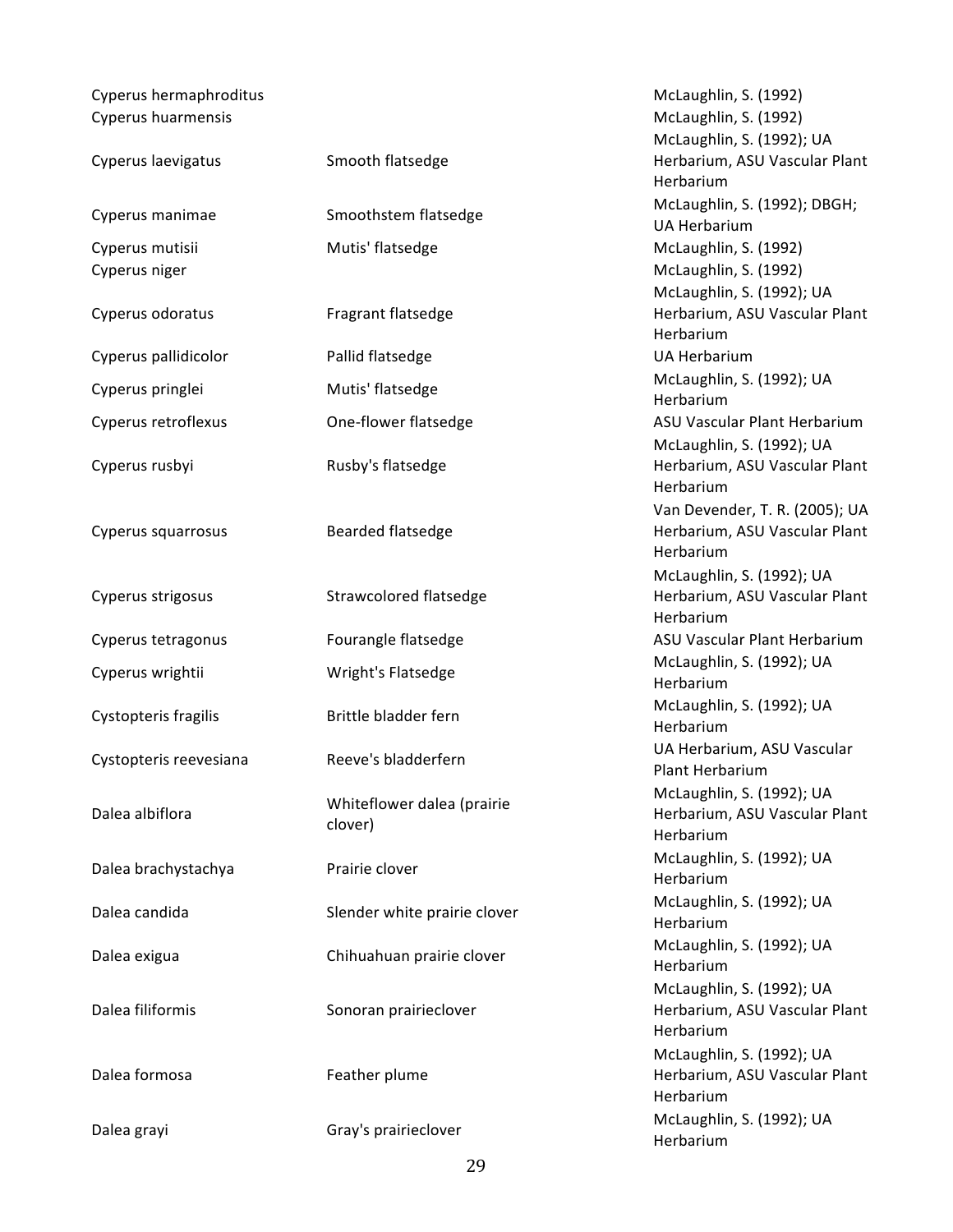| Dalea greggii                         | Gregg's prairieclover                       | McLaughlin, S. (1992); UA<br>Herbarium                                                                 |
|---------------------------------------|---------------------------------------------|--------------------------------------------------------------------------------------------------------|
| Dalea jamesii                         | James' prairieclover                        | McLaughlin, S. (1992); UA<br>Herbarium                                                                 |
| Dalea lachnostachys                   | Grandleaf prairieclover                     | McLaughlin, S. (1992); UA<br>Herbarium, ASU Vascular Plant<br>Herbarium                                |
| Dalea lemmoni                         |                                             | McLaughlin, S. (1992)                                                                                  |
| Dalea lumholtzii                      | Lumholtz's prairieclover                    | McLaughlin, S. (1992); UA<br>Herbarium, ASU Vascular Plant<br>Herbarium                                |
| Dalea mollis                          | Hairy prairieclover, Hairy<br>indigo pea    | McLaughlin, S. (1992); UA<br>Herbarium, ASU Vascular Plant<br>Herbarium                                |
| Dalea nana                            | Dwarf dalea (prairieclover)                 | McLaughlin, S. (1992); UA<br>Herbarium                                                                 |
| Dalea nana var. carnescens            | Dwarf prairieclover                         | UA Herbarium, ASU Vascular<br>Plant Herbarium                                                          |
| Dalea neomexicana                     | Downy prairieclover                         | McLaughlin, S. (1992); UA<br>Herbarium, ASU Vascular Plant<br>Herbarium                                |
| Dalea pogonathera var.<br>pogonathera | Bearded prairieclover                       | McLaughlin, S. (1992); Van<br>Devender, T. R. (2005); UA<br>Herbarium, ASU Vascular Plant<br>Herbarium |
| Dalea polygonoides                    | Sixweeks prairieclover                      | McLaughlin, S. (1992); UA<br>Herbarium                                                                 |
| Dalea pringlei                        | Pringlei's prairieclover                    | McLaughlin, S. (1992); UA<br>Herbarium, ASU Vascular Plant<br>Herbarium                                |
| Dalea pulchra                         | Santa Catalina prairieclover                | McLaughlin, S. (1992); UA<br>Herbarium, ASU Vascular Plant<br>Herbarium                                |
| Dalea purpurea                        | Purple prairieclover                        | <b>UA Herbarium</b>                                                                                    |
| Dalea tentaculoides                   | Gentry indigo bush                          | AGFD (April 1999); UA<br>Herbarium                                                                     |
| Dalea versicolor                      | Oakwoods prairieclover                      | McLaughlin, S. (1992); ASU<br>Vascular Plant Herbarium                                                 |
| Dalea wrightii                        | Wright's prairieclover                      | McLaughlin, S. (1992); ASU<br>Vascular Plant Herbarium                                                 |
| Dasylirion wheeleri                   | Common sotol                                | McLaughlin, S. (1992); UA<br>Herbarium, ASU Vascular Plant<br>Herbarium                                |
| Datura discolor                       | Desert thorn-apple, poisonous<br>nightshade | McLaughlin, S. (1992); UA<br>Herbarium, ASU Vascular Plant<br>Herbarium                                |
| Datura inoxia                         |                                             | McLaughlin, S. (1992)                                                                                  |
| Datura meteloides                     |                                             | McLaughlin, S. (1992); ASU<br>Vascular Plant Herbarium                                                 |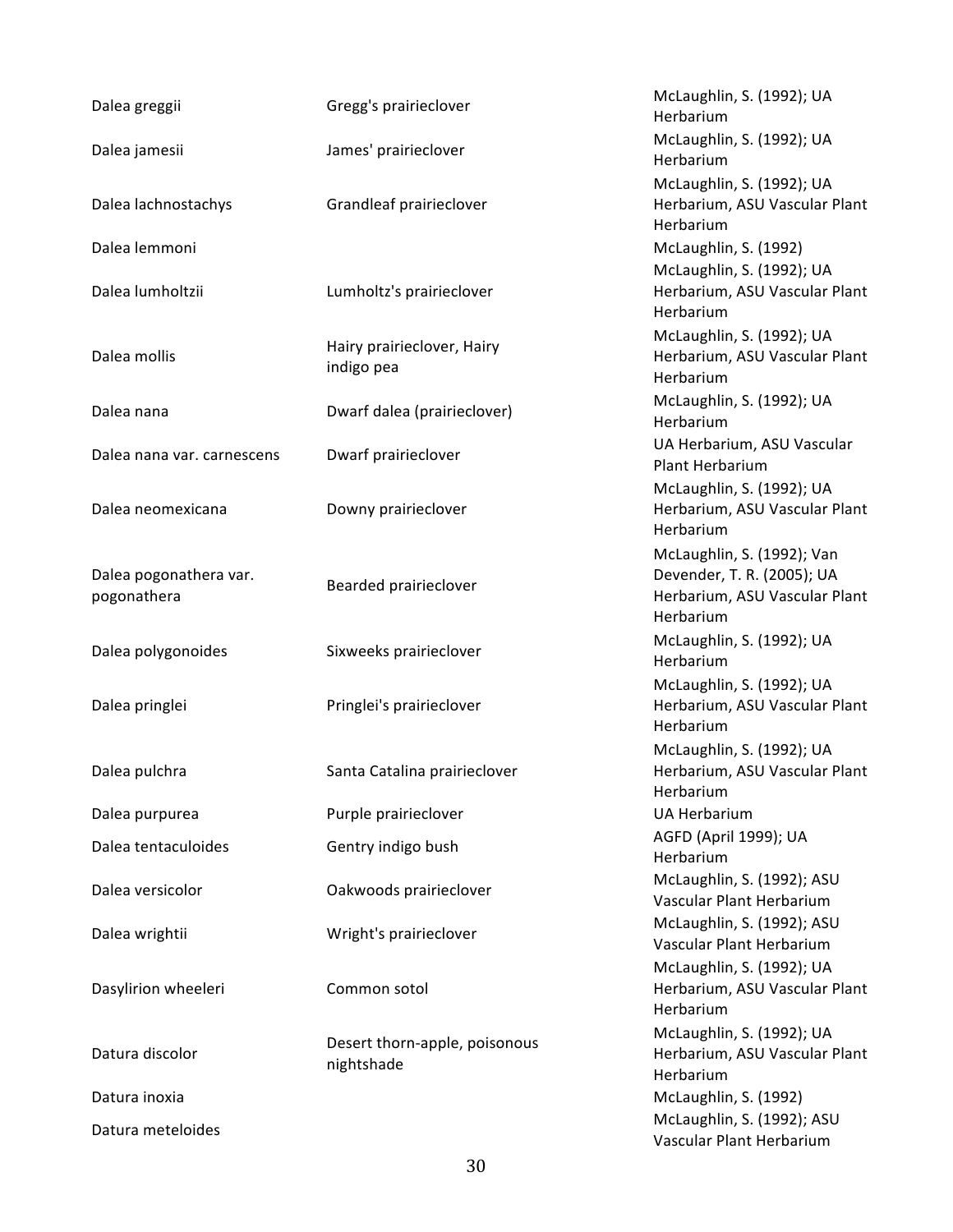| Datura quercifolia                     | Chinese thornapple     | McLaughlin, S. (1992); UA<br>Herbarium     |
|----------------------------------------|------------------------|--------------------------------------------|
|                                        |                        | Van Devender, T. R. (2005); UA             |
| Datura wrightii                        | Sacred thorn-apple     | Herbarium, ASU Vascular Plant<br>Herbarium |
|                                        |                        | McLaughlin, S. (1992); UA                  |
| Daucus pusillus                        | SW Wild carrot         | Herbarium, ASU Vascular Plant<br>Herbarium |
| Delphinium andesicola                  |                        | McLaughlin, S. (1992)                      |
| Delphinium geranifolium                | Clark Valley larkspur  | ASU Vascular Plant Herbarium               |
|                                        |                        | McLaughlin, S. (1992); UA                  |
| Delphinium parishii ssp.<br>parishii   | Parish Desert larkspur | Herbarium, ASU Vascular Plant<br>Herbarium |
|                                        |                        | McLaughlin, S. (1992); UA                  |
| Delphinium scaposum                    | Barestem larkspur      | Herbarium, ASU Vascular Plant<br>Herbarium |
|                                        |                        | McLaughlin, S. (1992); UA                  |
| Delphinium wootonii                    | Organ Mtn. Larkspur    | Herbarium, ASU Vascular Plant<br>Herbarium |
|                                        |                        | McLaughlin, S. (1992); UA                  |
| Deschampsia elongata                   | Slender hairgrass      | Herbarium, ASU Vascular Plant<br>Herbarium |
| Descurainia obtusa ssp.<br>adenophorum | Tansy mustard          | McLaughlin, S. (1992); Tom<br>Van Devender |
|                                        |                        | McLaughlin, S. (1992); UA                  |
| Descurainia pinnata                    | Western tansy mustard  | Herbarium, ASU Vascular Plant<br>Herbarium |
| Descurainia pinnata ssp. glabra        | Western tansy mustard  | <b>UA Herbarium</b>                        |
| Descurainia pinnata ssp.<br>halictorum | Western tansy mustard  | <b>UA Herbarium</b>                        |
| Descurainia pinnata ssp.<br>ochroleuca | Western tansy mustard  | <b>UA Herbarium</b>                        |
| Descurainia pinnata ssp.<br>paysonii   | Payson tansy mustard   | ASU Vascular Plant Herbarium               |
|                                        |                        | McLaughlin, S. (1992); UA                  |
| Desmanthus cooleyi                     | Bundleflower           | Herbarium, ASU Vascular Plant<br>Herbarium |
|                                        |                        | UA Herbarium, ASU Vascular                 |
| Desmanthus covillei.                   | Coville's bundleflower | Plant Herbarium                            |
| Desmanthus virgatus                    |                        | McLaughlin, S. (1992)                      |
| Desmodium angustifolium                | Narrowleaf ticktrefoil | McLaughlin, S. (1992); UA<br>Herbarium     |
| Desmodium arizonicum                   | Arizona ticktrefoil    | McLaughlin, S. (1992); UA<br>Herbarium     |
|                                        |                        | McLaughlin, S. (1992); UA                  |
| Desmodium batocaulon                   | San Pedro ticktrefoil  | Herbarium, ASU Vascular Plant<br>Herbarium |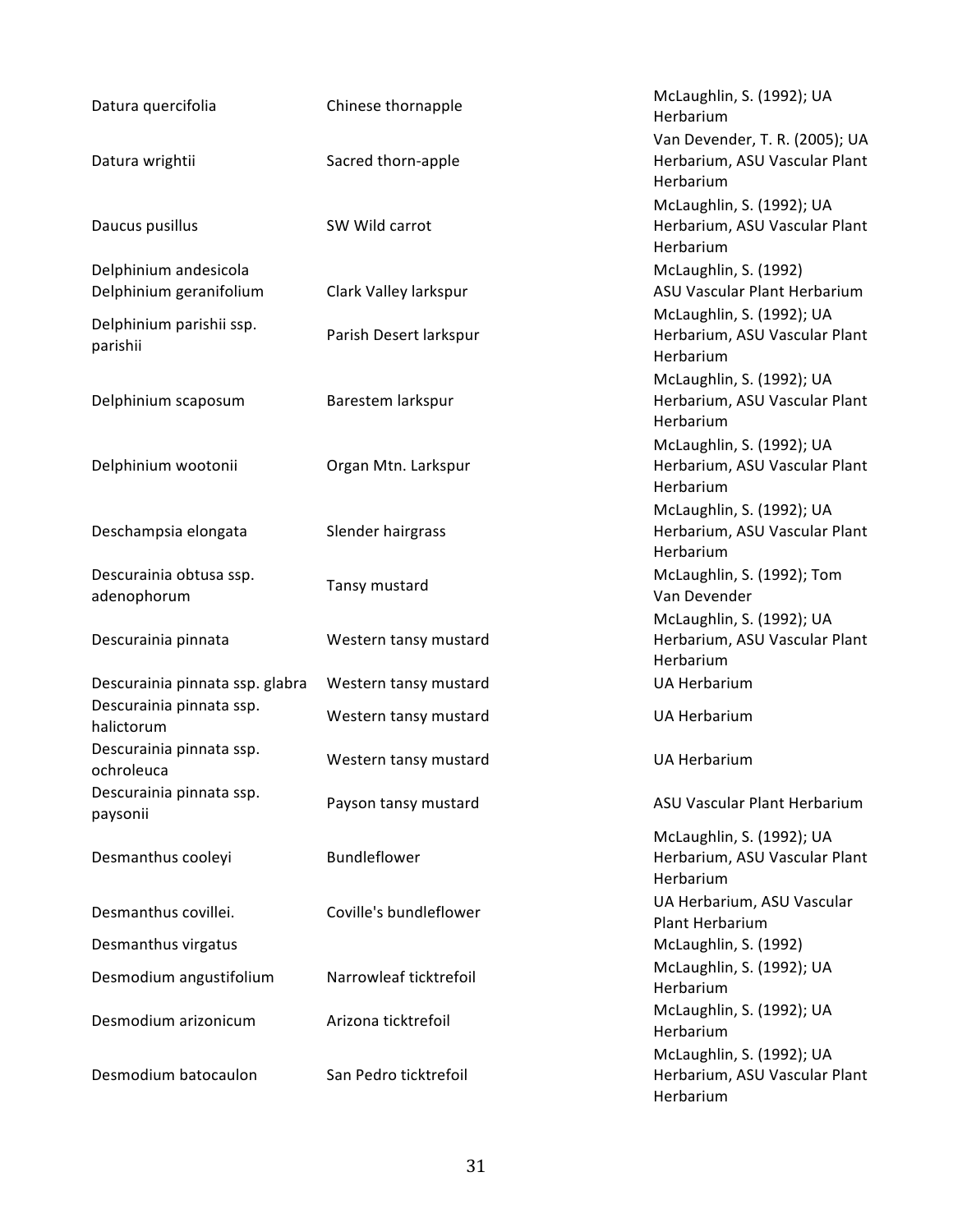| Desmodium cinerascens                                                | Spiked ticktrefoil                  | McLaughlin, S. (1992); UA<br>Herbarium, ASU Vascular Plant<br>Herbarium              |
|----------------------------------------------------------------------|-------------------------------------|--------------------------------------------------------------------------------------|
| Desmodium grahami                                                    | Graham's ticktrefoil                | McLaughlin, S. (1992); UA<br>Herbarium                                               |
| Desmodium neomexicanum                                               | New Mexico ticktrefoil              | McLaughlin, S. (1992); UA<br>Herbarium                                               |
| Desmodium procumbens                                                 | Western trailing ticktrefoil        | McLaughlin, S. (1992); UA<br>Herbarium, ASU Vascular Plant<br>Herbarium              |
| Desmodium psilocarpum                                                | Santa Cruz Island ticktrefoil       | UA Herbarium, ASU Vascular<br>Plant Herbarium                                        |
| Desmodium psilophyllum                                               | Simpleleaf ticktrefoil              | McLaughlin, S. (1992); UA<br>Herbarium                                               |
| Desmodium retinens                                                   | Santa Rita Mtn. Ticktrefoil         | McLaughlin, S. (1992); ASU<br>Vascular Plant Herbarium                               |
| Desmodium rosei                                                      | Rose's ticktrefoil                  | McLaughlin, S. (1992); UA<br>Herbarium, ASU Vascular Plant<br>Herbarium              |
| Desmodium scopulorum                                                 | Sonoran ticktrefoil                 | McLaughlin, S. (1992); ASU<br>Vascular Plant Herbarium                               |
| Dichanthium annulatum<br>Dichelostemma capitatum ssp.<br>pauciflorum | Blue dicks, covena, grassnuts       | Van Devender, T. R. (2005)<br>McLaughlin, S. (1992); Van<br>Devender, T. R. (2005)   |
| Dicliptera pseudoverticillaris                                       | Arizona foldwing                    | McLaughlin, S. (1992); UA<br>Herbarium                                               |
| Dicliptera resupinata                                                | Arizona foldwing                    | McLaughlin, S. (1992); DBGH;<br>UA Herbarium, ASU Vascular<br><b>Plant Herbarium</b> |
| Digitaria californica                                                | Arizona cottontop                   | McLaughlin, S. (1992); UA<br>Herbarium, ASU Vascular Plant<br>Herbarium              |
| Digitaria cilliaris                                                  | Fingergrass; southern crab<br>grass | UA Herbarium, ASU Vascular<br>Plant Herbarium                                        |
| Digitaria cognata                                                    | Carolina cottontop                  | McLaughlin, S. (1992); UA<br>Herbarium, ASU Vascular Plant<br>Herbarium              |
| Digitaria insularis                                                  | Sourgrass                           | McLaughlin, S. (1992); UA<br>Herbarium, ASU Vascular Plant<br>Herbarium              |
| Diodia teres                                                         | Poor joe, Rough buttonweed          | McLaughlin, S. (1992); UA<br>Herbarium, ASU Vascular Plant<br>Herbarium              |
| Disporum trachycarpum                                                | Rough fruit fairybells              | McLaughlin, S. (1992); UA<br>Herbarium                                               |
| Distichlis spicata                                                   | Desert saltgrass                    | McLaughlin, S. (1992); UA<br>Herbarium, ASU Vascular Plant<br>Herbarium              |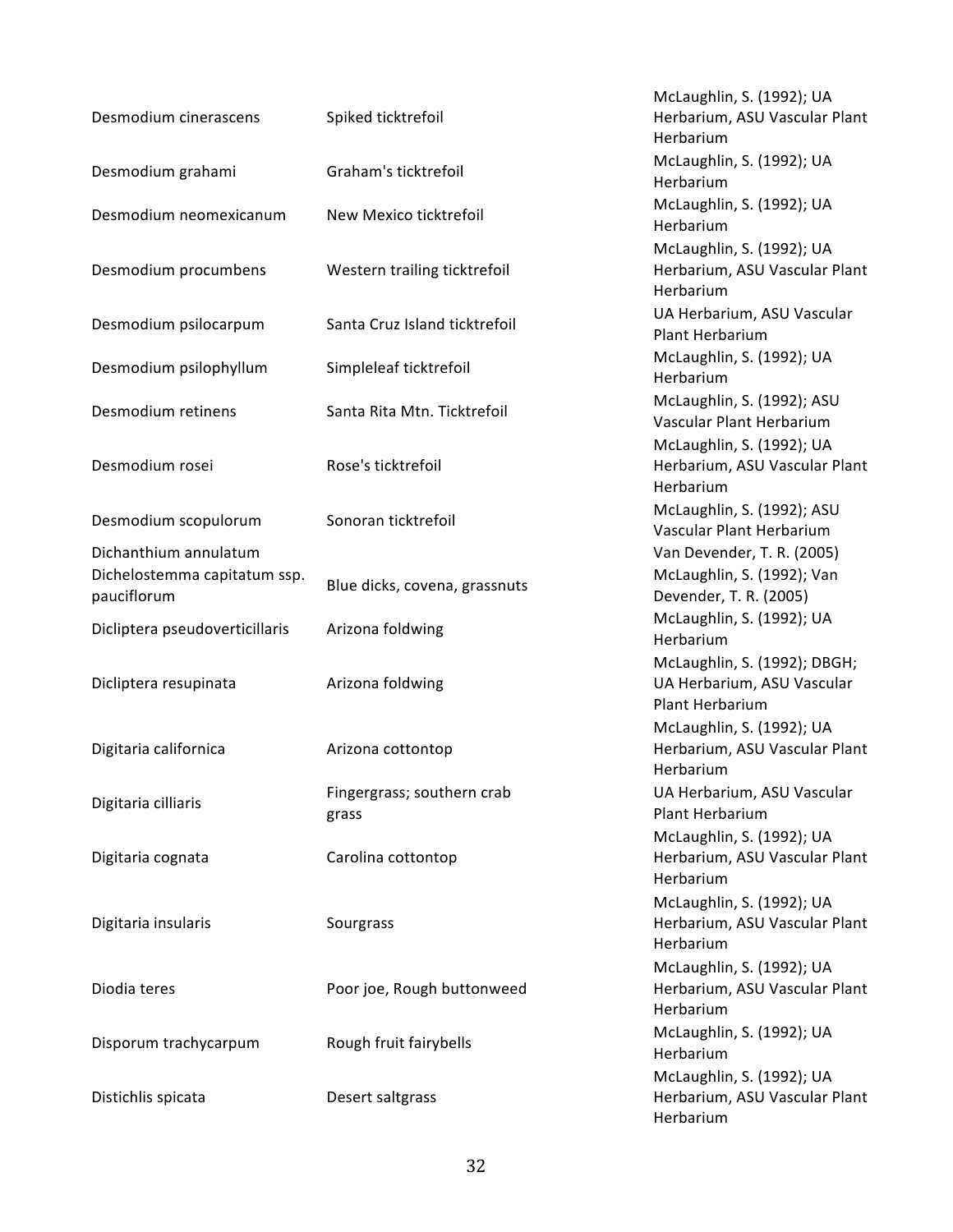## Ditaxis lanceolata Narrowleaf silverbush McLaughlin, S. (1992); Van Devender, T. R. (2005); UA Herbarium Ditaxis neomexicana New Mexico silverbush McLaughlin, S. (1992); Van Devender, T. R. (2005); UA Herbarium, ASU Vascular Plant Herbarium Dithyrea californica Spectacle pod McLaughlin, S. (1992) Dodecatheon dentatum var. Dodecatheon dentatum var. [Ilis White shooting star [1992]; UA<br>ellisiae Merbarium Herbarium Dodonaea viscosa Mopbush McLaughlin, S. (1992); UA Herbarium, ASU Vascular Plant Herbarium Draba cuneifolia eta alternativo de Wedge leaved draba (whitlowgrass) McLaughlin, S. (1992); UA Herbarium, ASU Vascular Plant Herbarium Draba cuneifolia var. integrifolia Wedge-leaved whitlowgrass UA Herbarium, ASU Vascular Plant Herbarium Draba cuneifolia var. sonorae Sonoran whitlowgrass Summan Herbarium Draba helleriana **McLaughlin, S. (1992)**; UA Herbarium Draba helleriana var. bifurcata Heller's whitlowgrass Shang and Muslem UA Herbarium Draba petrophila Santa Rita Mtn. Whitlowgrass McLaughlin, S. (1992); UA Herbarium Draba platycarpa **Broadpod** whitlowgrass **Broadpod** Whitlowgrass **UA** Herbarium Draba reptans McLaughlin, S. (1992) Drymaria effusa **Pinewoods** drymary McLaughlin, S. (1992); UA Herbarium Drymaria leptophylla Canyon drymary McLaughlin, S. (1992); UA Herbarium, ASU Vascular Plant Herbarium Drymaria molluginea McLaughlin, S. (1992) Dryopetalon runcinatum Rockmustard McLaughlin, S. (1992); UA Herbarium, ASU Vascular Plant Herbarium Dryopteris filix-mas Male fern McLaughlin, S. (1992); UA Herbarium, ASU Vascular Plant Herbarium Dugaldia hoopesii **McLaughlin, S. (1992)** McLaughlin, S. (1992) Dyschoriste decumbens Spreading snakeherb McLaughlin, S. (1992); UA Herbarium, ASU Vascular Plant Herbarium Echinocactus horizonthalonius var. nicholii Nichol Turk's head cactus<br>var. nicholii McLaughlin, S. (1992); Van Devender, T. R. (2005); UA Herbarium, ASU Vascular Plant Herbarium McLaughlin, S. (1992); Van

Devender, T. R. (2005); UA

Herbarium

Echinocereus coccineus Scarlet hedgehog cactus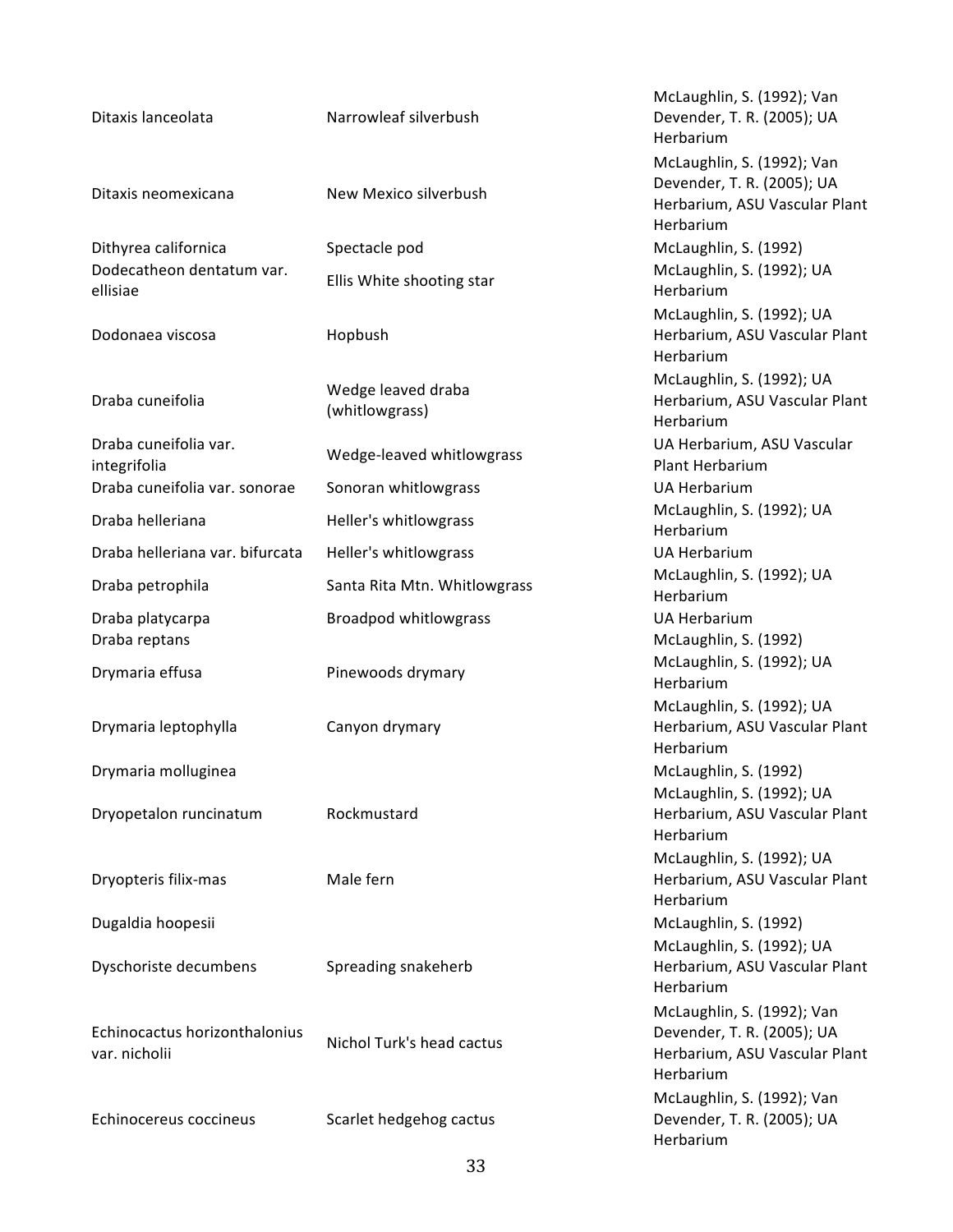| Echinocereus engelmannii                                                                  | Engelmann hedge-hog                 | McLaughlin, S. (1992); UA<br>Herbarium, ASU Vascular Plant<br>Herbarium<br>McLaughlin, S. (1992); UA   |
|-------------------------------------------------------------------------------------------|-------------------------------------|--------------------------------------------------------------------------------------------------------|
| Echinocereus fasciculatus                                                                 | Pinkflower hedgehog cactus          | Herbarium, ASU Vascular Plant<br>Herbarium                                                             |
| Echinocereus fenderli var.<br>ledingii                                                    | Leding's hedgehog                   | <b>UA Herbarium</b>                                                                                    |
| Echinocereus fenderli var.<br>rectispinus                                                 | Right-angled spine hedgehog         | <b>UA Herbarium</b>                                                                                    |
| Echinocereus fendleri                                                                     | Fendler hedge-hog cactus            | McLaughlin, S. (1992); UA<br>Herbarium, ASU Vascular Plant<br>Herbarium                                |
| Echinocereus nicholii                                                                     | Nichol's hedgehog cactus            | UA Herbarium, ASU Vascular<br>Plant Herbarium                                                          |
| Echinocereus polyacanthus                                                                 | Mohave mound cactus                 | UA Herbarium, ASU Vascular<br><b>Plant Herbarium</b>                                                   |
| Echinocereus rigidissimus var.<br>rigidissimus                                            | Rainbow hedgehod cactus             | Van Devender, T. R. (2005); UA<br>Herbarium, ASU Vascular Plant<br>Herbarium                           |
| Echinocereus santaritensis                                                                |                                     | Van Devender, T. R. (2005)                                                                             |
| Echinocereus triglochidiatus                                                              | Claretcup hedgehog                  | UA Herbarium, ASU Vascular<br>Plant Herbarium                                                          |
| Echinochloa muricata var.<br>microstachya                                                 | Rough barnyard grass                | <b>UA Herbarium</b>                                                                                    |
| Echinomastus erectocentrus<br>var. acunensis                                              | Acuna cactus                        | McLaughlin, S. (1992); UA<br>Herbarium, ASU Vascular Plant<br>Herbarium                                |
| Echinomastus erectocentrus<br>var. erectocentrus                                          | Needle-spined pineapple<br>cactus   | McLaughlin, S. (1992); Van<br>Devender, T. R. (2005); UA<br>Herbarium, ASU Vascular Plant<br>Herbarium |
| Echinomastus intertextus var.<br>intertextus<br>Echinopepon wrightii<br>Eclipta prostrata |                                     | McLaughlin, S. (1992); Van<br>Devender, T. R. (2005)<br>McLaughlin, S. (1992)<br>McLaughlin, S. (1992) |
| Eleocharis caribaea                                                                       |                                     | McLaughlin, S. (1992); UA<br>Herbarium                                                                 |
| Eleocharis erythropoda<br>Eleocharis geniculata                                           | Bald spikerush<br>Canada spikesedge | <b>UA Herbarium</b><br><b>UA Herbarium</b>                                                             |
| Eleocharis montana                                                                        | Mountain spikerush                  | McLaughlin, S. (1992); UA<br>Herbarium                                                                 |
| Eleocharis montevidensis                                                                  | Sandspikerush                       | McLaughlin, S. (1992); UA<br>Herbarium, ASU Vascular Plant<br>Herbarium                                |
| Eleocharis palustris                                                                      | Common spikerush                    | McLaughlin, S. (1992); UA<br>Herbarium, ASU Vascular Plant<br>Herbarium                                |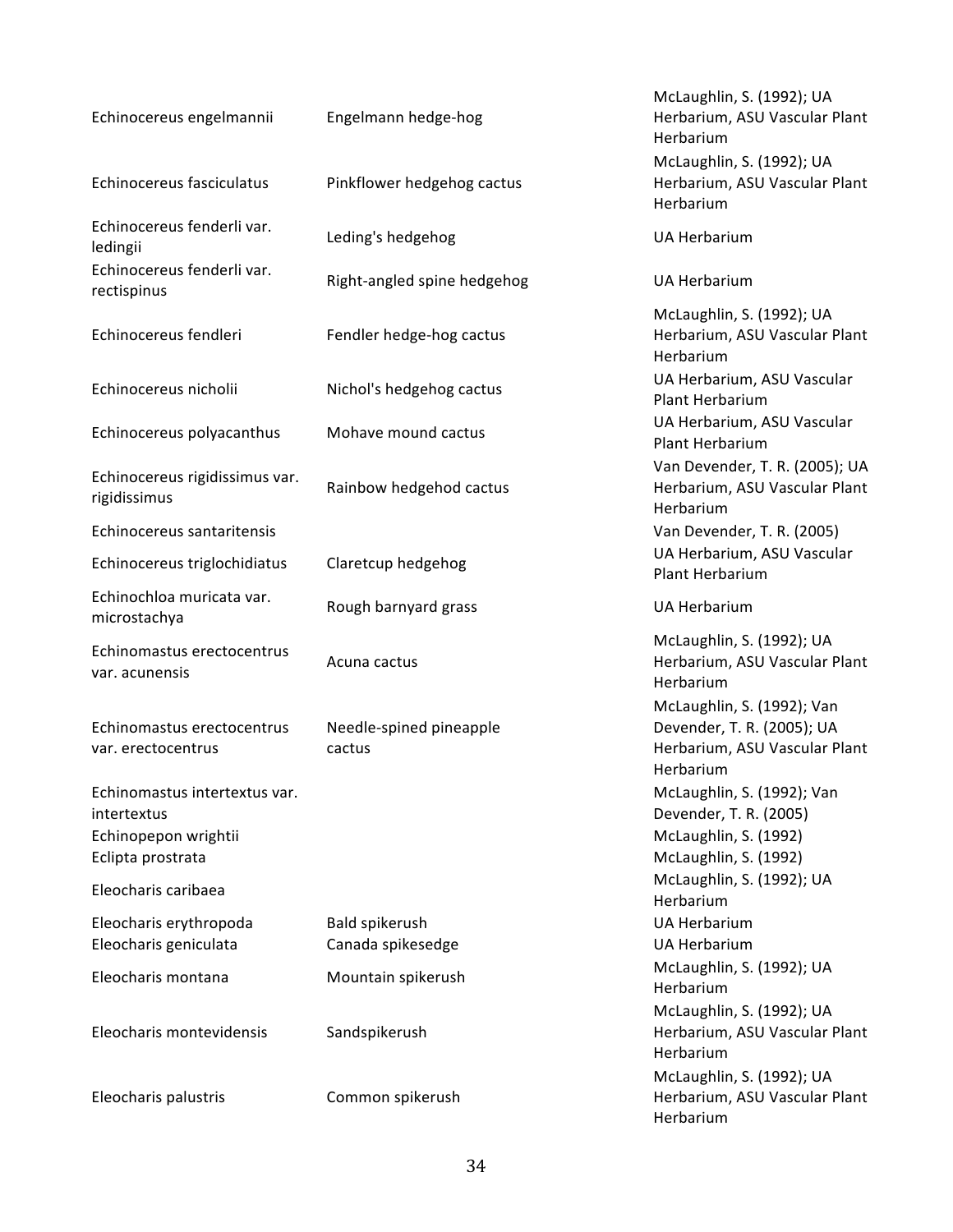| Eleocharis parishii                      | Parish's spikerush        | McLaughlin, S. (1992); UA<br>Herbarium                                  |
|------------------------------------------|---------------------------|-------------------------------------------------------------------------|
| Eleocharis quinqueflora                  | Few flowered spikerush    | ASU Vascular Plant Herbarium                                            |
| Eleocharis radicans                      | Rooted spikerush          | McLaughlin, S. (1992); UA<br>Herbarium                                  |
| Eleocharis rostellata                    | Beaked spikerush          | McLaughlin, S. (1992); UA<br>Herbarium, ASU Vascular Plant<br>Herbarium |
| Elymus arizonicus                        | Arizona wheatgrass        | McLaughlin, S. (1992); UA<br>Herbarium, ASU Vascular Plant<br>Herbarium |
| Elymus canadensis                        | Canada wildrye            | McLaughlin, S. (1992); UA<br>Herbarium                                  |
| Elymus elymoides                         | Western Bottlebrush grass | McLaughlin, S. (1992); UA<br>Herbarium, ASU Vascular Plant<br>Herbarium |
| Elymus glaucus                           | Blue wildrye              | McLaughlin, S. (1992); UA<br>Herbarium, ASU Vascular Plant<br>Herbarium |
| Elymus hispidus ssp.<br>barbulatus       | Intermediate wheatgrass   | Van Devender, T. R. (2005)                                              |
| Elymus pauciflorus<br>Elymus smithii     |                           | McLaughlin, S. (1992)<br>McLaughlin, S. (1992)                          |
| Elymus trachycaulus                      | Slender wheatgrass        | UA Herbarium, ASU Vascular<br>Plant Herbarium                           |
| Elymus triticoides                       | Beardless wildrye         | McLaughlin, S. (1992); UA<br>Herbarium                                  |
| Elyonurus barbiculmis                    |                           | McLaughlin, S. (1992); UA<br>Herbarium, ASU Vascular Plant<br>Herbarium |
| Elytraria imbricata                      | Purple scalystem          | McLaughlin, S. (1992); UA<br>Herbarium, ASU Vascular Plant<br>Herbarium |
| Emmenanthe spicatum ssp.<br>penduliflora | Water milfoil             | McLaughlin, S. (1992); Van<br>Devender, T. R. (2005)                    |
| Encelia farinosa                         | White brittlebush         | McLaughlin, S. (1992)                                                   |
| Encelia frutescens                       | Rayless encelia           | McLaughlin, S. (1992)                                                   |
| Enneapogon cenchroides                   |                           | Van Devender, T. R. (2005); UA<br>Herbarium                             |
| Enneapogon desvauxii                     | Nine-awned pappus grass   | McLaughlin, S. (1992); UA<br>Herbarium, ASU Vascular Plant<br>Herbarium |
| Ephedra aspera                           | Aspera mormon tea         | UA Herbarium, ASU Vascular<br>Plant Herbarium                           |
| Ephedra fasciculata                      | Desert mormon tea         | <b>UA Herbarium</b>                                                     |
| Ephedra nevadensis                       | Nevada Mormon tea         | Van Devender, T. R. (2005)                                              |
| Ephedra torreyana                        | Torrey's mormon tea       | <b>UA Herbarium</b>                                                     |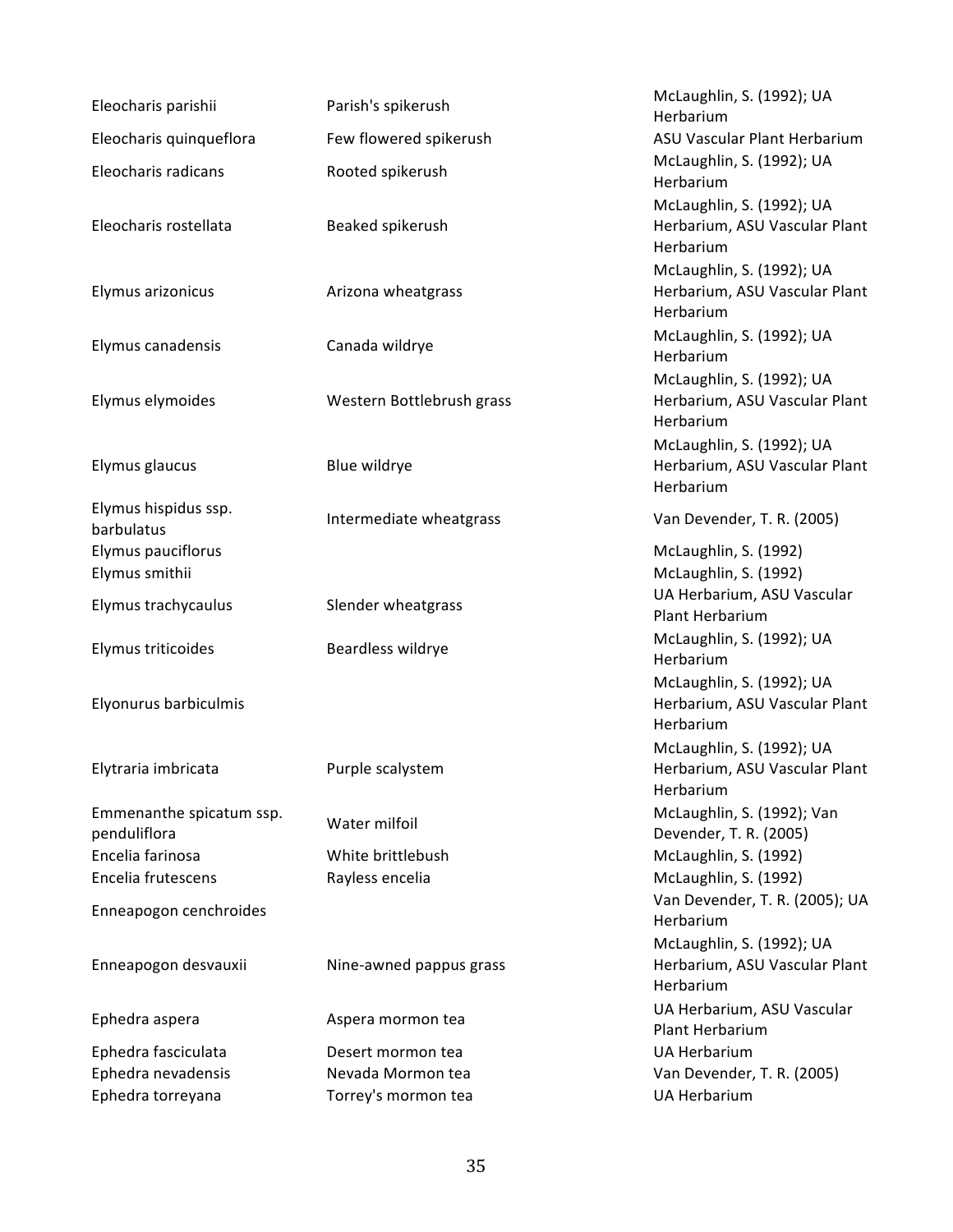| Ephedra trifurca                                                           | Longleaf Mormon Tea     | McLaughlin, S. (1992); UA<br>Herbarium, ASU Vascular Plant<br>Herbarium                                |
|----------------------------------------------------------------------------|-------------------------|--------------------------------------------------------------------------------------------------------|
| Epilobium californicum                                                     |                         | McLaughlin, S. (1992)                                                                                  |
| Epilobium canum ssp.<br>latifolium                                         | Hummingbird trumpet     | McLaughlin, S. (1992); Van<br>Devender, T. R. (2005); UA<br>Herbarium                                  |
| Epilobium ciliatum ssp.<br>ciliatum                                        | Coast willowweed        | McLaughlin, S. (1992); UA<br>Herbarium, ASU Vascular Plant<br>Herbarium                                |
| Epilobium foliosum                                                         | California willowherb   | <b>UA Herbarium</b>                                                                                    |
| Epipactis gigantea                                                         | Giant hellebore         | McLaughlin, S. (1992); UA<br>Herbarium                                                                 |
| Equisetum hyemale var. affine                                              | Scouring rush horsetail | McLaughlin, S. (1992); UA<br>Herbarium, ASU Vascular Plant<br>Herbarium                                |
| Equisetum laevigatum                                                       | Smooth horsetail        | McLaughlin, S. (1992); UA<br>Herbarium                                                                 |
| Equisetum x ferrissii<br>Eragrostis arida                                  | Ferris' horsetail       | <b>UA Herbarium</b><br>McLaughlin, S. (1992)<br>McLaughlin, S. (1992); Van                             |
| Eragrostis cilianensis                                                     | Stinkgrass              | Devender, T. R. (2005); UA<br>Herbarium, ASU Vascular Plant<br>Herbarium                               |
| Eragrostis echinochloidea                                                  | African lovegrass       | Van Devender, T. R. (2005); UA<br>Herbarium, ASU Vascular Plant<br>Herbarium                           |
| Eragrostis intermedia                                                      | Plains lovegrass        | McLaughlin, S. (1992); UA<br>Herbarium, ASU Vascular Plant<br>Herbarium                                |
| Eragrostis lutescens                                                       | Sixweeks lovegrass      | <b>UA Herbarium</b>                                                                                    |
| Eragrostis mexicana                                                        | Mexican lovegrass       | McLaughlin, S. (1992); UA<br>Herbarium, ASU Vascular Plant<br>Herbarium                                |
| Eragrostis neomexicana<br>Eragrostis orcuttiana                            |                         | McLaughlin, S. (1992)<br>McLaughlin, S. (1992)<br>McLaughlin, S. (1992); Van                           |
| Eragrostis pectinacea var.<br>miserrima                                    | Desert lovegrass        | Devender, T. R. (2005); UA<br>Herbarium, ASU Vascular Plant<br>Herbarium                               |
| Eragrostis pectinacea var.<br>pectinacea                                   | Purple lovegrass        | McLaughlin, S. (1992); Van<br>Devender, T. R. (2005); UA<br>Herbarium, ASU Vascular Plant<br>Herbarium |
| Eragrostis spectabilis<br>Eragrostis tephrosanthos<br>Eragrostis trichodes | Sand lovegrass          | McLaughlin, S. (1992)<br>McLaughlin, S. (1992)<br><b>UA Herbarium</b>                                  |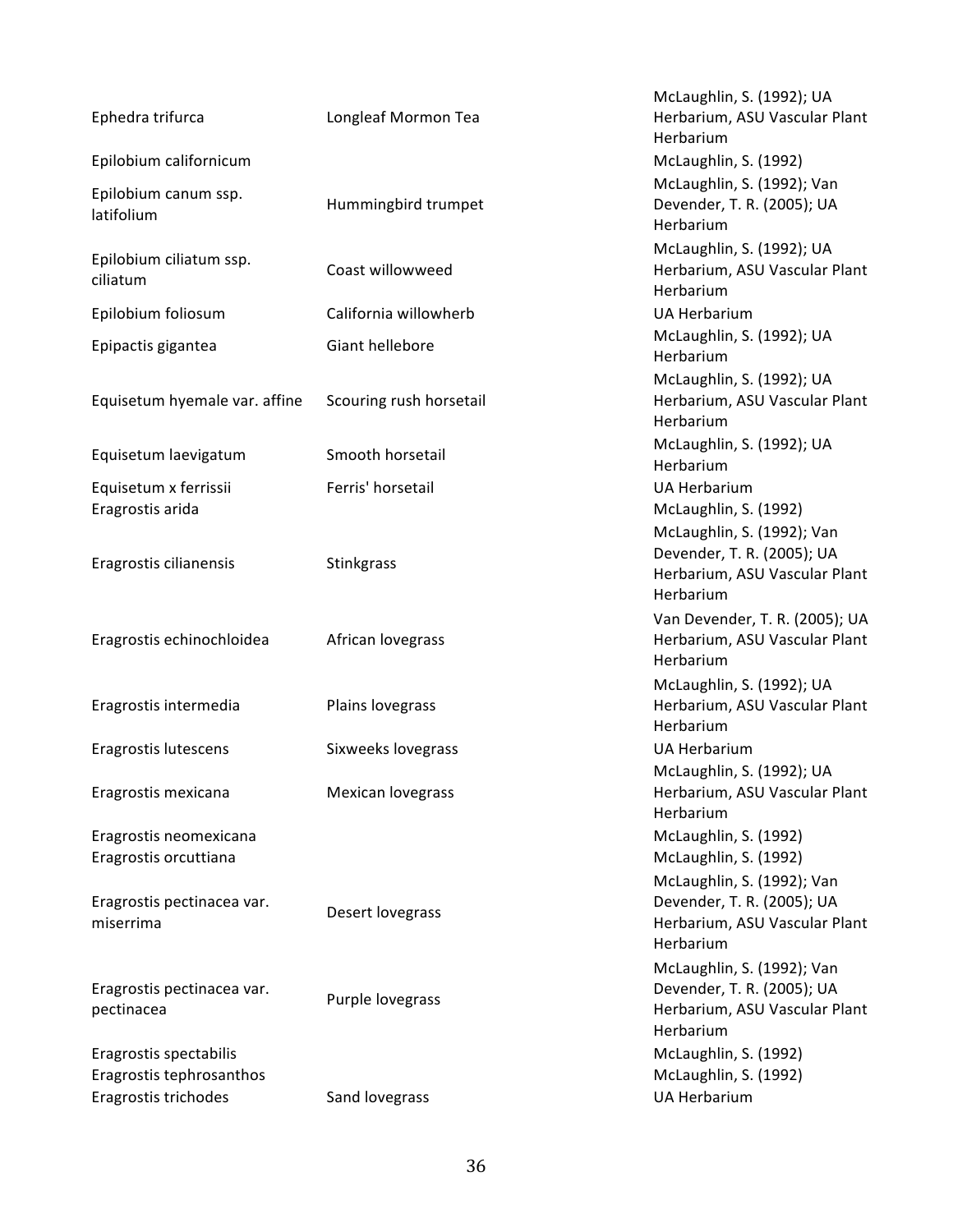| Eremalche exilis                       | White mallow             | McLaughlin, S. (1992); UA<br>Herbarium, ASU Vascular Plant<br>Herbarium               |
|----------------------------------------|--------------------------|---------------------------------------------------------------------------------------|
| Eriastrum diffusum                     | Miniature woolstar       | McLaughlin, S. (1992); UA<br>Herbarium, ASU Vascular Plant<br>Herbarium               |
| Eriastrum eremicum                     | Desert woolstar          | McLaughlin, S. (1992); UA<br>Herbarium, ASU Vascular Plant<br>Herbarium               |
| Ericameria cuneata                     | Deset rock golden weed   | McLaughlin, S. (1992); UA<br>Herbarium, ASU Vascular Plant<br>Herbarium               |
| Ericameria laricifolia                 | Turpentine bush          | McLaughlin, S. (1992); UA<br>Herbarium, ASU Vascular Plant<br>Herbarium               |
| Ericameria nauseosa ssp.<br>atisquamea | Goldenbush               | McLaughlin, S. (1992); Van<br>Devender, T. R. (2005); ASU<br>Vascular Plant Herbarium |
| Erigeron arisolius                     | Arid throne fleabane     | Van Devender, T. R. (2005); UA<br>Herbarium, ASU Vascular Plant<br>Herbarium          |
| Erigeron arizonicus                    | Arizona fleabane         | McLaughlin, S. (1992); UA<br>Herbarium, ASU Vascular Plant<br>Herbarium               |
| Erigeron colomexicanus                 | Running fleabane         | Van Devender, T. R. (2005); UA<br>Herbarium, ASU Vascular Plant<br>Herbarium          |
| Erigeron divergens                     | Spreading fleabane       | McLaughlin, S. (1992); UA<br>Herbarium, ASU Vascular Plant<br>Herbarium               |
| Erigeron eximius                       | Spruce-fir fleabane      | McLaughlin, S. (1992)                                                                 |
| Erigeron flagellaris                   | <b>Trailing fleabane</b> | McLaughlin, S. (1992); UA<br>Herbarium                                                |
| Erigeron lobatus                       | Lobed fleabane           | McLaughlin, S. (1992); UA<br>Herbarium                                                |
| Erigeron neomexicanus                  | New Mexico fleabane      | McLaughlin, S. (1992); UA<br>Herbarium, ASU Vascular Plant<br>Herbarium               |
| Erigeron nudiflorus                    |                          | McLaughlin, S. (1992)                                                                 |
| Erigeron oreophilus                    | Chaparral fleabane       | McLaughlin, S. (1992); UA<br>Herbarium, ASU Vascular Plant<br>Herbarium               |
| Erigeron platyphyllus                  | <b>Broadleaf daisy</b>   | McLaughlin, S. (1992); UA<br>Herbarium                                                |
| Erigeron pumilus<br>Erigeron rusbyi    | Shaggy fleabane          | McLaughlin, S. (1992)<br>McLaughlin, S. (1992)                                        |
| Erigeron speciosus var.<br>macranthus  | Aspen Fleabane           | <b>UA Herbarium</b>                                                                   |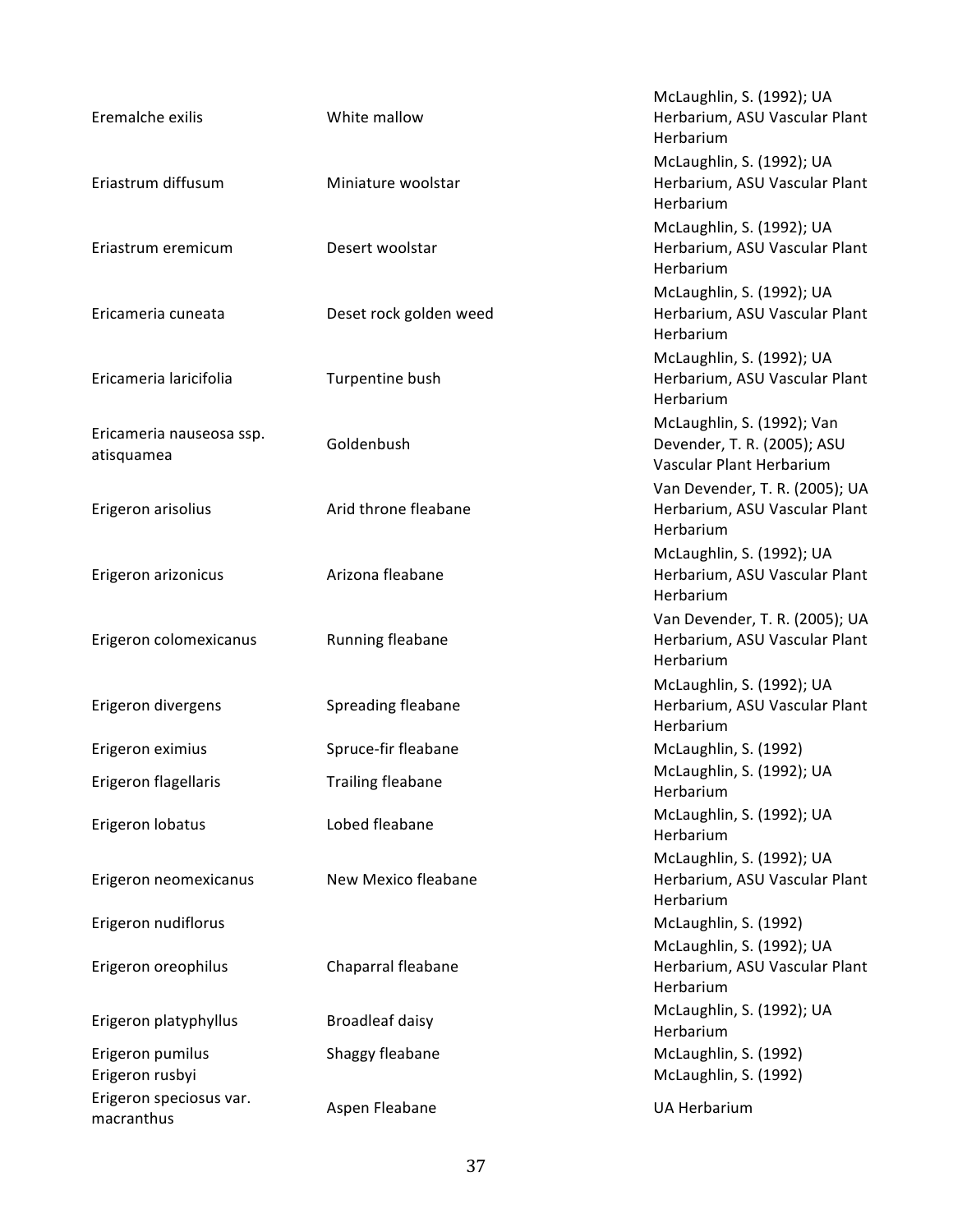| Eriochloa acuminata var.<br>acuminata     | Southwestern cup grass                | Van Devender, T. R. (2005); UA<br>Herbarium, ASU Vascular Plant<br>Herbarium                           |
|-------------------------------------------|---------------------------------------|--------------------------------------------------------------------------------------------------------|
| Eriochloa acuminata var. minor            | Tapertip cupgrass                     | <b>UA Herbarium</b>                                                                                    |
|                                           |                                       | McLaughlin, S. (1992); UA                                                                              |
| Eriochloa aristata                        | Awned cup grass                       | Herbarium, ASU Vascular Plant<br>Herbarium                                                             |
| Eriochloa contracta                       |                                       | McLaughlin, S. (1992)                                                                                  |
| Eriochloa lemmoni var. gracilis           |                                       | McLaughlin, S. (1992); Van<br>Devender, T. R. (2005)                                                   |
| Eriochloa lemmoni var.<br>lemmoni         |                                       | McLaughlin, S. (1992); Van<br>Devender, T. R. (2005)                                                   |
| Eriodictyon angustifolium                 | Narrowleaf yerba santa                | McLaughlin, S. (1992); Van<br>Devender, T. R. (2005); UA<br>Herbarium                                  |
| Eriogonum abertianum                      | Abert's buckwheat                     | McLaughlin, S. (1992); UA<br>Herbarium, ASU Vascular Plant<br>Herbarium                                |
| Eriogonum deflexum var.<br>deflexum       | Skeleton weed; Flatcrown<br>buckwheat | McLaughlin, S. (1992); UA<br>Herbarium, ASU Vascular Plant<br>Herbarium                                |
| Eriogonum densum                          | Sorrel buckwheat                      | McLaughlin, S. (1992); ASU<br>Vascular Plant Herbarium                                                 |
| Eriogonum fasciculatum var.<br>polifolium | Flattop buckwheat                     | McLaughlin, S. (1992); Van<br>Devender, T. R. (2005); UA<br>Herbarium, ASU Vascular Plant<br>Herbarium |
| Eriogonum inflatum var.<br>deflatum       | Desert trumpet                        | McLaughlin, S. (1992); UA<br>Herbarium, ASU Vascular Plant<br>Herbarium                                |
| Eriogonum jamesii var. jamesii            | James' buckwheat                      | McLaughlin, S. (1992); UA<br>Herbarium, ASU Vascular Plant<br>Herbarium                                |
| Eriogonum maculatum                       | Spotted buckwheat                     | McLaughlin, S. (1992); UA<br>Herbarium, ASU Vascular Plant<br>Herbarium                                |
| Eriogonum palmerianum                     | Palmer's buckwheat                    | Van Devender, T. R. (2005); UA<br>Herbarium, ASU Vascular Plant<br>Herbarium                           |
| Eriogonum pharnaceoides                   | Ginseng buckwheat                     | McLaughlin, S. (1992); UA<br>Herbarium                                                                 |
| Eriogonum polycladon                      | Sorrel buckwheat                      | McLaughlin, S. (1992); UA<br>Herbarium, ASU Vascular Plant<br>Herbarium                                |
| Eriogonum pringlei                        | Pringle's bastardsage                 | McLaughlin, S. (1992)                                                                                  |
| Eriogonum reniforme                       | Kidneyleaf buckwheat                  | McLaughlin, S. (1992); UA<br>Herbarium                                                                 |
| Eriogonum terrenatum                      | Wild buckwheat                        | ASU Vascular Plant Herbarium                                                                           |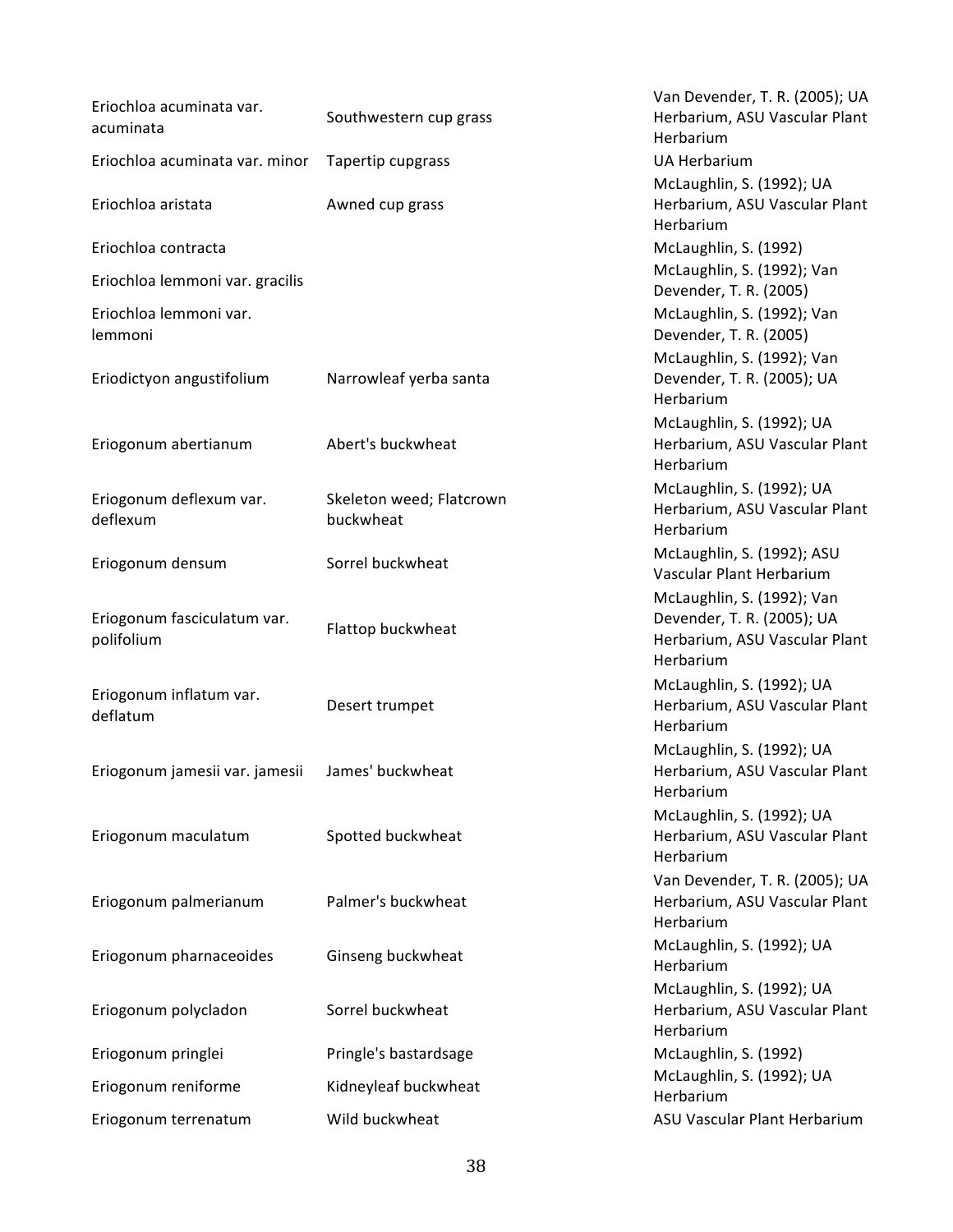| Eriogonum thomasii                        | Thomas' buckwheat          | McLaughlin, S. (1992); UA<br>Herbarium, ASU Vascular Plant<br>Herbarium                                      |
|-------------------------------------------|----------------------------|--------------------------------------------------------------------------------------------------------------|
| Eriogonum thurberi                        | Thurber's buckwheat        | McLaughlin, S. (1992); UA<br>Herbarium, ASU Vascular Plant<br>Herbarium                                      |
| Eriogonum trichopes                       | Little desert trumpet      | McLaughlin, S. (1992); UA<br>Herbarium, ASU Vascular Plant<br>Herbarium                                      |
| Eriogonum wrightii                        | Wright buckwheat           | McLaughlin, S. (1992)                                                                                        |
| Erioneuron avenaceum                      | Shortleaf woollygrass      | McLaughlin, S. (1992); UA<br>Herbarium, ASU Vascular Plant<br>Herbarium                                      |
| Erioneuron grandiflorum                   |                            | McLaughlin, S. (1992); UA<br>Herbarium, ASU Vascular Plant<br>Herbarium                                      |
| Erioneuron pulchella                      | Fluffgrass                 | McLaughlin, S. (1992); UA<br>Herbarium                                                                       |
| Eriophyllum lanosum                       | White easterbonnets        | Van Devender, T. R. (2005); UA<br>Herbarium                                                                  |
| Eriophyllum pringlei                      | Pringle's woolly sunflower | McLaughlin, S. (1992); UA<br>Herbarium                                                                       |
| Erodium texanum                           | Bigflower stork's bill     | McLaughlin, S. (1992); Van<br>Devender, T. R. (2005)                                                         |
| Eryngium heterophyllum                    | Wright's eryngo            | McLaughlin, S. (1992); UA<br>Herbarium                                                                       |
| Eryngium nasturtiifolium                  | Hierba del sapo            | UA Herbarium, ASU Vascular<br><b>Plant Herbarium</b>                                                         |
| Eryngium sparganophyllum                  | Arizona eryngo             | McLaughlin, S. (1992); UA<br>Herbarium, ASU Vascular Plant<br>Herbarium                                      |
| Erysimum capitatum                        | Sanddune wallflower        | McLaughlin, S. (1992); UA<br>Herbarium, ASU Vascular Plant<br>Herbarium                                      |
| Erysimum capitatum var.<br>capitatum      | Western wallflower         | <b>UA Herbarium</b>                                                                                          |
| Erysimum capitatum var.<br>purshii        | Pursh's wallflower         | <b>UA Herbarium</b>                                                                                          |
| Erythrina flabelliformis                  | Coralbean                  | McLaughlin, S. (1992); UA<br>Herbarium, ASU Vascular Plant<br>Herbarium                                      |
| Eschscholzia californica ssp.<br>mexicana | Mexican goldenpoppy        | McLaughlin, S. (1992); Van<br>Devender, T. R. (2005); DBGH;<br>UA Herbarium, ASU Vascular<br>Plant Herbarium |
| Eschscholzia minutiflora                  | Pygmy golden poppy         | McLaughlin, S. (1992); UA<br>Herbarium, ASU Vascular Plant<br>Herbarium                                      |
| Escobaria vivipara var.                   | Arizona pincushion cactus  | <b>UA Herbarium</b>                                                                                          |
|                                           | 39                         |                                                                                                              |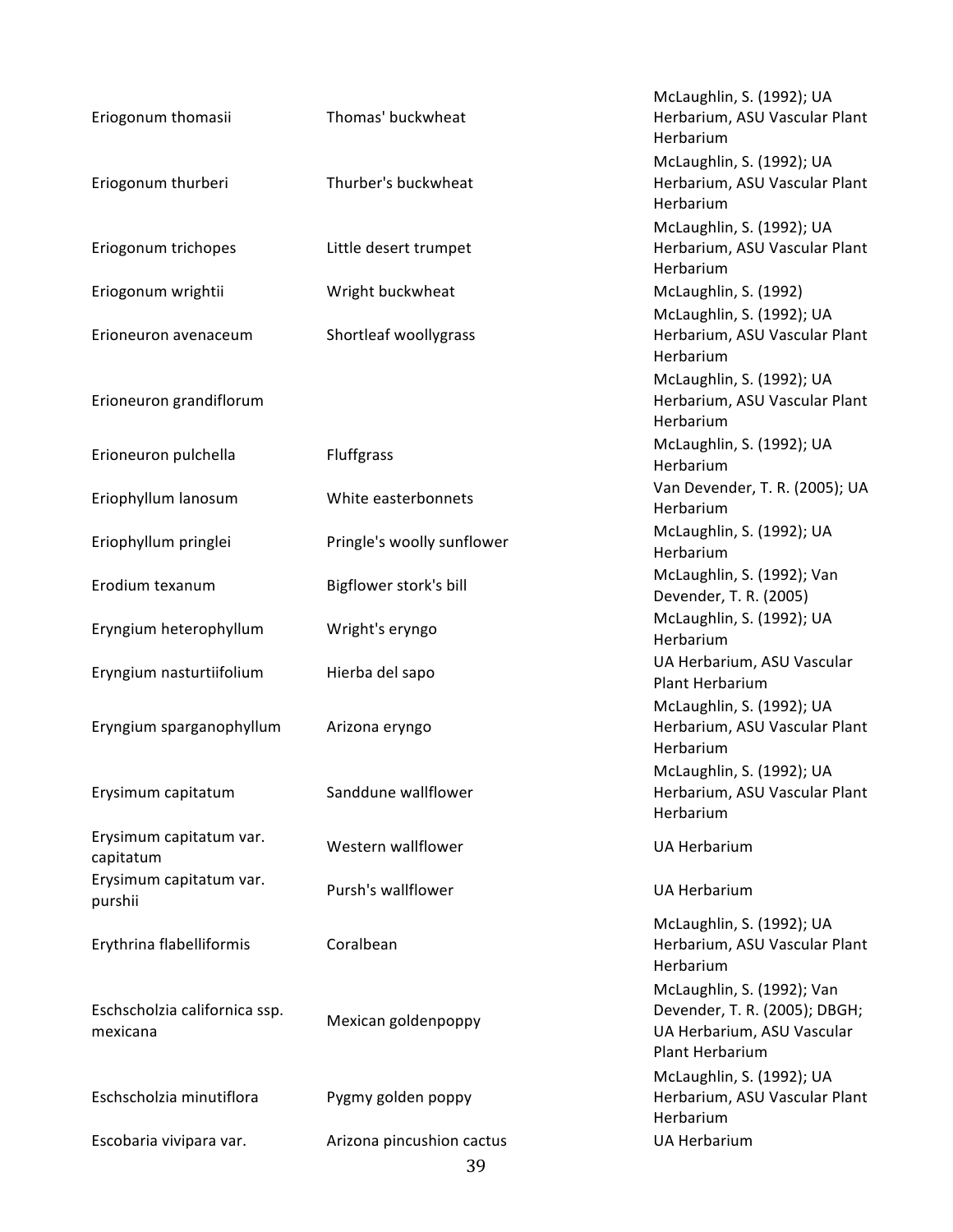## arizonica

| Eucrypta chrysanthemifolia                       | Common encrypta                    | UA Herbarium, ASU Vascular<br>Plant Herbarium                                                                |
|--------------------------------------------------|------------------------------------|--------------------------------------------------------------------------------------------------------------|
| Eucrypta chrysanthemifolia<br>var. bipinnatifida | Spotted encrypta                   | McLaughlin, S. (1992); Van<br>Devender, T. R. (2005); UA<br>Herbarium, ASU Vascular Plant<br>Herbarium       |
| Eucrypta micrantha                               | Desert eucrypta                    | McLaughlin, S. (1992); Van<br>Devender, T. R. (2005); DBGH;<br>UA Herbarium, ASU Vascular<br>Plant Herbarium |
| Eupatorium pycnocephalum                         | Lavender thoroughwort              | McLaughlin, S. (1992); UA<br>Herbarium, ASU Vascular Plant<br>Herbarium                                      |
| Eupatorium rothrockii                            | Rothrocks snakeroot                | McLaughlin, S. (1992); UA<br>Herbarium                                                                       |
| Eupatorium solidaginifolium                      | Shrubby thoroughwort               | McLaughlin, S. (1992); UA<br>Herbarium, ASU Vascular Plant<br>Herbarium                                      |
| Eupatorium sonorae                               | Sonoran thoroughwort               | <b>UA Herbarium</b>                                                                                          |
| Eupatorium wrightii                              | Wright's snakeroot                 | McLaughlin, S. (1992); UA<br>Herbarium                                                                       |
| Euphorbia abramsiana                             | Abram's sandmat                    | McLaughlin, S. (1992); Van<br>Devender, T. R. (2005); UA<br>Herbarium                                        |
| Euphorbia albomarginata                          | Rattlesnake weed                   | McLaughlin, S. (1992); Van<br>Devender, T. R. (2005); UA<br>Herbarium                                        |
| Euphorbia alta                                   | Roughpod spurge                    | McLaughlin, S. (1992); UA<br>Herbarium                                                                       |
| Euphorbia arizonica                              | Arizona spurge; Arizona<br>sandmat | McLaughlin, S. (1992); Van<br>Devender, T. R. (2005); UA<br>Herbarium, ASU Vascular Plant<br>Herbarium       |
| Euphorbia brachycera                             | Horned purge                       | McLaughlin, S. (1992); UA<br>Herbarium                                                                       |
| Euphorbia capitellata                            | Head sandmat                       | McLaughlin, S. (1992); Van<br>Devender, T. R. (2005); UA<br>Herbarium, ASU Vascular Plant<br>Herbarium       |
| Euphorbia chamaesula                             | Mountain spurge                    | McLaughlin, S. (1992); UA<br>Herbarium                                                                       |
| Euphorbia chamaesyce                             | Prostrate spurge                   | McLaughlin, S. (1992); Van<br>Devender, T. R. (2005); UA<br>Herbarium                                        |
| Euphorbia cuphosperma                            |                                    | UA Herbarium, ASU Vascular<br>Plant Herbarium                                                                |
| Euphorbia cyathophora                            | Fire on the mountain               | ASU Vascular Plant Herbarium                                                                                 |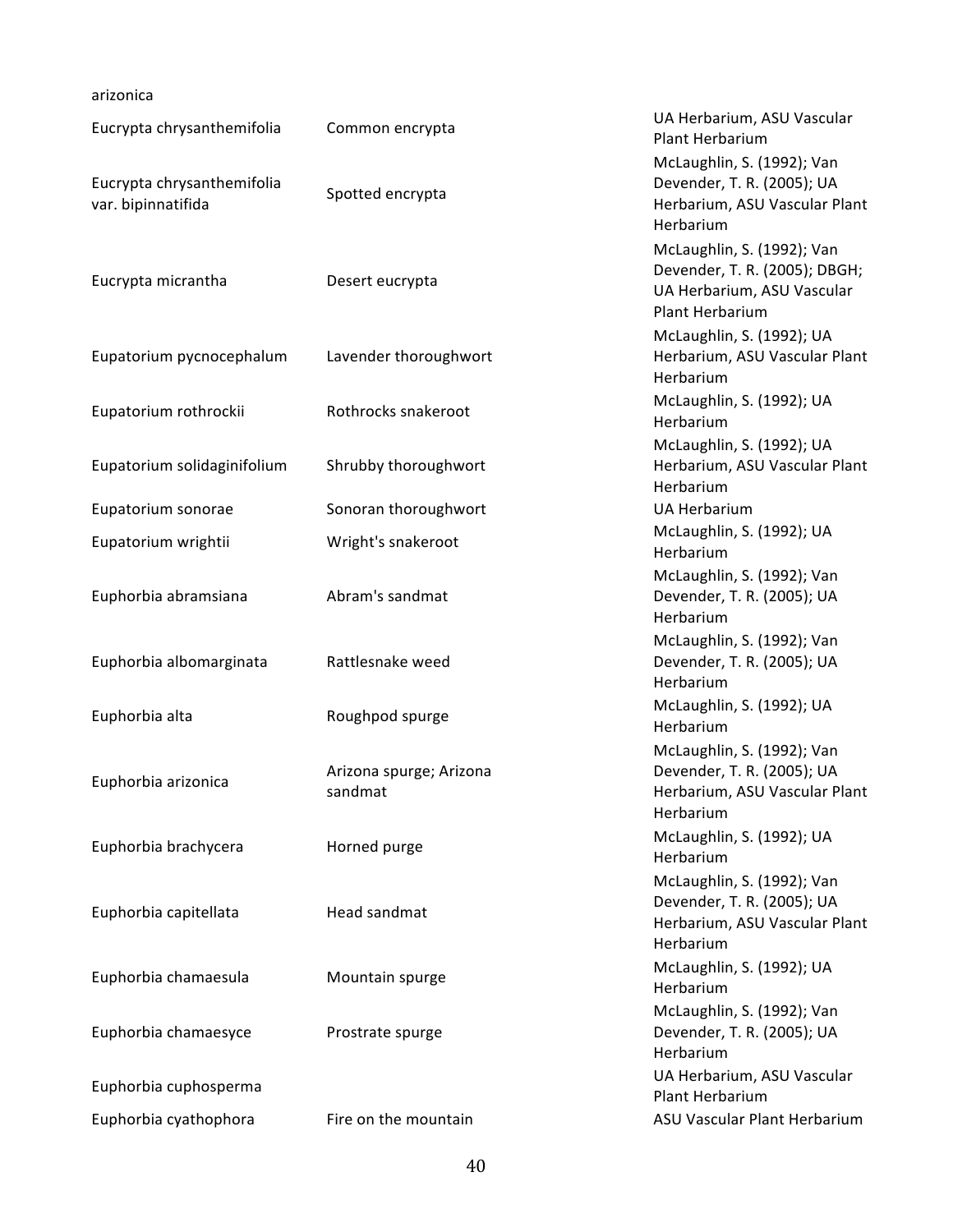| Euphorbia dentata                           | David's spurge                                         | McLaughlin, S. (1992); Van<br>Devender, T. R. (2005); DBGH                                                   |
|---------------------------------------------|--------------------------------------------------------|--------------------------------------------------------------------------------------------------------------|
| Euphorbia eriantha                          | Desert pointsetta; Mexican<br>pointsetta; beetlespurge | McLaughlin, S. (1992); UA<br>Herbarium, ASU Vascular Plant<br>Herbarium                                      |
| Euphorbia exstipulata                       | Squareseed spurge                                      | McLaughlin, S. (1992); UA<br>Herbarium, ASU Vascular Plant<br>Herbarium                                      |
| Euphorbia florida                           | Chiricahua Mtn. Sandmat                                | McLaughlin, S. (1992); Van<br>Devender, T. R. (2005); ASU<br>Vascular Plant Herbarium                        |
| Euphorbia gracillima                        | Mexican sandmat                                        | McLaughlin, S. (1992); Van<br>Devender, T. R. (2005); UA<br>Herbarium, ASU Vascular Plant<br>Herbarium       |
| Euphorbia heterophylla                      | Mexican fireplant                                      | McLaughlin, S. (1992); Van<br>Devender, T. R. (2005); DBGH;<br>UA Herbarium, ASU Vascular<br>Plant Herbarium |
| Euphorbia hirta var. hirta                  | Pillpod sandmat                                        | McLaughlin, S. (1992); Van<br>Devender, T. R. (2005); UA<br>Herbarium                                        |
| Euphorbia hyssopifolia                      | Leafy spurge                                           | McLaughlin, S. (1992); Van<br>Devender, T. R. (2005); DBGH;<br><b>UA Herbarium</b>                           |
| Euphorbia incisa var. mollis                | Mohave spurge                                          | McLaughlin, S. (1992); UA<br>Herbarium                                                                       |
| Euphorbia indivisa                          | Royal sandmat                                          | McLaughlin, S. (1992); Van<br>Devender, T. R. (2005); UA<br>Herbarium                                        |
| Euphorbia lurida                            | Horned spurge                                          | McLaughlin, S. (1992); UA<br>Herbarium                                                                       |
| Euphorbia melanadenia                       | Squa sandmat                                           | McLaughlin, S. (1992); Van<br>Devender, T. R. (2005); UA<br>Herbarium                                        |
| Euphorbia micromera                         | Desert spurge; Sonoran<br>sandmat                      | McLaughlin, S. (1992); Van<br>Devender, T. R. (2005); UA<br>Herbarium, ASU Vascular Plant<br>Herbarium       |
| Euphorbia palmeri                           | Woodland spurge                                        | McLaughlin, S. (1992); ASU<br>Vascular Plant Herbarium                                                       |
| Euphorbia parryi                            |                                                        | McLaughlin, S. (1992); Wiens,<br>J. (2005)                                                                   |
| Euphorbia pediculifera var.<br>pediculifera | Carrizo Mtn. Sandmat                                   | McLaughlin, S. (1992); Van<br>Devender, T. R. (2005); UA<br>Herbarium, ASU Vascular Plant<br>Herbarium       |
| Euphorbia peplus                            | Petty spurge                                           | <b>UA Herbarium</b>                                                                                          |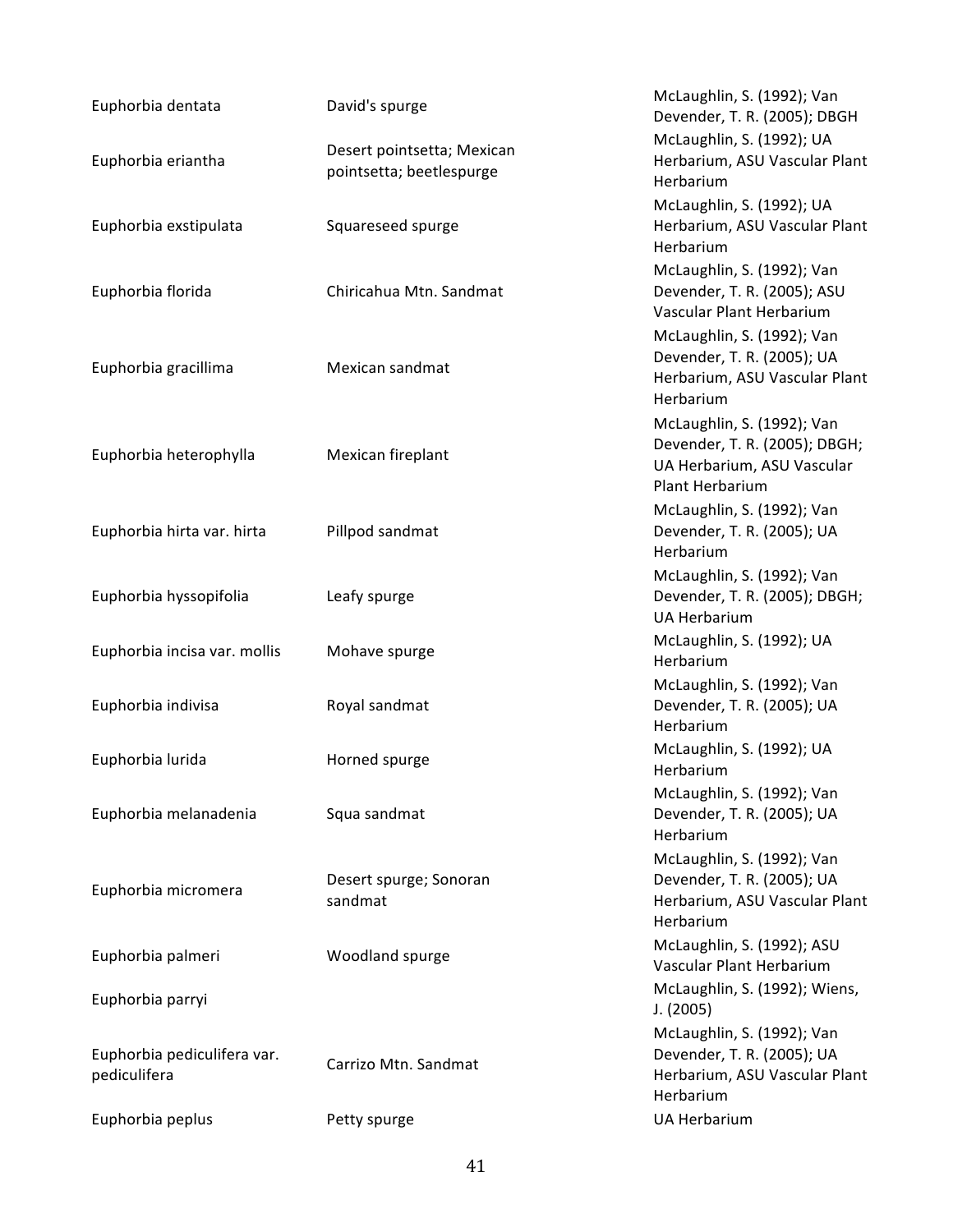| Euphorbia polycarpa                           | Desert spurge; small seed<br>sandmat   | McLaughlin, S. (1992); Van<br>Devender, T. R. (2005); UA<br>Herbarium                                  |
|-----------------------------------------------|----------------------------------------|--------------------------------------------------------------------------------------------------------|
| Euphorbia prostrata                           | Prostrate sandmat                      | McLaughlin, S. (1992); Van<br>Devender, T. R. (2005); UA<br>Herbarium                                  |
| Euphorbia radians                             | Sun spurge                             | McLaughlin, S. (1992); Van<br>Devender, T. R. (2005); UA<br>Herbarium, ASU Vascular Plant<br>Herbarium |
| Euphorbia revoluta                            | Threadstem spurge                      | McLaughlin, S. (1992); Van<br>Devender, T. R. (2005); DBGH;<br><b>UA Herbarium</b>                     |
|                                               | Matted sandmat,                        | McLaughlin, S. (1992); ASU                                                                             |
| Euphorbia serpens                             | serpentspurge                          | Vascular Plant Herbarium                                                                               |
| Euphorbia serpyllifolia ssp.<br>serpyllifolia | Thymeleaf sandmat                      | McLaughlin, S. (1992); Van<br>Devender, T. R. (2005); DBGH;<br><b>UA Herbarium</b>                     |
| Euphorbia serrula                             | Sawtooth sandmat                       | McLaughlin, S. (1992); Van<br>Devender, T. R. (2005); UA<br>Herbarium                                  |
| Euphorbia setiloba                            | Bristle lobed sandmat; Yuma<br>sandmat | McLaughlin, S. (1992); Van<br>Devender, T. R. (2005); UA<br>Herbarium, ASU Vascular Plant<br>Herbarium |
| Euphorbia spathulata                          | Roughpod spurge                        | McLaughlin, S. (1992); UA<br>Herbarium, ASU Vascular Plant<br>Herbarium                                |
| Euphorbia stictospora                         | Slimseed sandmat                       | McLaughlin, S. (1992); Van<br>Devender, T. R. (2005); UA<br>Herbarium                                  |
| Euphorbia trachysperma                        | San Pedro River sandmat                | McLaughlin, S. (1992); Van<br>Devender, T. R. (2005); UA<br>Herbarium                                  |
| Euphorbia vermiculata                         | Wormseed sandmat                       | McLaughlin, S. (1992); Van<br>Devender, T. R. (2005); UA<br>Herbarium                                  |
| Eustoma exaltatum                             | Catch Fly prairie gentian              | McLaughlin, S. (1992); UA<br>Herbarium, ASU Vascular Plant<br>Herbarium                                |
| Evax multicaulis                              | Rabbit tobacco                         | McLaughlin, S. (1992)                                                                                  |
| Evolvulus alsinoides                          | Slender dwarf morning flory            | McLaughlin, S. (1992); UA<br>Herbarium, ASU Vascular Plant<br>Herbarium                                |
| Evolvulus arizonicus                          | Wild dwarf morning glory               | McLaughlin, S. (1992); UA<br>Herbarium, ASU Vascular Plant<br>Herbarium                                |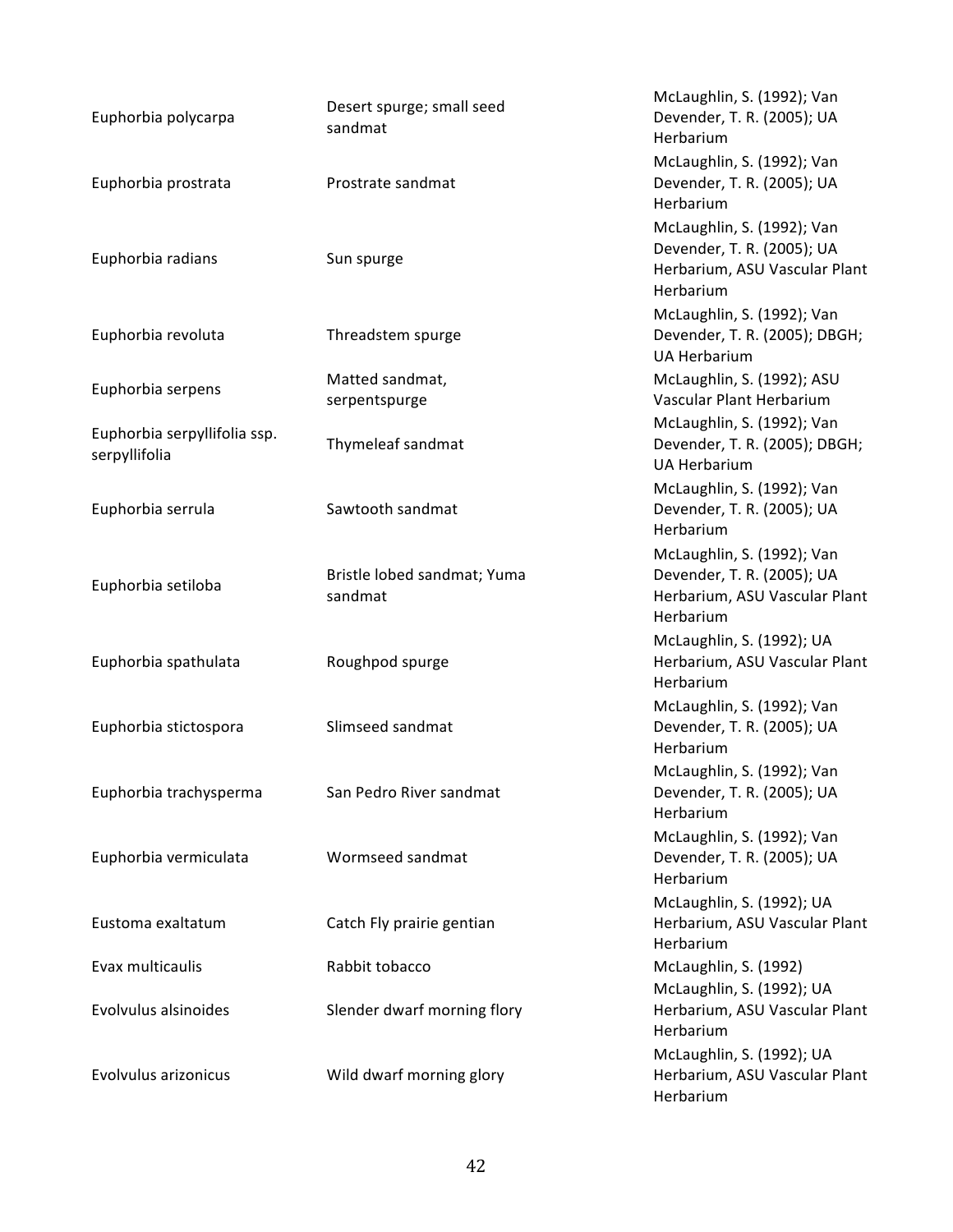| Evolvulus nuttallianus                                                 | Shaggy dwarf morning glory                        | McLaughlin, S. (1992); UA<br>Herbarium, ASU Vascular Plant<br>Herbarium                                            |
|------------------------------------------------------------------------|---------------------------------------------------|--------------------------------------------------------------------------------------------------------------------|
| <b>Evolvulus sericeus</b>                                              | Silver dwarf morning glory                        | McLaughlin, S. (1992); UA<br>Herbarium, ASU Vascular Plant<br>Herbarium                                            |
| Eysenhardtia orthocarpa                                                | Tahitian Kidneywood                               | McLaughlin, S. (1992); UA<br>Herbarium, ASU Vascular Plant<br>Herbarium                                            |
| Eysenhardtia polystachya                                               | Mexican kidneywood                                | ASU Vascular Plant Herbarium                                                                                       |
| Fagonia californica var.<br>longipes                                   | California fagonbush                              | McLaughlin, S. (1992); UA<br>Herbarium, ASU Vascular Plant<br>Herbarium                                            |
| Fagonia pachyacantha                                                   | Stocky fagonbush                                  | ASU Vascular Plant Herbarium                                                                                       |
| Fallugia paradoxa                                                      | Apache plume                                      | McLaughlin, S. (1992); UA<br>Herbarium                                                                             |
| Fendlera rupicola                                                      | Cliff fendlerbush                                 | McLaughlin, S. (1992); UA<br>Herbarium, ASU Vascular Plant<br>Herbarium                                            |
| Fendlera wrightii                                                      | Wright's fendlerbush                              | <b>UA Herbarium</b>                                                                                                |
| Fendlerella utahensis                                                  | Utah fendlerbush                                  | McLaughlin, S. (1992); UA<br>Herbarium, ASU Vascular Plant<br>Herbarium                                            |
| Fendlerella utahensis var.<br>cymosa                                   | Arizona fendlerella                               | UA Herbarium, ASU Vascular<br>Plant Herbarium                                                                      |
| Ferocactus cylindraceus                                                | Golden barrel cactus;<br>California barrel cactus | McLaughlin, S. (1992); Van<br>Devender, T. R. (2005); HDMS,<br>AGFD; UA Herbarium, ASU<br>Vascular Plant Herbarium |
| Ferocactus emoryi                                                      | Emory's barrel cactus                             | McLaughlin, S. (1992); UA<br>Herbarium, ASU Vascular Plant<br>Herbarium                                            |
| Ferocactus wislizeni                                                   | Southwest barrel; Fishhook<br>barrel              | McLaughlin, S. (1992); UA<br>Herbarium, ASU Vascular Plant<br>Herbarium                                            |
| Festuca arizonica                                                      | Arizona fescue                                    | McLaughlin, S. (1992); UA<br>Herbarium                                                                             |
| Festuca grayi<br>Festuca megalura<br>Festuca pacifica<br>Festuca rubra |                                                   | McLaughlin, S. (1992)<br>McLaughlin, S. (1992)<br>McLaughlin, S. (1992)<br>McLaughlin, S. (1992)                   |
| Festuca sororia                                                        | Ravine fescue                                     | McLaughlin, S. (1992); UA<br>Herbarium, ASU Vascular Plant<br>Herbarium                                            |
| Festuca trachyphylla                                                   | Hard fescue                                       | <b>UA Herbarium</b><br>McLaughlin, S. (1992); UA                                                                   |
| Filago arizonica                                                       | Arizona cottonrose                                | Herbarium, ASU Vascular Plant<br>Herbarium                                                                         |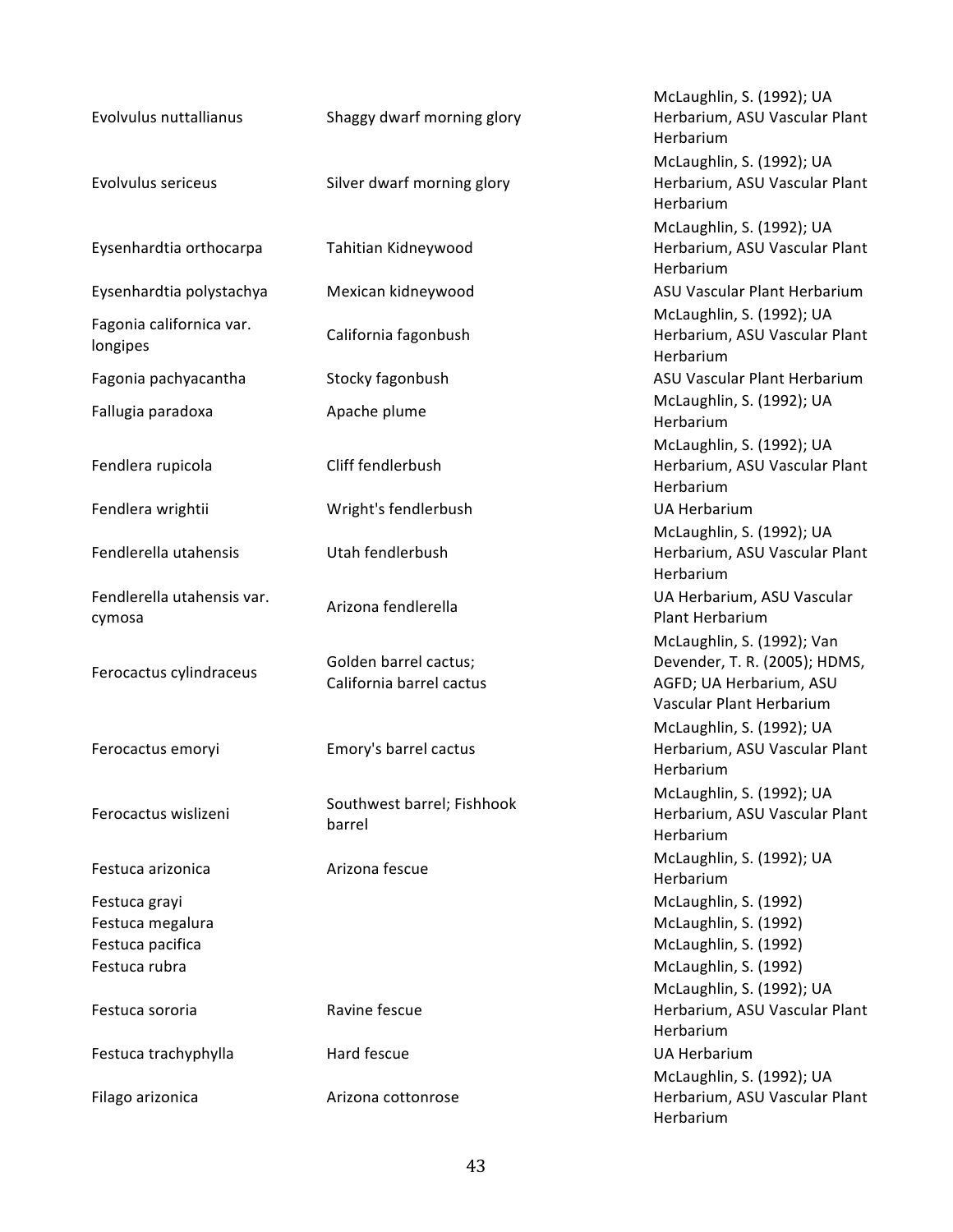| Filago californica                                   | California cottonrose  | McLaughlin, S. (1992); UA<br>Herbarium, ASU Vascular Plant<br>Herbarium                                |
|------------------------------------------------------|------------------------|--------------------------------------------------------------------------------------------------------|
| Filago depressa                                      | Dwarf cottonrose       | McLaughlin, S. (1992); UA<br>Herbarium, ASU Vascular Plant<br>Herbarium                                |
| Fimbristylis annua                                   | Annual fimbry          | McLaughlin, S. (1992); UA<br>Herbarium                                                                 |
| Fimbristylis vahlii                                  | Vahl's fimbry          | McLaughlin, S. (1992); UA<br>Herbarium                                                                 |
| Forestiera phillyrheoides                            | Desert olive           | McLaughlin, S. (1992); Van<br>Devender, T. R. (2005); UA<br>Herbarium, ASU Vascular Plant<br>Herbarium |
| Fouquieria splendens                                 | Ocotillo, candlewood   | McLaughlin, S. (1992); UA<br>Herbarium, ASU Vascular Plant<br>Herbarium                                |
| Fragaria vesca ssp. bracteata                        | Woodland strawberry    | <b>UA Herbarium</b>                                                                                    |
| Fragaria virginiana ssp. gauca<br>Fragaria virginica | Virginia strawberry    | <b>UA Herbarium</b><br>McLaughlin, S. (1992)                                                           |
| Fragaria X ananassa var.<br>cunefolia                | Hybrid strawberry      | <b>UA Herbarium</b>                                                                                    |
| Frasera speciosa                                     |                        | McLaughlin, S. (1992)                                                                                  |
| Fraxinus pennsylvanica<br>velutina                   | Velvet ash             | McLaughlin, S. (1992); Van<br>Devender, T. R. (2005); UA<br>Herbarium, ASU Vascular Plant<br>Herbarium |
| Fraxlaus anomala                                     | Singleleaf ash         | <b>UA Herbarium</b>                                                                                    |
| Froelichia arizonica                                 | Arizona snakecotton    | McLaughlin, S. (1992); DBGH;<br>UA Herbarium, ASU Vascular<br>Plant Herbarium                          |
| Froelichia interrupta                                |                        | McLaughlin, S. (1992); Van                                                                             |
| Fumaria officinalis                                  | Drug fumitory          | Devender, T. R. (2005)<br><b>UA Herbarium</b>                                                          |
| Funastrum crispum                                    |                        | McLaughlin, S. (1992); M.<br>Fishbein, MISSA                                                           |
| Funastrum cynanchoides ssp.<br>hartwegii             | Climbing milkweed      | McLaughlin, S. (1992); M.<br>Fishbein, MISSA                                                           |
| Funastrum heterophyllum                              |                        | McLaughlin, S. (1992)                                                                                  |
| Gaillardia arizonica                                 | Arizona blanketflower  | McLaughlin, S. (1992); DBGH;<br>UA Herbarium, ASU Vascular<br>Plant Herbarium                          |
| Gaillardia pinnatifida                               | Red dome blanketflower | McLaughlin, S. (1992); DBGH;<br>UA Herbarium, ASU Vascular<br>Plant Herbarium                          |
| Gaillardia pulchella                                 | Firewheel              | McLaughlin, S. (1992); DBGH;<br><b>UA Herbarium</b>                                                    |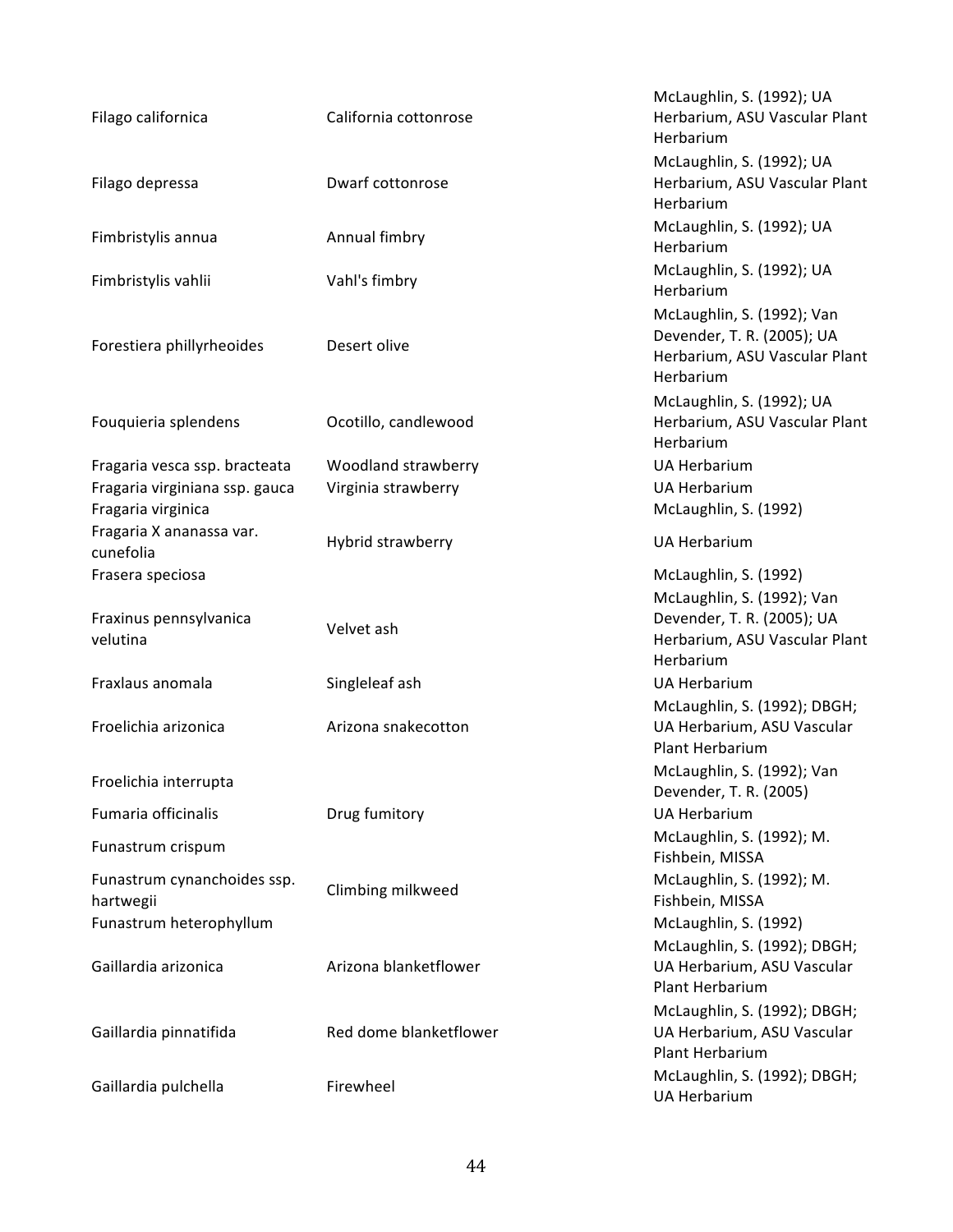| Galactia wrightii                          | Wright's milkpea             | McLaughlin, S. (1992); UA<br>Herbarium, ASU Vascular Plant<br>Herbarium                                |
|--------------------------------------------|------------------------------|--------------------------------------------------------------------------------------------------------|
| Galinsoga parviflora                       | Gallant soldier              | McLaughlin, S. (1992); UA<br>Herbarium                                                                 |
| Galium asperrimum                          | Mexican bedstraw             | McLaughlin, S. (1992); Van<br>Devender, T. R. (2005); UA<br>Herbarium, ASU Vascular Plant<br>Herbarium |
| Galium fendleri                            | Fendler's bedstraw           | McLaughlin, S. (1992); UA<br>Herbarium, ASU Vascular Plant<br>Herbarium                                |
| Galium mexicanum                           | Mexican bedstraw             | McLaughlin, S. (1992); UA<br>Herbarium, ASU Vascular Plant<br>Herbarium                                |
| Galium microphyllum                        | <b>Bracted bedstraw</b>      | McLaughlin, S. (1992); UA<br>Herbarium, ASU Vascular Plant<br>Herbarium                                |
| Galium proliferum                          | Limestone bedstraw           | McLaughlin, S. (1992); DBGH;<br><b>UA Herbarium</b>                                                    |
| Galium rothrockii                          |                              | McLaughlin, S. (1992)                                                                                  |
| Galium stellatum var.<br>eremicum          | Desert bedstraw              | McLaughlin, S. (1992); Van<br>Devender, T. R. (2005); UA<br>Herbarium, ASU Vascular Plant<br>Herbarium |
| Galium triflorum                           | Fragrant bedstraw            | McLaughlin, S. (1992); UA<br>Herbarium                                                                 |
| Galium wrightii                            | Wright's bedstraw            | McLaughlin, S. (1992); UA<br>Herbarium, ASU Vascular Plant<br>Herbarium                                |
| Gamochaeta pensylvanica                    | Pennsylvania everlasting     | <b>UA Herbarium</b>                                                                                    |
| Gamochaeta purpurea                        | Spoonleaf purple everlasting | McLaughlin, S. (1992); UA<br>Herbarium, ASU Vascular Plant<br>Herbarium                                |
| Gamochaeta rosacea<br>Gamochaeta stagnalis |                              | Van Devender, T. R. (2005)<br>McLaughlin, S. (1992)                                                    |
| Garrya wrightii                            | Wright's silktassel          | McLaughlin, S. (1992); UA<br>Herbarium, ASU Vascular Plant<br>Herbarium                                |
| Gaura coccinea                             | Scarlet beeblossom           | McLaughlin, S. (1992); UA<br>Herbarium                                                                 |
| Gaura hexandra ssp. gracilis               |                              | McLaughlin, S. (1992); UA<br>Herbarium, ASU Vascular Plant<br>Herbarium                                |
| Gaura parviflora                           | Lizard tail; velvetweed      | McLaughlin, S. (1992); Van<br>Devender, T. R. (2005); UA<br>Herbarium, ASU Vascular Plant<br>Herbarium |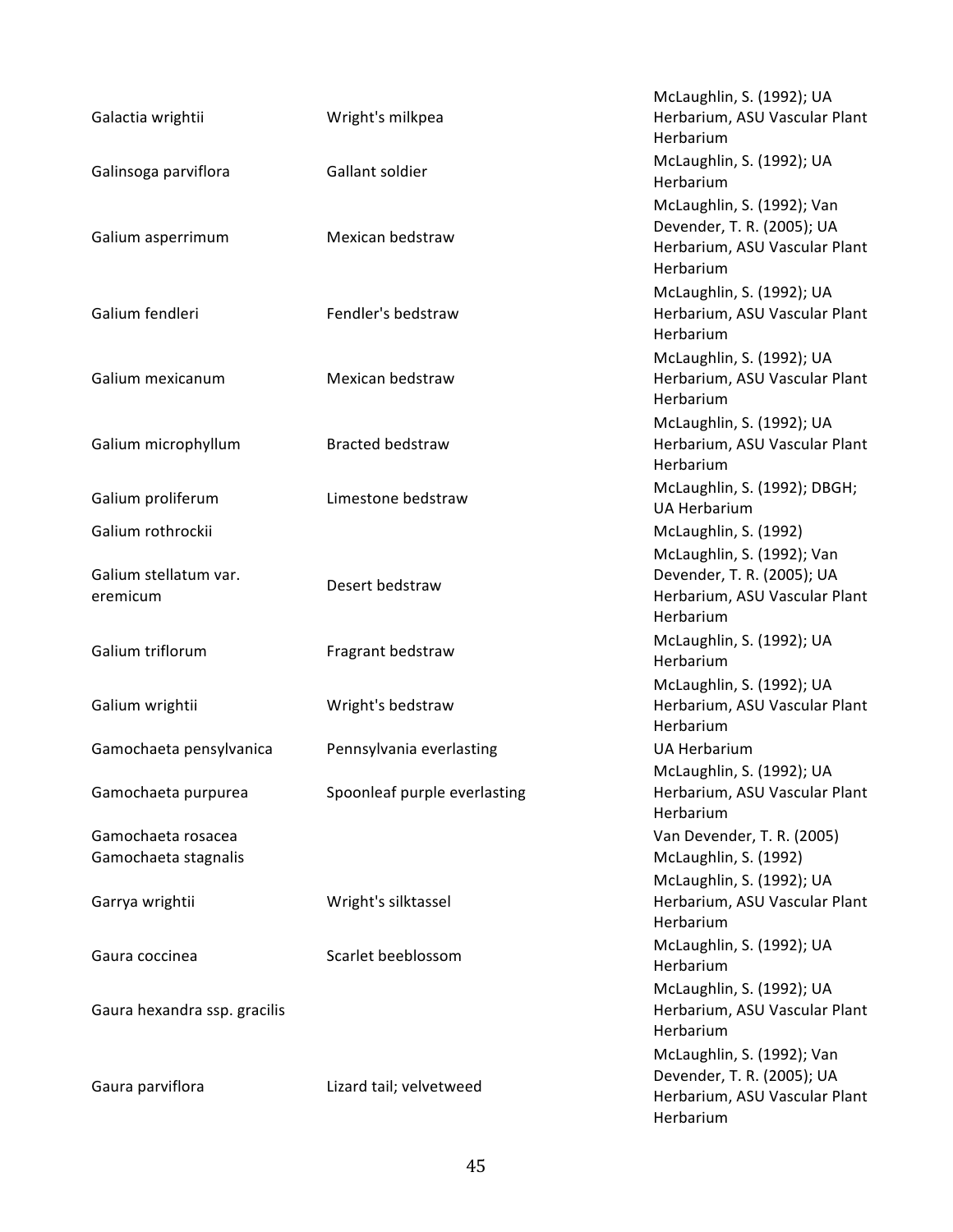| Gentiana affinis                         | Pleated gentian              | McLaughlin, S. (1992); UA<br>Herbarium              |
|------------------------------------------|------------------------------|-----------------------------------------------------|
|                                          |                              | McLaughlin, S. (1992); UA                           |
| Gentianella microcalyx                   | Chiricahua dwarf gentian     | Herbarium, ASU Vascular Plant<br>Herbarium          |
|                                          |                              | McLaughlin, S. (1992); UA                           |
| Geraea canescens                         | Desert sunflower             | Herbarium, ASU Vascular Plant<br>Herbarium          |
| Geranium caespitosum                     | Purple cluster geranium      | <b>UA Herbarium</b>                                 |
| Geranium caespitosum var.<br>eremophilum | Purple cluster geranium      | UA Herbarium, ASU Vascular<br>Plant Herbarium       |
|                                          |                              | McLaughlin, S. (1992); DBGH;                        |
| Geranium caespitosum var.<br>fremontii   | Fremont's geranium           | UA Herbarium, ASU Vascular<br>Plant Herbarium       |
|                                          |                              | McLaughlin, S. (1992); UA                           |
| Geranium carolinianum                    | Carolina geranium            | Herbarium, ASU Vascular Plant<br>Herbarium          |
|                                          |                              | McLaughlin, S. (1992); UA                           |
| Geranium eremophilum                     | Purple Cluster geranium      | Herbarium, ASU Vascular Plant<br>Herbarium          |
| Geranium richardsonii                    | Richardson's geranium        | McLaughlin, S. (1992); UA                           |
|                                          |                              | Herbarium                                           |
| Gila latifolia                           | Broadleaf gilia              | ASU Vascular Plant Herbarium                        |
| Gila ophthalmoides                       | Eyed gilia                   | <b>UA Herbarium</b>                                 |
| Gila scopulorum                          | Rock gilia                   | <b>UA Herbarium</b>                                 |
| Gila splendens ssp. splendens            | Grand gilia                  | ASU Vascular Plant Herbarium                        |
| Gilia achilleaefolia                     |                              | McLaughlin, S. (1992)                               |
|                                          |                              | Van Devender, T. R. (2005); UA                      |
| Gilia capitata                           | bluehead gilia               | Herbarium, ASU Vascular Plant<br>Herbarium          |
| Gilia capitata ssp. staminea             | Bluehead gilia               | UA Herbarium, ASU Vascular<br>Plant Herbarium       |
|                                          |                              | Van Devender, T. R. (2005); UA                      |
| Gilia flavocincta ssp. australis         | Lesser yellow throat gilia   | Herbarium, ASU Vascular Plant<br>Herbarium          |
|                                          |                              | McLaughlin, S. (1992); UA                           |
| Gilia mexicana                           | Annual gilia                 | Herbarium, ASU Vascular Plant<br>Herbarium          |
| Gilia minor                              | Little gilia                 | <b>UA Herbarium</b>                                 |
|                                          |                              | McLaughlin, S. (1992); UA                           |
| Gilia sinuata                            | Rosy gilia                   | Herbarium, ASU Vascular Plant<br>Herbarium          |
|                                          |                              | Van Devender, T. R. (2005);                         |
| Gilia stellata                           | Star gily-flower; Star gilia | DBGH; UA Herbarium, ASU<br>Vascular Plant Herbarium |
| Glandularia bipinnatifida var.           |                              | McLaughlin, S. (1992); UA                           |
| bipinnatifida                            | Dakota mock vervain          | Herbarium, ASU Vascular Plant<br>Herbarium          |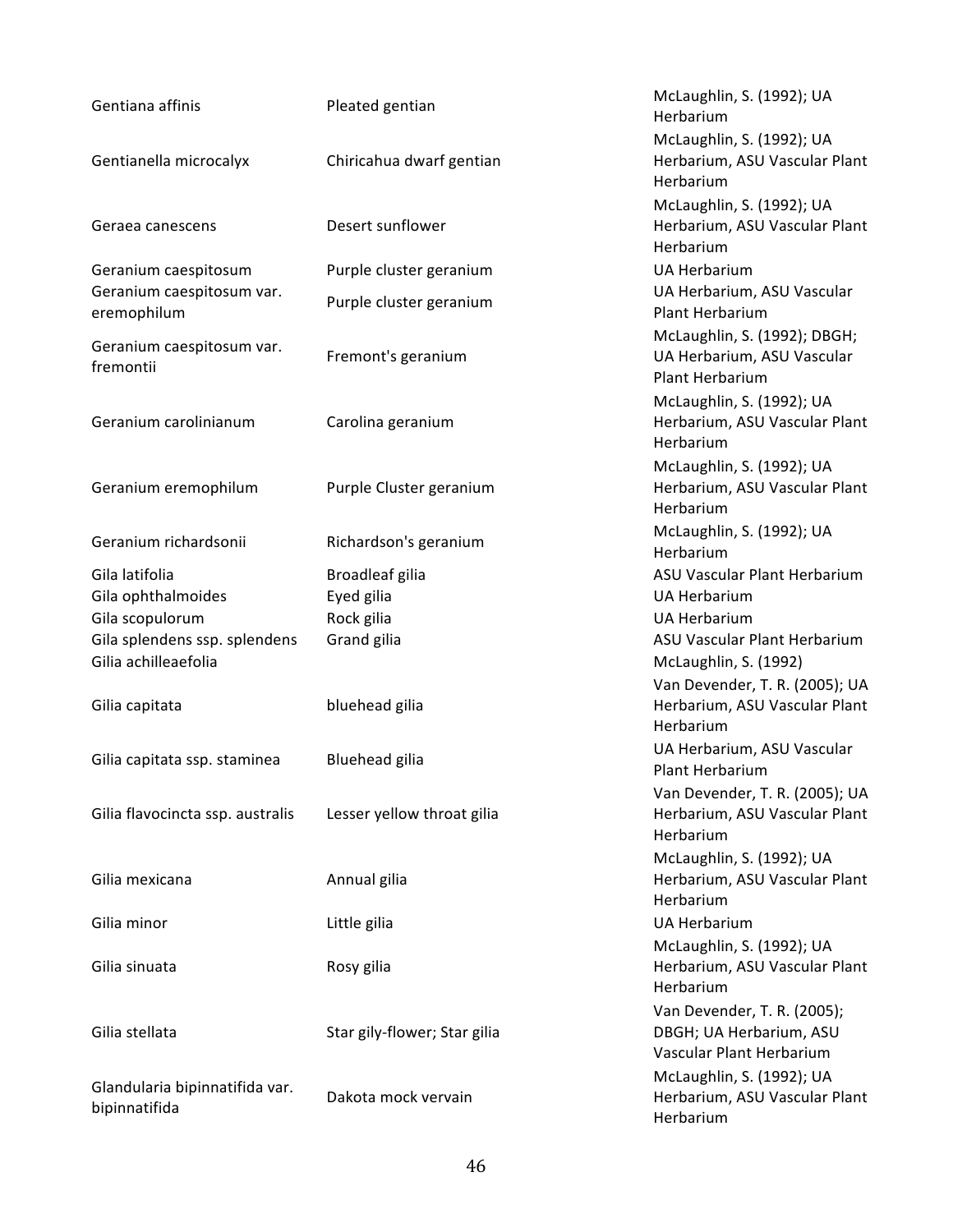| Glandularia gooddingii var.<br>nepetifolia                    | Desert vervain                                  |
|---------------------------------------------------------------|-------------------------------------------------|
| Glandularia wrightii                                          | Wright verbena                                  |
| Glinus radiatus                                               | Spreading sweetjuice                            |
| Glyceria borealis                                             |                                                 |
| Glyceria elata                                                | Fowl mannagrass                                 |
| Gnaphalium palustre                                           | lowland cudweed                                 |
| Gomphrena caespitosa<br>Gomphrena nitida<br>Gomphrena sonorae | Pearly globe amaranth<br>Sonoran globe amaranth |
| Gonolobus arizonicus                                          | Arizona milkrine                                |
| Gonolobus ligulatum                                           |                                                 |
| Gossypium thurberi                                            | Wild cotton                                     |
| Graptopetalum bartramii                                       | Bartram stonecrop; Patagonin<br>leather petal   |
| Graptopetalum rusbyi                                          | San Francisco River leather<br>petal            |
| Grusonia kunzei                                               | Devil's club cholla                             |
| Grusonia parishii<br>Guardiola platyphylla                    | Apache plant                                    |
| Guilleminea densa                                             | Small matweed                                   |
| Gutierrezia arizonica                                         | Arizona snakeweed                               |
| Gutierrezia microcephala                                      | Sticky snakeweed; threadleaf<br>snakeweed       |
| Gutierrezia sarothrae                                         | Matchweed; broom<br>snakeweed                   |
| Gutierrezia serotina                                          | Late snakeweed                                  |
| Gutierrezia wrightii                                          | Wright's snakeweed                              |
| Gymnosperma glutinosum                                        | Gumhead                                         |

McLaughlin, S. (1992); Van Devender, T. R. (2005); UA Herbarium, ASU Vascular Plant Herbarium ASU Vascular Plant Herbarium McLaughlin, S. (1992); Van Devender, T. R. (2005) McLaughlin, S. (1992) McLaughlin, S. (1992); UA Herbarium, ASU Vascular Plant Herbarium McLaughlin, S. (1992); UA Herbarium, ASU Vascular Plant Herbarium McLaughlin, S. (1992) McLaughlin, S. (1992); DBGH McLaughlin, S. (1992); DBGH McLaughlin, S. (1992); UA Herbarium McLaughlin, S. (1992) McLaughlin, S. (1992); Van Devender, T. R. (2005) McLaughlin, S. (1992); UA Herbarium McLaughlin, S. (1992); UA Herbarium, ASU Vascular Plant Herbarium McLaughlin, S. (1992) Van Devender, T. R. (2005) McLaughlin, S. (1992); DBGH McLaughlin, S. (1992); DBGH McLaughlin, S. (1992); UA Herbarium, ASU Vascular Plant Herbarium McLaughlin, S. (1992); UA Herbarium, ASU Vascular Plant Herbarium McLaughlin, S. (1992); UA Herbarium, ASU Vascular Plant Herbarium McLaughlin, S. (1992); UA Herbarium, ASU Vascular Plant Herbarium McLaughlin, S. (1992); UA Herbarium McLaughlin, S. (1992); UA Herbarium, ASU Vascular Plant Herbarium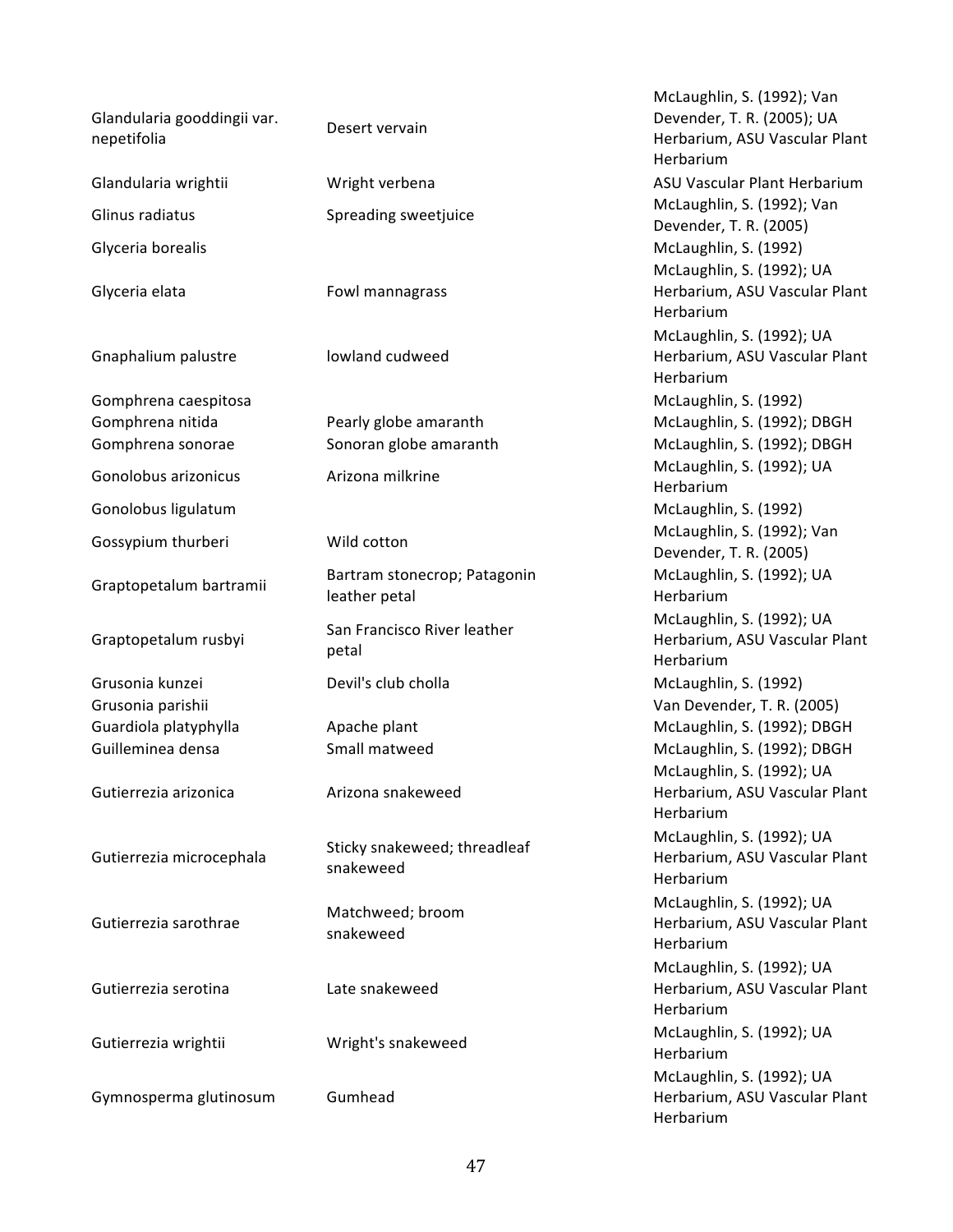| Hackelia pinetorum                       | Livermore stickseed       | McLaughlin, S. (1992); UA<br>Herbarium                                                                 |
|------------------------------------------|---------------------------|--------------------------------------------------------------------------------------------------------|
| Hackelia ursina                          | Chihuahuan stickseed      | McLaughlin, S. (1992); UA<br>Herbarium                                                                 |
| Hackelochloa granularis                  | Pitscale grass            | McLaughlin, S. (1992); UA<br>Herbarium                                                                 |
| Halimolobos diffusus                     |                           | McLaughlin, S. (1992)                                                                                  |
| Haplophyton cimicridium var.<br>crooksii | Cockroach plant           | McLaughlin, S. (1992); Van<br>Devender, T. R. (2005); UA<br>Herbarium, ASU Vascular Plant<br>Herbarium |
| Harpagonella palmeri                     | Palmer's grapplinghook    | UA Herbarium, ASU Vascular<br>Plant Herbarium                                                          |
| Harpagonella palmeri var.<br>arizonica   | Arizona grappling hook    | McLaughlin, S. (1992); Van<br>Devender, T. R. (2005); UA<br>Herbarium                                  |
| Hedeoma dentatum                         | Mock pennyroyal           | McLaughlin, S. (1992); Van<br>Devender, T. R. (2005); UA<br>Herbarium, ASU Vascular Plant<br>Herbarium |
| Hedeoma drummondii                       | Drummond false pennyroyal | McLaughlin, S. (1992); UA<br>Herbanium                                                                 |
| Hedeoma hyssopifolium                    | Mock pennyroyal           | McLaughlin, S. (1992); Van<br>Devender, T. R. (2005); UA<br>Herbarium, ASU Vascular Plant              |
|                                          |                           | Herbarium                                                                                              |
| Hedeoma nana ssp.<br>macrocalyx          | Dwarf false pennyroyal    | ASU Vascular Plant Herbarium                                                                           |
| Hedeoma nanum                            | Mock pennyroyal           | McLaughlin, S. (1992); Van<br>Devender, T. R. (2005); UA<br>Herbarium, ASU Vascular Plant<br>Herbarium |
| Hedeoma oblongifolia                     | Mock pennyroyal           | McLaughlin, S. (1992); Van<br>Devender, T. R. (2005)                                                   |
| Hedyotis greenei                         | Greene's starviolet       | McLaughlin, S. (1992); UA<br>Herbarium                                                                 |
| Hedyotis pygmaea                         |                           | McLaughlin, S. (1992); Van<br>Devender, T. R. (2005)                                                   |
| Hedypnois cretica                        | Cretanweed                | Van Devender, T. R. (2005); UA<br>Herbarium, ASU Vascular Plant<br>Herbarium                           |
| Helenium thurberi                        | Thurber's sneezeweed      | McLaughlin, S. (1992); UA<br>Herbarium, ASU Vascular Plant<br>Herbarium                                |
| Helianthella quinquenervis               | Nodding dwarf sunflower   | McLaughlin, S. (1992); UA<br>Herbarium                                                                 |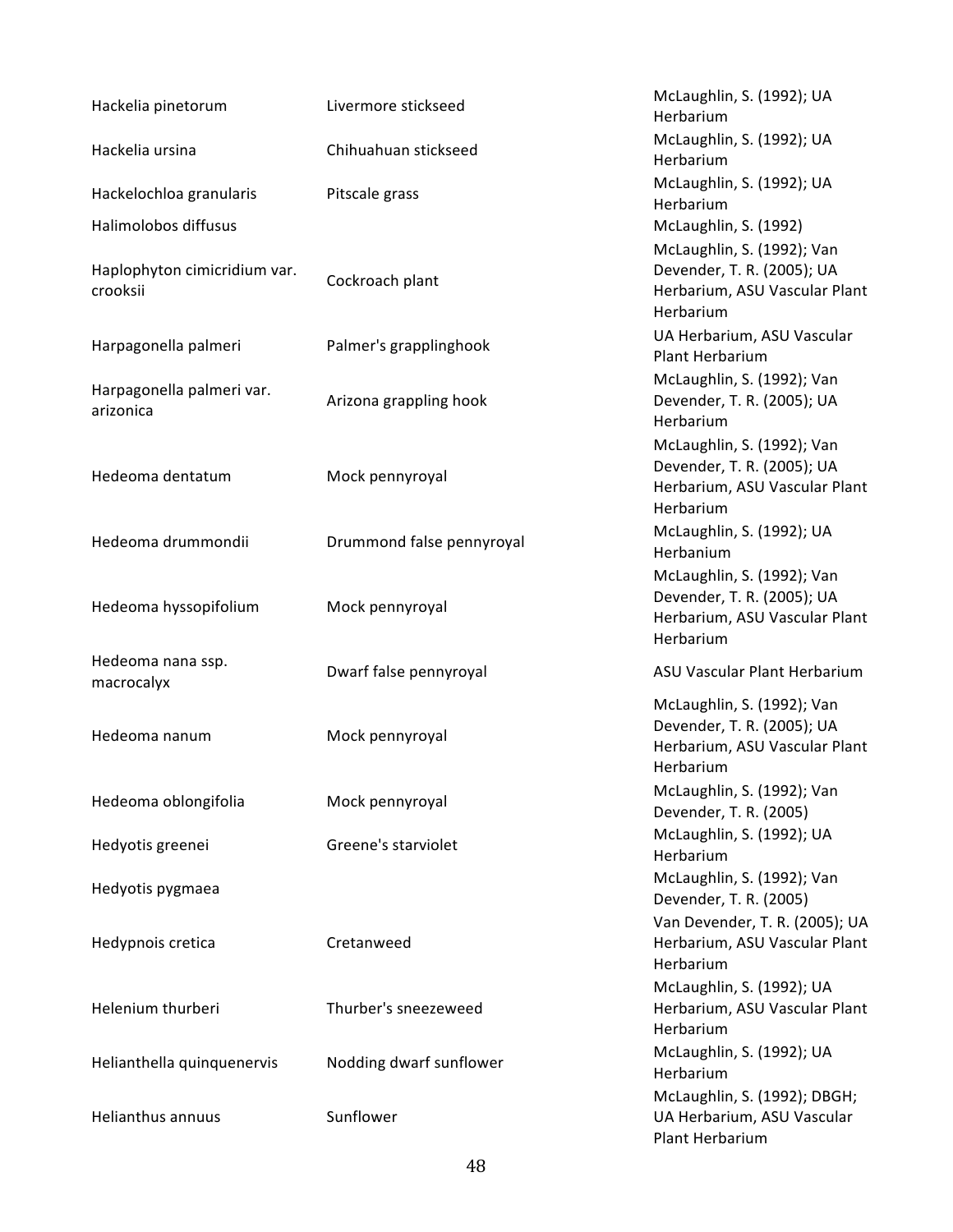| Helianthus niveus                        | Showy sunflower                  | McLaughlin, S. (1992); UA<br>Herbarium                                       |
|------------------------------------------|----------------------------------|------------------------------------------------------------------------------|
| Helianthus petiolaris                    | Prairie sunflower                | McLaughlin, S. (1992); UA<br>Herbarium, ASU Vascular Plant<br>Herbarium      |
| Heliomeris longifolia var.<br>annua      | Annual goldeneye                 | <b>UA Herbarium</b>                                                          |
| Heliomeris longifolia var.<br>longifolia | Longleaf false goldeneye         | <b>UA Herbarium</b>                                                          |
| Heliomeris multiflora var.<br>multiflora | Showy goldeneye                  | <b>UA Herbarium</b>                                                          |
| Heliopsis parvifolia                     | Mountain oxeye                   | McLaughlin, S. (1992); UA<br>Herbarium, ASU Vascular Plant<br>Herbarium      |
| Heliotropium curvassavicum               | Salt heliotrope                  | Van Devender, T. R. (2005); UA<br>Herbarium, ASU Vascular Plant<br>Herbarium |
| Heliotropium fruticosum                  | Key West heliotrope              | McLaughlin, S. (1992); DBGH;<br><b>UA Herbarium</b>                          |
| Hemicarpha micrantha                     | small flower halfchaff sedge     | McLaughlin, S. (1992); UA<br>Herbarium                                       |
| Hemizonia pungens                        | Common tarweed                   | McLaughlin, S. (1992); UA<br>Herbarium                                       |
| Heracleum lanatum                        | Common cowparsnip                | McLaughlin, S. (1992); UA<br>Herbarium                                       |
| Herissantia crispa                       | Bladdermallow                    | McLaughlin, S. (1992); UA<br>Herbarium, ASU Vascular Plant<br>Herbarium      |
| Hermannia pauciflora                     | Santa Catalina burstwort         | McLaughlin, S. (1992); UA<br>Herbarium, ASU Vascular Plant<br>Herbarium      |
| Herniaria hirsuta ssp. cinerea           | Hairy rupturewort                | Van Devender, T. R. (2005); UA<br>Herbarium                                  |
| Hesperocallis undulata                   | Desert lily, Ajo lily            | McLaughlin, S. (1992)<br>McLaughlin, S. (1992); UA                           |
| Heteranthera limosa                      | Blue mudplantain                 | Herbarium, ASU Vascular Plant<br>Herbarium                                   |
| Heteropogon contortus                    | Common tangleweed;<br>tanglehead | McLaughlin, S. (1992); UA<br>Herbarium, ASU Vascular Plant<br>Herbarium      |
| Heteropogon melanocarpus                 | Sweet tanglehead                 | McLaughlin, S. (1992); UA<br>Herbarium, ASU Vascular Plant<br>Herbarium      |
| Heterosperma pinnatum                    | Wingpetal                        | McLaughlin, S. (1992); DBGH                                                  |
| Heterotheca fulcrata var.<br>arizonica   | Arizona false goldenaster        | ASU Vascular Plant Herbarium                                                 |
| Heterotheca fulcrata var.<br>senilis     | Rockyscree falsegoldenaster      | McLaughlin, S. (1992); ASU<br>Vascular Plant Herbarium                       |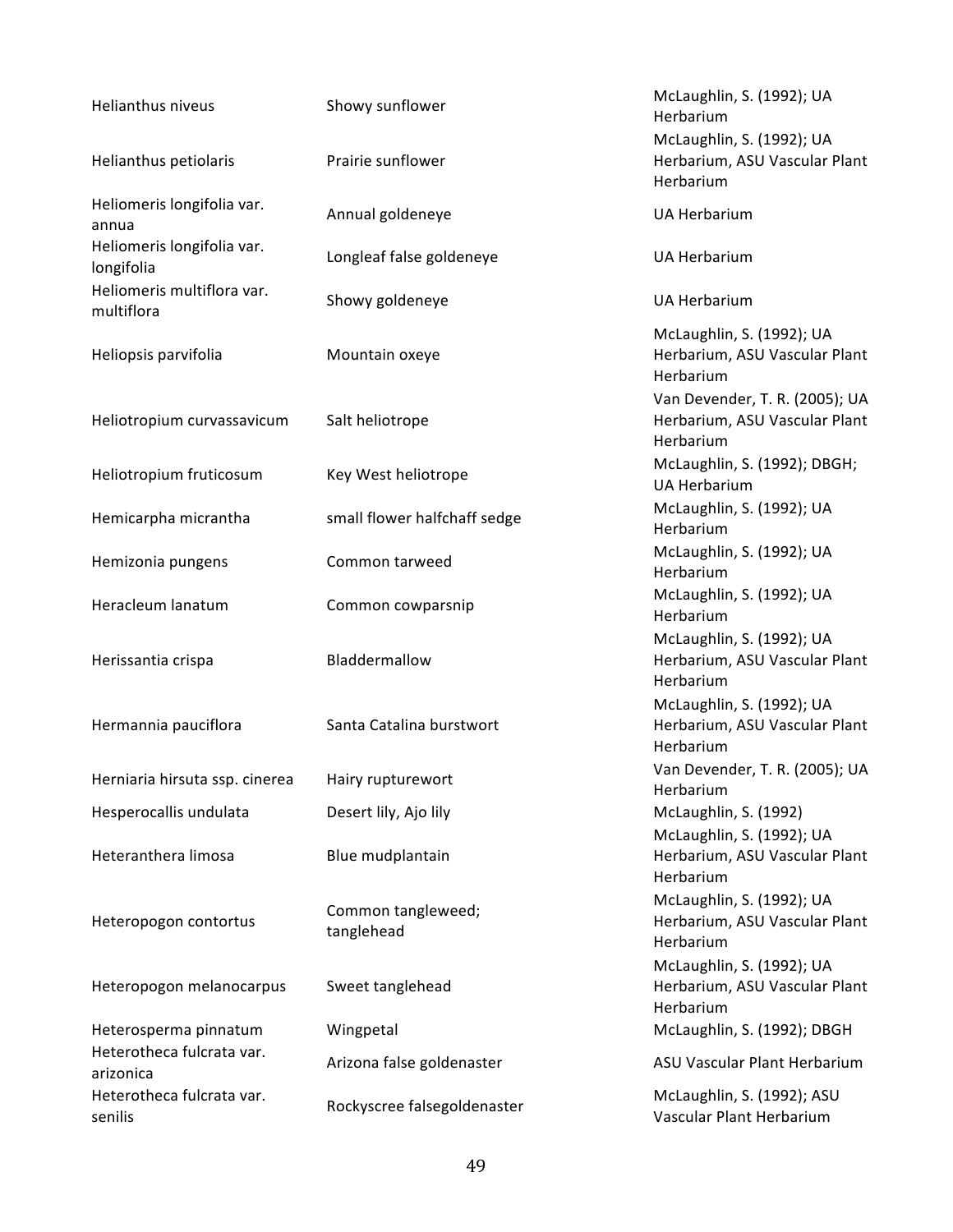| Heterotheca grandiflora                    | Telegraph weed                  | McLaughlin, S. (1992); UA<br>Herbarium, ASU Vascular Plant<br>Herbarium                                |
|--------------------------------------------|---------------------------------|--------------------------------------------------------------------------------------------------------|
| Heterotheca rutteri                        | Rutter's false goldenaster      | McLaughlin, S. (1992); UA<br>Herbarium, ASU Vascular Plant<br>Herbarium                                |
| Heterotheca subaxillaris                   | Camphorweed                     | McLaughlin, S. (1992); UA<br>Herbarium, ASU Vascular Plant<br>Herbarium                                |
| Heterotheca villosa var. minor             | Hairy False goldenaster         | McLaughlin, S. (1992); UA<br>Herbarium                                                                 |
| Heuchera sanguinea                         | Coralbells                      | McLaughlin, S. (1992); DBGH                                                                            |
| Heuchera subescens var.<br>versicolor      | Pink alumroot                   | McLaughlin, S. (1992); UA<br>Herbarium, ASU Vascular Plant<br>Herbarium                                |
| Hexalectris spicata                        | Crested corral root             | McLaughlin, S. (1992)                                                                                  |
| Hibiscus biseptus                          | Arizona rosemallow              | McLaughlin, S. (1992); UA<br>Herbarium, ASU Vascular Plant<br>Herbarium                                |
| Hibiscus coulteri                          | Desert rose mallow              | McLaughlin, S. (1992); Van<br>Devender, T. R. (2005); UA<br>Herbarium, ASU Vascular Plant<br>Herbarium |
| Hibiscus denudatus                         | Rock hibiscus; Desert hibiscus  | McLaughlin, S. (1992); Van<br>Devender, T. R. (2005); UA<br>Herbarium, ASU Vascular Plant<br>Herbarium |
| Hieracium carneum                          | Huachuca hawkweed               | McLaughlin, S. (1992); DBGH                                                                            |
| Hieracium fendleri                         | Yellow hawkweed                 | McLaughlin, S. (1992); DBGH                                                                            |
| Hieracium lemmoni                          | Lemmon's hawkweed               | McLaughlin, S. (1992); DBGH                                                                            |
| Hierochloe odorata                         |                                 | McLaughlin, S. (1992)                                                                                  |
| Hilaria belangeri                          | Curly mesquite                  | McLaughlin, S. (1992); DBGH                                                                            |
| Hoffmanseggia glauca                       |                                 | McLaughlin, S. (1992); UA<br>Herbarium, ASU Vascular Plant<br>Herbarium                                |
| Holodiscus discolor                        | Creambush oceanspray            | <b>UA Herbarium</b>                                                                                    |
| Holodiscus dumosus                         | Rockspirea; hillside oceanspray | McLaughlin, S. (1992); UA<br>Herbarium, ASU Vascular Plant<br>Herbarium                                |
| Hordeum arizonicum                         | Arizona barley                  | McLaughlin, S. (1992); UA<br>Herbarium                                                                 |
| Hordeum brachyantherum<br>Hordeum bulbosum | <b>Bulbous barley</b>           | McLaughlin, S. (1992)<br><b>UA Herbarium</b>                                                           |
| Hordeum pusillum                           | Little barley                   | McLaughlin, S. (1992); UA<br>Herbarium, ASU Vascular Plant<br>Herbarium                                |
| Hordeum vulgare                            | Common barley                   | <b>UA Herbarium</b>                                                                                    |
| Horsfordia newberryi                       | Yellow felt plant               | McLaughlin, S. (1992); Van<br>Devender, T. R. (2005)                                                   |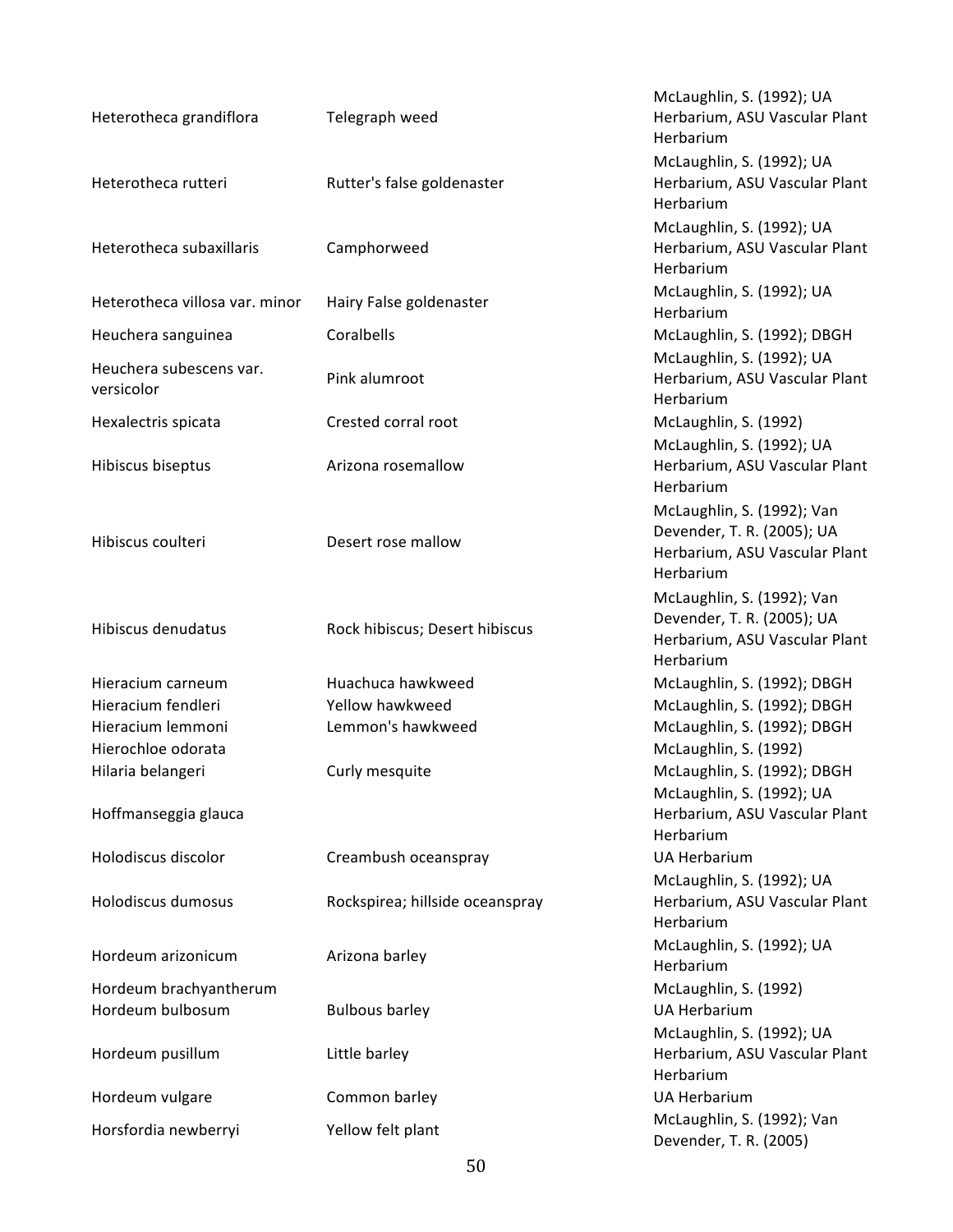| Humulus lupulus                        | Arizona hops             | McLaughlin, S. (1992); UA<br>Herbarium, ASU Vascular Plant<br>Herbarium       |
|----------------------------------------|--------------------------|-------------------------------------------------------------------------------|
| Hybanthus attenuatus                   | Western greenviolet      | McLaughlin, S. (1992); UA<br>Herbarium, ASU Vascular Plant<br>Herbarium       |
| Hybanthus verticillatus                | Whorled nodding violet   | McLaughlin, S. (1992); UA<br>Herbarium, ASU Vascular Plant<br>Herbarium       |
| Hyculus setosus                        |                          | Van Devender, T. R. (2005)                                                    |
| Hydrocotyle ranunculoides              | Floating marsh pennywort | McLaughlin, S. (1992); UA<br>Herbarium, ASU Vascular Plant<br>Herbarium       |
| Hydrocotyle verticillata               | Whorled marsh pennywort  | McLaughlin, S. (1992); UA<br>Herbarium                                        |
| Hymenoclea monogyra                    | Slender burrobush        | McLaughlin, S. (1992)                                                         |
| Hymenoclea salsola var.<br>penlalepis  | Cheesebush               | McLaughlin, S. (1992); Van<br>Devender, T. R. (2005)                          |
| Hymenopappus filifolius var.<br>lugens | Yellow cutleaf           | McLaughlin, S. (1992); UA<br>Herbarium                                        |
| Hymenopappus flavescens                |                          | McLaughlin, S. (1992)                                                         |
| Hymenopappus mexicanus                 | Mexican woollywhite      | McLaughlin, S. (1992); UA<br>Herbarium                                        |
| Hymenothrix loomisii                   | Loomis' thimblehead      | <b>UA Herbarium</b>                                                           |
| Hymenothrix wislizenii                 | Trans-Pecos thimblehead  | McLaughlin, S. (1992); DBGH;<br>UA Herbarium, ASU Vascular<br>Plant Herbarium |
| Hymenothrix wrightii                   | Wright's thimblehead     | McLaughlin, S. (1992); UA<br>Herbarium                                        |
| Hymenoxys cooperi                      | Cooper's rubberweed      | UA Herbarium, ASU Vascular<br>Plant Herbarium                                 |
| Hymenoxys hoopesii                     | Orange sneezeweed        | ASU Vascular Plant Herbarium                                                  |
| Hymenoxys odorata                      | Bitterweed               | McLaughlin, S. (1992); UA<br>Herbarium, ASU Vascular Plant<br>Herbarium       |
| Hymenoxys quinquesquamata              | Rincon rubberweed        | McLaughlin, S. (1992); UA<br>Herbarium                                        |
| Hypericum formosum                     |                          | McLaughlin, S. (1992); UA<br>Herbarium                                        |
| Hypericum X moserianum                 | St. Johnswort            | <b>UA Herbarium</b>                                                           |
| Hyptis albida                          | Desert lavender          | McLaughlin, S. (1992); Van<br>Devender, T. R. (2005)                          |
| Hyptis emoryi                          | Desert lavender          | <b>DBGH</b>                                                                   |
| Imperata brevifolia                    | California satintail     | McLaughlin, S. (1992); UA<br>Herbarium                                        |
| Indigofera sphaerocarpa                | Sonoran indigobush       | McLaughlin, S. (1992); UA<br>Herbarium                                        |
| Ipomoea barbatisepala                  | Morning glory            | McLaughlin, S. (1992)                                                         |
| Ipomoea costellata                     | Crestrib morning glory   | McLaughlin, S. (1992); DBGH                                                   |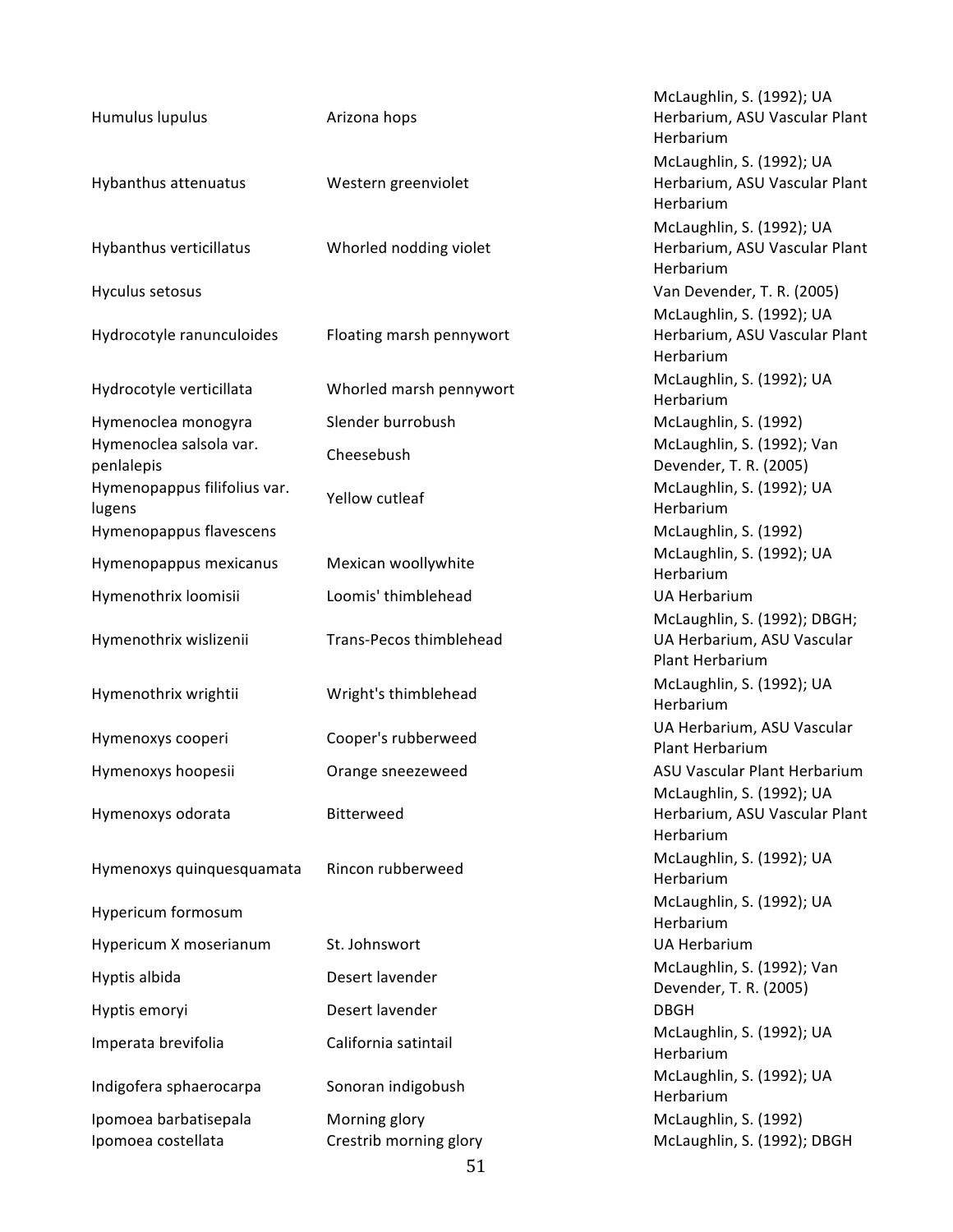| Ipomoea cristulata                      | Scarlet morning glory; Trans- | Van Devender, T. R. (2005);                |
|-----------------------------------------|-------------------------------|--------------------------------------------|
|                                         | Pecos morning glory           | <b>DBGH</b>                                |
| Ipomoea hederacea                       | Morning glory                 | Van Devender, T. R. (2005)                 |
| Ipomoea hederifolia                     | Morning glory                 | McLaughlin, S. (1992)                      |
| Ipomoea hirsutula                       | Desert morning glory          | McLaughlin, S. (1992); Wiens,<br>J. (2005) |
| Ipomoea plummerae                       | Huachuca morning glory        | McLaughlin, S. (1992); DBGH                |
| Ipomoea pubescens                       | Morning glory                 | McLaughlin, S. (1992)                      |
| Ipomoea purpurea                        | Morning glory                 | McLaughlin, S. (1992)                      |
| Ipomoea ternifolia var.                 |                               | McLaughlin, S. (1992); Van                 |
| leptotoma                               | Morning glory                 | Devender, T. R. (2005)                     |
| Ipomoea thurberi                        | Morning glory                 | McLaughlin, S. (1992)                      |
| Ipomoea triloba                         | Morning glory                 | McLaughlin, S. (1992)                      |
| Ipompopsis longiflora ssp.<br>australis |                               | McLaughlin, S. (1992)                      |
| Ipompopsis multiflora                   |                               | McLaughlin, S. (1992)                      |
| Ipompopsis thurberi                     |                               | McLaughlin, S. (1992)                      |
| Ipomposis tenuituba                     |                               | McLaughlin, S. (1992)                      |
|                                         |                               | McLaughlin, S. (1992); UA                  |
| Iresine heterophylla                    | Standley's bloodleaf          | Herbarium, ASU Vascular Plant              |
|                                         |                               | Herbarium                                  |
|                                         |                               | McLaughlin, S. (1992); Van                 |
| Isocoma acradenia var.                  | Alkali golden weed            | Devender, T. R. (2005); ASU                |
| acradenia                               |                               | Vascular Plant Herbarium                   |
| Isocoma coronopifolia                   | Common goldenbush             | <b>UA Herbarium</b>                        |
|                                         |                               | Guy Neson, BRIT (Van                       |
| Isocoma plurifolia                      | Southern golden bush          | Devender, T. R. (2005)); ASU               |
|                                         |                               | Vascular Plant Herbarium                   |
|                                         |                               | McLaughlin, S. (1992); DBGH;               |
| Isocoma tenuisecta                      | <b>Burroweed</b>              | UA Herbarium, ASU Vascular                 |
|                                         |                               |                                            |
|                                         |                               |                                            |
|                                         |                               | Plant Herbarium                            |
| Iva ambrosiaefolia                      |                               | McLaughlin, S. (1992); UA                  |
|                                         |                               | Herbarium                                  |
| Iva xanthifolia                         | Carelessweed, falseragweed    | <b>UA Herbarium</b>                        |
| Jacquemontia agrestis                   | Midnight blue clustervine     | <b>UA Herbarium</b>                        |
| Jacquemontia palmeri                    |                               | McLaughlin, S. (1992)                      |
|                                         |                               | McLaughlin, S. (1992); UA                  |
| Jacquemontia pringlei                   | Pringle's clustervine         | Herbarium, ASU Vascular Plant              |
|                                         |                               | Herbarium                                  |
|                                         |                               | McLaughlin, S. (1992); UA                  |
| Jaltomata procumbens                    | Creeping False holly          | Herbarium                                  |
|                                         |                               | McLaughlin, S. (1992); UA                  |
| Jamesia americana                       | Fivepetal cliffbush           | Herbarium, ASU Vascular Plant              |
|                                         |                               | Herbarium                                  |
|                                         |                               | McLaughlin, S. (1992); Van                 |
|                                         |                               | Devender, T. R. (2005); UA                 |
| Janusia gracilis                        | Desert vine; slender januria  | Herbarium, ASU Vascular Plant<br>Herbarium |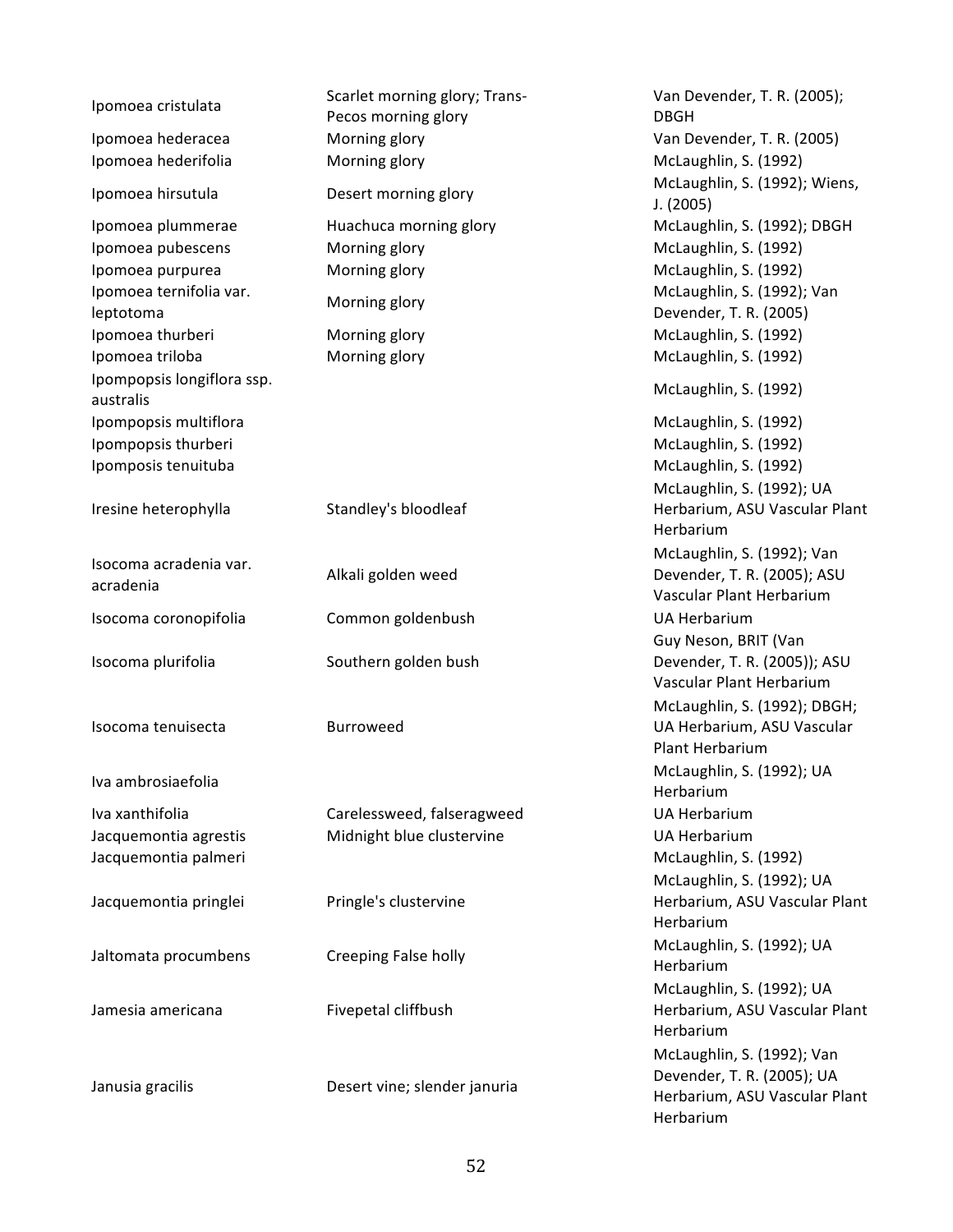| Jatropha cardiophylla                 | Sangre de cristo     | McLaughlin, S. (1992); UA<br>Herbarium, ASU Vascular Plant<br>Herbarium                                |
|---------------------------------------|----------------------|--------------------------------------------------------------------------------------------------------|
| Jatropha cinerea                      | Arizona nettlespurge | McLaughlin, S. (1992); UA<br>Herbarium, ASU Vascular Plant<br>Herbarium                                |
| Jatropha cuneata                      | Limberbush           | McLaughlin, S. (1992); UA<br>Herbarium, ASU Vascular Plant<br>Herbarium                                |
| Jatropha macrorhiza                   | Ragged nettlespurge  | McLaughlin, S. (1992); DBGH;<br>UA Herbarium, ASU Vascular<br>Plant Herbarium                          |
| Juglans major                         | Arizona walnut       | McLaughlin, S. (1992); UA<br>Herbarium, ASU Vascular Plant<br>Herbarium                                |
| Juncus acuminatus                     | Tapertip rush        | McLaughlin, S. (1992); UA<br>Herbarium, ASU Vascular Plant<br>Herbarium                                |
| Juncus arcticus mexicanus             | Artic rush           | <b>UA Herbarium</b>                                                                                    |
| Juncus arcticus var. balticus         | Arctic rush          | <b>UA Herbarium</b>                                                                                    |
| Juncus balticus                       | <b>Baltic rush</b>   | McLaughlin, S. (1992); UA<br>Herbarium, ASU Vascular Plant<br>Herbarium                                |
| Juncus balticus var. montanus         | Mountain rush        | UA Herbarium, ASU Vascular<br>Plant Herbarium                                                          |
| Juncus bufonius                       | Toad rush            | McLaughlin, S. (1992); UA<br>Herbarium, ASU Vascular Plant<br>Herbarium                                |
| Juncus confuses                       | Colorado rush        | DBGH; ASU Vascular Plant<br>Herbarium                                                                  |
| Juncus cooperi                        | Cooper's rush        | McLaughlin, S. (1992); UA<br>Herbarium                                                                 |
| Juncus dudleyi                        | Dudley's rush        | <b>UA Herbarium</b>                                                                                    |
| Juncus effusus                        | Common rush          | McLaughlin, S. (1992); UA<br>Herbarium                                                                 |
| Juncus ensifolius var.<br>brunnescens | Rocky Mtn. Rush      | McLaughlin, S. (1992); Van<br>Devender, T. R. (2005); UA<br>Herbarium, ASU Vascular Plant<br>Herbarium |
| Juncus interior                       | Inland rush          | McLaughlin, S. (1992); DBGH;<br>UA Herbarium, ASU Vascular<br>Plant Herbarium                          |
| Juncus longistylis                    | Long-style rush      | <b>UA Herbarium</b>                                                                                    |
| Juncus marginatus                     | Grassleaf rush       | McLaughlin, S. (1992); UA<br>Herbarium, ASU Vascular Plant<br>Herbarium                                |
| Juncus mexicanus                      | Mexican rush         | McLaughlin, S. (1992); UA<br>Herbarium, ASU Vascular Plant<br>Herbarium                                |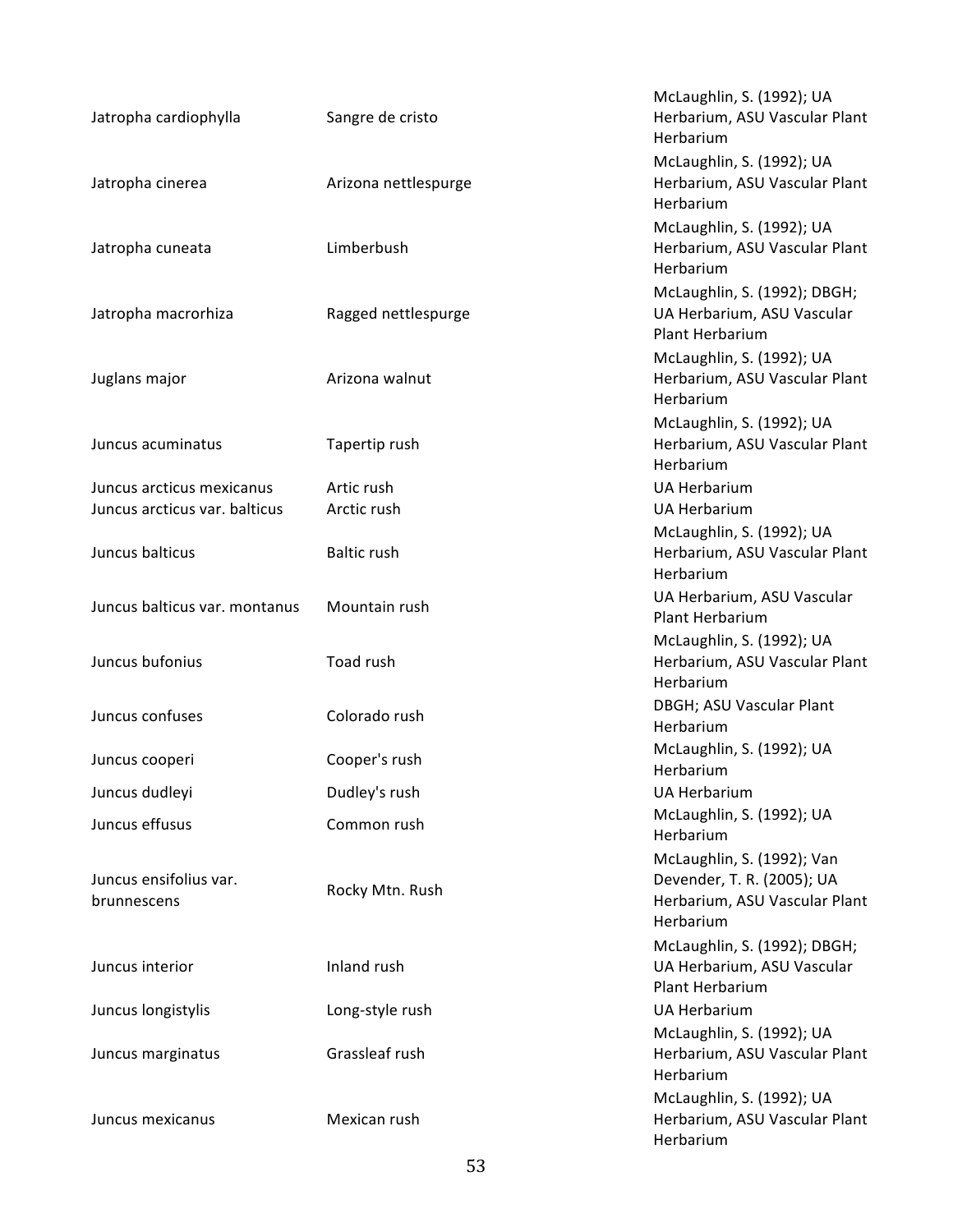| Juncus sphaerocarpus                   |                             | McLaughlin, S. (1992)                                       |
|----------------------------------------|-----------------------------|-------------------------------------------------------------|
| Juncus tenuis                          | Field rush                  | McLaughlin, S. (1992); UA                                   |
|                                        |                             | Herbarium<br>McLaughlin, S. (1992); DBGH;                   |
| Juncus torreyi                         | Torrey's rush               | UA Herbarium, ASU Vascular                                  |
|                                        |                             | Plant Herbarium                                             |
| Juncus xiphioides                      | Irisleaf rush               | McLaughlin, S. (1992); UA<br>Herbarium                      |
| Juniperus coahuilensis                 | Redberry juniper            | McLaughlin, S. (1992); Van<br>Devender, T. R. (2005); DBGH  |
| Juniperus deppeana                     | Alligator bark juniper      | McLaughlin, S. (1992)                                       |
| Justicia californica                   | Desert honeysuckle          | McLaughlin, S. (1992)                                       |
| Justicia candicans                     |                             | McLaughlin, S. (1992); Van<br>Devender, T. R. (2005)        |
| Justicia longii                        |                             | McLaughlin, S. (1992); Van<br>Devender, T. R. (2005)        |
|                                        |                             | McLaughlin, S. (1992); Van                                  |
| Kallstroemia californica               | California caltrop          | Devender, T. R. (2005); DBGH;<br>UA Herbarium, ASU Vascular |
|                                        |                             | Plant Herbarium                                             |
|                                        |                             | McLaughlin, S. (1992); Van                                  |
| Kallstroemia grandiflora               | Summer poppy; Arizona poppy | Devender, T. R. (2005); DBGH;                               |
|                                        |                             | UA Herbarium, ASU Vascular<br>Plant Herbarium               |
|                                        |                             | McLaughlin, S. (1992); ASU                                  |
| Kallstroemia hirsutissima              | Hairy caltrop               | Vascular Plant Herbarium                                    |
|                                        |                             | McLaughlin, S. (1992); DBGH;                                |
| Kallstroemia parviflora                | Warty caltrop               | UA Herbarium, ASU Vascular                                  |
|                                        |                             | Plant Herbarium                                             |
| Keckiella antirrhinoides ssp.          | Snapdragon penstemon        | McLaughlin, S. (1992); Van<br>Devender, T. R. (2005); ASU   |
| microphylla                            |                             | Vascular Plant Herbarium                                    |
|                                        |                             | McLaughlin, S. (1992); Van                                  |
| Koeberlinia spinosa                    | Allthorn                    | Devender, T. R. (2005)                                      |
|                                        |                             | McLaughlin, S. (1992); UA                                   |
| Koeleria cristata                      | Prairie Junegrass           | Herbarium, ASU Vascular Plant                               |
|                                        |                             | Herbarium<br>McLaughlin, S. (1992); Van                     |
| Krameria erecta                        | Range ratany                | Devender, T. R. (2005)                                      |
|                                        |                             | McLaughlin, S. (1992); Van                                  |
| Krameria grayi                         | White ratany                | Devender, T. R. (2005)                                      |
| Krameria lanceolata                    | Trailing ratany             | McLaughlin, S. (1992); DBGH                                 |
| Lactuca graminifolia var.<br>arizonica | Arizona grassleaf lettuce   | McLaughlin, S. (1992); DBGH                                 |
| Lactuca ludoviciana                    | <b>Biannual lettuce</b>     | McLaughlin, S. (1992); DBGH                                 |
|                                        |                             | McLaughlin, S. (1992); Van                                  |
| Laennecia coulteri                     | Annual horsetail            | Devender, T. R. (2005); UA<br>Herbarium, ASU Vascular Plant |
|                                        |                             | Herbarium                                                   |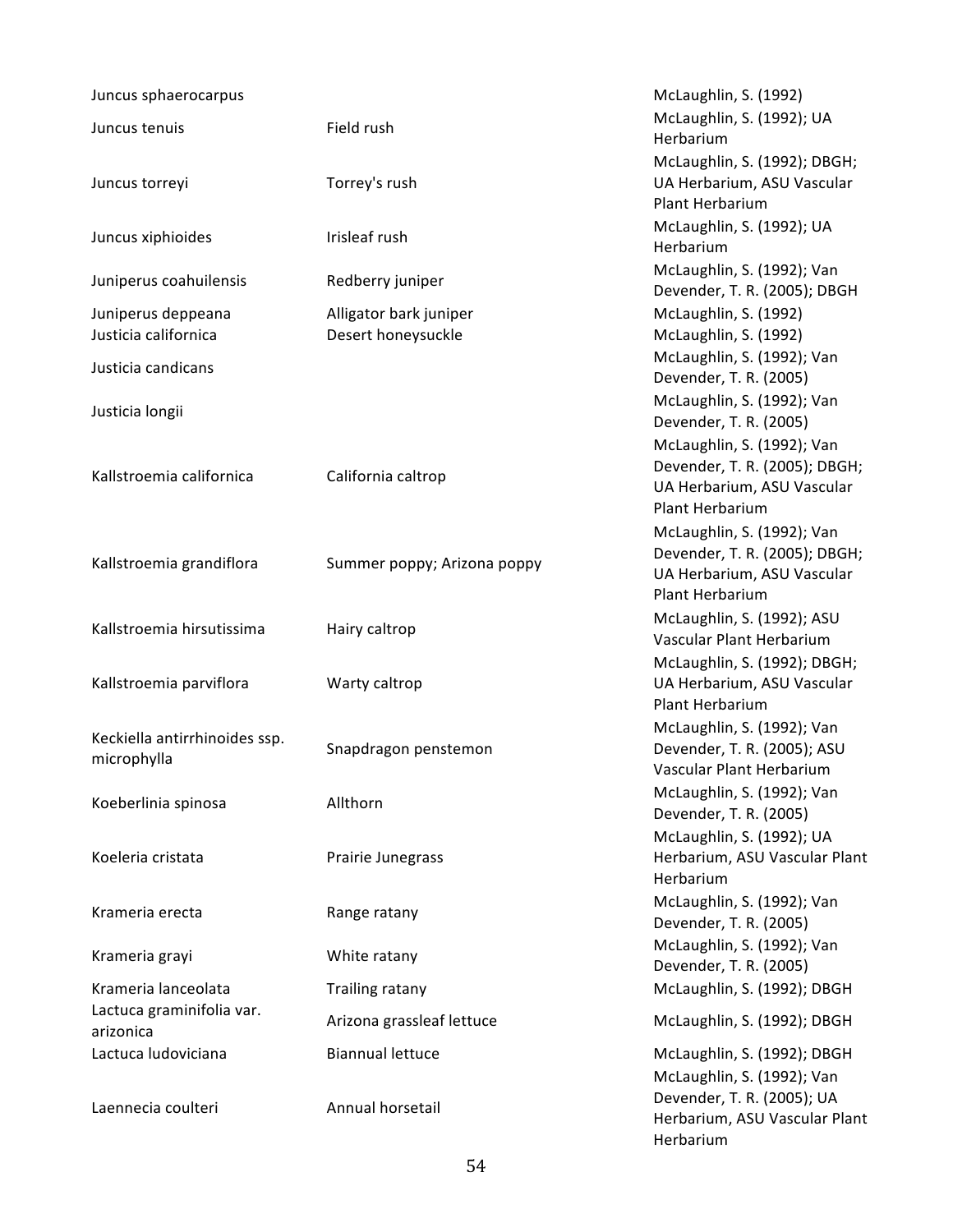| Laennecia schiedeana                      | Pineland marshtail             | McLaughlin, S. (1992); Van<br>Devender, T. R. (2005); UA<br>Herbarium, ASU Vascular Plant<br>Herbarium |
|-------------------------------------------|--------------------------------|--------------------------------------------------------------------------------------------------------|
| Laennecia sophiaefolia                    |                                | McLaughlin, S. (1992); Van<br>Devender, T. R. (2005)                                                   |
| Lagascea decipiens                        | Doll's Lead                    | McLaughlin, S. (1992); UA<br>Herbarium, ASU Vascular Plant<br>Herbarium                                |
| Langloisia setosissima                    | <b>Bristly langloisia</b>      | McLaughlin, S. (1992)                                                                                  |
| Lantana urtcoides                         | Western lantana                | <b>UA Herbarium</b>                                                                                    |
| Lappula occidentalis var.<br>occidentalis | Stickweed; Flatspine stickseed | McLaughlin, S. (1992); Van<br>Devender, T. R. (2005); UA<br>Herbarium, ASU Vascular Plant<br>Herbarium |
| Lappula texana                            | Flatspine stickseed            | Van Devender, T. R. (2005); UA<br>Herbarium                                                            |
| Larrea divaricata ssp.<br>tridentata      | Creosotebush                   | McLaughlin, S. (1992); Van<br>Devender, T. R. (2005); DBGH                                             |
| Lasianthaea podocephala                   | San Pedro daisy                | McLaughlin, S. (1992); Van<br>Devender, T. R. (2005); DBGH                                             |
| Lasthenia californica                     | California goldfields          | McLaughlin, S. (1992); UA<br>Herbarium, ASU Vascular Plant<br>Herbarium                                |
| Lasthenia chyrsostoma                     |                                | Van Devender, T. R. (2005); UA<br>Herbarium                                                            |
| Lathyrus graminifolius                    | Grassleaf peavine              | McLaughlin, S. (1992); UA<br>Herbarium, ASU Vascular Plant<br>Herbarium                                |
| Lathyrus laetivirens                      | Aspen peavine                  | ASU Vascular Plant Herbarium                                                                           |
| Lathyrus lanzwertii var.<br>leucanthus    | Arizona peavine                | McLaughlin, S. (1992); DBGH;<br>UA Herbarium, ASU Vascular<br>Plant Herbarium                          |
| Layia glandulosa                          | White daisy tidytips           | McLaughlin, S. (1992); UA<br>Herbarium, ASU Vascular Plant<br>Herbarium                                |
| Leersia oryzoides                         | Rice cutgrass                  | McLaughlin, S. (1992); UA<br>Herbarium, ASU Vascular Plant<br>Herbarium                                |
| Leibnitzia lyrata                         | Seeman's sunbonnets            | <b>UA Herbarium</b>                                                                                    |
| Lemna aequinoctialis                      | Lesser duckweed                | McLaughlin, S. (1992); UA<br>Herbarium                                                                 |
| Lemna gibba                               | Inflated duckweed              | McLaughlin, S. (1992); UA<br>Herbarium, ASU Vascular Plant<br>Herbarium                                |
| Lemna minor                               | Common duckweed                | McLaughlin, S. (1992); UA<br>Herbarium, ASU Vascular Plant<br>Herbarium                                |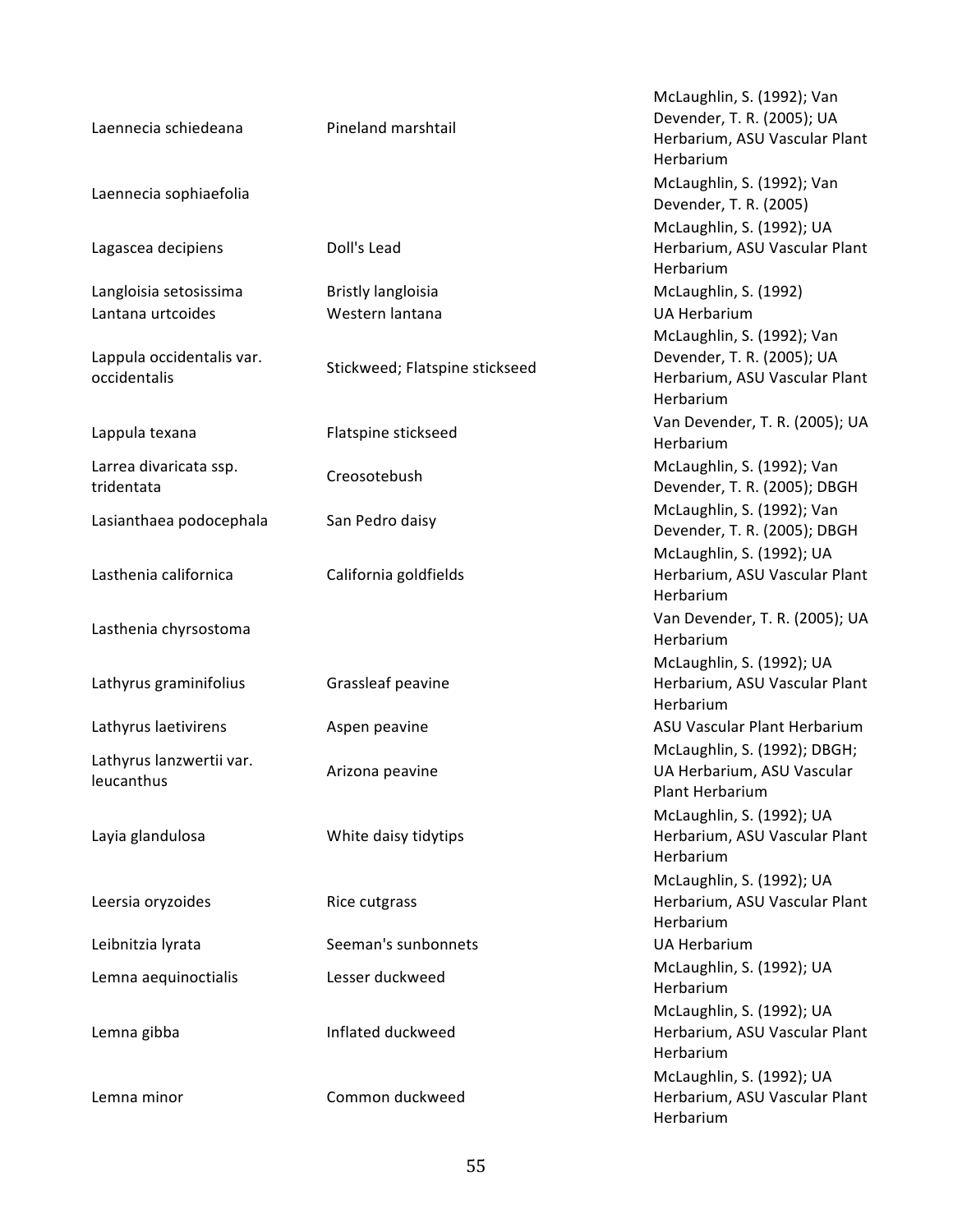| Lemna minuscula                          | Least duckweed       | McLaughlin, S. (1992); UA<br>Herbarium, ASU Vascular Plant<br>Herbarium                                             |
|------------------------------------------|----------------------|---------------------------------------------------------------------------------------------------------------------|
| Lemna valdiviana                         | Pale duckweed        | McLaughlin, S. (1992); UA<br>Herbarium                                                                              |
| Lepidium densiflorum                     | Common pepperweed    | UA Herbarium, ASU Vascular<br>Plant Herbarium                                                                       |
| Lepidium lasiocarpum                     | Hairpod pepperweed   | McLaughlin, S. (1992); DBGH;<br>UA Herbarium, ASU Vascular<br>Plant Herbarium                                       |
| Lepidium thurberi                        | Thurber's pepperweed | McLaughlin, S. (1992); DBGH;<br>UA Herbarium, ASU Vascular<br>Plant Herbarium                                       |
| Lepidium virginicum                      | Peppergrass          | McLaughlin, S. (1992); UA<br>Herbarium, ASU Vascular Plant<br>Herbarium                                             |
| Lepidum virginicum var.<br>medium        | Medium pepperweed    | <b>UA Herbarium</b>                                                                                                 |
| Lepidum virginicum var.<br>pubescens     | Hairy pepperweed     | <b>UA Herbarium</b>                                                                                                 |
| Leptochloa dubia                         | Green spangletop     | McLaughlin, S. (1992); Van<br>Devender, T. R. (2005); UA<br>Herbarium, ASU Vascular Plant<br>Herbarium              |
| Leptochloa fasicularis                   | Bearded spangletop   | McLaughlin, S. (1992); Van<br>Devender, T. R. (2005); UA<br>Herbarium                                               |
| Leptochloa fusca ssp. uninervia          | Mexican spangletop   | Van Devender, T. R. (2005); UA<br>Herbarium, ASU Vascular Plant<br>Herbarium                                        |
| Leptochloa panicea ssp.<br>brachiata     | Red spangletop       | Felger, R. and Rosen, P. C.<br>(2004); Van Devender, T. R.<br>(2005); UA Herbarium, ASU<br>Vascular Plant Herbarium |
| Leptochloa panicea ssp.<br>mucronata     | Mucronate spangletop | <b>UA Herbarium</b>                                                                                                 |
| Leptochloa viscida                       | Stick spangletop     | McLaughlin, S. (1992); Van<br>Devender, T. R. (2005); UA<br>Herbarium, ASU Vascular Plant<br>Herbarium              |
| Leucophyllum frutescens                  | Texas barometer bush | Van Devender, T. R. (2005); UA<br>Herbarium, ASU Vascular Plant<br>Herbarium                                        |
| Leucospora intermedia var.<br>intermedia |                      | McLaughlin, S. (1992); Van<br>Devender, T. R. (2005); UA<br>Herbarium                                               |
| Lilaeopsis schaffneriana var.<br>recurva | Huachuca water umbel | McLaughlin, S. (1992)                                                                                               |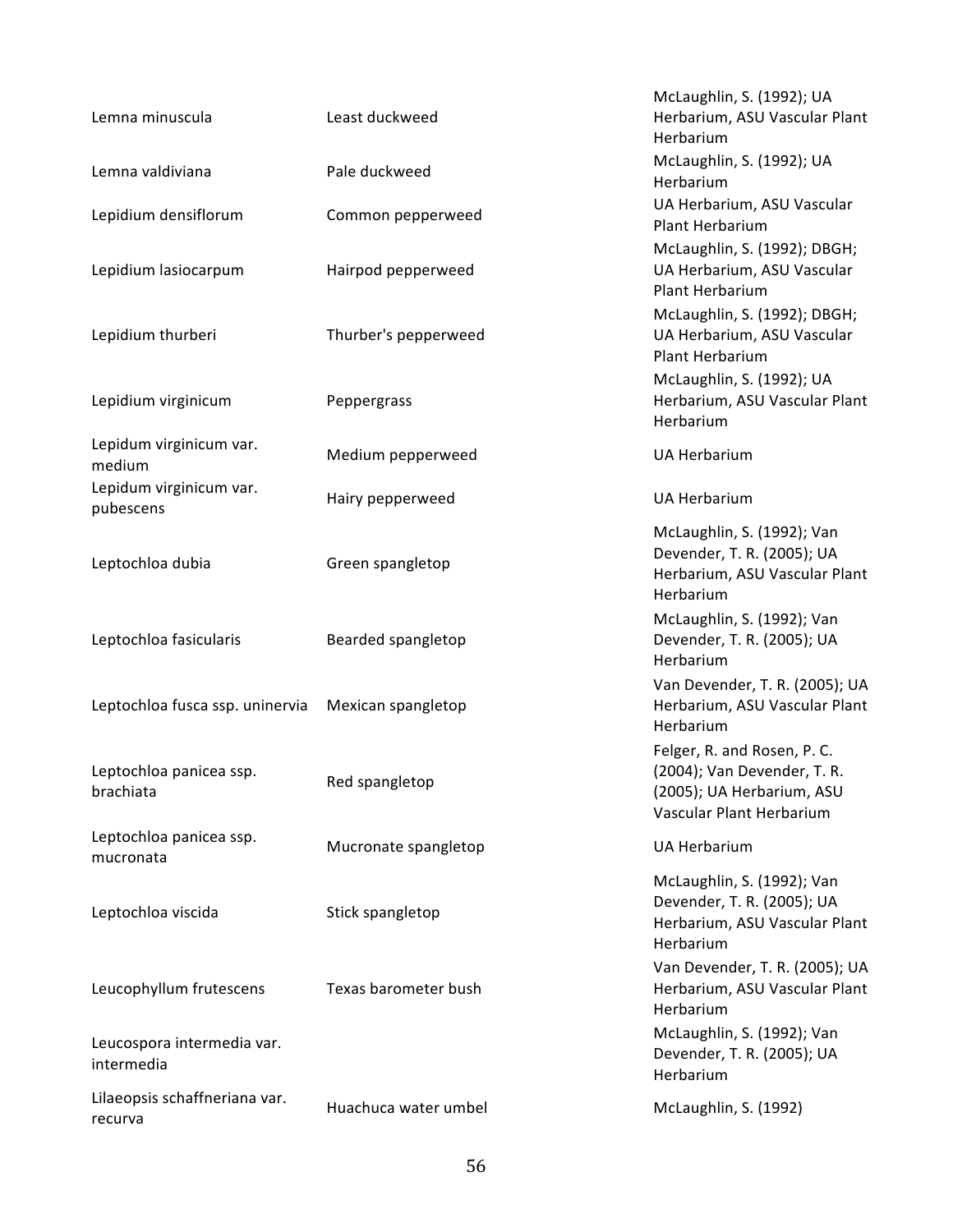| Linanthus aureus                               | Golden desert trumpets               | McLaughlin, S. (1992); UA<br>Herbarium, ASU Vascular Plant<br>Herbarium            |
|------------------------------------------------|--------------------------------------|------------------------------------------------------------------------------------|
| Linanthus bigelovii                            | Bigelow desert trumpet               | McLaughlin, S. (1992); DBGH;<br>UA Herbarium, ASU Vascular<br>Plant Herbarium      |
| Linanthus demissus                             | Desertsnow                           | McLaughlin, S. (1992); UA<br>Herbarium                                             |
| Linanthus dichotomus<br>Linanthus jonesii      | Eveningsnow<br>Jone's deserttrumpets | ASU Vascular Plant Herbarium<br>ASU Vascular Plant Herbarium                       |
| Linanthus nuttallii                            | Nuttall's desert trumpets            | McLaughlin, S. (1992); UA<br>Herbarium                                             |
| Linaria canadensis var. texana                 | Texas toadflax                       | McLaughlin, S. (1992); Van<br>Devender, T. R. (2005); DBGH;<br><b>UA Herbarium</b> |
| Linum aristatum                                | <b>Bristle flax</b>                  | McLaughlin, S. (1992); UA<br>Herbarium                                             |
| Linum grandiflorum                             |                                      | McLaughlin, S. (1992); Van<br>Devender, T. R. (2005)                               |
| Linum lewisii                                  | <b>Blue flax</b>                     | McLaughlin, S. (1992); UA<br>Herbarium, ASU Vascular Plant<br>Herbarium            |
| Linum neomexicanum                             | New Mexico yellow flax               | McLaughlin, S. (1992); UA<br>Herbarium, ASU Vascular Plant<br>Herbarium            |
| Linum puberulum                                | Desert flax                          | McLaughlin, S. (1992); UA<br>Herbarium, ASU Vascular Plant<br>Herbarium            |
| Linum usitatissimum<br>Listera convallarioides | Broadleaf twayblade                  | ASU Vascular Plant Herbarium<br>McLaughlin, S. (1992)<br>McLaughlin, S. (1992); UA |
| Lithospermum cobrense                          | Smooththroat stoneseed               | Herbarium, ASU Vascular Plant<br>Herbarium                                         |
| Lithospermum incisum                           | Narrowleaf stoneseed                 | McLaughlin, S. (1992); UA<br>Herbarium                                             |
| Lithospermum multiflorum                       | Manyflowered stoneseed               | McLaughlin, S. (1992); DBGH;<br><b>UA Herbarium</b>                                |
| Lobelia anatina                                | Apache lobelia                       | McLaughlin, S. (1992); UA<br>Herbarium, ASU Vascular Plant<br>Herbarium            |
| Lobelia cardinalis                             | Cardinal flower                      | McLaughlin, S. (1992); UA<br>Herbarium, ASU Vascular Plant<br>Herbarium            |
| Lobelia fenestralis                            | Fringeleaf lobelia                   | McLaughlin, S. (1992); UA<br>Herbarium                                             |
| Loeflingia squarrosa var.<br>squarrosa         | Spreading pygmyleaf                  | McLaughlin, S. (1992); Van<br>Devender, T. R. (2005); UA<br>Herbarium              |
| Loeselia glandulosa                            |                                      | McLaughlin, S. (1992)                                                              |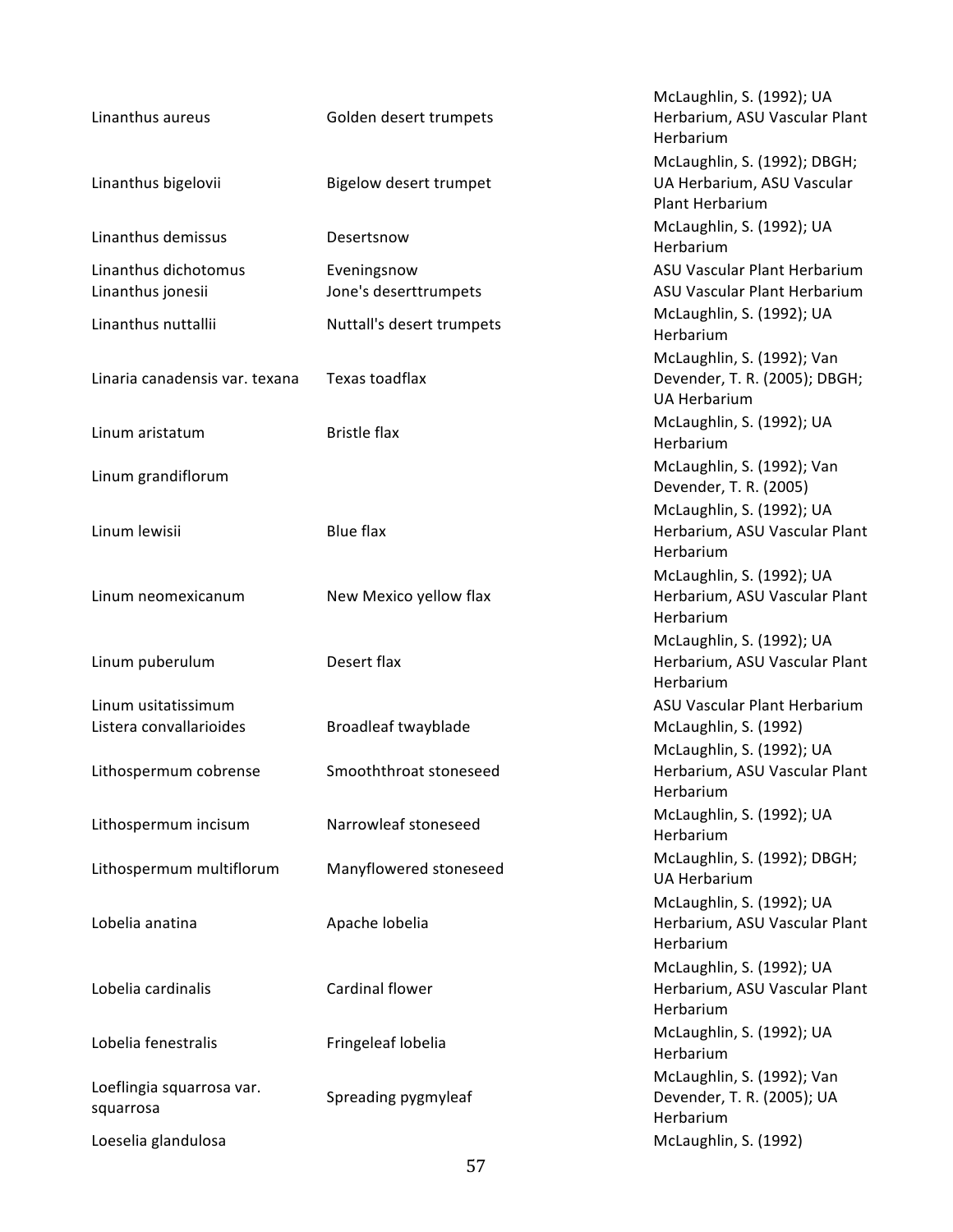| Lomatium nevadense var.<br>nevadense     | Nevada biscuitroot                    | McLaughlin, S. (1992); UA<br>Herbarium, ASU Vascular Plant<br>Herbarium                                      |
|------------------------------------------|---------------------------------------|--------------------------------------------------------------------------------------------------------------|
| Lomatium nevadense var.<br>parishii      | Parish's biscuitroot                  | UA Herbarium, ASU Vascular<br>Plant Herbarium                                                                |
| Lonicera arizonica                       | Arizona honeysuckle                   | McLaughlin, S. (1992); UA<br>Herbarium                                                                       |
| Lonicera interrupta                      | Chaparral honeysuckle                 | McLaughlin, S. (1992); UA<br>Herbarium                                                                       |
| Lophocereus schottii                     | Senita                                | McLaughlin, S. (1992)                                                                                        |
| Lotus bicolor                            |                                       | McLaughlin, S. (1992); Van<br>Devender, T. R. (2005)                                                         |
| Lotus corniculatus                       | Birdfoot deervetch                    | <b>UA Herbarium</b>                                                                                          |
| Lotus greenei                            | Greene's birdsfoot trefoil            | McLaughlin, S. (1992); UA<br>Herbarium, ASU Vascular Plant<br>Herbarium                                      |
| Lotus humistratus                        | Foothill deervetch                    | McLaughlin, S. (1992); DBGH;<br>UA Herbarium, ASU Vascular<br>Plant Herbarium                                |
| Lotus oroboides                          | Common birdsfoot trefoil              | McLaughlin, S. (1992); DBGH;<br>UA Herbarium, ASU Vascular<br>Plant Herbarium                                |
| Lotus rigidus                            | Desert rock pea; Shrubby<br>deervetch | McLaughlin, S. (1992); DBGH;<br>UA Herbarium, ASU Vascular<br>Plant Herbarium                                |
| Lotus salsuginosus var.<br>brevivexillus | Arizona maresfat                      | McLaughlin, S. (1992); Van<br>Devender, T. R. (2005); DBGH;<br>UA Herbarium, ASU Vascular<br>Plant Herbarium |
| Lotus strigosus var.<br>tomentellus      | Desert deervetch                      | McLaughlin, S. (1992); Van<br>Devender, T. R. (2005); DBGH;<br>UA Herbarium, ASU Vascular<br>Plant Herbarium |
| Lotus wrightii                           | Wright's deervetch                    | McLaughlin, S. (1992); UA<br>Herbarium, ASU Vascular Plant<br>Herbarium                                      |
| Ludwigia palustris                       | Marsh primrose-willow                 | McLaughlin, S. (1992); UA<br>Herbarium                                                                       |
| Ludwigia peploides                       | Creeping primrose                     | <b>UA Herbarium</b>                                                                                          |
| Lupinus argenteus                        | Silvery lupine                        | ASU Vascular Plant Herbarium                                                                                 |
| Lupinus arizonicus                       | Arizona lupine                        | McLaughlin, S. (1992); UA<br>Herbarium, ASU Vascular Plant<br>Herbarium                                      |
| Lupinus brevicaulis                      | Shortstem lupine                      | McLaughlin, S. (1992); UA<br>Herbarium, ASU Vascular Plant<br>Herbarium                                      |
| Lupinus concinnus                        | Scarlet lupine                        | McLaughlin, S. (1992); DBGH;<br>UA Herbarium, ASU Vascular<br>Plant Herbarium                                |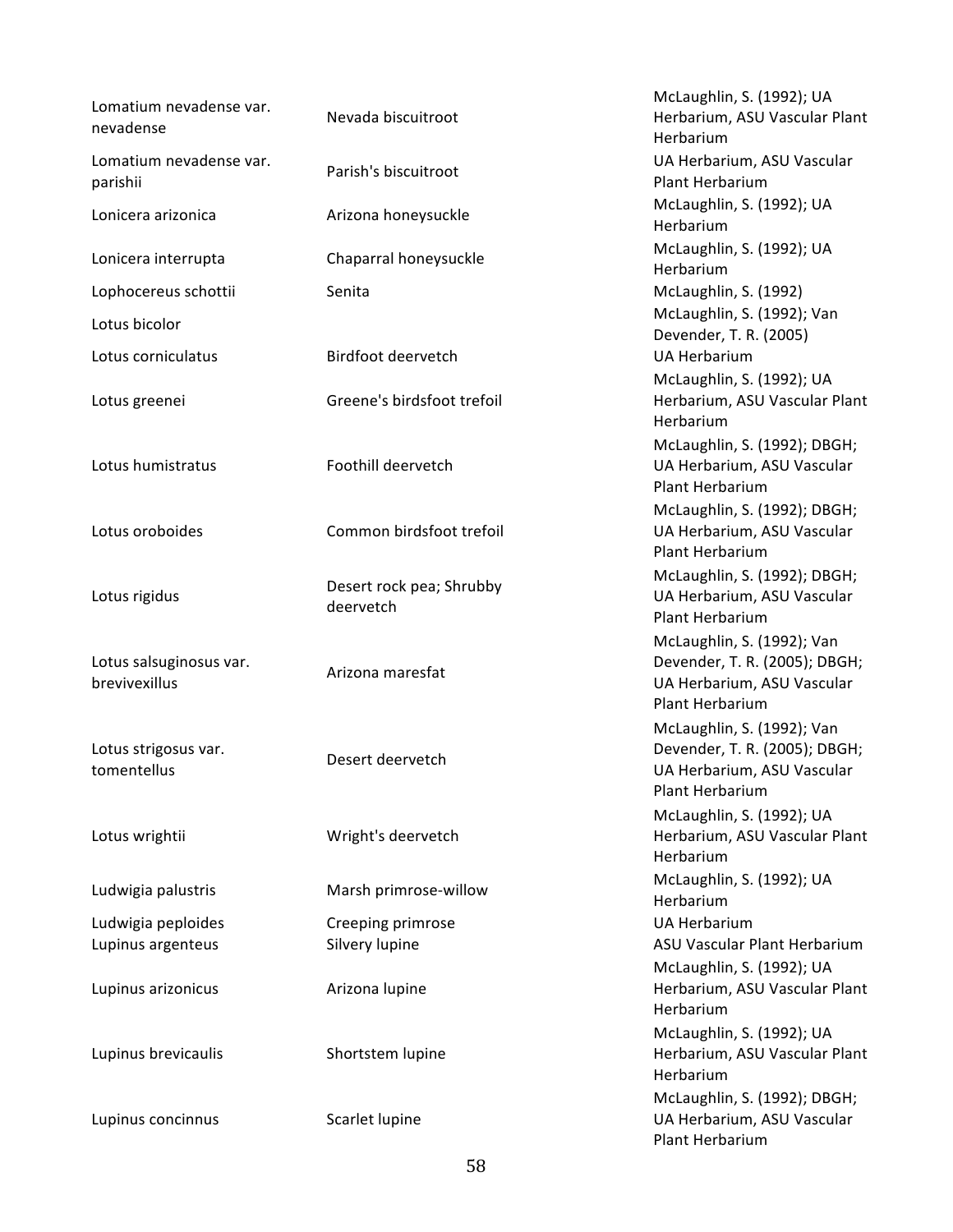| Lupinus concinnus ssp. orcutti         | Orcutt lupine                                                    | DBGH; UA Herbarium, ASU<br>Vascular Plant Herbarium                                                    |
|----------------------------------------|------------------------------------------------------------------|--------------------------------------------------------------------------------------------------------|
| Lupinus lemmonii                       |                                                                  | McLaughlin, S. (1992)                                                                                  |
|                                        |                                                                  | McLaughlin, S. (1992); UA                                                                              |
| Lupinus palmeri                        | <b>Bluebonnet lupine</b>                                         | Herbarium, ASU Vascular Plant<br>Herbarium                                                             |
| Lupinus sparsiflorus                   | Mohave lupine                                                    | McLaughlin, S. (1992); DBGH;<br>UA Herbarium, ASU Vascular<br>Plant Herbarium                          |
| Luzula campestris                      | Field woodrush                                                   | McLaughlin, S. (1992); UA<br>Herbarium                                                                 |
| Luzula comora                          | Pacific woodrush                                                 | ASU Vascular Plant Herbarium                                                                           |
| Luzula multiflora                      | Common woodrush                                                  | McLaughlin, S. (1992); UA<br>Herbarium                                                                 |
| Luzula parviflora                      | Smallflower woodrush                                             | <b>UA Herbarium</b>                                                                                    |
| Lycium andersonii                      | Anderson thornbush, desert<br>wolfberry; Anderson's<br>wolfberry | McLaughlin, S. (1992); Van<br>Devender, T. R. (2005); UA<br>Herbarium, ASU Vascular Plant<br>Herbarium |
| Lycium andersonii var. wrightii        | Wright's wolfberry                                               | UA Herbarium, ASU Vascular<br><b>Plant Herbarium</b>                                                   |
| Lycium berlandieri var.<br>longistylum | Berlandier's wolfberry                                           | McLaughlin, S. (1992); Van<br>Devender, T. R. (2005); UA<br>Herbarium, ASU Vascular Plant<br>Herbarium |
| Lycium californicum                    | California wolfberry                                             | McLaughlin, S. (1992); UA<br>Herbarium                                                                 |
| Lycium exsertum                        | Littleleaf wolfberry                                             | McLaughlin, S. (1992); UA<br>Herbarium, ASU Vascular Plant<br>Herbarium                                |
| Lycium fremontii                       | Fremont wolfberry                                                | Van Devender, T. R. (2005); UA<br>Herbarium, ASU Vascular Plant<br>Herbarium                           |
| Lycium macrodon                        | Desert wolfberry                                                 | McLaughlin, S. (1992); UA<br>Herbarium, ASU Vascular Plant<br>Herbarium                                |
| Lycium pallidum                        | Pale wolfberry                                                   | McLaughlin, S. (1992); UA<br>Herbarium                                                                 |
| Lycium parishii                        | Parish's desert thorn; Parish's<br>wolfberry                     | McLaughlin, S. (1992); UA<br>Herbarium, ASU Vascular Plant<br>Herbarium                                |
| Lycium torreyi                         | Torrey's wolfberry                                               | McLaughlin, S. (1992); UA<br>Herbarium                                                                 |
| Lyrocarpa coulteri                     | Coulter lyrepod                                                  | McLaughlin, S. (1992); UA<br>Herbarium, ASU Vascular Plant<br>Herbarium                                |
| Lysiloma watsonii                      | Feather bush                                                     | McLaughlin, S. (1992); Van<br>Devender, T. R. (2005)                                                   |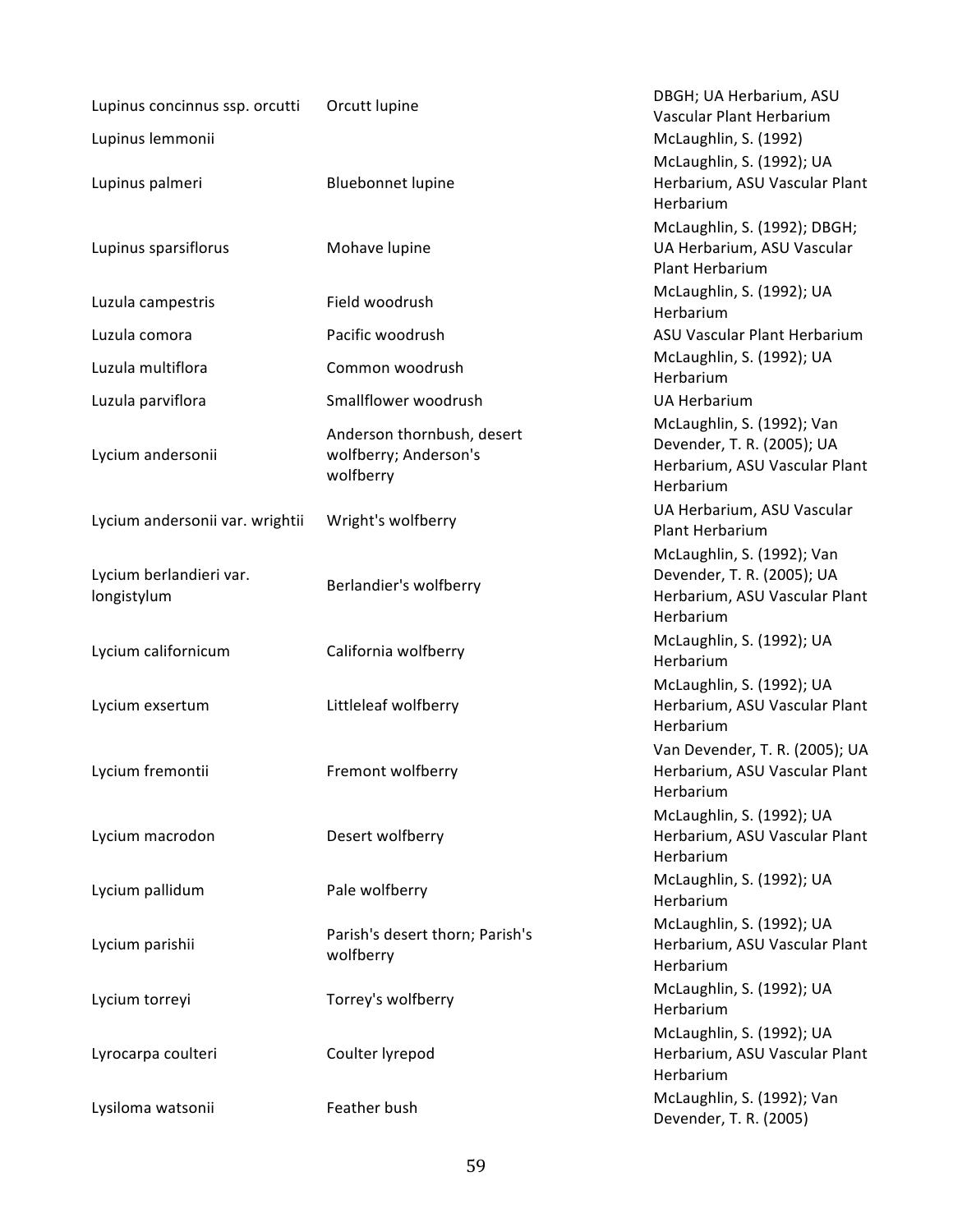| Lythrum californicum                                              | California loosestrife                        | McLaughlin, S. (1992); UA<br>Herbarium, ASU Vascular Plant<br>Herbarium                                      |
|-------------------------------------------------------------------|-----------------------------------------------|--------------------------------------------------------------------------------------------------------------|
| Machaeranthera arida                                              | Arid tansyaster                               | McLaughlin, S. (1992); UA<br>Herbarium, ASU Vascular Plant<br>Herbarium                                      |
| Machaeranthera asteroides<br>var. asteroides                      | New Mexico Tansyaster                         | Van Devender, T. R. (2005); UA<br>Herbarium                                                                  |
| Machaeranthera asteroides<br>var. glandulosa                      | Tansyaster                                    | <b>UA Herbarium</b>                                                                                          |
| Machaeranthera bigelovii<br>Machaeranthera boltoniae              |                                               | McLaughlin, S. (1992)<br>McLaughlin, S. (1992)                                                               |
| Machaeranthera canescens                                          | Hoary tansyaster                              | McLaughlin, S. (1992); UA<br>Herbarium                                                                       |
| Machaeranthera carnosa<br>Machaeranthera cunescens<br>var. incuna | Shrubby alkali tansyaster<br>Hoary tansyaster | ASU Vascular Plant Herbarium<br>McLaughlin, S. (1992); UA<br>Herbarium                                       |
| Machaeranthera gracilis                                           | Slender goldenweed                            | McLaughlin, S. (1992); UA<br>Herbarium, ASU Vascular Plant<br>Herbarium                                      |
| Machaeranthera parviflora                                         | Smallflower tansyaster                        | McLaughlin, S. (1992); ASU<br>Vascular Plant Herbarium                                                       |
| Machaeranthera pinnatifida<br>ssp. gooddingii                     | Goodding's tansyaster                         | McLaughlin, S. (1992); Van<br>Devender, T. R. (2005); DBGH;<br>UA Herbarium, ASU Vascular<br>Plant Herbarium |
| Machaeranthera tagetina                                           | Mesa Tansyaster                               | McLaughlin, S. (1992); UA<br>Herbarium, ASU Vascular Plant<br>Herbarium                                      |
| Machaeranthera tanacetifolia                                      | Tansyleaf goldenweed                          | McLaughlin, S. (1992); UA<br>Herbarium, ASU Vascular Plant<br>Herbarium                                      |
| Macromeria viridiflora                                            | Giant trumpets                                | McLaughlin, S. (1992); UA<br>Herbarium, ASU Vascular Plant<br>Herbarium                                      |
| Macroptilium atropurpureum                                        | Purple bushbean                               | McLaughlin, S. (1992); UA<br>Herbarium                                                                       |
| Macroptilium gibbosifolium                                        | Wild bushbean                                 | McLaughlin, S. (1992); DBGH;<br>UA Herbarium, ASU Vascular<br>Plant Herbarium                                |
| Macrosiphonia brachysiphon                                        | Huachuca Mtn. Rocktrumpet                     | McLaughlin, S. (1992); ASU<br>Vascular Plant Herbarium                                                       |
| Maianthemum racemosum<br>ssp. amplexicaule                        |                                               | <b>UA Herbarium</b>                                                                                          |
| Maianthemum racemosum<br>ssp. racemosum                           | False Solomon's seal                          | <b>UA Herbarium</b>                                                                                          |
| Maianthemum stellatum                                             |                                               | <b>UA Herbarium</b>                                                                                          |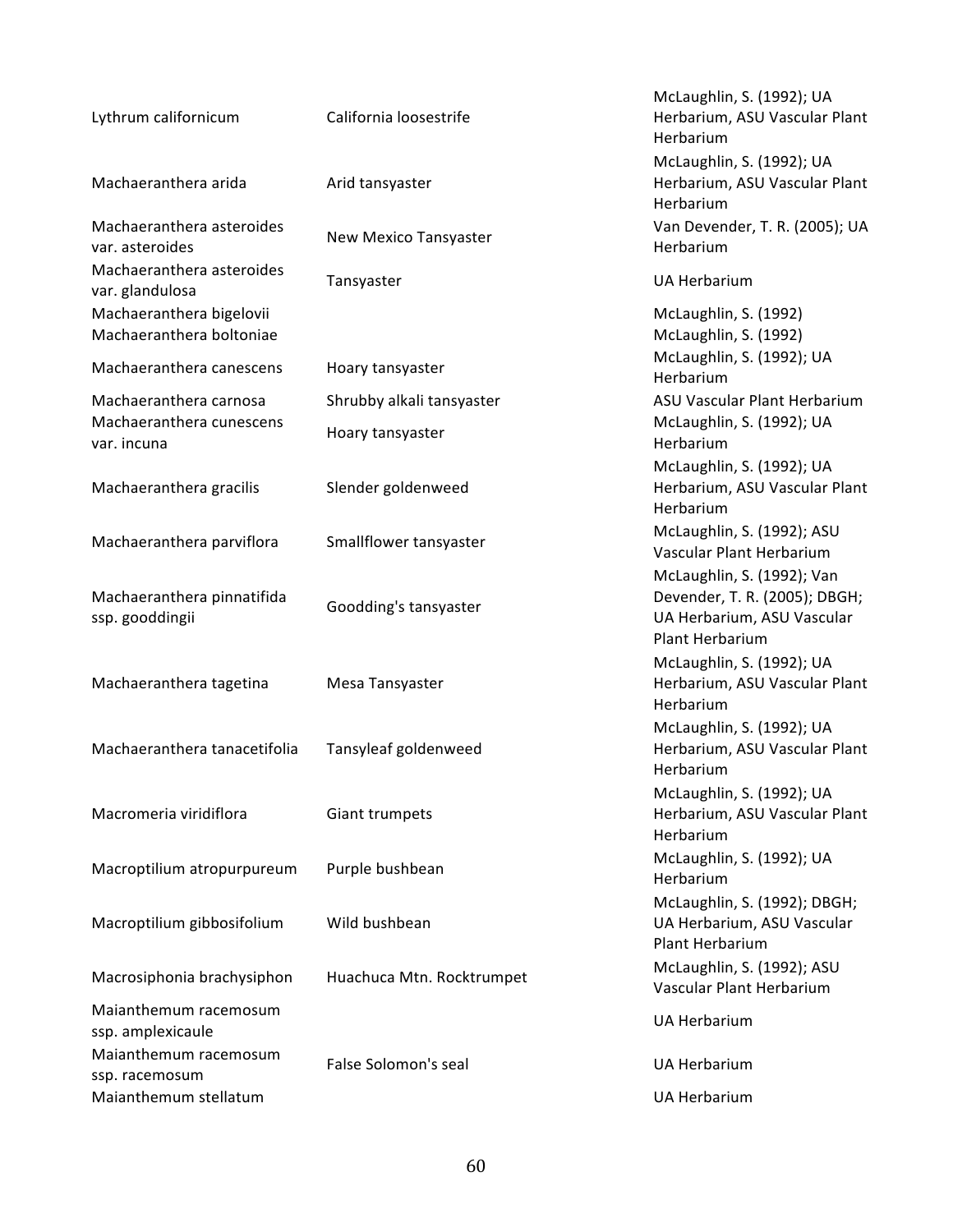| Malacothrix californica var.<br>glabrata | Desert dandelion                     | McLaughlin, S. (1992); Van<br>Devender, T. R. (2005); UA<br>Herbarium             |
|------------------------------------------|--------------------------------------|-----------------------------------------------------------------------------------|
| Malacothrix clevelandi                   | Cleveland's desert dandelion         | McLaughlin, S. (1992); UA<br>Herbarium                                            |
| Malacothrix coulteri                     | Snakehead desert dandelion           | McLaughlin, S. (1992); UA<br>Herbarium, ASU Vascular Plant<br>Herbarium           |
| Malacothrix fendleri                     | Fendler's desert dandelion           | McLaughlin, S. (1992); UA<br>Herbarium, ASU Vascular Plant<br>Herbarium           |
| Malacothrix glabrata                     | Smooth desert dandelion              | McLaughlin, S. (1992); UA<br>Herbarium, ASU Vascular Plant<br>Herbarium           |
| Malacothrix sonorae                      | Sonoran desert dandelion             | Van Devender, T. R. (2005); UA<br>Herbarium, ASU Vascular Plant<br>Herbarium      |
| Malacothrix stebbinsii                   | Stebbin's desert dandelion           | Van Devender, T. R. (2005); UA<br>Herbarium, ASU Vascular Plant<br>Herbarium      |
| Malaxis corymbosa                        | Madrean adders mouth                 | McLaughlin, S. (1992)                                                             |
| Malaxis ehrenbergii                      | Ehrenberg's addersmouth<br>orchid    | McLaughlin, S. (1992); UA<br>Herbarium, ASU Vascular Plant<br>Herbarium           |
| Malaxis macrostachya                     | Chiricahua addersmouth<br>orchid     | McLaughlin, S. (1992); UA<br>Herbarium                                            |
| Malaxis tenuis                           | Arizona addersmouth orchid           | McLaughlin, S. (1992); UA<br>Herbarium                                            |
| Malvastrum bicuspidatum                  | Shrubby False mallow                 | McLaughlin, S. (1992); UA<br>Herbarium, ASU Vascular Plant<br>Herbarium           |
| Malvella lepidota                        | Scurfy mallow                        | McLaughlin, S. (1992); UA<br>Herbarium, ASU Vascular Plant<br>Herbarium           |
| Malvella sagittifolia                    | Arrowleaf mallow                     | ASU Vascular Plant Herbarium                                                      |
| Mammillaria grahamii var.<br>grahamii    | Graham's pincushion cactus           | McLaughlin, S. (1992); UA<br>Herbarium, ASU Vascular Plant<br>Herbarium           |
| Mammillaria grahamii var.<br>oliviae     | Olive pincushion cactus              | UA Herbarium, ASU Vascular<br>Plant Herbarium                                     |
| Mammillaria heyderi var.<br>macdougallii | Macdougal's pincushion cactus        | ASU Vascular Plant Herbarium                                                      |
| Mammillaria lasiacantha                  |                                      | McLaughlin, S. (1992); Van<br>Devender, T. R. (2005)<br>McLaughlin, S. (1992); UA |
| Mammillaria macdougalii                  |                                      | Herbarium, ASU Vascular Plant<br>Herbarium                                        |
| Mammillaria mainiae                      | Counter clockwise fishhook<br>cactus | McLaughlin, S. (1992)                                                             |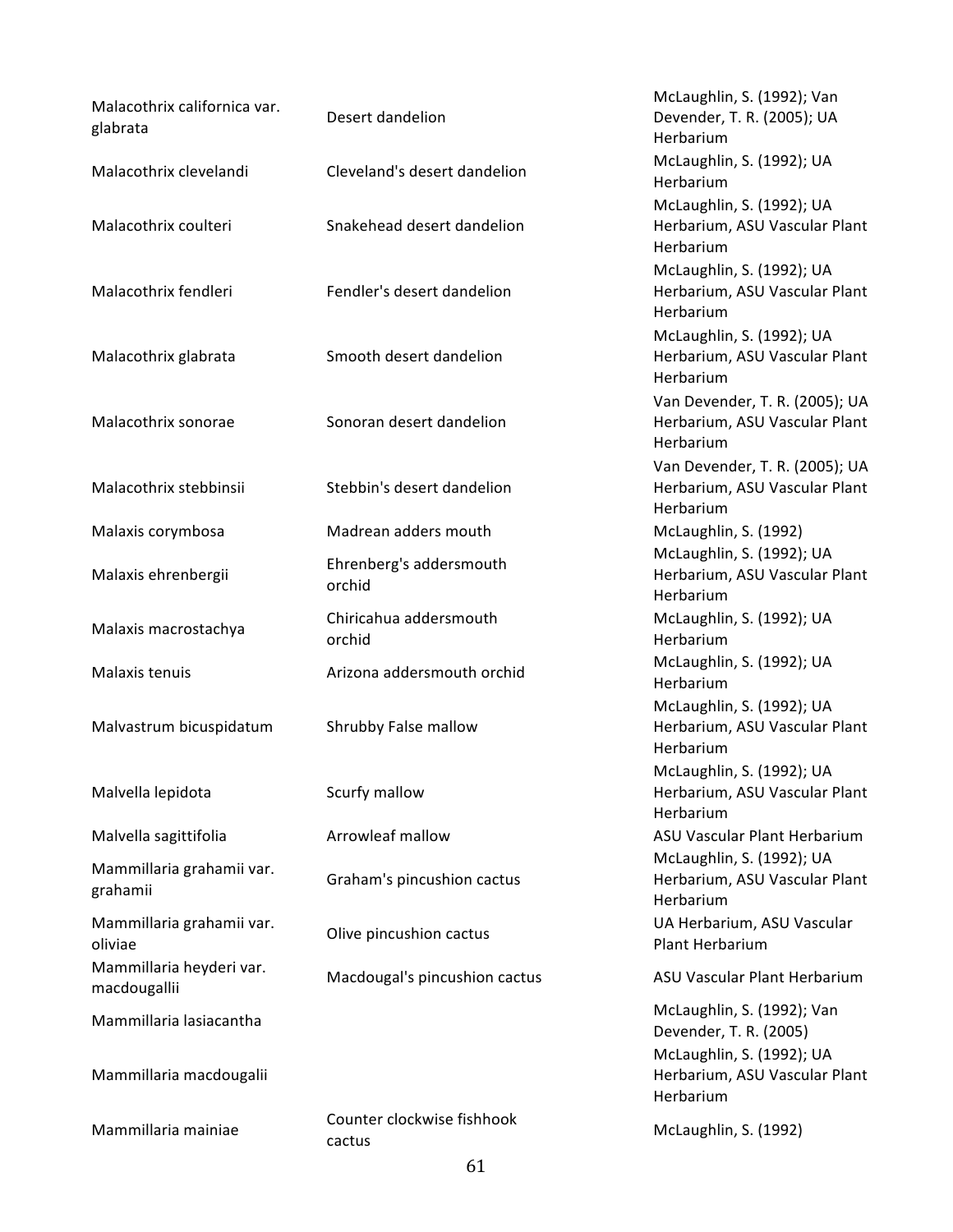| Mammillaria tetrancistra                          | Fishhook pincushion cactus                     | McLaughlin, S. (1992); UA<br>Herbarium                                     |
|---------------------------------------------------|------------------------------------------------|----------------------------------------------------------------------------|
|                                                   |                                                | McLaughlin, S. (1992); DBG                                                 |
| Mammillaria thornberi                             | Thornber pincushion cactus                     | UA Herbarium, ASU Vascula<br>Plant Herbarium                               |
|                                                   |                                                | McLaughlin, S. (1992); UA                                                  |
| Mammillaria viridiflora                           | Greenflower nipple cactus                      | Herbarium, ASU Vascular P<br>Herbarium                                     |
| Mammillaria wrightii var.<br>wilcoxii             |                                                | McLaughlin, S. (1992); Van<br>Devender, T. R. (2005)                       |
| Mammillaria wrightii var.<br>wrightii             |                                                | McLaughlin, S. (1992); Van<br>Devender, T. R. (2005)                       |
| Manihot angustiloba                               | Desert mountain manihot                        | McLaughlin, S. (1992); UA<br>Herbarium, ASU Vascular P<br>Herbarium        |
| Manihot davisiae                                  | Arizona manihot                                | McLaughlin, S. (1992); UA<br>Herbarium                                     |
| Marah gilensis                                    | Wild cucumber                                  | McLaughlin, S. (1992); DBG                                                 |
| Margaranthus solanaceus                           | Netted globe cherry                            | McLaughlin, S. (1992); UA<br>Herbarium                                     |
| Marina calycosa                                   | San Pedro false prairieclover                  | McLaughlin, S. (1992); UA<br>Herbarium                                     |
| Marina parryi                                     | Parry false prairieclover; Parry<br>indigobush | McLaughlin, S. (1992); DBG<br>UA Herbarium, ASU Vascula<br>Plant Herbarium |
| Marsilea mollis<br>Marsilea mucronata             | Chichuahuan waterclover                        | ASU Vascular Plant Herbari<br>McLaughlin, S. (1992)                        |
| Marsilea vestita                                  | Hairy waterclover                              | McLaughlin, S. (1992); UA<br>Herbarium, ASU Vascular P<br>Herbarium        |
| Matelea arizonica                                 | Arizona milkvine                               | ASU Vascular Plant Herbari                                                 |
| Matelea cordifolia                                | Sonoran milkvine                               | <b>UA Herbarium</b>                                                        |
| Matelea parvifolia                                | Spearleaf, Talayote                            | McLaughlin, S. (1992); UA<br>Herbarium, ASU Vascular P<br>Herbarium        |
| Matelea producta                                  | Texas milkvine                                 | Van Devender, T. R. (2005);<br>Herbarium                                   |
| Maurandya antirrhiniflora ssp.<br>antirrhiniflora | Blue snapdragon vine                           | McLaughlin, S. (1992); Van<br>Devender, T. R. (2005)                       |
| Mecardonia vandellioides                          | Baby jumpup                                    | McLaughlin, S. (1992); UA<br>Herbarium, ASU Vascular P<br>Herbarium        |
| Melampodium leucanthum                            | Plains blackfoot                               | McLaughlin, S. (1992); DBG                                                 |
| Melampodium longicorne                            | Arizona blackfoot                              | McLaughlin, S. (1992); DBG                                                 |
| Melampodium strigosum                             | Shaggy blackfoot                               | McLaughlin, S. (1992); DBG                                                 |
| Melia azedarach                                   | Chinaberry tree; white cedar                   | Van Devender, T. R. (2005);<br>Herbarium                                   |
| Melica frutescens                                 | Woody melicgrass                               | UA Herbarium, ASU Vascula<br>Plant Herbarium                               |

McLaughlin, S. (1992); UA Herbarium McLaughlin, S. (1992); DBGH; UA Herbarium, ASU Vascular Plant Herbarium McLaughlin, S. (1992); UA Herbarium, ASU Vascular Plant Herbarium McLaughlin, S. (1992); Van Devender, T. R. (2005) McLaughlin, S. (1992); Van Devender, T. R. (2005) McLaughlin, S. (1992); UA Herbarium, ASU Vascular Plant Herbarium McLaughlin, S. (1992); UA Herbarium McLaughlin, S. (1992); DBGH McLaughlin, S. (1992); UA Herbarium McLaughlin, S. (1992); UA Herbarium McLaughlin, S. (1992); DBGH; UA Herbarium, ASU Vascular Plant Herbarium ASU Vascular Plant Herbarium McLaughlin, S. (1992) McLaughlin, S. (1992); UA Herbarium, ASU Vascular Plant Herbarium ASU Vascular Plant Herbarium UA Herbarium McLaughlin, S. (1992); UA Herbarium, ASU Vascular Plant Herbarium Van Devender, T. R. (2005); UA Herbarium Devender, T. R. (2005) McLaughlin, S. (1992); UA Herbarium, ASU Vascular Plant Herbarium McLaughlin, S. (1992); DBGH McLaughlin, S. (1992); DBGH McLaughlin, S. (1992); DBGH Van Devender, T. R. (2005); UA Herbarium UA Herbarium, ASU Vascular Plant Herbarium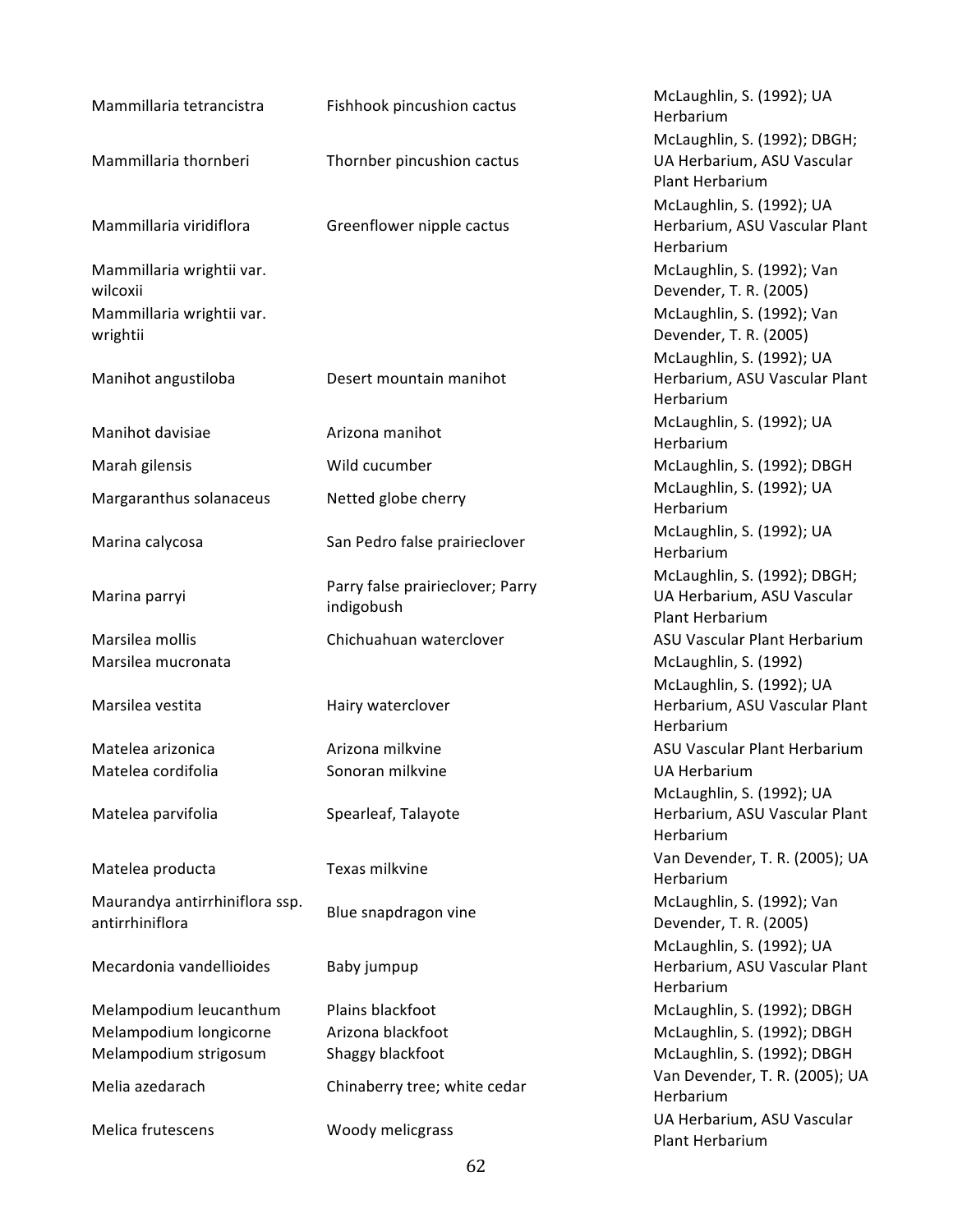| Melica porteri        | Porter's melicgrass                       | McLaughlin, S. (1992); UA<br>Herbarium, ASU Vascular Plant<br>Herbarium                                |
|-----------------------|-------------------------------------------|--------------------------------------------------------------------------------------------------------|
| Melilotus officinalis | Yellow sweet clover                       | McLaughlin, S. (1992); Van<br>Devender, T. R. (2005); UA<br>Herbarium                                  |
| Menodora scabra       | Twinberry; rough meodora                  | McLaughlin, S. (1992); ASU<br>Vascular Plant Herbarium                                                 |
| Menodora scoparia     | Twinberry                                 | McLaughlin, S. (1992)                                                                                  |
| Mentzelia affinis     | Yellow comet; Hydra<br>blazingstar        | McLaughlin, S. (1992); UA<br>Herbarium, ASU Vascular Plant<br>Herbarium                                |
| Mentzelia albicaulis  | Whitestem blazingstar                     | McLaughlin, S. (1992); DBGH;<br>UA Herbarium, ASU Vascular<br>Plant Herbarium                          |
| Mentzelia aspera      |                                           | McLaughlin, S. (1992)                                                                                  |
| Mentzelia asperula    | Organ Mtn. Blazingstar                    | McLaughlin, S. (1992); UA<br>Herbarium                                                                 |
| Mentzelia involucrata | Whitebract blazingstar                    | McLaughlin, S. (1992); UA<br>Herbarium, ASU Vascular Plant<br>Herbarium                                |
| Mentzelia isolata     | Isolated blazingstar                      | UA Herbarium, ASU Vascular<br>Plant Herbarium                                                          |
| Mentzelia jonesii     | Jone's blazingstar                        | McLaughlin, S. (1992); Van<br>Devender, T. R. (2005); UA<br>Herbarium, ASU Vascular Plant<br>Herbarium |
| Mentzelia montana     | Variegated bract blazing star             | UA Herbarium, ASU Vascular<br>Plant Herbarium                                                          |
| Mentzelia multiflora  | Adonis blazingstar; Desert<br>blazingstar | McLaughlin, S. (1992); Van<br>Devender, T. R. (2005); UA<br>Herbarium, ASU Vascular Plant<br>Herbarium |
| Mentzelia nitens      | Shining blazingstar                       | McLaughlin, S. (1992); DBGH;<br><b>UA Herbarium</b>                                                    |
| Mentzelia oligosperma | Chickenthief                              | ASU Vascular Plant Herbarium                                                                           |
| Mentzelia oreophila   | Argus blazingstar                         | <b>UA Herbarium</b>                                                                                    |
| Mentzelia pumila      |                                           | McLaughlin, S. (1992); UA<br>Herbarium                                                                 |
| Mentzelia texana      |                                           | McLaughlin, S. (1992); Van<br>Devender, T. R. (2005)                                                   |
| Metastelma arizonicum | Arizona swallowwort                       | McLaughlin, S. (1992); UA<br>Herbarium                                                                 |
| Metastelma mexicanum  | Wiggins milkweed vine                     | AGFD (April 1999)                                                                                      |
| Microsteris gracilis  | Slender phlox                             | McLaughlin, S. (1992); UA<br>Herbarium                                                                 |
| Milla biflora         | Mexican star                              | McLaughlin, S. (1992); DBGH                                                                            |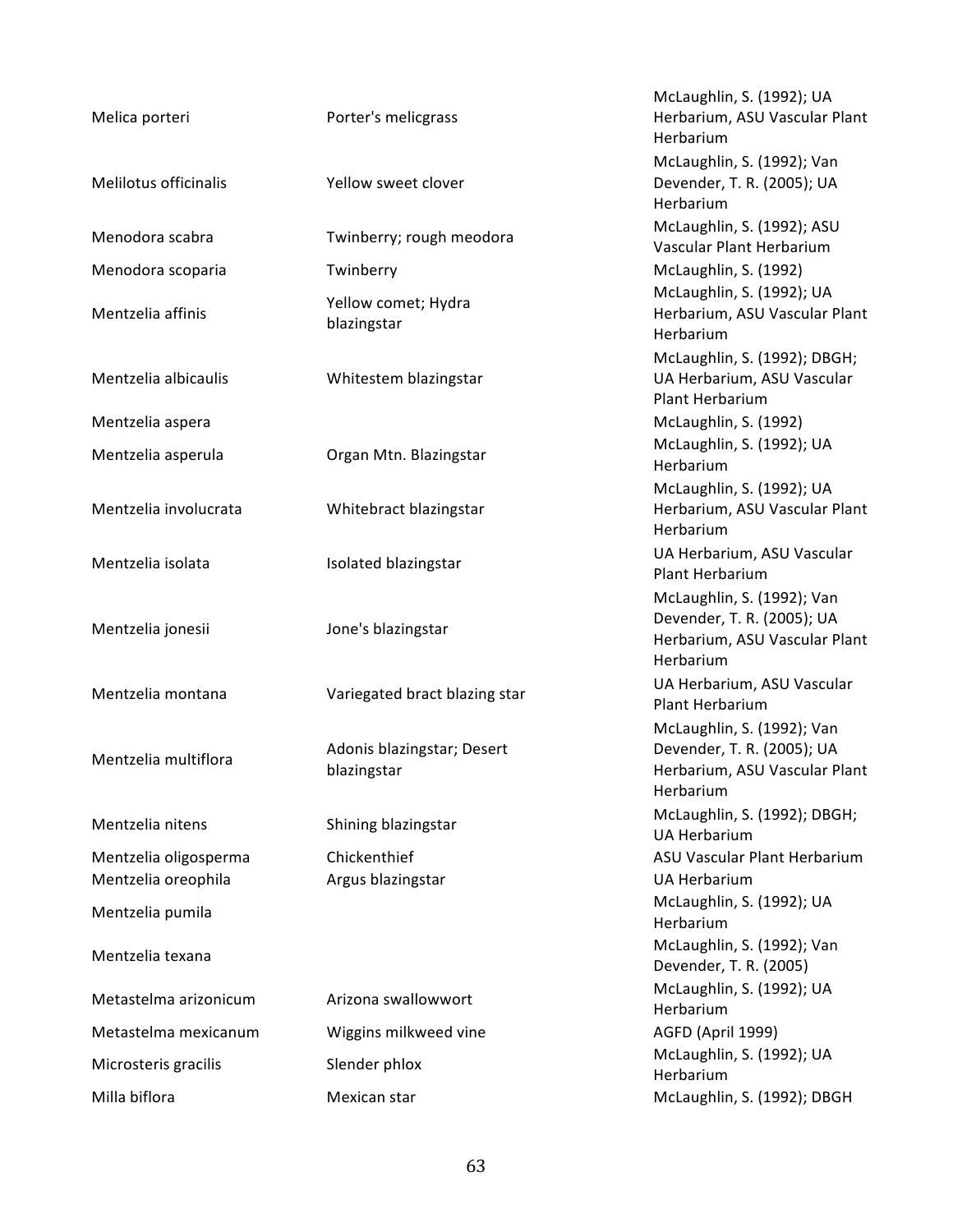| Mimetanthe pilosa                       | False monkey flower                   | McLaughlin, S. (1992); UA<br>Herbarium, ASU Vascular Plant<br>Herbarium                                |
|-----------------------------------------|---------------------------------------|--------------------------------------------------------------------------------------------------------|
| Mimosa aculeaticarpa var.<br>biuncifera | Wait-a-minute bush; Catclaw<br>mimosa | McLaughlin, S. (1992); UA<br>Herbarium, ASU Vascular Plant<br>Herbarium                                |
| Mimosa distachya var. laxiflora         | Arizona mimosa                        | McLaughlin, S. (1992); Van<br>Devender, T. R. (2005); UA<br>Herbarium                                  |
| Mimosa dysocarpa                        | Velvetpod mimosa                      | McLaughlin, S. (1992); DBGH;<br>Ajo Mtns.                                                              |
| Mimosa grahami                          | Graham's mimosa                       | McLaughlin, S. (1992); UA<br>Herbarium                                                                 |
| Mimulus cardinalis                      | Scarlet monkey flower                 | McLaughlin, S. (1992); UA<br>Herbarium                                                                 |
| Mimulus dentilobus                      |                                       | McLaughlin, S. (1992)                                                                                  |
| Mimulus floribundus                     | Many Flowered monkey flower           | McLaughlin, S. (1992); UA<br>Herbarium, ASU Vascular Plant<br>Herbarium                                |
| Mimulus glabratus                       | Round leaf monkey flower              | McLaughlin, S. (1992);<br>Common monkeyflower                                                          |
| Mimulus guttatus                        | Common monkeyflower                   | McLaughlin, S. (1992); DBGH                                                                            |
| Mimulus nasutus                         | Common monkeyflower                   | McLaughlin, S. (1992); UA<br>Herbarium                                                                 |
| Mimulus rubellus                        | Little redstem monkeyflower           | McLaughlin, S. (1992); UA<br>Herbarium, ASU Vascular Plant<br>Herbarium                                |
| Mirabilis albida                        | White four o'clock                    | UA Herbarium, ASU Vascular<br>Plant Herbarium                                                          |
| Mirabilis bigelovii                     | Bigelow's four o'clock                | <b>UA Herbarium</b>                                                                                    |
| Mirabilis coccinea                      | Scarlet four o'clock                  | McLaughlin, S. (1992); DBGH;<br>UA Herbarium, ASU Vascular<br>Plant Herbarium                          |
| Mirabilis laevis var. villosa           | Weak-stem four o'clock                | McLaughlin, S. (1992); Van<br>Devender, T. R. (2005); UA<br>Herbarium, ASU Vascular Plant<br>Herbarium |
| Mirabilis linearis                      | Narrowleaf four o'clock               | McLaughlin, S. (1992); UA<br>Herbarium, ASU Vascular Plant<br>Herbarium                                |
| Mirabilis longiflora                    | Longtube four o'clock                 | McLaughlin, S. (1992); DBGH;<br>UA Herbarium, ASU Vascular<br>Plant Herbarium                          |
| Mirabilis longiflora var.<br>wrightiana | Sweet four o'clock                    | <b>UA Herbarium</b>                                                                                    |
| Mirabilis multiflora                    | Colorado four o'clock                 | McLaughlin, S. (1992); UA<br>Herbarium                                                                 |
| Mirabilis oblongifolia                  | White four o'clock                    | McLaughlin, S. (1992); UA<br>Herbarium                                                                 |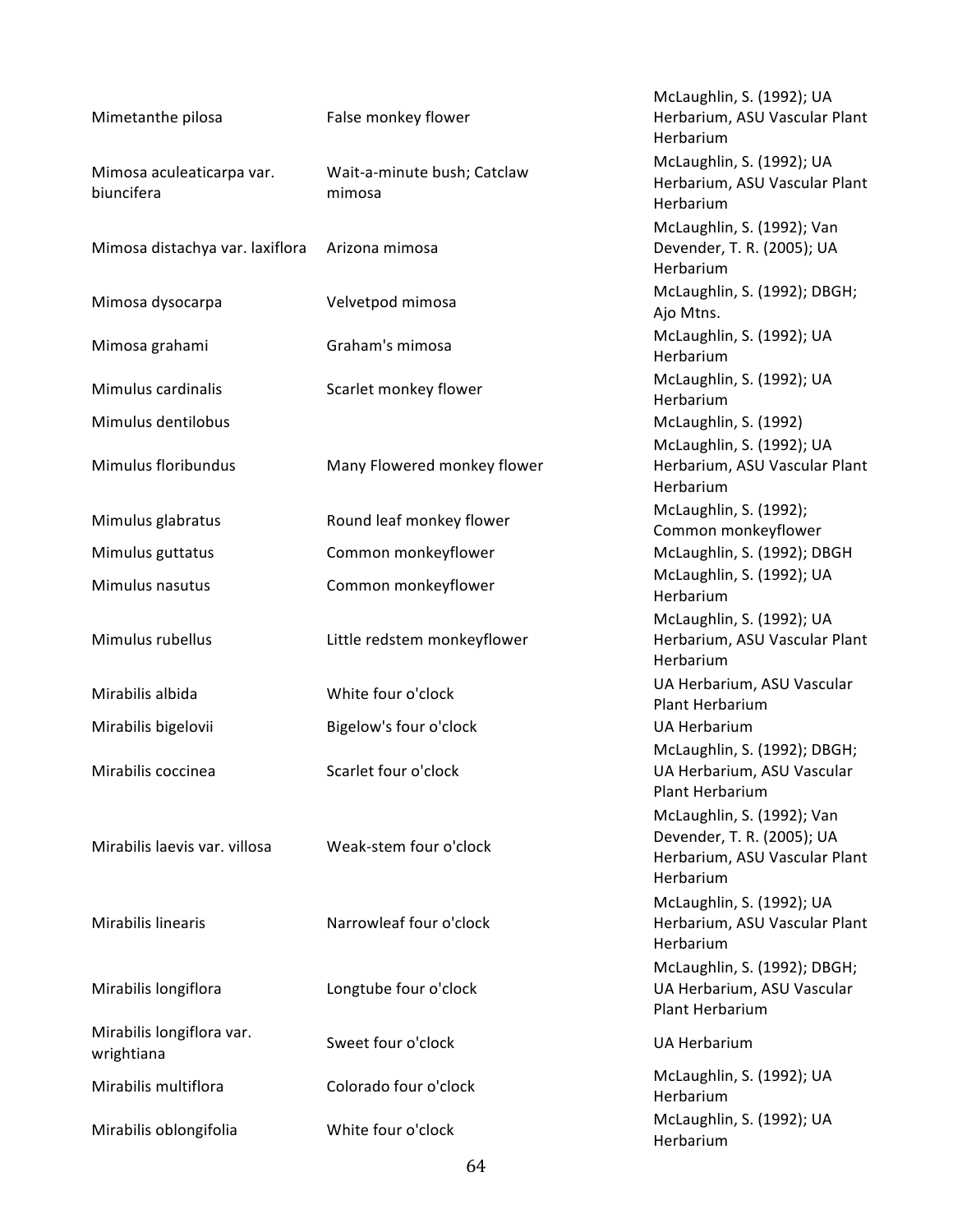| Mitracarpus breviflorus                  | White girdlepod            | <b>UA Herbarium</b>                                         |
|------------------------------------------|----------------------------|-------------------------------------------------------------|
| Mitracarpus hirtus                       |                            | McLaughlin, S. (1992); Van                                  |
|                                          |                            | Devender, T. R. (2005)                                      |
|                                          |                            | McLaughlin, S. (1992); Van                                  |
| Mollugo verticillata                     | Green carpetweed           | Devender, T. R. (2005); DBGH;<br>UA Herbarium, ASU Vascular |
|                                          |                            | Plant Herbarium                                             |
|                                          |                            | McLaughlin, S. (1992); Van                                  |
| Molucella laevis                         |                            | Devender, T. R. (2005); UA                                  |
|                                          |                            | Herbarium                                                   |
|                                          |                            | McLaughlin, S. (1992); UA                                   |
| Monarda citriodora ssp.<br>austromontana | Lemon beebalm              | Herbarium, ASU Vascular Plant                               |
|                                          |                            | Herbarium                                                   |
| Monarda fistulosa var.                   |                            | McLaughlin, S. (1992); UA                                   |
| menthifolia                              | Mintleaf beebalm           | Herbarium, ASU Vascular Plant                               |
|                                          |                            | Herbarium                                                   |
| Monarda pectinata                        | Plain beebalm              | Ua Herbarium<br>McLaughlin, S. (1992); UA                   |
| Monardella arizonica                     | Arizona mint               | Herbarium, ASU Vascular Plant                               |
|                                          |                            | Herbarium                                                   |
|                                          |                            | McLaughlin, S. (1992); UA                                   |
| Monnina wrightii                         | Blue pygmyflower           | Herbarium                                                   |
| Monolepis nuttallianus                   | Poverty weed               | McLaughlin, S. (1992)                                       |
| Monoptilon bellioides                    | Mohave desert star         | McLaughlin, S. (1992); DBGH                                 |
| Monotropa hipopithys                     | Many Flowered Indian-pipe  | McLaughlin, S. (1992); UA                                   |
|                                          |                            | Herbarium                                                   |
| Mortonia scabrella                       | Rio Grande saddlebush      | McLaughlin, S. (1992); UA<br>Herbarium, ASU Vascular Plant  |
|                                          |                            | Herbarium                                                   |
|                                          |                            | McLaughlin, S. (1992); Van                                  |
| Mortonia sempervirens ssp.               |                            | Devender, T. R. (2005); UA                                  |
| scabrella                                | Rio Grande saddlebush      | Herbarium, ASU Vascular Plant                               |
|                                          |                            | Herbarium                                                   |
|                                          |                            | McLaughlin, S. (1992); UA                                   |
| Morus microphylla                        | Texas mulberry             | Herbarium, ASU Vascular Plant                               |
|                                          |                            | Herbarium                                                   |
| Muhlenbergia appressa                    | Spreading littleseed muhly | McLaughlin, S. (1992); UA<br>Herbarium, ASU Vascular Plant  |
|                                          |                            | Herbarium                                                   |
| Muhlenbergia arenacea                    |                            | McLaughlin, S. (1992)                                       |
|                                          |                            | McLaughlin, S. (1992); UA                                   |
| Muhlenbergia arenicola                   | Sand muhly                 | Herbarium, ASU Vascular Plant                               |
|                                          |                            | Herbarium                                                   |
|                                          |                            | McLaughlin, S. (1992); UA                                   |
| Muhlenbergia arizonica                   | Arizona muhly              | Herbarium, ASU Vascular Plant                               |
|                                          |                            | Herbarium<br>McLaughlin, S. (1992); UA                      |
| Muhlenbergia asperifolia                 | Alkali muhly               | Herbarium                                                   |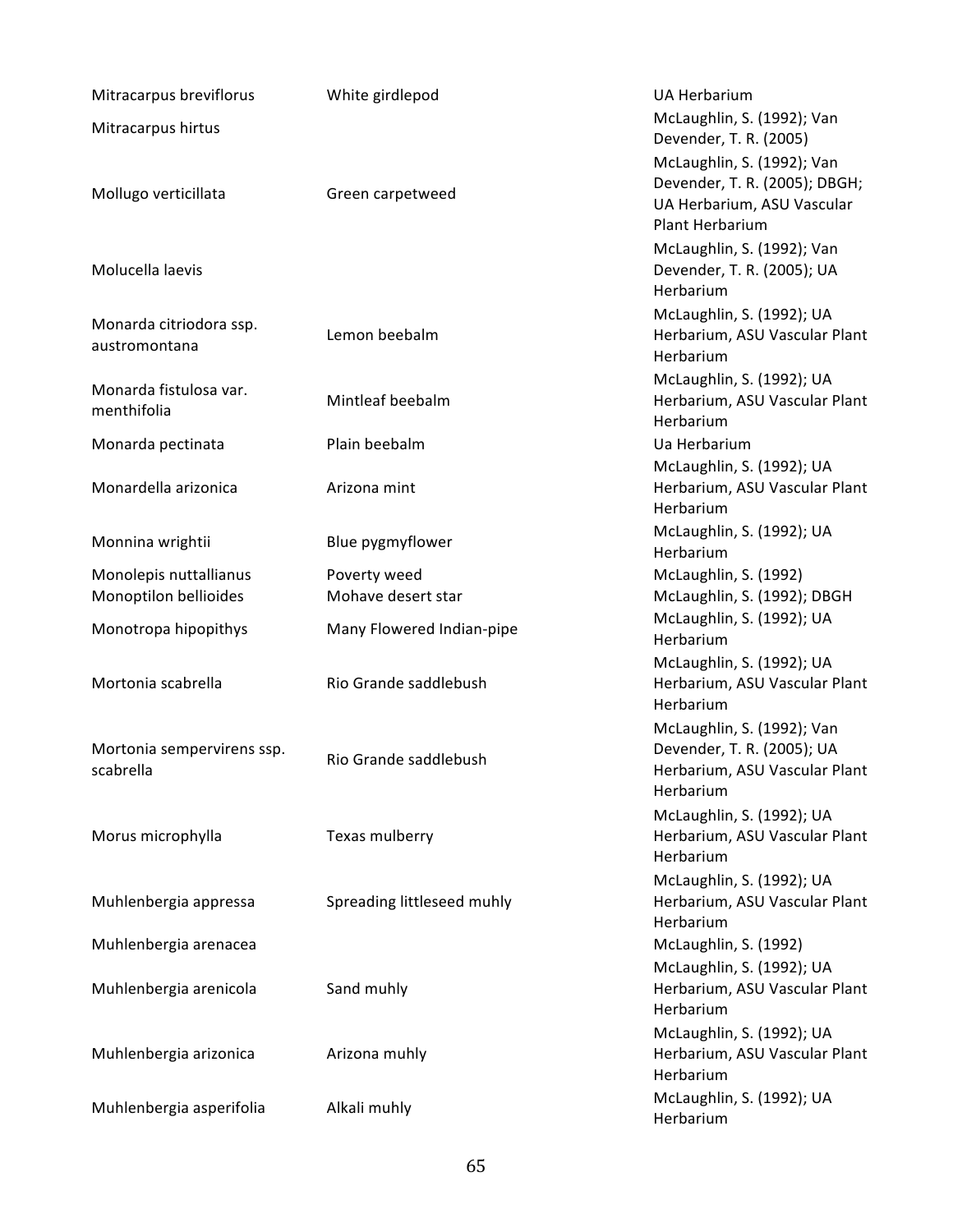| Muhlenbergia dubioides   | Southwestern muhly        | McLaughlin, S. (1992); UA<br>Herbarium     |
|--------------------------|---------------------------|--------------------------------------------|
|                          |                           | McLaughlin, S. (1992); UA                  |
| Muhlenbergia dumosa      | Bamboo muhly              | Herbarium, ASU Vascular Plant<br>Herbarium |
|                          |                           | McLaughlin, S. (1992); UA                  |
| Muhlenbergia emersleyi   | <b>Bull muhly</b>         | Herbarium, ASU Vascular Plant<br>Herbarium |
|                          |                           | McLaughlin, S. (1992); UA                  |
| Muhlenbergia fragilis    | Delicate muhly            | Herbarium, ASU Vascular Plant<br>Herbarium |
|                          |                           | McLaughlin, S. (1992); UA                  |
| Muhlenbergia longiligula | Longtongue muhly          | Herbarium, ASU Vascular Plant<br>Herbarium |
|                          |                           | McLaughlin, S. (1992); UA                  |
| Muhlenbergia microsperma | Littleseed muhly          | Herbarium, ASU Vascular Plant<br>Herbarium |
|                          |                           | McLaughlin, S. (1992); UA                  |
| Muhlenbergia minutissima | Annual muhly              | Herbarium, ASU Vascular Plant<br>Herbarium |
|                          |                           | McLaughlin, S. (1992); UA                  |
| Muhlenbergia montana     | Mountain muhly            | Herbarium, ASU Vascular Plant<br>Herbarium |
|                          |                           | McLaughlin, S. (1992); UA                  |
| Muhlenbergia monticola   | Mesa muhly                | Herbarium, ASU Vascular Plant<br>Herbarium |
|                          |                           | McLaughlin, S. (1992); UA                  |
| Muhlenbergia pauciflora  | New Mexico muhly          | Herbarium, ASU Vascular Plant<br>Herbarium |
| Muhlenbergia pectinata   | Combtop muhly             | McLaughlin, S. (1992); UA<br>Herbarium     |
|                          |                           | McLaughlin, S. (1992); UA                  |
| Muhlenbergia polycaulis  | Cliff muhly               | Herbarium, ASU Vascular Plant<br>Herbarium |
|                          |                           | McLaughlin, S. (1992); UA                  |
| Muhlenbergia porteri     | Bush muhly                | Herbarium, ASU Vascular Plant<br>Herbarium |
| Muhlenbergia racemosa    | Marsh muhly               | McLaughlin, S. (1992); UA<br>Herbarium     |
|                          |                           | McLaughlin, S. (1992); UA                  |
| Muhlenbergia repens      | Creeping muhly; red muhly | Herbarium, ASU Vascular Plant<br>Herbarium |
|                          |                           | McLaughlin, S. (1992); UA                  |
| Muhlenbergia rigens      | Deer muhly; deergrass     | Herbarium, ASU Vascular Plant<br>Herbarium |
|                          |                           | McLaughlin, S. (1992); UA                  |
| Muhlenbergia rigida      | Purple muhly              | Herbarium, ASU Vascular Plant<br>Herbarium |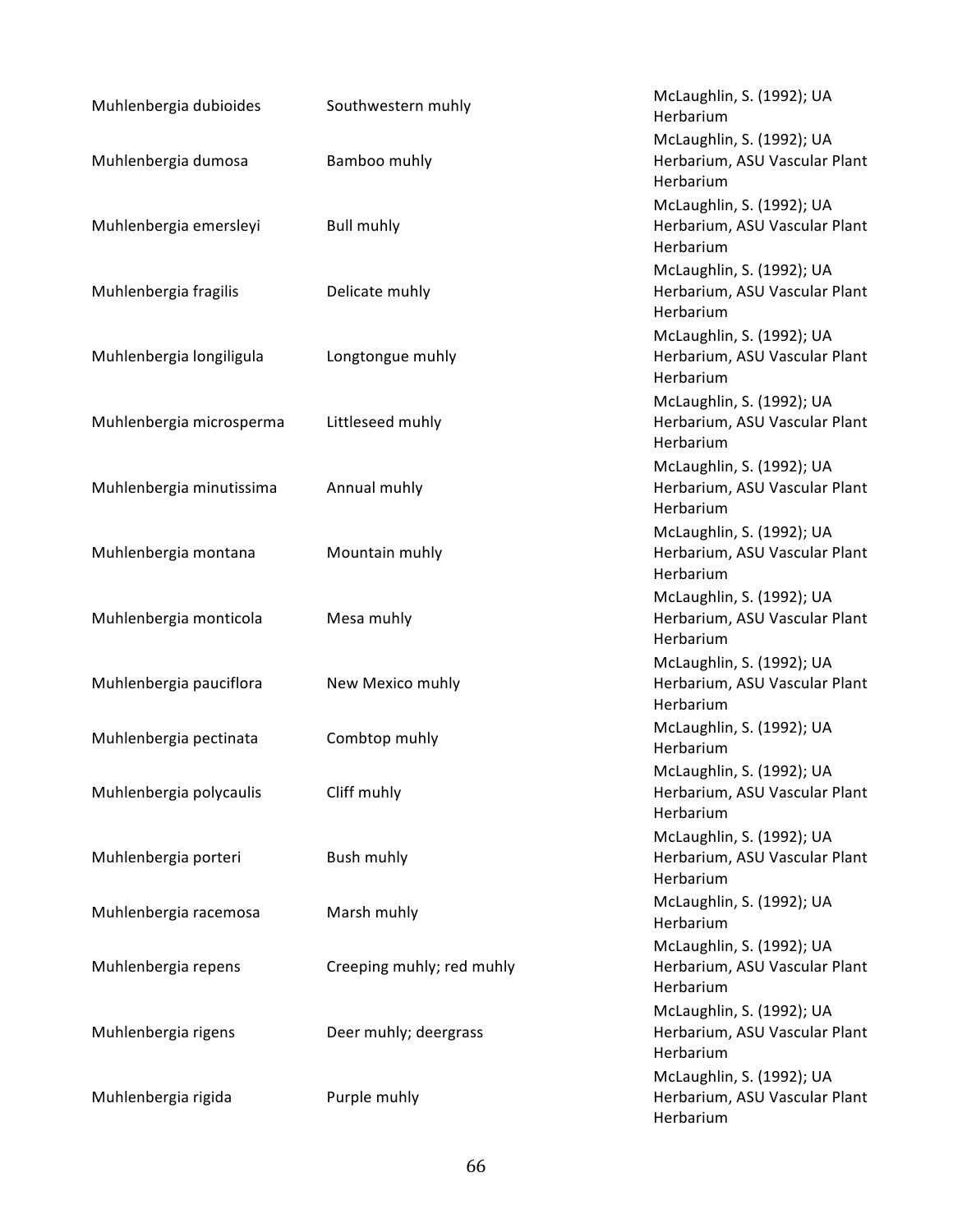| Muhlenbergia sinuosa     | Marshland muhly                   | McLaughlin, S. (1992); UA<br>Herbarium, ASU Vascular Plant<br>Herbarium                                      |
|--------------------------|-----------------------------------|--------------------------------------------------------------------------------------------------------------|
| Muhlenbergia texana      | Texas muhly                       | McLaughlin, S. (1992); UA<br>Herbarium                                                                       |
| Muhlenbergia virescens   | Screwleaf muhly                   | McLaughlin, S. (1992); UA<br>Herbarium, ASU Vascular Plant<br>Herbarium                                      |
| Muhlenbergia wolfii      | Green muhly                       | McLaughlin, S. (1992); UA<br>Herbarium                                                                       |
| Muhlenbergia wrightii    |                                   | McLaughlin, S. (1992)                                                                                        |
| Muhlenbergia xerophila   | Sycamore muhly                    | McLaughlin, S. (1992); UA<br>Herbarium, ASU Vascular Plant<br>Herbarium                                      |
| Muhlenbergin gooddingii  | Goodding's muhly                  | <b>UA Herbarium</b>                                                                                          |
| Myosurus aristatus       | <b>Bristly mousetail</b>          | McLaughlin, S. (1992); UA<br>Herbarium                                                                       |
| Myosurus cupulatus       | Arizona mousetail                 | McLaughlin, S. (1992); UA<br>Herbarium, ASU Vascular Plant<br>Herbarium                                      |
| Myosurus minimus         | Tiny mousetail                    | McLaughlin, S. (1992); UA<br>Herbarium                                                                       |
| Myriophyllum aquaticum   | Parrot feather watermil foil      | <b>UA Herbarium</b>                                                                                          |
| Myriophyllum exalbescens | Shortspike watermilfoil           | McLaughlin, S. (1992); UA<br>Herbarium                                                                       |
| Myriophyllum spicatum    | Spike watermilfoil                | McLaughlin, S. (1992); UA<br>Herbarium, ASU Vascular Plant<br>Herbarium                                      |
| Najas marina             | Holly-leaf waternymph             | McLaughlin, S. (1992); UA<br>Herbarium, ASU Vascular Plant<br>Herbarium                                      |
| Najas quadalupensis      | Guadalupe waternymph              | <b>UA Herbarium</b>                                                                                          |
| Nama demissum            | Purple mat                        | McLaughlin, S. (1992); Van<br>Devender, T. R. (2005); UA<br>Herbarium, ASU Vascular Plant<br>Herbarium       |
| Nama dichotomum          | Wishbone fiddleleaf               | McLaughlin, S. (1992); UA<br>Herbarium                                                                       |
| Nama hispidum            | Sandbells; bristly nama           | McLaughlin, S. (1992); Van<br>Devender, T. R. (2005); UA<br>Herbarium, ASU Vascular Plant<br>Herbarium       |
| Nicotiana obtusifolia    | Desert tobacco, coyote<br>tobacco | McLaughlin, S. (1992); Van<br>Devender, T. R. (2005); DBGH;<br>UA Herbarium, ASU Vascular<br>Plant Herbarium |
| Nissolia schottii        | Schott's yellowhood               | McLaughlin, S. (1992); UA<br>Herbarium, ASU Vascular Plant<br>Herbarium                                      |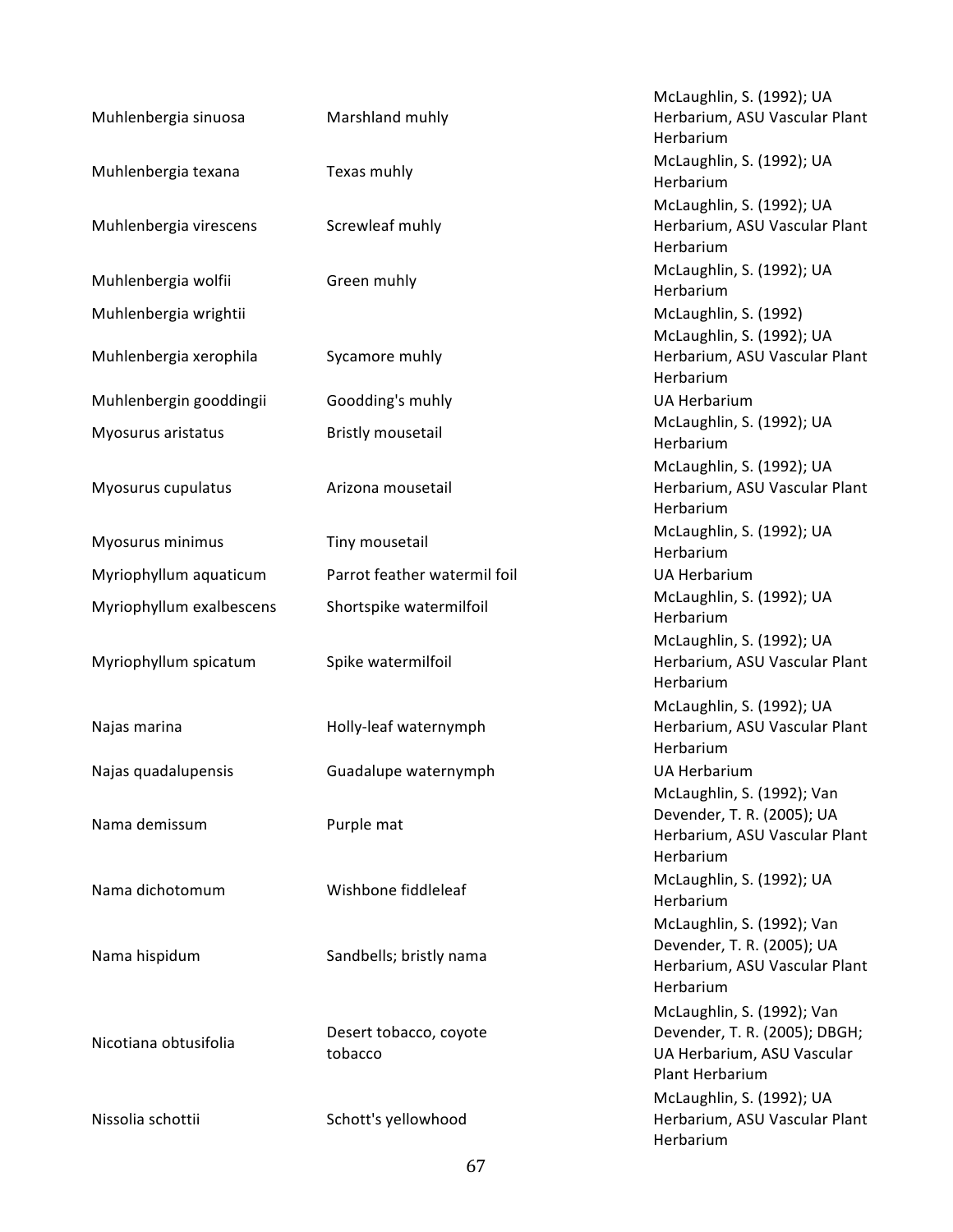| Nitrophila occidentalis                 | Boraxweed                           | McLaughlin, S. (1992); UA<br>Herbarium                                                                 |
|-----------------------------------------|-------------------------------------|--------------------------------------------------------------------------------------------------------|
| Nolina microcarpa                       | Beargrass; sacahuista               | McLaughlin, S. (1992); UA<br>Herbarium, ASU Vascular Plant<br>Herbarium                                |
| Notholaena aschenborniana               |                                     | McLaughlin, S. (1992); Van<br>Devender, T. R. (2005)                                                   |
| Notholaena californica                  | California cloak fern               | <b>UA Herbarium</b>                                                                                    |
| Notholaena grayi                        | Gray's cloak fern                   | McLaughlin, S. (1992); Van<br>Devender, T. R. (2005); UA<br>Herbarium, ASU Vascular Plant<br>Herbarium |
| Notholaena lemmonii var.<br>lemmonii    | Lemmon cloak fern                   | McLaughlin, S. (1992); Van<br>Devender, T. R. (2005); UA<br>Herbarium                                  |
| Notholaena standleyi                    | Star cloakfern                      | McLaughlin, S. (1992); Van<br>Devender, T. R. (2005); UA<br>Herbarium, ASU Vascular Plant<br>Herbarium |
| Nothoscordum                            | Crowpoison                          | ASU Vascular Plant Herbarium                                                                           |
| Nothoscordum texanum                    | Texas false garlic                  | McLaughlin, S. (1992); UA<br>Herbarium                                                                 |
| Oenothera albicaulis                    | Prairie evening primrose            | McLaughlin, S. (1992); Van<br>Devender, T. R. (2005); UA<br>Herbarium, ASU Vascular Plant<br>Herbarium |
| Oenothera arizonica                     | Arizona evening primrose            | Van Devender, T. R. (2005); UA<br>Herbarium, ASU Vascular Plant<br>Herbarium                           |
| Oenothera brachycarpa var.<br>wrightii  | Shortfruit evening primrose         | McLaughlin, S. (1992); UA<br>Herbarium                                                                 |
| Oenothera caespitosa                    | Tufted desert primrose              | McLaughlin, S. (1992); UA<br>Herbarium, ASU Vascular Plant<br>Herbarium                                |
| Oenothera californica ssp.<br>arizonica | California evening primrose         | <b>UA Herbarium</b>                                                                                    |
| Oenothera deltoides ssp.<br>deltoides   | Dune primrose; Birdcage<br>primrose | McLaughlin, S. (1992); Van<br>Devender, T. R. (2005); UA<br>Herbarium, ASU Vascular Plant<br>Herbarium |
| Oenothera elata ssp.<br>hirsutissima    | Hooker's evening primrose           | McLaughlin, S. (1992); Van<br>Devender, T. R. (2005); UA<br>Herbarium, ASU Vascular Plant<br>Herbarium |
| Oenothera elata ssp. hookeri            | Hooker's evening primrose           |                                                                                                        |
| Oenothera flava ssp. flava              | Yellow evening primrose             | McLaughlin, S. (1992); UA<br>Herbarium                                                                 |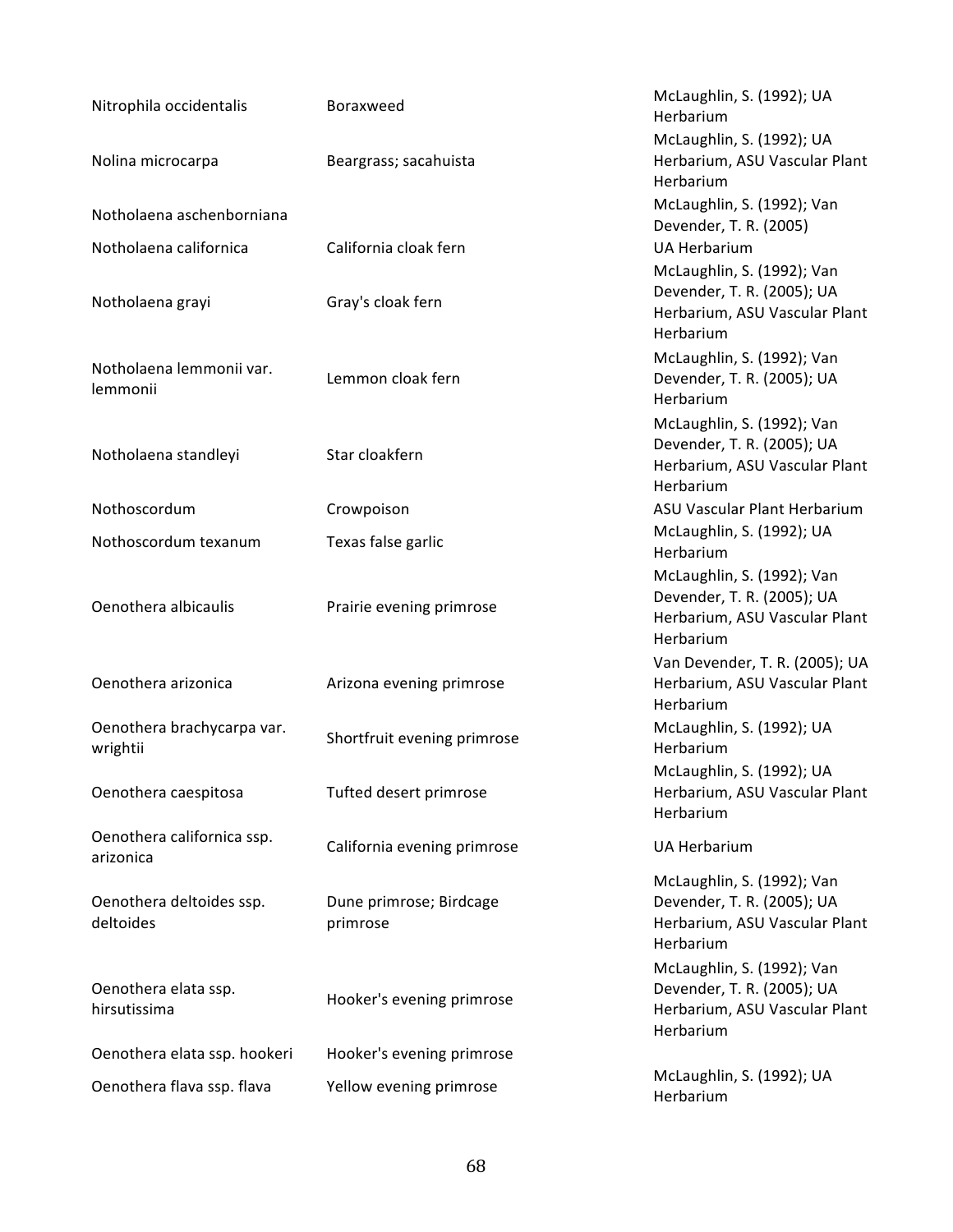| Oenothera laciniata var.<br>pubescens   | Cutleaf evening primrose; silky<br>evening primrose | McLaughlin, S. (1992); Van<br>Devender, T. R. (2005); UA<br>Herbarium                                        |
|-----------------------------------------|-----------------------------------------------------|--------------------------------------------------------------------------------------------------------------|
| Oenothera mexicana                      | Mexican evening primrose                            | <b>UA Herbarium</b>                                                                                          |
| Oenothera primiveris                    | Yellow desert primrose; Desert<br>evening primrose  | McLaughlin, S. (1992); Van<br>Devender, T. R. (2005); UA<br>Herbarium, ASU Vascular Plant<br>Herbarium       |
| Oenothera rosea                         | Rose sundrops; Rose evening<br>primrose             | McLaughlin, S. (1992); Van<br>Devender, T. R. (2005); UA<br>Herbarium, ASU Vascular Plant<br>Herbarium       |
| Oenothera speciosa                      | Showy evening primrose                              | McLaughlin, S. (1992); Van<br>Devender, T. R. (2005); UA<br>Herbarium, ASU Vascular Plant<br>Herbarium       |
| Oligomeris linifolia                    | Linear leaf combess                                 | McLaughlin, S. (1992); UA<br>Herbarium, ASU Vascular Plant<br>Herbarium                                      |
| Olneya tesota<br>Oneothera pubescens    | Desert ironwood                                     | McLaughlin, S. (1992)                                                                                        |
| Opuntia chlorotica                      | Pancake pricklypear                                 | McLaughlin, S. (1992); UA<br>Herbarium, ASU Vascular Plant<br>Herbarium                                      |
| Opuntia engelmann var.<br>linguiformis  | Tongue pricklypear                                  | Van Devender, T. R. (2005); UA<br>Herbarium                                                                  |
| Opuntia engelmannii var.<br>engelmannii | Engelmann prickly pear                              | McLaughlin, S. (1992); Van<br>Devender, T. R. (2005); DBGH;<br>UA Herbarium, ASU Vascular<br>Plant Herbarium |
| Opuntia engelmannii var.<br>flavispina  | Cactus apple                                        | Van Devender, T. R. (2005);<br>ASU Vascular Plant Herbarium                                                  |
| Opuntia Kleiniae                        | Candle cholla                                       | UA Herbarium                                                                                                 |
| Opuntia macrocentra                     | Purple pricklypear cactus                           | McLaughlin, S. (1992); UA<br>Herbarium, ASU Vascular Plant<br>Herbarium                                      |
| Opuntia macrorhiza var.<br>macrorhiza   | Grassland pricklypear; Big<br>Flower pricklypear    | McLaughlin, S. (1992); UA<br>Herbarium, ASU Vascular Plant<br>Herbarium                                      |
| Opuntia microdasys                      | Pricklypear                                         | Van Devender, T. R. (2005); UA<br>Herbarium                                                                  |
| Opuntia phaeacantha var.<br>laevis      | Smooth pricklypear cactus                           | McLaughlin, S. (1992); ASU<br>Vascular Plant Herbarium                                                       |
| Opuntia phaeacantha var.<br>major       | Mohave prickly pear; Great<br>pricklypear           | McLaughlin, S. (1992); Van<br>Devender, T. R. (2005); UA<br>Herbarium, ASU Vascular Plant<br>Herbarium       |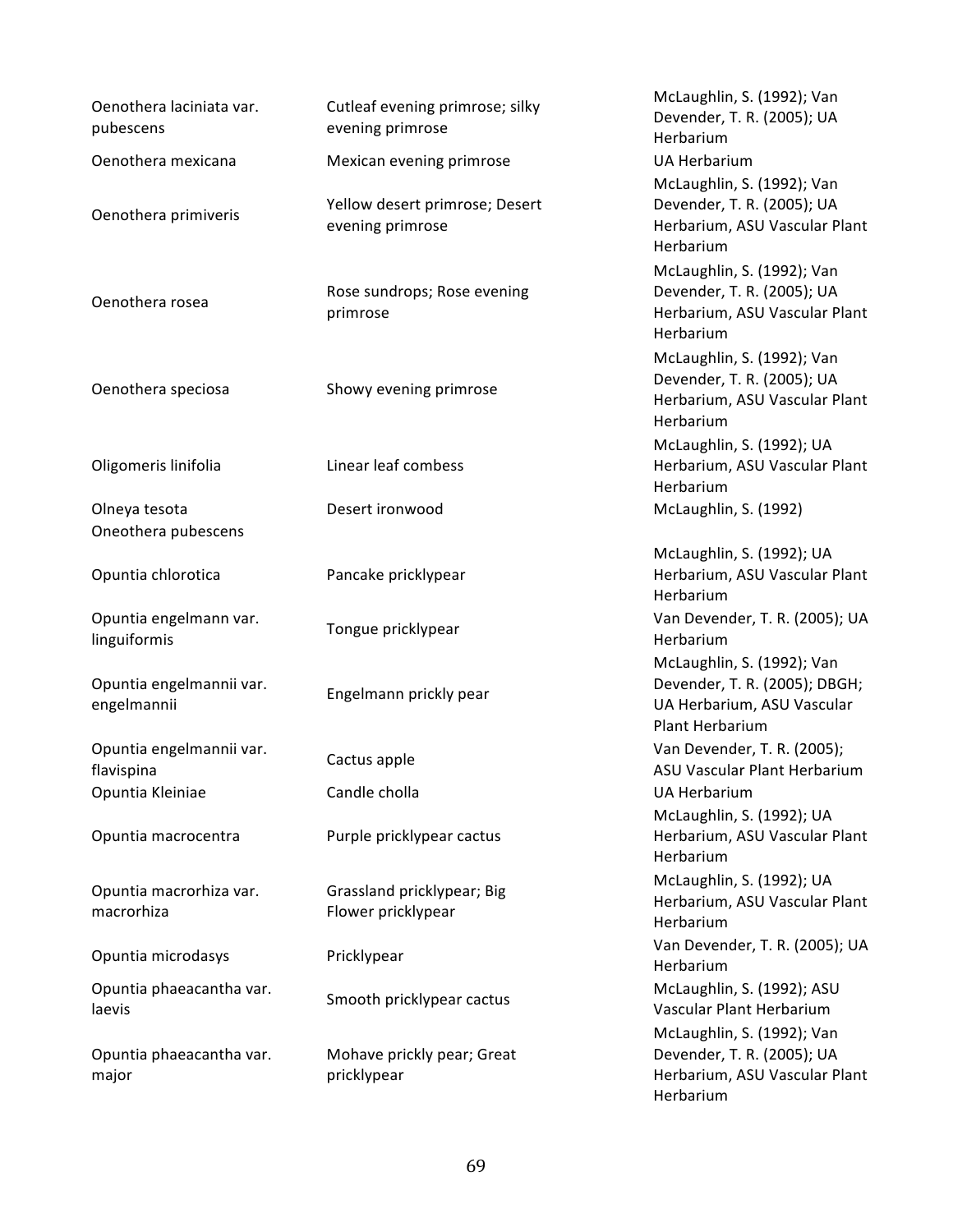| Opuntia santa-rita                                                    | Santa Rita pricklypear                 | McLaughlin, S. (1992); UA<br>Herbarium, ASU Vascular Plant<br>Herbarium                                |
|-----------------------------------------------------------------------|----------------------------------------|--------------------------------------------------------------------------------------------------------|
| Opuntia thornberi                                                     |                                        | McLaughlin, S. (1992)                                                                                  |
| Oreochrysum parryi                                                    | Parry's goldenrod                      | <b>UA Herbarium</b>                                                                                    |
| Orobanche cooperi                                                     | Desert broomrape                       | McLaughlin, S. (1992); Van<br>Devender, T. R. (2005); UA<br>Herbarium, ASU Vascular Plant<br>Herbarium |
|                                                                       |                                        | McLaughlin, S. (1992); UA                                                                              |
| Orobanche fasciculata                                                 | Clustered broomrape                    | Herbarium, ASU Vascular Plant<br>Herbarium                                                             |
| Orobanche ludoviciana var.<br>multiflora                              | Manyflowered broomrape                 | McLaughlin, S. (1992); UA<br>Herbarium                                                                 |
| Oryzopsis coerulescens<br>Oryzopsis hymenoides<br>Oryzopsis micrantha | Rickegrass                             | <b>UA Herbarium</b><br>McLaughlin, S. (1992)<br>McLaughlin, S. (1992)                                  |
| Osmorhiza chilensis                                                   | Mountain sweetroot                     | McLaughlin, S. (1992); UA<br>Herbarium                                                                 |
| Osmorhiza depauperata                                                 | <b>Bluntseed sweetroot</b>             | McLaughlin, S. (1992); UA<br>Herbarium                                                                 |
| Oxalis albicans                                                       | Radishroot woodsorrel                  | McLaughlin, S. (1992); UA<br>Herbarium, ASU Vascular Plant<br>Herbarium                                |
| Oxalis alpina                                                         | Alpine woodsorrel                      | McLaughlin, S. (1992); UA<br>Herbarium                                                                 |
| Oxalis amplifolia                                                     | Drummond's woodsorrel                  | McLaughlin, S. (1992); UA<br>Herbarium                                                                 |
| Oxalis corniculata                                                    | Creeping woodsorrel                    | <b>UA Herbarium</b>                                                                                    |
| Oxalis decaphylla                                                     | Ten-leaf woodsorrel                    | McLaughlin, S. (1992); UA<br>Herbarium                                                                 |
| Oxalis drummondii                                                     | Durmmond's woodsorrel                  | ASU Vascular Plant Herbarium                                                                           |
| Oxalis stricta                                                        | Erect woodsorrel; yellow<br>woodsorrel | McLaughlin, S. (1992); UA<br>Herbarium, ASU Vascular Plant<br>Herbarium                                |
| Palafoxia arida var. arida                                            | Spanish needles                        | Felger and Rosen, CDO Survey<br>(5/14/04)                                                              |
| Panicum acuminatum                                                    | Tapered rosette grass                  | McLaughlin, S. (1992); Van<br>Devender, T. R. (2005); UA<br>Herbarium                                  |
| Panicum alatum var. minus                                             | Winged panicgrass                      | UA Herbarium, ASU Vascular<br>Plant Herbarium                                                          |
| Panicum bulbosum                                                      | <b>Bulb panicgrass</b>                 | McLaughlin, S. (1992); UA<br>Herbarium, ASU Vascular Plant<br>Herbarium                                |
| Panicum capillare                                                     | Common panic grass                     | McLaughlin, S. (1992); DBGH;<br>UA Herbarium, ASU Vascular<br>Plant Herbarium                          |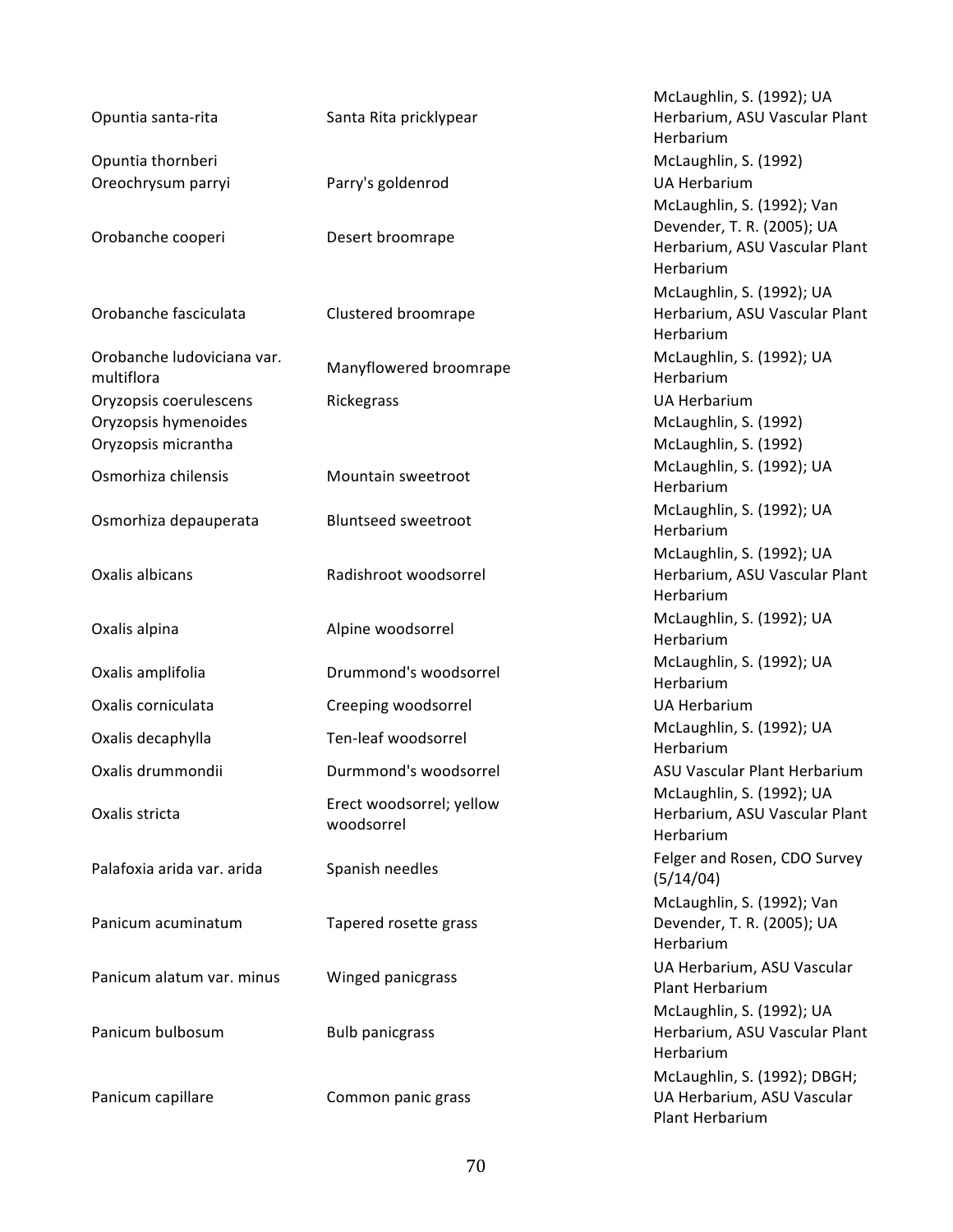| Panicum capillare var.<br>pampinosum       |                             | McLaughlin, S. (1992)                                                                                  |
|--------------------------------------------|-----------------------------|--------------------------------------------------------------------------------------------------------|
| Panicum fasciculatum                       |                             | McLaughlin, S. (1992)<br>UA Herbarium, ASU Vascular                                                    |
| Panicum ghiesbreghtii                      | Ghiesbreght's panicgrass    | Plant Herbarium<br>McLaughlin, S. (1992); UA                                                           |
| Panicum hallii                             | Hall's panicgrass           | Herbarium, ASU Vascular Plant<br>Herbarium                                                             |
| Panicum hirticaule var.<br>hirticaule      | Mexican panicgrass          | McLaughlin, S. (1992); Van<br>Devender, T. R. (2005); UA<br>Herbarium, ASU Vascular Plant<br>Herbarium |
| Panicum hirticaule var.<br>stramineum      | Sonoran panicgrass          | <b>UA Herbarium</b>                                                                                    |
| Panicum lepidulum                          |                             | McLaughlin, S. (1992)                                                                                  |
| Panicum miliaceum                          | Broomcorn panic, wildmillet | <b>UA Herbarium</b><br>McLaughlin, S. (1992); DBGH;                                                    |
| Panicum obtusum                            | Vine mesquite               | UA Herbarium, ASU Vascular<br><b>Plant Herbarium</b>                                                   |
| Panicum oligosanthes var.<br>scribnerianum | Scribner's rosette grass    | Van Devender, T. R. (2005); UA<br>Herbarium                                                            |
| Panicum plenum                             |                             | McLaughlin, S. (1992)                                                                                  |
| Panicum setaceum var.                      |                             | McLaughlin, S. (1992); Van                                                                             |
| stramineum                                 |                             | Devender, T. R. (2005)                                                                                 |
| Panicum tennesseense                       |                             | McLaughlin, S. (1992)                                                                                  |
| Panicum virgatum                           | Switchgrass                 | McLaughlin, S. (1992); UA<br>Herbarium, ASU Vascular Plant<br>Herbarium                                |
| Papaver rhoeas                             | Flanders field poppy        | Van Devender, T. R. (2005)<br>McLaughlin, S. (1992); UA                                                |
| Pappophorum vaginatum                      | Pima pappusgrass            | Herbarium, ASU Vascular Plant<br>Herbarium                                                             |
| Parietaria floridana                       | Rillita pellitory           | McLaughlin, S. (1992); Van<br>Devender, T. R. (2005); DBGH                                             |
| Parietaria pensylvanica                    | Pennsylvania pellitory      | <b>DBGH</b>                                                                                            |
| Parkinsonia aculeata                       | Mexican palo verde          | McLaughlin, S. (1992); Van<br>Devender, T. R. (2005)                                                   |
| Parkinsonia florida                        | Blue palo verde             | McLaughlin, S. (1992); Van<br>Devender, T. R. (2005)                                                   |
| Parkinsonia microphylla                    | Foothills palo verde        | McLaughlin, S. (1992); Van<br>Devender, T. R. (2005)                                                   |
| Parthenice mollis                          | Annual monsterwort          | Van Devender, T. R. (2005); UA<br>Herbarium, ASU Vascular Plant<br>Herbarium                           |
| Parthenium confertum                       | Gray's feverfew             | McLaughlin, S. (1992); UA<br>Herbarium                                                                 |
| Parthenium incanum                         | Mariola                     | McLaughlin, S. (1992); UA<br>Herbarium, ASU Vascular Plant<br>Herbarium                                |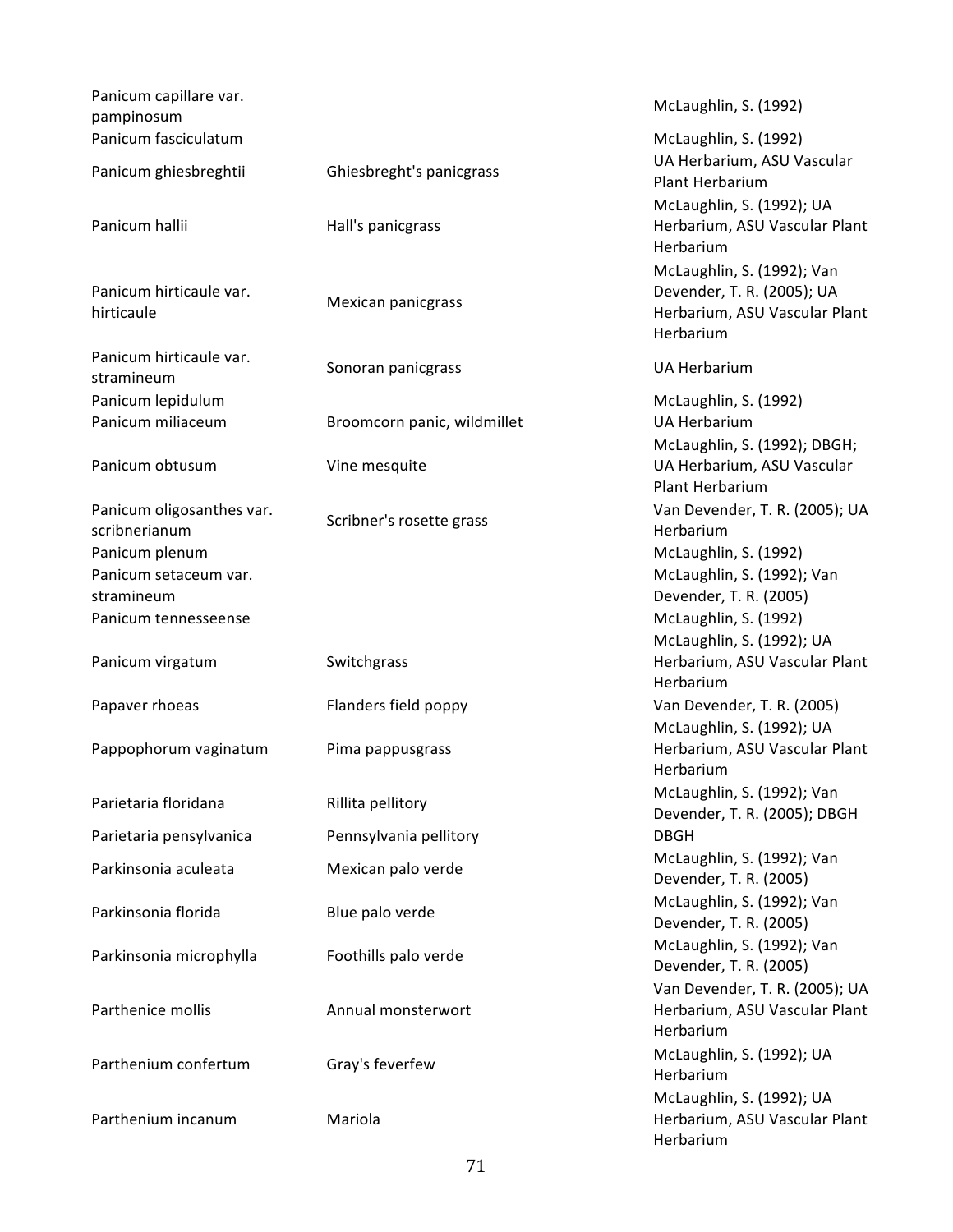| Parthenocissus inserta            | American Ivy                         | McLaughlin, S. (1992); UA<br>Herbarium                                                                 |
|-----------------------------------|--------------------------------------|--------------------------------------------------------------------------------------------------------|
| Parthenocissus vitacea            | Virginia creeper                     | <b>UA Herbarium</b>                                                                                    |
|                                   |                                      | McLaughlin, S. (1992); UA                                                                              |
| Paspalum distichum                | Knotgrass                            | Herbarium, ASU Vascular Plant<br>Herbarium                                                             |
| Passiflora foetida var. arizonica | Arizona passionflower                | McLaughlin, S. (1992); Van<br>Devender, T. R. (2005); UA<br>Herbarium, ASU Vascular Plant<br>Herbarium |
| Passiflora mexicana               | Mexican passionflower                | McLaughlin, S. (1992); UA<br>Herbarium, ASU Vascular Plant<br>Herbarium                                |
| Pectis cylindrica                 | Sonoran cinchweed                    | McLaughlin, S. (1992); UA<br>Herbarium, ASU Vascular Plant<br>Herbarium                                |
| Pectis filipes var. subnuda       | Fivebract cinchweed                  | McLaughlin, S. (1992); UA<br>Herbarium, ASU Vascular Plant<br>Herbarium                                |
| Pectis linifolia var. linifolia   | Narrowleaf lemmonweed                | McLaughlin, S. (1992); Van<br>Devender, T. R. (2005); UA<br>Herbarium, ASU Vascular Plant<br>Herbarium |
| Pectis longipes                   | Longstalk cinchweed                  | McLaughlin, S. (1992); UA<br>Herbarium, ASU Vascular Plant<br>Herbarium                                |
| Pectis papposa var. papposa       | Manybristle Cinchweed                | McLaughlin, S. (1992); Van<br>Devender, T. R. (2005); UA<br>Herbarium, ASU Vascular Plant<br>Herbarium |
| Pectis prostrata                  | Spreading cinchweed                  | McLaughlin, S. (1992); UA<br>Herbarium, ASU Vascular Plant<br>Herbarium                                |
| Pectis rusbyi                     | Rusby's cinchweed                    | McLaughlin, S. (1992); UA<br>Herbarium, ASU Vascular Plant<br>Herbarium                                |
| Pectocarya heterocarpa            | Chuckwalla combseed                  | Van Devender, T. R. (2005); UA<br>Herbarium, ASU Vascular Plant<br>Herbarium                           |
| Pectocarya platycarpa             | Broadfruit combseed                  | McLaughlin, S. (1992); UA<br>Herbarium, ASU Vascular Plant<br>Herbarium                                |
| Pectocarya recurvata              | Archnut combbur; recurve<br>combseed | McLaughlin, S. (1992); DBGH;<br>UA Herbarium, ASU Vascular<br>Plant Herbarium                          |
| Pectocarya setosa                 | <b>Bristly combseed</b>              | <b>UA Herbarium</b>                                                                                    |
| Pellaea atropurpurea              | Purple cliffbrake                    | McLaughlin, S. (1992); Van<br>Devender, T. R. (2005); UA<br>Herbarium                                  |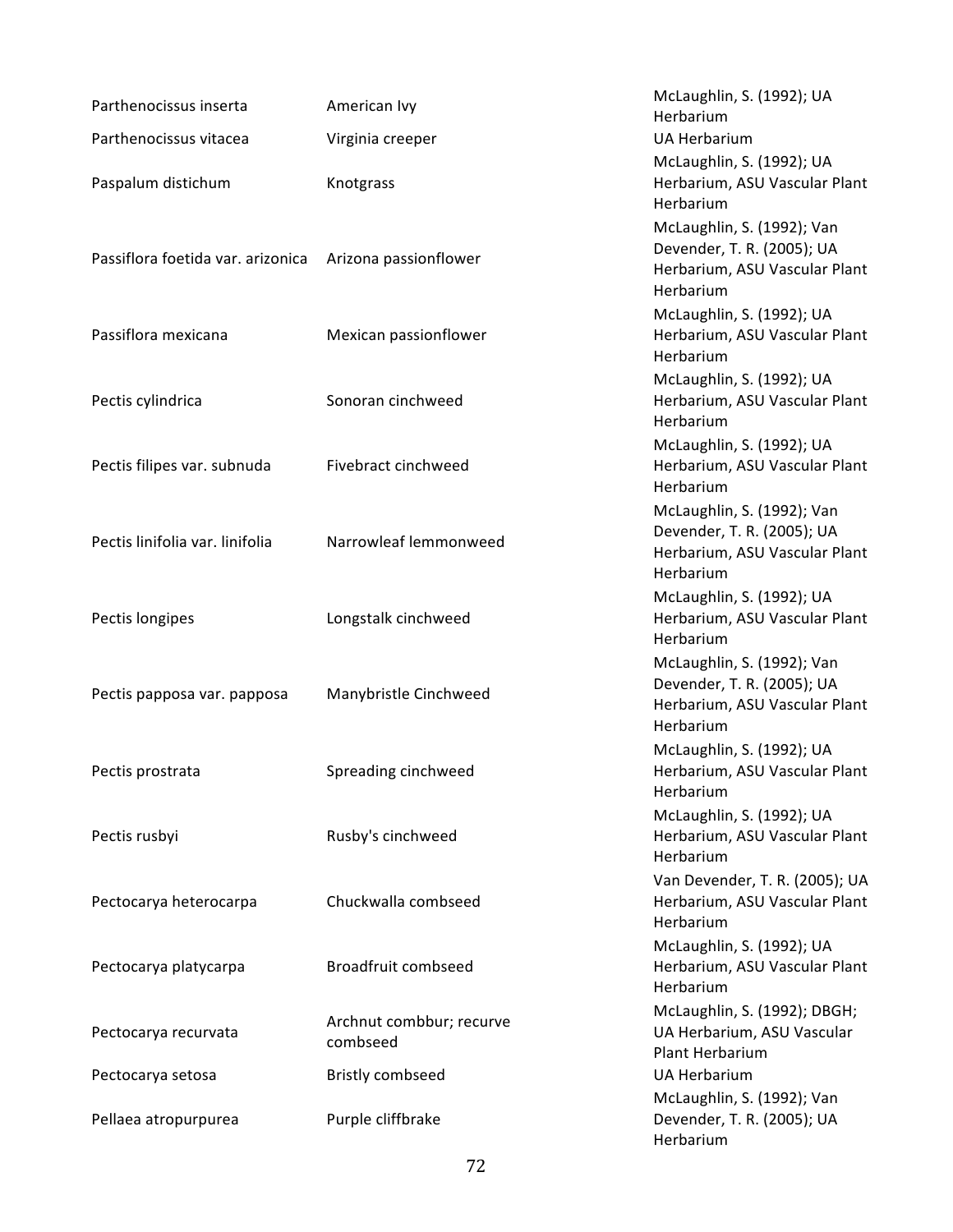| Pellaea intermedia                        | Intermediate cliffbrake | UA Herbarium, ASU Vascular<br><b>Plant Herbarium</b>                                                   |
|-------------------------------------------|-------------------------|--------------------------------------------------------------------------------------------------------|
| Pellaea ternifolia var.<br>wrightiana     | Spiny cliffbrake        | McLaughlin, S. (1992); Van<br>Devender, T. R. (2005); UA<br>Herbarium, ASU Vascular Plant<br>Herbarium |
| Pellaea truncata                          |                         | McLaughlin, S. (1992); Van<br>Devender, T. R. (2005)                                                   |
| Pellaea wrightiana                        | Wright's cliffbrake     | McLaughlin, S. (1992); Van<br>Devender, T. R. (2005); UA<br>Herbarium, ASU Vascular Plant<br>Herbarium |
| Peniocereus greggii var.<br>transmontanus | Night blooming cereus   | McLaughlin, S. (1992); Van<br>Devender, T. R. (2005)                                                   |
| Peniocereus striatus                      | Dahlia rooted cereus    | McLaughlin, S. (1992); Van<br>Devender, T. R. (2005); HDMS,<br><b>AGFD</b>                             |
| Pennellia longifolia                      |                         | McLaughlin, S. (1992); UA<br>Herbarium                                                                 |
| Pennellia micrantha                       | Mountain mock thelypody | McLaughlin, S. (1992); UA<br>Herbarium                                                                 |
| Penstemon ambigus                         | Bush penstemon          | Van Devender, T. R. (2005); UA<br>Herbarium, ASU Vascular Plant<br>Herbarium                           |
| Penstemon barbatus ssp.<br>barbatus       | Beardlip penstemon      | McLaughlin, S. (1992); UA<br>Herbarium, ASU Vascular Plant<br>Herbarium                                |
| Penstemon barbatus ssp.<br>torreyi        | Torrey's penstemon      | UA Herbarium, ASU Vascular<br>Plant Herbarium                                                          |
| Penstemon dasyphyllus                     | Purple pestemon         | McLaughlin, S. (1992); UA<br>Herbarium                                                                 |
| Penstemon discolor                        | Catalina beardtongue    | McLaughlin, S. (1992); UA<br>Herbarium                                                                 |
| Penstemon linarioides                     | Creeping penstemon      | McLaughlin, S. (1992); UA<br>Herbarium                                                                 |
| Penstemon parryi                          | Parry's beardtongue     | McLaughlin, S. (1992); DBGH;<br>UA Herbarium, ASU Vascular<br>Plant Herbarium                          |
| Penstemon pseudospectabilis               | Desert penstemon        | McLaughlin, S. (1992); UA<br>Herbarium, ASU Vascular Plant<br>Herbarium                                |
| Penstemon subulatus                       | Hackberry beardtongue   | McLaughlin, S. (1992); UA<br>Herbarium, ASU Vascular Plant<br>Herbarium                                |
| Penstemon thurberi                        | Thurber's pensteman     | McLaughlin, S. (1992); UA<br>Herbarium, ASU Vascular Plant<br>Herbarium                                |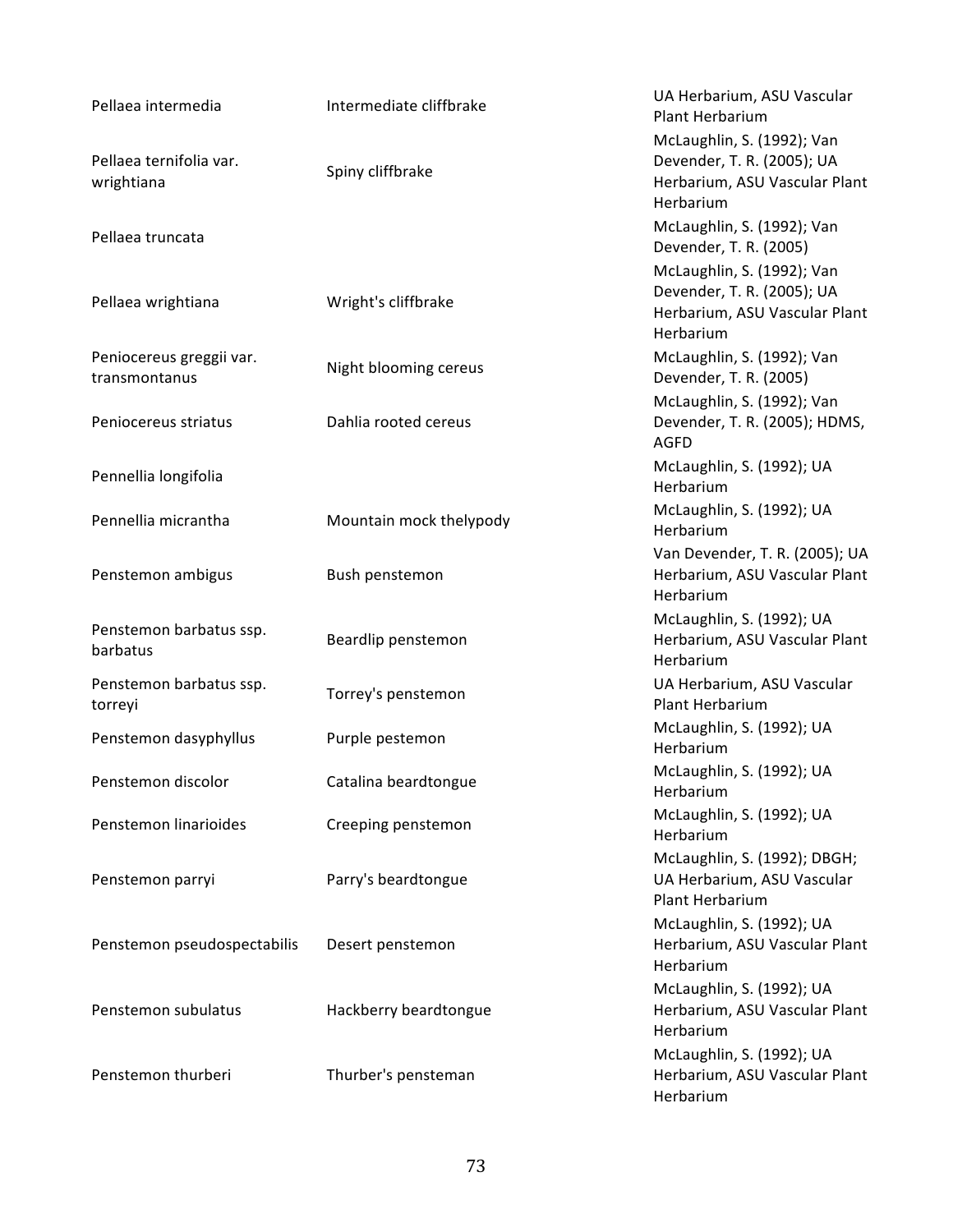| Pentagramma triangularis                                                          | Western goldfern                          | McLaughlin, S. (1992); Van<br>Devender, T. R. (2005); UA<br>Herbarium, ASU Vascular Plant<br>Herbarium |
|-----------------------------------------------------------------------------------|-------------------------------------------|--------------------------------------------------------------------------------------------------------|
| Pentagramma triangularis ssp.<br>maxonii                                          | Maxon's goldfern                          | <b>UA Herbarium</b>                                                                                    |
| Pericome caudata                                                                  | Mountain leaftail                         | McLaughlin, S. (1992); DBGH<br>AGFD (April 1999); UA                                                   |
| Perityle ajoensis                                                                 | Ajo rock daisy                            | Herbarium, ASU Vascular Plant<br>Herbarium                                                             |
| Perityle coronopifolia                                                            | Arizona Rock daisy                        | McLaughlin, S. (1992); UA<br>Herbarium, ASU Vascular Plant<br>Herbarium                                |
| Perityle emoryi                                                                   | Emory rock daisy                          | McLaughlin, S. (1992); UA<br>Herbarium, ASU Vascular Plant<br>Herbarium                                |
| Perityle lemmoni                                                                  | Lemmon's rock daisy                       | McLaughlin, S. (1992); UA<br>Herbarium, ASU Vascular Plant<br>Herbarium                                |
| Perityle microglossa<br>Petalonyx thurberi ssp.<br>thurberi<br>Petunia parviflora | Thurber sandpaper plant                   | McLaughlin, S. (1992)<br>McLaughlin, S. (1992); Van<br>Devender, T. R. (2005)<br>McLaughlin, S. (1992) |
| Phacelia affinis                                                                  | Limestone scorpionweed                    | McLaughlin, S. (1992); UA<br>Herbarium, ASU Vascular Plant<br>Herbarium                                |
| Phacelia ambigua var. ambigua                                                     | Notchleaf phacelia;<br>Caterpillarweed    | McLaughlin, S. (1992); Van<br>Devender, T. R. (2005); UA<br>Herbarium                                  |
| Phacelia arizonica                                                                | Arizona phacelia; Arizona<br>scorpionweed | McLaughlin, S. (1992); Van<br>Devender, T. R. (2005); UA<br>Herbarium, ASU Vascular Plant<br>Herbarium |
| Phacelia bombycina                                                                | Mangas Spring scorpionweed                | McLaughlin, S. (1992); UA<br>Herbarium, ASU Vascular Plant<br>Herbarium                                |
| Phacelia campanularia                                                             | Desertbells                               | Van Devender, T. R. (2005); UA<br>Herbarium                                                            |
| Phacelia coerulea                                                                 | Skyblue phacelia                          | McLaughlin, S. (1992); UA<br>Herbarium, ASU Vascular Plant<br>Herbarium                                |
| Phacelia congesta                                                                 | <b>Bluecurls</b>                          | McLaughlin, S. (1992); UA<br>Herbarium                                                                 |
| Phacelia cotundifolia                                                             | Roundleaf scorpionweed                    | ASU Vascular Plant Herbarium                                                                           |
| Phacelia crenulata                                                                | Caterpillarweed                           | DBGH; UA Herbarium, ASU<br>Vascular Plant Herbarium                                                    |
| Phacelia crenulata var.<br>minutiflora                                            | Smallflower scorpionweed                  | <b>UA Herbarium</b>                                                                                    |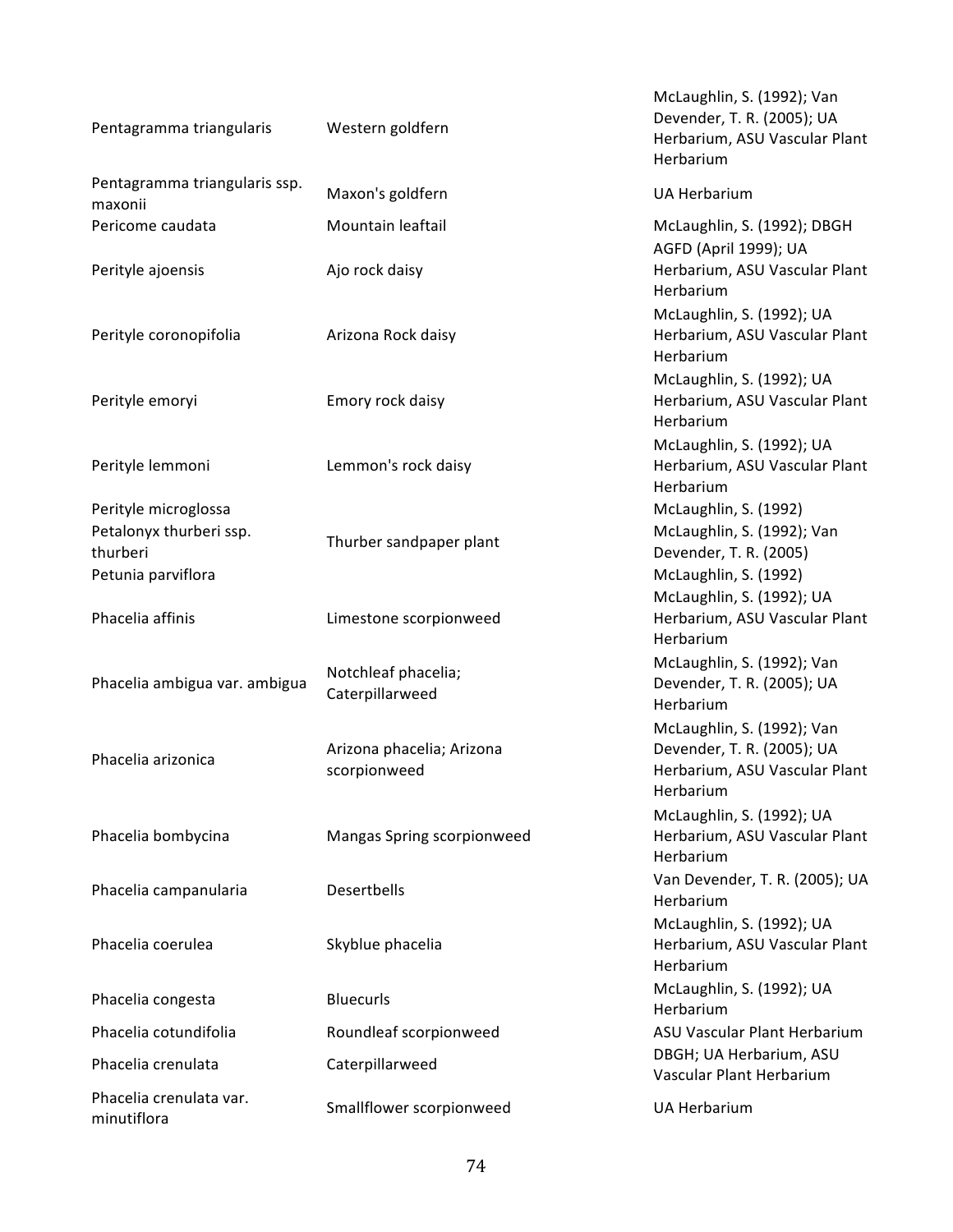| Phacelia cryptantha        | Hidden-flower scorpionweed | UA Herbarium, ASU Vascular<br>Plant Herbarium |
|----------------------------|----------------------------|-----------------------------------------------|
|                            |                            | McLaughlin, S. (1992); DBGH;                  |
| Phacelia distans           | Distant scorpionweed       | UA Herbarium, ASU Vascular                    |
|                            |                            | Plant Herbarium                               |
|                            |                            | UA Herbarium, ASU Vascular                    |
| Phacelia heterophylla      | Variable-leaf scorpionweed | Plant Herbarium                               |
| Phacelia ivesiana          | Ives' scorpionweed         | ASU Vascular Plant Herbarium                  |
| Phacelia magellanica       |                            | McLaughlin, S. (1992)                         |
|                            |                            | McLaughlin, S. (1992); UA                     |
| Phacelia neglecta          | Alkali scorpionweed        | Herbarium, ASU Vascular Plant                 |
|                            |                            | Herbarium                                     |
| Phacelia pedicellata       | Pedicellate scorpionweed   | <b>UA Herbarium</b>                           |
| Phacelia popei             | Pope's scorpionweed        | <b>UA Herbarium</b>                           |
|                            |                            | McLaughlin, S. (1992); UA                     |
| Phacelia ramosissima       | Branched scorpionweed      | Herbarium, ASU Vascular Plant                 |
|                            |                            | Herbarium                                     |
| Phalaris caroliniana       | Carolina canarygrass       | McLaughlin, S. (1992); DBGH                   |
|                            |                            | McLaughlin, S. (1992); UA                     |
| Phanerophlebia auriculata  | Eared veinfern             | Herbarium                                     |
|                            |                            | McLaughlin, S. (1992); Van                    |
| Phaseolus acutifolius var. | Tepary bean                | Devender, T. R. (2005); UA                    |
| latifolius                 |                            | Herbarium                                     |
|                            |                            | Van Devender, T. R. (2005); UA                |
| Phaseolus acutifolius var. | Teparary bean              | Herbarium, ASU Vascular Plant                 |
| tenuifolius                |                            | Herbarium                                     |
|                            |                            | McLaughlin, S. (1992); UA                     |
| Phaseolus angustissimus    | Narrowleaf bean            | Herbarium                                     |
|                            |                            | McLaughlin, S. (1992); Van                    |
|                            |                            | Devender, T. R. (2005); UA                    |
| Phaseolus filiformis       | Slimjim bean               | Herbarium, ASU Vascular Plant                 |
|                            |                            | Herbarium                                     |
|                            |                            | McLaughlin, S. (1992); UA                     |
| Phaseolus grayanus         | Gray's bean                | Herbarium                                     |
|                            |                            | UA Herbarium, ASU Vascular                    |
| Phaseolus maculatus        | Metcalf bean               | Plant Herbarium (ssp. Ritensis)               |
|                            |                            | (Jones) Freytng                               |
|                            |                            | McLaughlin, S. (1992); UA                     |
| Phaseolus parvulus         | Pinos Altos Mtn. Bean      | Herbarium, ASU Vascular Plant                 |
|                            |                            | Herbarium                                     |
| Phaseolus ritensis         |                            | McLaughlin, S. (1992)                         |
| Phaseolus wrightii         |                            | McLaughlin, S. (1992)                         |
| Philadelphas argenteus     | Silver mock orange         | <b>UA Herbarium</b>                           |
| Philadelphas madrensis     | Desert Mtn. Mock orange    | <b>UA Herbarium</b>                           |
|                            |                            | McLaughlin, S. (1992); UA                     |
| Philadelphus microphyllus  | Littleleaf mockorange      | Herbarium, ASU Vascular Plant                 |
|                            |                            | Herbarium                                     |
| Phlox austromontana        | Desert Mtn. Phlox          | <b>UA Herbarium</b>                           |
|                            |                            |                                               |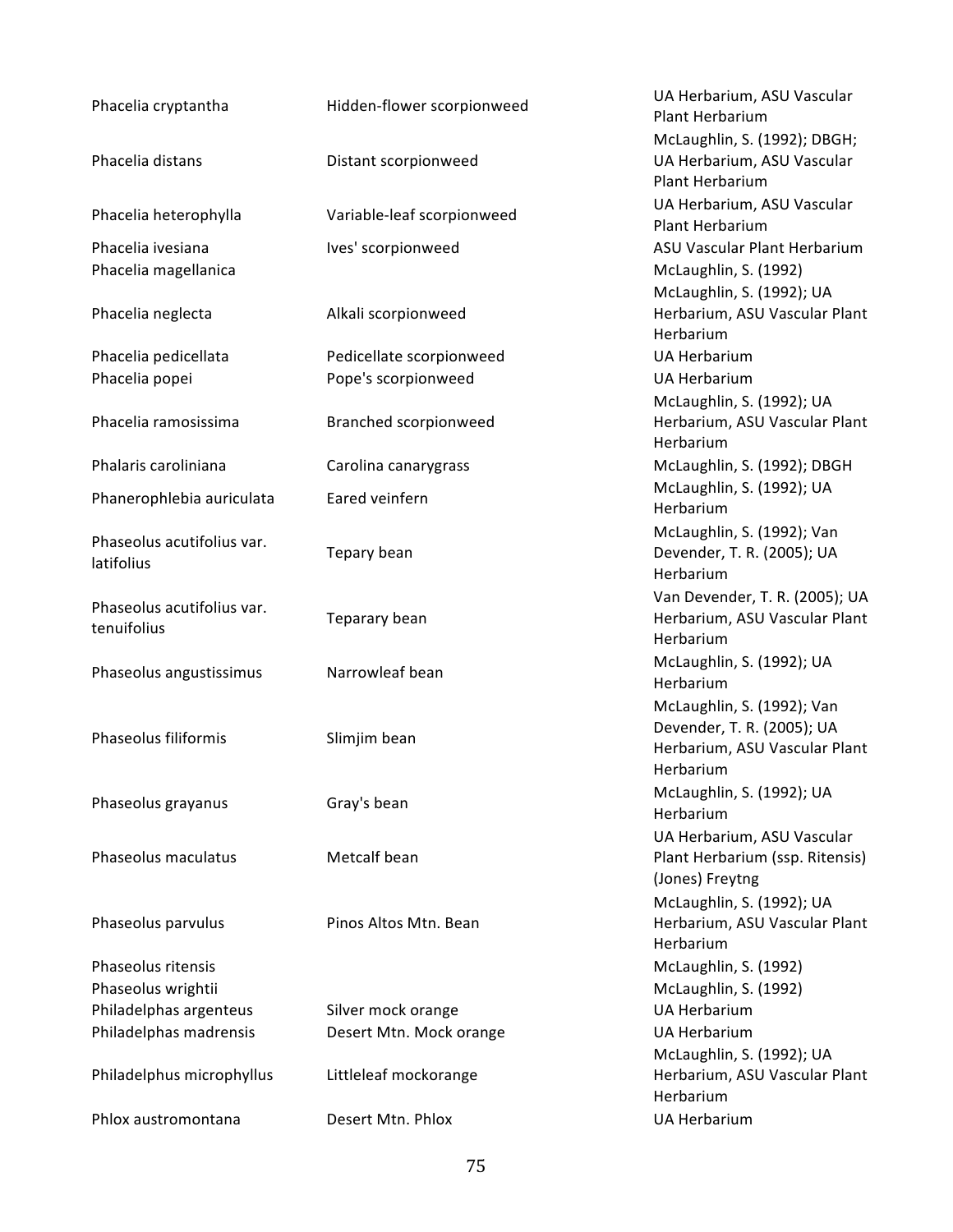| Phlox gracilis                              | Slender phlox                           | Van Devender, T. R. (2005); UA<br>Herbarium, ASU Vascular Plant<br>Herbarium                           |
|---------------------------------------------|-----------------------------------------|--------------------------------------------------------------------------------------------------------|
| Phlox longifolia                            |                                         | McLaughlin, S. (1992)                                                                                  |
| Phlox tenuifolia                            | Santa Catalina Mtn. Phlox               | McLaughlin, S. (1992); UA<br>Herbarium, ASU Vascular Plant<br>Herbarium                                |
| Pholistoma auritum                          | Blue fiesta flower                      | McLaughlin, S. (1992); UA<br>Herbarium, ASU Vascular Plant<br>Herbarium                                |
| Pholistoma auritum var.<br>arizonicum       | Arizona fiesta flower                   | UA Herbarium, ASU Vascular<br>Plant Herbarium                                                          |
| Phoradendron bolleanum                      | Bollean mistletoe                       | McLaughlin, S. (1992); Van<br>Devender, T. R. (2005); UA<br>Herbarium                                  |
| Phoradendron californicum                   | Desert mistletoe; mesquite<br>mistletoe | McLaughlin, S. (1992); UA<br>Herbarium, ASU Vascular Plant<br>Herbarium                                |
| Phoradendron capitellatum                   | Wooly mistletoe                         | UA Herbarium, ASU Vascular<br>Plant Herbarium                                                          |
| Phoradendron juniperinum                    | Juniper mistletoe                       | McLaughlin, S. (1992); UA<br>Herbarium, ASU Vascular Plant<br>Herbarium                                |
| Phoradendron serotinum ssp.<br>macrophyllum | mistletoe                               | McLaughlin, S. (1992); Van<br>Devender, T. R. (2005); UA<br>Herbarium                                  |
| Phoradendron serotinum ssp.<br>tomentosum   | mistletoe                               | Van Devender, T. R. (2005); UA<br>Herbarium                                                            |
| Phoradendron villosum ssp.<br>coryae        | Cory's mistletoe                        | McLaughlin, S. (1992); Van<br>Devender, T. R. (2005); DBGH                                             |
| Physalis acutifolia                         | Wright ground cherry                    | McLaughlin, S. (1992); UA<br>Herbarium, ASU Vascular Plant<br>Herbarium                                |
| Physalis angulata                           | Cut-leaf groundcherry                   | DBGH; UA Herbarium, ASU<br>Vascular Plant Herbarium                                                    |
| Physalis crassifolia var.<br>crassifolia    | Thickleaf groundcherry                  | McLaughlin, S. (1992); Van<br>Devender, T. R. (2005); UA<br>Herbarium, ASU Vascular Plant<br>Herbarium |
| Physalis crassifolia var.<br>versicolor     | Yellow Nightshade<br>groundcherry       | <b>UA Herbarium</b>                                                                                    |
| Physalis hederifolia var.<br>cordifolia     |                                         | McLaughlin, S. (1992); Van<br>Devender, T. R. (2005)                                                   |
| Physalis hederifolia var.<br>fendleri       | Fendler's groundcherry                  | McLaughlin, S. (1992); DBGH;<br>UA Herbarium, ASU Vascular<br>Plant Herbarium                          |
| Physalis hederifolia var.<br>hederifolia    | Ivyleaf grouncherry                     | <b>UA Herbarium</b>                                                                                    |
| Physalis heterophylla                       |                                         | McLaughlin, S. (1992)                                                                                  |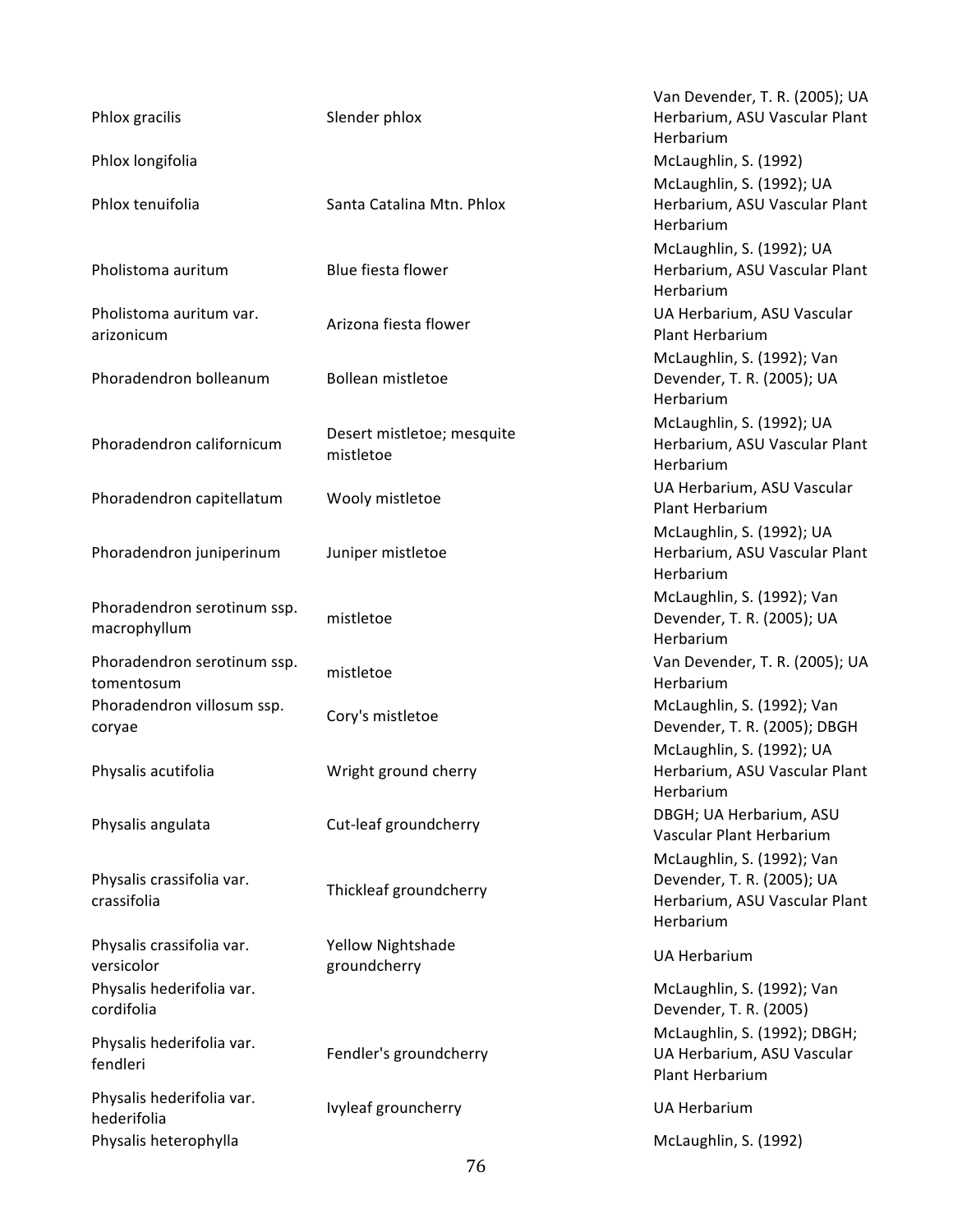| Physalis latiphysa                                               | Broadleaf groundcherry  |                                                                                                        |
|------------------------------------------------------------------|-------------------------|--------------------------------------------------------------------------------------------------------|
| Physalis lobata                                                  | Purple ground cherry    | McLaughlin, S. (1992); UA<br>Herbarium                                                                 |
| Physalis longifolia                                              | Longleaf ground cherry  | McLaughlin, S. (1992); UA<br>Herbarium, ASU Vascular Plant<br>Herbarium                                |
| Physalis pubescens<br>Physalis versicolor<br>Physalis virginicum | Groundcherry            | McLaughlin, S. (1992); DBGH<br>McLaughlin, S. (1992)<br>McLaughlin, S. (1992)                          |
| Physaria gordoni                                                 | Gordon bladderpod       | McLaughlin, S. (1992); Van<br>Devender, T. R. (2005)                                                   |
| Physaria purpurea                                                |                         | McLaughlin, S. (1992); Van<br>Devender, T. R. (2005)                                                   |
| Physaria tenella                                                 | Twinpod                 | Van Devender, T. R. (2005);<br>DBGH; UA Herbarium, ASU<br>Vascular Plant Herbarium                     |
| Pinaropappus roseus var.<br>roseus                               | White rocklettuce       | McLaughlin, S. (1992); Van<br>Devender, T. R. (2005); UA<br>Herbarium                                  |
| Pinus arizonica                                                  | Arizona pine            | McLaughlin, S. (1992); Van<br>Devender, T. R. (2005); UA<br>Herbarium                                  |
| Pinus cembroides                                                 | Mexican pinyon          | McLaughlin, S. (1992); UA<br>Herbarium, ASU Vascular Plant<br>Herbarium                                |
| Pinus chihuahuana                                                | Chihuahua pine          | McLaughlin, S. (1992); Van<br>Devender, T. R. (2005); UA<br>Herbarium, ASU Vascular Plant<br>Herbarium |
| Pinus discolor                                                   | Border pinyon           | McLaughlin, S. (1992); UA<br>Herbarium                                                                 |
| Pinus flexilis                                                   | Limber pine             | ASU Vascular Plant Herbarium                                                                           |
| Pinus ponderosa var.<br>scopulorum                               | Ponderosa Dine          | McLaughlin, S. (1992); Van<br>Devender, T. R. (2005); UA<br>Herbarium, ASU Vascular Plant<br>Herbarium |
| Pinus strobiformis                                               | Southwestern white pine | McLaughlin, S. (1992); UA<br>Herbarium                                                                 |
| Piptochaetium fimbriatum                                         |                         | McLaughlin, S. (1992)                                                                                  |
| Pisonia capitata                                                 | Mexican devil's claws   | McLaughlin, S. (1992); Van<br>Devender, T. R. (2005); UA<br>Herbarium, ASU Vascular Plant<br>Herbarium |
| Plagiobothrys arizonicus                                         | Arizona popcorn-flower  | McLaughlin, S. (1992); DBGH;<br>UA Herbarium, ASU Vascular<br>Plant Herbarium                          |
| Plagiobothrys collinus                                           | Cooper's popcornflower  | McLaughlin, S. (1992); UA<br>Herbarium, ASU Vascular Plant<br>Herbarium                                |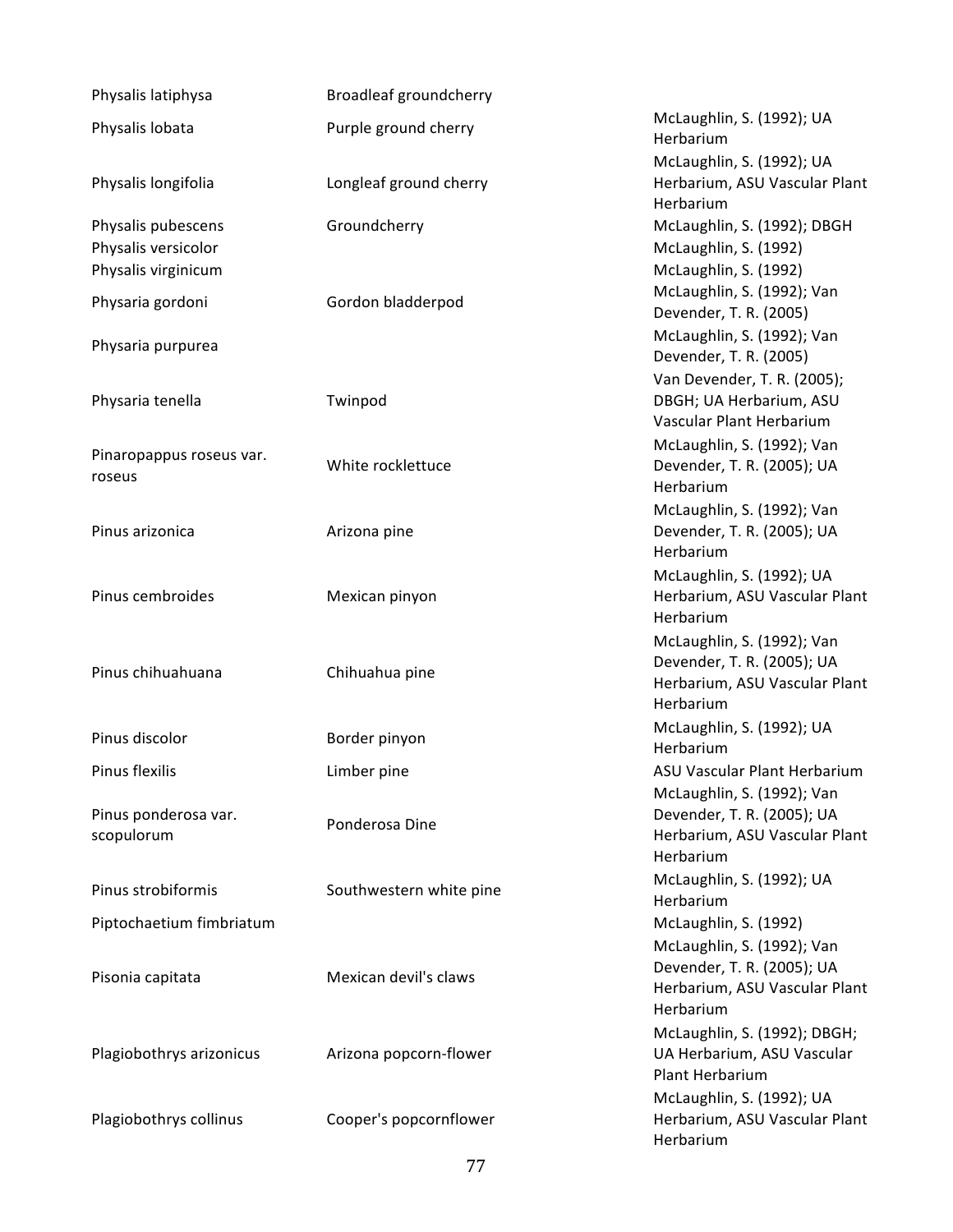| Plagiobothrys jonesii            | Mohave popcornflower     | McLaughlin, S. (1992); UA<br>Herbarium                                                                 |
|----------------------------------|--------------------------|--------------------------------------------------------------------------------------------------------|
| Plagiobothrys pringlei           | Pringle's popcornflower  | McLaughlin, S. (1992); UA<br>Herbarium, ASU Vascular Plant<br>Herbarium                                |
| Plagiobothrys tenellus           | Pacific popcornflower    | McLaughlin, S. (1992); UA<br>Herbarium, ASU Vascular Plant<br>Herbarium                                |
| Plantago australis ssp. nirtella | Mexican plantain         | McLaughlin, S. (1992); UA<br>Herbarium                                                                 |
| Plantago heterophylla            | Many seed plantain       | McLaughlin, S. (1992); Van<br>Devender, T. R. (2005)                                                   |
| Plantago ovata                   | Woolly plantain          | McLaughlin, S. (1992); Van<br>Devender, T. R. (2005); UA<br>Herbarium, ASU Vascular Plant<br>Herbarium |
| Plantago patagonica              | Indian wheat             | McLaughlin, S. (1992)                                                                                  |
| Plantago rhodosperma             | Redseed plantain         | McLaughlin, S. (1992); Van<br>Devender, T. R. (2005)                                                   |
| Plantago virginica               | Paleseed plantain        | McLaughlin, S. (1992); Van<br>Devender, T. R. (2005)                                                   |
| Platanthera limosa               | Thurber's bog orchid     | McLaughlin, S. (1992)                                                                                  |
| Platanus racemosa var. wrightii  | Arizona sycamore         | McLaughlin, S. (1992); Van<br>Devender, T. R. (2005); DBGH                                             |
| Platystemon californicus         | California creamcups     | McLaughlin, S. (1992); UA<br>Herbarium, ASU Vascular Plant<br>Herbarium                                |
| Plectritis ciliosa               | Longspur seablush        | McLaughlin, S. (1992); UA<br>Herbarium, ASU Vascular Plant<br>Herbarium                                |
| Pleuraphis jamesii               | James' galleta           | ASU Vascular Plant Herbarium                                                                           |
| Pleuraphis mutica                | Tobosagrass              | McLaughlin, S. (1992); Van<br>Devender, T. R. (2005); UA<br>Herbarium, ASU Vascular Plant<br>Herbarium |
| Pleuraphis rigida                | Big galleta              | McLaughlin, S. (1992); Van<br>Devender, T. R. (2005); UA<br>Herbarium, ASU Vascular Plant<br>Herbarium |
| Pleurocoronis pluriseta          | Arrowleaf                | McLaughlin, S. (1992); UA<br>Herbarium                                                                 |
| Plumbago scandens                | Doctorbush; Plumbago     | McLaughlin, S. (1992); UA<br>Herbarium, ASU Vascular Plant<br>Herbarium                                |
| Poa bigelovii                    | <b>Bigelow bluegrass</b> | McLaughlin, S. (1992); DBGH;<br>UA Herbarium, ASU Vascular<br>Plant Herbarium                          |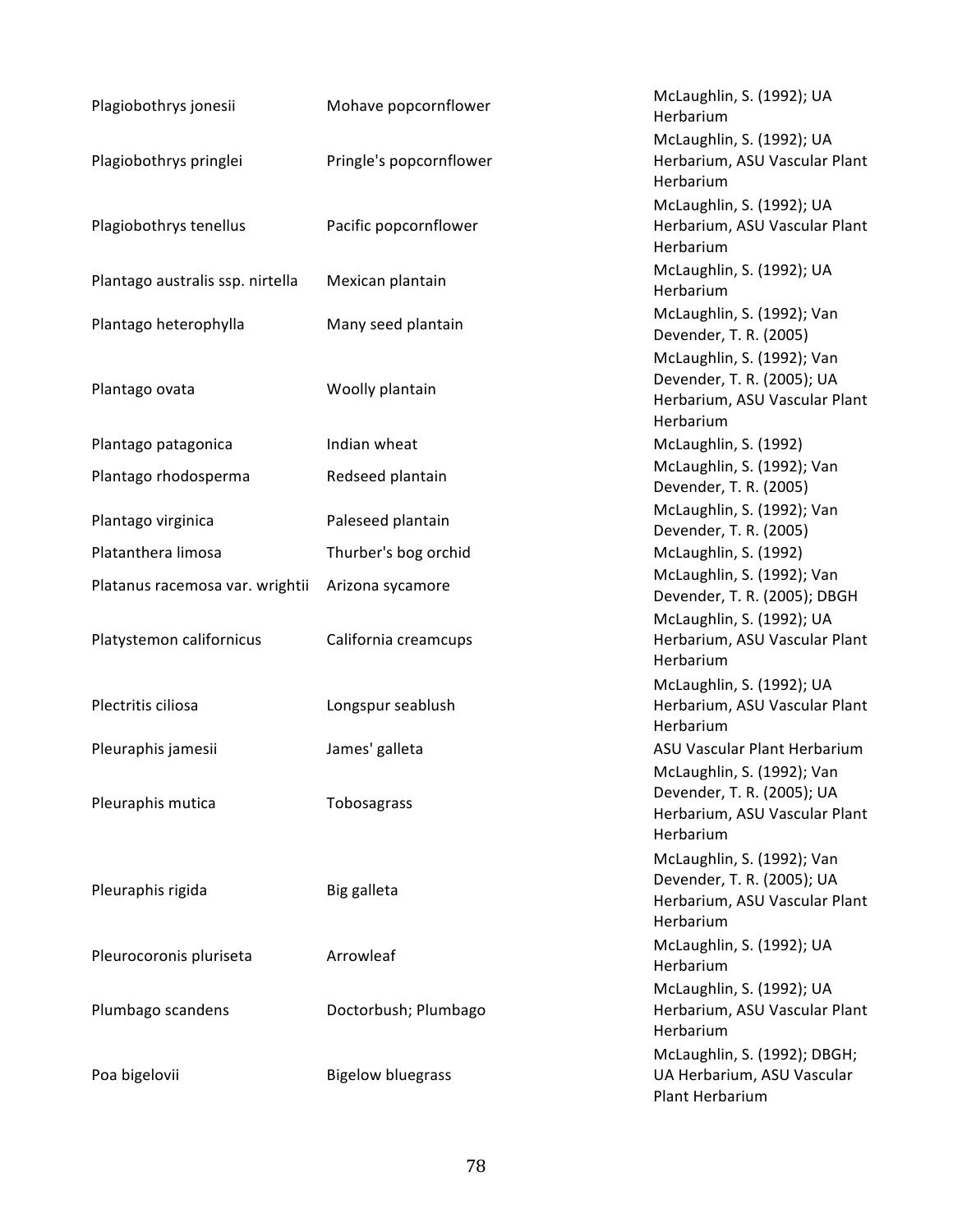| Poa fendleriana var.<br>fendleriana       | muttongrass                  | McLaughlin, S. (1992); UA<br>Herbarium, ASU Vascular Plant<br>Herbarium       |
|-------------------------------------------|------------------------------|-------------------------------------------------------------------------------|
| Poa fendleriana var. longiligula          | muttongrass                  | McLaughlin, S. (1992); ASU<br>Vascular Plant Herbarium                        |
| Poa palustris                             | Fowl bluegrass               | <b>UA Herbarium</b>                                                           |
| Polanisia dodecandra ssp.<br>traohysperma | Western clammyweed           | McLaughlin, S. (1992); Van<br>Devender, T. R. (2005)                          |
| Polygala alba                             | White milkwort               | McLaughlin, S. (1992); UA<br>Herbarium                                        |
| Polygala barbeyana                        | Blue milkwort                | McLaughlin, S. (1992); UA<br>Herbarium, ASU Vascular Plant<br>Herbarium       |
| Polygala hemipterocarpa<br>Polygala longa |                              | McLaughlin, S. (1992)<br>McLaughlin, S. (1992)                                |
| Polygala macradenia                       | Purple milkwort              | McLaughlin, S. (1992); UA<br>Herbarium, ASU Vascular Plant<br>Herbarium       |
| Polygala obscura                          | Velvetseed milkwort          | McLaughlin, S. (1992); DBGH;<br>UA Herbarium, ASU Vascular<br>Plant Herbarium |
| Polygala orthotricha                      | Velvetseed milkwort          | McLaughlin, S. (1992); Van<br>Devender, T. R. (2005); UA<br>Herbarium         |
| Polygala scoparioides                     | Broom milkwort               | McLaughlin, S. (1992); ASU<br>Vascular Plant Herbarium                        |
| Polygonum amphibium                       | Water Knotweed               | McLaughlin, S. (1992); UA<br>Herbarium                                        |
| Polygonum argyrocoleon                    | Silversheath knotweed        | <b>UA Herbarium</b>                                                           |
| Polygonum douglasii ssp.<br>johnstonii    | Johnston's Knotweed          | McLaughlin, S. (1992); UA<br>Herbarium                                        |
| Polygonum fusiforme                       | Spotted ladysthumb           | McLaughlin, S. (1992); DBGH;<br>UA Herbarium, ASU Vascular<br>Plant Herbarium |
| Polygonum pensylvanicum                   | Pennsylvania Knotweed        | McLaughlin, S. (1992); UA<br>Herbarium, ASU Vascular Plant<br>Herbarium       |
| Polygonum punctatum                       | Dotted smartweed             | McLaughlin, S. (1992); UA<br>Herbarium                                        |
| Polypodium hesperium                      | Western polypody             | McLaughlin, S. (1992); UA<br>Herbarium                                        |
| Polypodium thyssanolepis                  | Arizona Scaly polypody       | McLaughlin, S. (1992); UA<br>Herbarium                                        |
| Polypodium vulgare                        |                              | McLaughlin, S. (1992)<br>McLaughlin, S. (1992); UA                            |
| Polypogon elongatus                       | Streambank rabbitsfoot grass | Herbarium, ASU Vascular Plant<br>Herbarium                                    |
| Polypogon viridis                         | Beardless rabbitsfoot grass  | UA Herbarium, ASU Vascular<br>Plant Herbarium                                 |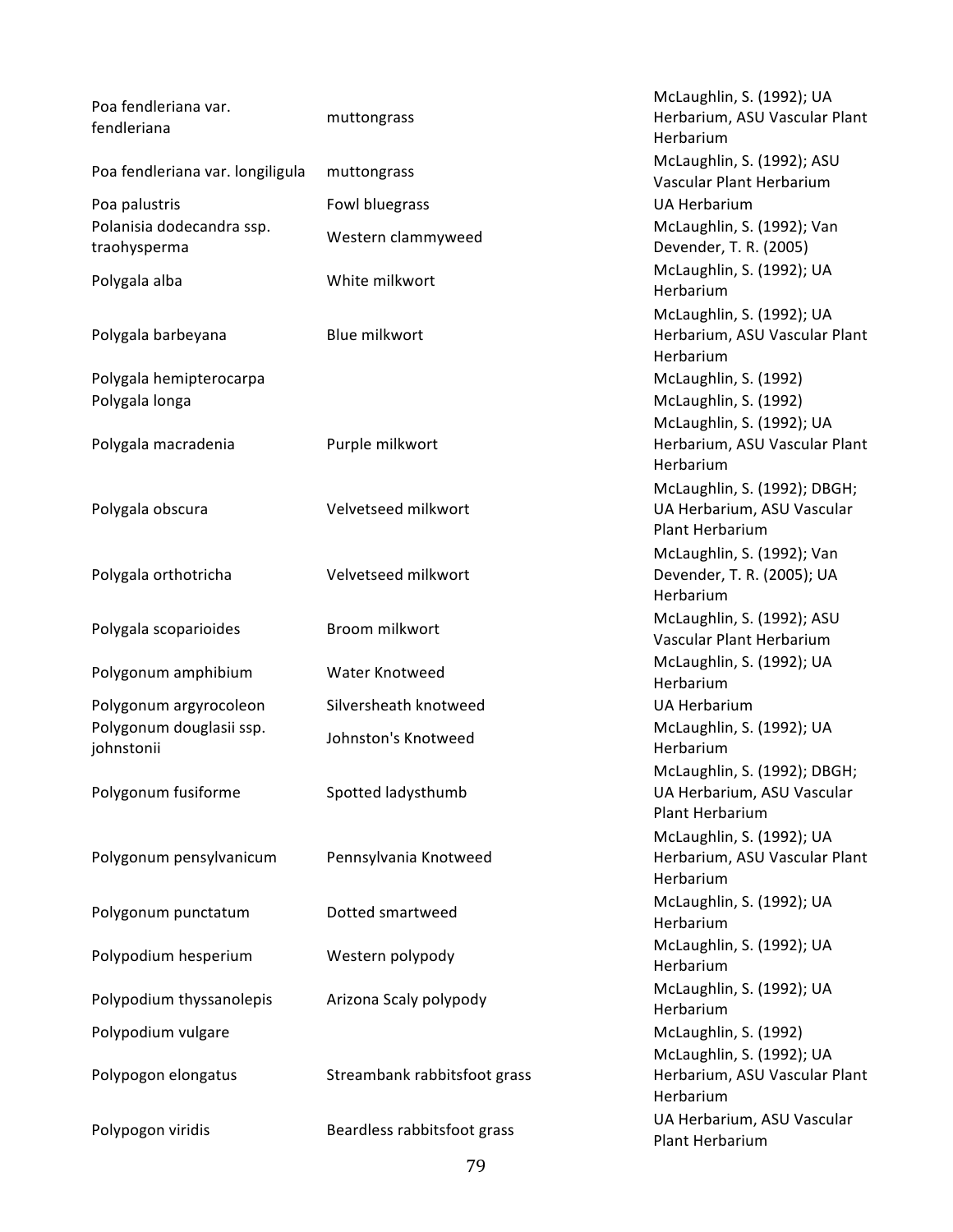| Populus angustifolia                          | Narrowleaf cottonwood                      | McLaughlin, S. (1992); UA<br>Herbarium, ASU Vascular Plant<br>Herbarium       |
|-----------------------------------------------|--------------------------------------------|-------------------------------------------------------------------------------|
| Populus fremontii ssp.<br>fremontii           | Desert cottonwood; Fremont's<br>cottonwood | McLaughlin, S. (1992); UA<br>Herbarium, ASU Vascular Plant<br>Herbarium       |
| Populus tremuloides                           | Quaking aspen                              | McLaughlin, S. (1992); DBGH;<br><b>UA Herbarium</b>                           |
| Porophyllum gracile                           | Slender poreleaf                           | McLaughlin, S. (1992); DBGH;<br>UA Herbarium, ASU Vascular<br>Plant Herbarium |
| Porophyllum ruderale ssp.<br>macrocephalum    | Yerba prosa                                | McLaughlin, S. (1992); UA<br>Herbarium, ASU Vascular Plant<br>Herbarium       |
| Portulaca halimoides                          | Silkcotton purselane                       | <b>UA Herbarium</b>                                                           |
| Portulaca pilosa                              | Kiss-me-quick                              | McLaughlin, S. (1992); UA<br>Herbarium                                        |
| Portulaca suffrutescens                       | Shrubby purslane                           | McLaughlin, S. (1992); UA<br>Herbarium, ASU Vascular Plant<br>Herbarium       |
| Portulaca umbraticola                         | Wingpod purslane                           | McLaughlin, S. (1992); DBGH;<br>UA Herbarium, ASU Vascular<br>Plant Herbarium |
| Potamogeton foliosus var.<br>foliosus         | Leafy pondweed                             | McLaughlin, S. (1992); UA<br>Herbarium, ASU Vascular Plant<br>Herbarium       |
| Potamogeton pectinatus                        | Sago pondweed                              | McLaughlin, S. (1992); UA<br>Herbarium                                        |
| Potamogeton pusillus var.<br>pusillus         | Small pondweed                             | <b>UA Herbarium</b>                                                           |
| Potentilla diversifolia<br>Potentilla rivalis |                                            | McLaughlin, S. (1992)<br>McLaughlin, S. (1992)                                |
| Potentilla subviscosa var.<br>ramulosa        | Navajo cinquefoil                          | McLaughlin, S. (1992); UA<br>Herbarium                                        |
| Potentilla thurberi                           | Scarlet cinquefoil                         | McLaughlin, S. (1992); UA<br>Herbarium, ASU Vascular Plant<br>Herbarium       |
| Potentilla wheeleri                           | Kern cinquefoil                            | McLaughlin, S. (1992); UA<br>Herbarium                                        |
| Prenanthella exigua                           | Brightwhite; feeble<br>prenanthela         | McLaughlin, S. (1992); UA<br>Herbarium, ASU Vascular Plant<br>Herbarium       |
| Primula rusbyi                                | Rusby's primrose                           | McLaughlin, S. (1992); UA<br>Herbarium                                        |
| Proboscidea altheaefolia                      | Devil's claw                               | McLaughlin, S. (1992)                                                         |
| Proboscidea parviflora ssp.<br>parviflora     | Devil's claw                               | McLaughlin, S. (1992); Van<br>Devender, T. R. (2005)                          |
| Prosopis glandulosa var.<br>glandulosa        | Texas honey mesquite                       | McLaughlin, S. (1992); Van<br>Devender, T. R. (2005)                          |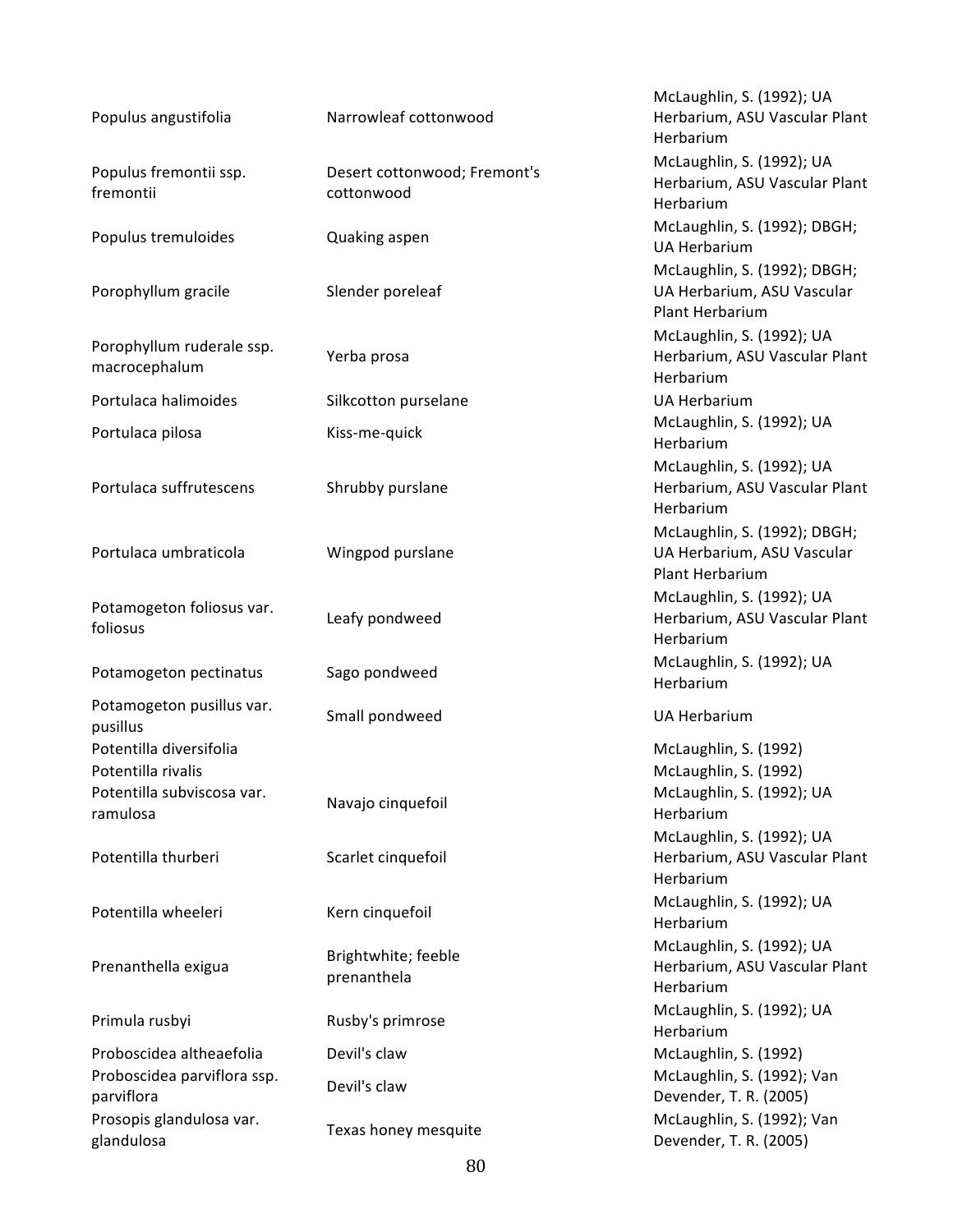| Prosopis juliflora var.<br>torreyana   | Honey mesquite             | McLaughlin, S. (1992); Van<br>Devender, T. R. (2005)                                                         |
|----------------------------------------|----------------------------|--------------------------------------------------------------------------------------------------------------|
| Prosopis pubescens                     | Screwbean mesquite         | McLaughlin, S. (1992)                                                                                        |
| Prosopis velutina                      | Velvet mesquite            | McLaughlin, S. (1992)                                                                                        |
| Prunella vulgaris                      | Heal all                   | McLaughlin, S. (1992); Van<br>Devender, T. R. (2005); DBGH                                                   |
| Prunus emarginata                      | Bittercherry               | McLaughlin, S. (1992); UA<br>Herbarium, ASU Vascular Plant<br>Herbarium                                      |
| Prunus serotina ssp. virens            | <b>Black cherry</b>        | McLaughlin, S. (1992); Van<br>Devender, T. R. (2005); UA<br>Herbarium, ASU Vascular Plant<br>Herbarium       |
| Prunus serotina var. rufula            | Southwestern chokecherry   | <b>UA Herbarium</b>                                                                                          |
| Prunus viginiana var. demissa          | Western chokecherry        | <b>UA Herbarium</b>                                                                                          |
| Psathyrostachys juncea                 | Russian wildrye            | <b>UA Herbarium</b>                                                                                          |
| Pseudocymopterus montanus              | Alpine false springparsley | McLaughlin, S. (1992); UA<br>Herbarium, ASU Vascular Plant<br>Herbarium                                      |
| Pseudognaphalium arizonicum            |                            | McLaughlin, S. (1992)                                                                                        |
| Pseudognaphalium canescens             | Wright's cudweed           | McLaughlin, S. (1992); Van<br>Devender, T. R. (2005); DBGH;<br>UA Herbarium, ASU Vascular<br>Plant Herbarium |
| Pseudognaphalium<br>leucocephalum      | White cudweed              | McLaughlin, S. (1992); Van<br>Devender, T. R. (2005); UA<br>Herbarium, ASU Vascular Plant<br>Herbarium       |
| Pseudognaphalium pringlei              | Pringle's cudweed          | McLaughlin, S. (1992); Van<br>Devender, T. R. (2005); UA<br>Herbarium                                        |
| Pseudognaphalium<br>stramineum         | Cotton cudweed             | McLaughlin, S. (1992); DBGH;<br>UA Herbarium, ASU Vascular<br>Plant Herbarium                                |
| Pseudognaphalium viscosum              |                            | McLaughlin, S. (1992); Van<br>Devender, T. R. (2005)                                                         |
| Pseudotsuga menziesii var.<br>glauca   | Douglas fir                | McLaughlin, S. (1992); Van<br>Devender, T. R. (2005); UA<br>Herbarium, ASU Vascular Plant<br>Herbarium       |
| Psilostrophe cooperi                   | Paper flower               | McLaughlin, S. (1992)                                                                                        |
| Psoralea tenuiflora var.<br>floribunda | Slimflower scurfpea        | McLaughlin, S. (1992); DBGH                                                                                  |
| Psorothamnus spinosus                  | Smoke tree                 | McLaughlin, S. (1992)                                                                                        |
| Psuedoabutilon thurberi                | Thurber Indian mallow      | McLaughlin, S. (1992); Van<br>Devender, T. R. (2005)                                                         |
| Ptelea trifoliata var.<br>angustifolia | Common hoptree             | McLaughlin, S. (1992); UA<br>Herbarium, ASU Vascular Plant<br>Herbarium                                      |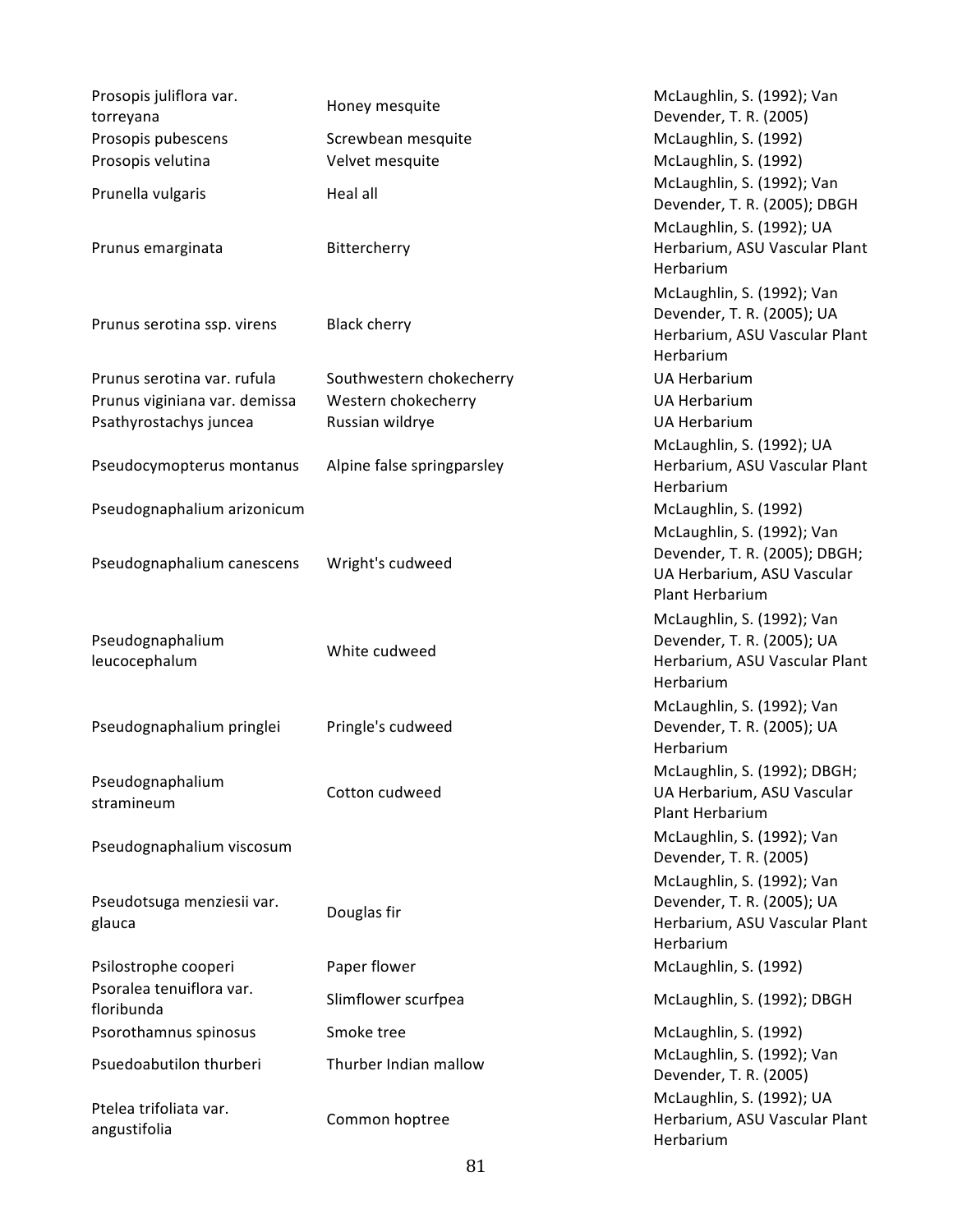| Ptelea trifoliata var. cognata        | Pallid hoptree                               | UA Herbarium<br>McLaughlin, S. (1992); Van                                    |
|---------------------------------------|----------------------------------------------|-------------------------------------------------------------------------------|
| Pteridium aquilinum var.<br>pubescens | Western brackenfern                          | Devender, T. R. (2005); UA<br>Herbarium, ASU Vascular Plant<br>Herbarium      |
| Pterospora andromeda                  |                                              | McLaughlin, S. (1992); UA<br>Herbarium, ASU Vascular Plant<br>Herbarium       |
| Pterostegia drymarioides              | Woodland threadstem                          | McLaughlin, S. (1992); DBGH<br>Van Devender, T. R. (2005);                    |
| Purshia stansburiana                  | Stansbury's cliffrose                        | DBGH; UA Herbarium, ASU<br>Vascular Plant Herbarium                           |
| Pyrola chlorantha                     | Green shinleaf, greenflowered<br>wintergreen | McLaughlin, S. (1992); UA<br>Herbarium, ASU Vascular Plant<br>Herbarium       |
| Pyrola elliptica                      | Waxflower shinleaf                           | McLaughlin, S. (1992); ASU<br>Vascular Plant Herbarium                        |
| Pyrola secunda                        | Sidebells wintergreen                        | McLaughlin, S. (1992); UA<br>Herbarium                                        |
| Pyrrhopappus multicaulis              |                                              | McLaughlin, S. (1992)                                                         |
| Quercus arizonica                     | Arizona oak                                  | McLaughlin, S. (1992); Van<br>Devender, T. R. (2005)                          |
| Quercus chrysolepis                   | Canyon live oak                              | McLaughlin, S. (1992); Van<br>Devender, T. R. (2005)                          |
| Quercus emoryi                        | Emory oak                                    | McLaughlin, S. (1992); Van<br>Devender, T. R. (2005)                          |
| Quercus gambelii                      | Gambel oak                                   | McLaughlin, S. (1992); Van<br>Devender, T. R. (2005)                          |
| Quercus hypoleucoides                 | Silverleaf oak                               | McLaughlin, S. (1992); UA<br>Herbarium, ASU Vascular Plant<br>Herbarium       |
| Quercus oblongifolia                  | Silverleaf oak                               | McLaughlin, S. (1992); Van<br>Devender, T. R. (2005)                          |
| Quercus rugosa                        | Mexican blue oak                             | McLaughlin, S. (1992); Van<br>Devender, T. R. (2005)                          |
| Quercus turbinella var.<br>ajoensis   | Ajo oak                                      | McLaughlin, S. (1992); Van<br>Devender, T. R. (2005)                          |
| Quercus turbinella var.<br>turbinella | Shrub live oak                               | McLaughlin, S. (1992); Van<br>Devender, T. R. (2005)                          |
| Rafinesquia california                | California chicory                           | McLaughlin, S. (1992); UA<br>Herbarium, ASU Vascular Plant<br>Herbarium       |
| Rafinesquia neomexicana               | Desert chicory                               | McLaughlin, S. (1992); DBGH;<br>UA Herbarium, ASU Vascular<br>Plant Herbarium |
| Rhamnus betulaefolia                  | <b>Birchleaf buckthorn</b>                   | McLaughlin, S. (1992); UA<br>Herbarium, ASU Vascular Plant<br>Herbarium       |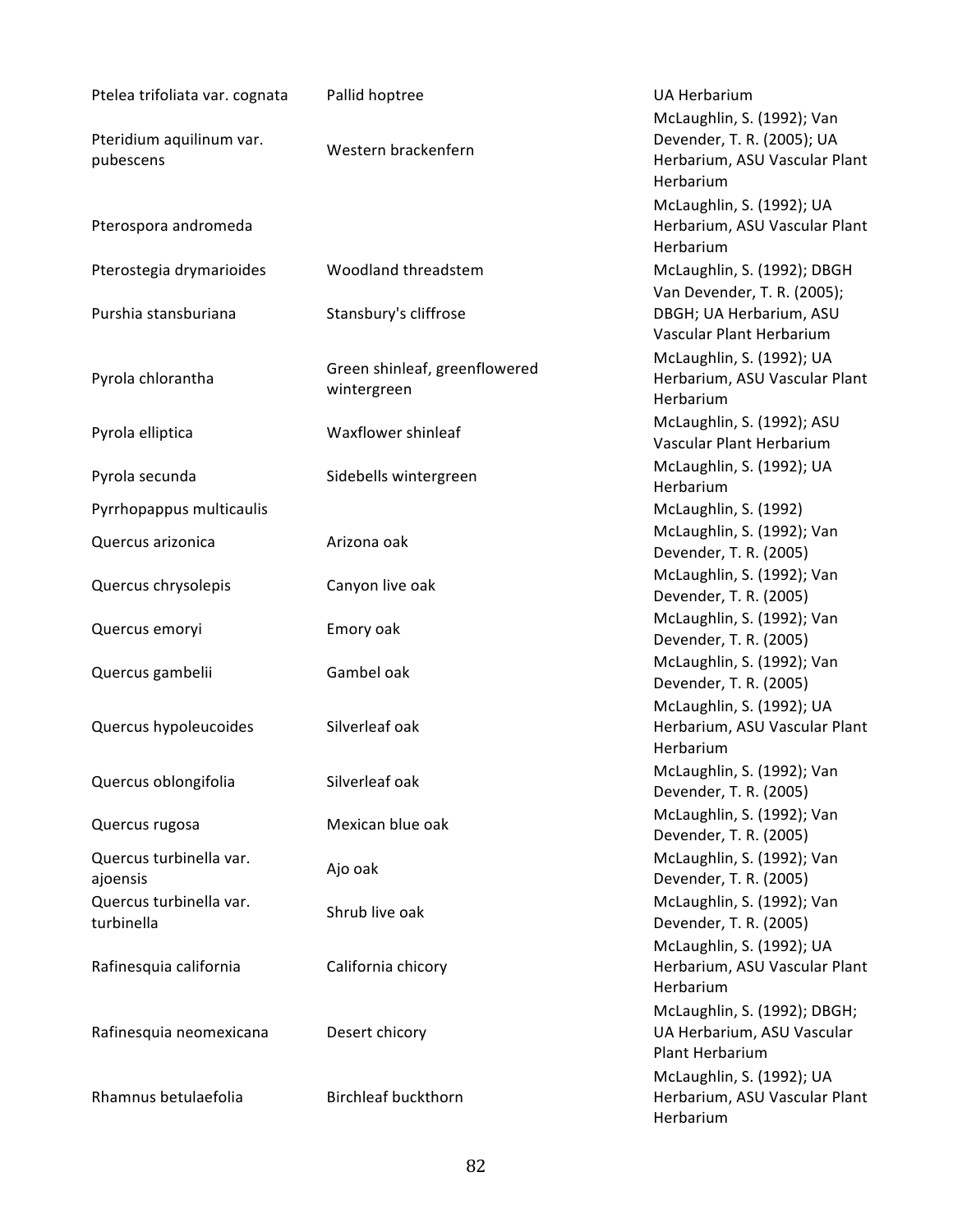| Rhamnus californica var. ursina   | California buckthorn                       | McLaughlin, S. (1992); DBGH;<br>UA Herbarium, ASU Vascular<br>Plant Herbarium                                |
|-----------------------------------|--------------------------------------------|--------------------------------------------------------------------------------------------------------------|
| Rhamnus crocea var. ilicifolia    | Hollyleaf buckthorn; Hollyleaf<br>redberry | McLaughlin, S. (1992); Van<br>Devender, T. R. (2005); UA<br>Herbarium, ASU Vascular Plant<br>Herbarium       |
| Rhus aromatica                    | Fragrant sumac                             | McLaughlin, S. (1992); Van<br>Devender, T. R. (2005); UA<br>Herbarium, ASU Vascular Plant<br>Herbarium       |
| Rhus glabra                       | Smooth sumac                               | McLaughlin, S. (1992); UA<br>Herbarium                                                                       |
| Rhus microphylla                  | Littleleaf sumac                           | McLaughlin, S. (1992); UA<br>Herbarium                                                                       |
| Rhus radicans                     |                                            | McLaughlin, S. (1992); Van<br>Devender, T. R. (2005)                                                         |
| Rhus trilobata                    | Skunkbush sumac                            | <b>UA Herbarium</b>                                                                                          |
| Rhus trilobata var. pilosissima   | Pubescent squawbush,<br>skunkbush sumac    | <b>UA Herbarium</b>                                                                                          |
| Rhus trilobata var. trilobata     | Ill-scented sumac                          | <b>UA Herbarium</b>                                                                                          |
| Rhus virens var. choriophylla     | Evergreen sumac                            | McLaughlin, S. (1992); Van<br>Devender, T. R. (2005); DBGH;<br>UA Herbarium, ASU Vascular<br>Plant Herbarium |
| Rhynchosia senna var. texana      | Texas snoutbean                            | McLaughlin, S. (1992); DBGH                                                                                  |
| Ribes aureum                      | Golden currant                             | McLaughlin, S. (1992); UA<br>Herbarium                                                                       |
| Ribes pinetorum                   | Orange gooseberry                          | McLaughlin, S. (1992); UA<br>Herbarium, ASU Vascular Plant<br>Herbarium                                      |
| Ribes quercetorum                 | Rock gooseberry                            | McLaughlin, S. (1992); UA<br>Herbarium                                                                       |
| Rivinia humilis                   |                                            | McLaughlin, S. (1992)                                                                                        |
| Robinia neomexicana               | New Mexican locust                         | McLaughlin, S. (1992); Van<br>Devender, T. R. (2005)                                                         |
| Rosa woodsii var.<br>ultramontana | Wood's rose                                | McLaughlin, S. (1992); UA<br>Herbarium, ASU Vascular Plant<br>Herbarium                                      |
| Rubus arizonensis                 | Arizona blackberry                         | McLaughlin, S. (1992); UA<br>Herbarium                                                                       |
| Rubus neomexicanus                | New Mexico raspberry                       | McLaughlin, S. (1992); UA<br>Herbarium                                                                       |
| Rubus strigosus var. arizonicus   | Common red raspberry                       | McLaughlin, S. (1992); Van<br>Devender, T. R. (2005); UA<br>Herbarium, ASU Vascular Plant<br>Herbarium       |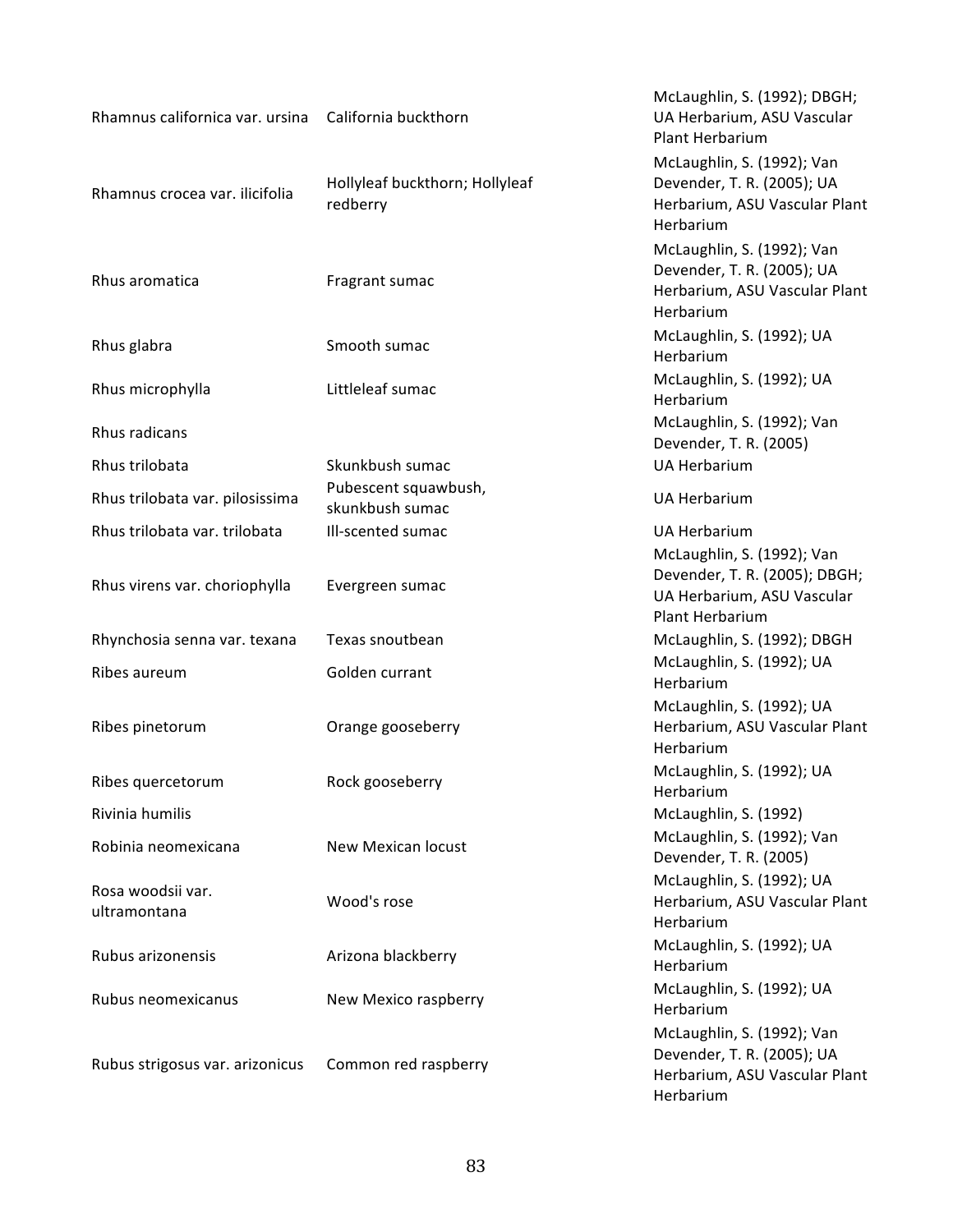| Rudbeckia laciniata                   | Cutleaf coneflower                  | McLaughlin, S. (1992); UA<br>Herbarium, ASU Vascular Plant<br>Herbarium |
|---------------------------------------|-------------------------------------|-------------------------------------------------------------------------|
| Ruellia nudiflora                     | Violet wild petuna                  | McLaughlin, S. (1992); DBGH                                             |
| Rumex altissimus                      | Pale dock; smooth dock              | McLaughlin, S. (1992); UA<br>Herbarium, ASU Vascular Plant<br>Herbarium |
| <b>Rumex californicus</b>             |                                     | McLaughlin, S. (1992)                                                   |
| Rumex ellipticus                      |                                     | McLaughlin, S. (1992)<br>McLaughlin, S. (1992); UA                      |
| Rumex hymenosepalus                   | Canaigre dock                       | Herbarium, ASU Vascular Plant<br>Herbarium                              |
| Rumex mexicanus                       |                                     | McLaughlin, S. (1992)                                                   |
| Rynchosida physocalyx                 |                                     | McLaughlin, S. (1992)<br>McLaughlin, S. (1992); UA                      |
| Sageretia wrightii                    | Wright's mock buckthorn             | Herbarium, ASU Vascular Plant<br>Herbarium                              |
| Sagina decumbens ssp.<br>occidentalis | Western pearlwort                   | McLaughlin, S. (1992); UA<br>Herbarium                                  |
| Sagittaria greggii                    | Long-barb arrowhead                 | McLaughlin, S. (1992); UA<br>Herbarium                                  |
| Sagittaria latifolia                  |                                     | McLaughlin, S. (1992); UA<br>Herbarium                                  |
| Salix amygdaloides                    | Peach leaf willow                   | McLaughlin, S. (1992); UA<br>Herbarium                                  |
| Salix bonplandiana var.<br>laevigata  | Red willow                          | McLaughlin, S. (1992); DBGH                                             |
| Salix exigua                          | Desert willow; narrowleaf<br>willow | McLaughlin, S. (1992); UA<br>Herbarium, ASU Vascular Plant<br>Herbarium |
| Salix exilifolia                      |                                     | McLaughlin, S. (1992); Van<br>Devender, T. R. (2005)                    |
| Salix gooddingii                      | Goodding's willow                   | McLaughlin, S. (1992); UA<br>Herbarium, ASU Vascular Plant<br>Herbarium |
| Salix irrorata                        | Bluestem willow; sandbar<br>willow  | McLaughlin, S. (1992); UA<br>Herbarium                                  |
| Salix lasiolepis                      | Arroyo willow                       | McLaughlin, S. (1992); UA<br>Herbarium, ASU Vascular Plant<br>Herbarium |
| Salix scouleriana                     | Scouler's willow                    | McLaughlin, S. (1992); UA<br>Herbarium, ASU Vascular Plant<br>Herbarium |
| Salix taxifolia                       | Yewleaf willow                      | DBGH; UA Herbarium, ASU<br>Vascular Plant Herbarium                     |
| Salsola ssp. tragus                   | Prickly russian thistle             |                                                                         |
| Salvia amissa                         | Aravaipa sage                       | McLaughlin, S. (1992)                                                   |
| Salvia arizonica                      | Arizona sage                        | McLaughlin, S. (1992); UA<br>Herbarium                                  |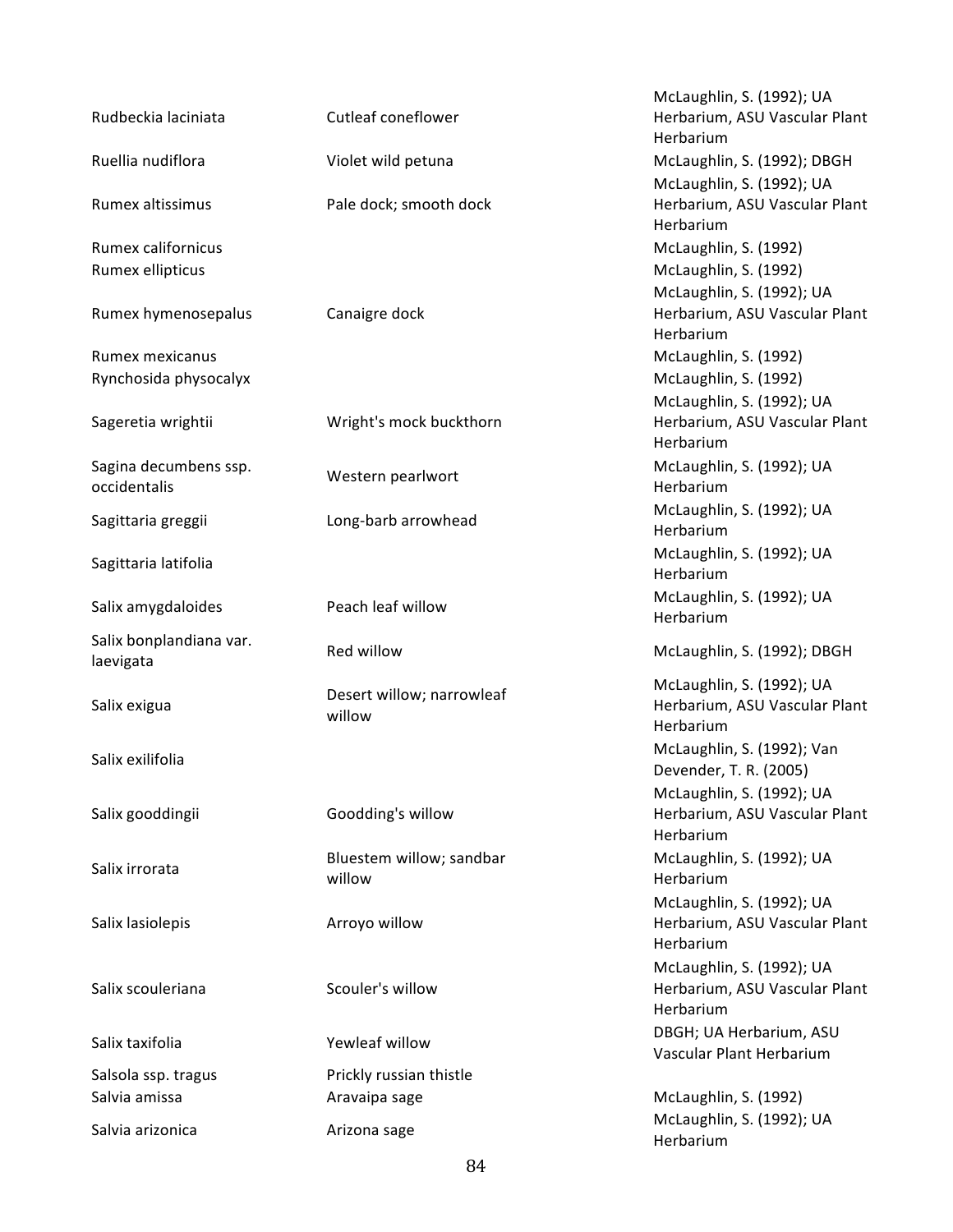| Salvia columbariae                         | Chia, Desert sage         | McLaughlin, S. (1992); DBGH;<br>UA Herbarium, ASU Vascular<br>Plant Herbarium                          |
|--------------------------------------------|---------------------------|--------------------------------------------------------------------------------------------------------|
| Salvia henryi                              | Crimson sage              | McLaughlin, S. (1992); UA<br>Herbarium                                                                 |
| Salvia lemmoni                             | Lemmon's sage             | McLaughlin, S. (1992); ASU<br>Vascular Plant Herbarium                                                 |
| Salvia parryi                              | Parry's sage              | McLaughlin, S. (1992); UA<br>Herbarium                                                                 |
| Salvia pinguifolia                         | Rock sage                 | McLaughlin, S. (1992); UA<br>Herbarium, ASU Vascular Plant<br>Herbarium                                |
| Salvia reflexa                             | Blue sage, lanceleaf sage | UA Herbarium, ASU Vascular<br>Plant Herbarium                                                          |
| Salvia subincisa                           | Sawtooth sage             | McLaughlin, S. (1992); DBGH;<br>UA Herbarium, ASU Vascular<br>Plant Herbarium                          |
| Sambucus neomexicana                       |                           | McLaughlin, S. (1992); UA<br>Herbarium                                                                 |
| Sambucus nigra ssp.<br>canadensis          | Mexican elderberry        | McLaughlin, S. (1992); UA<br>Herbarium                                                                 |
| Sambucus nigra ssp. cerulea                | Blue elderberry           | McLaughlin, S. (1992); Van<br>Devender, T. R. (2005); UA<br>Herbarium, ASU Vascular Plant<br>Herbarium |
| Sambucus racemosa var.<br>racemosa         | Red elderberry            | McLaughlin, S. (1992); UA<br>Herbarium                                                                 |
| Samolus vagans                             | Chiricahua Mtn. Brookweed | McLaughlin, S. (1992); UA<br>Herbarium                                                                 |
| Samolus valerandi ssp.<br>parviflorus      | Water brookweed           | McLaughlin, S. (1992); UA<br>Herbarium, ASU Vascular Plant<br>Herbarium                                |
| Sanvitalia abertii                         | Abert's creeping zinnia   | McLaughlin, S. (1992); DBGH                                                                            |
| Sapindus marginatus                        |                           | McLaughlin, S. (1992); Van<br>Devender, T. R. (2005)                                                   |
| Sapindus saponaria                         | Wingleaf soapberry        | McLaughlin, S. (1992); UA<br>Herbarium, ASU Vascular Plant<br>Herbarium                                |
| Sapindus saponaria var.<br>drummondii      | Western soapberry         | <b>UA Herbarium</b>                                                                                    |
| Sarcostemma cynanchoides<br>ssp. Hartwegii | Hartweg's twinevine       | <b>UA Herbarium</b>                                                                                    |
| Saxifraga eriophora                        | Redfuzz saxifrage         | McLaughlin, S. (1992); UA<br>Herbarium, ASU Vascular Plant<br>Herbarium                                |
| Schizachyrium cirratum                     | Texas bluestem            | McLaughlin, S. (1992); UA<br>Herbarium, ASU Vascular Plant<br>Herbarium                                |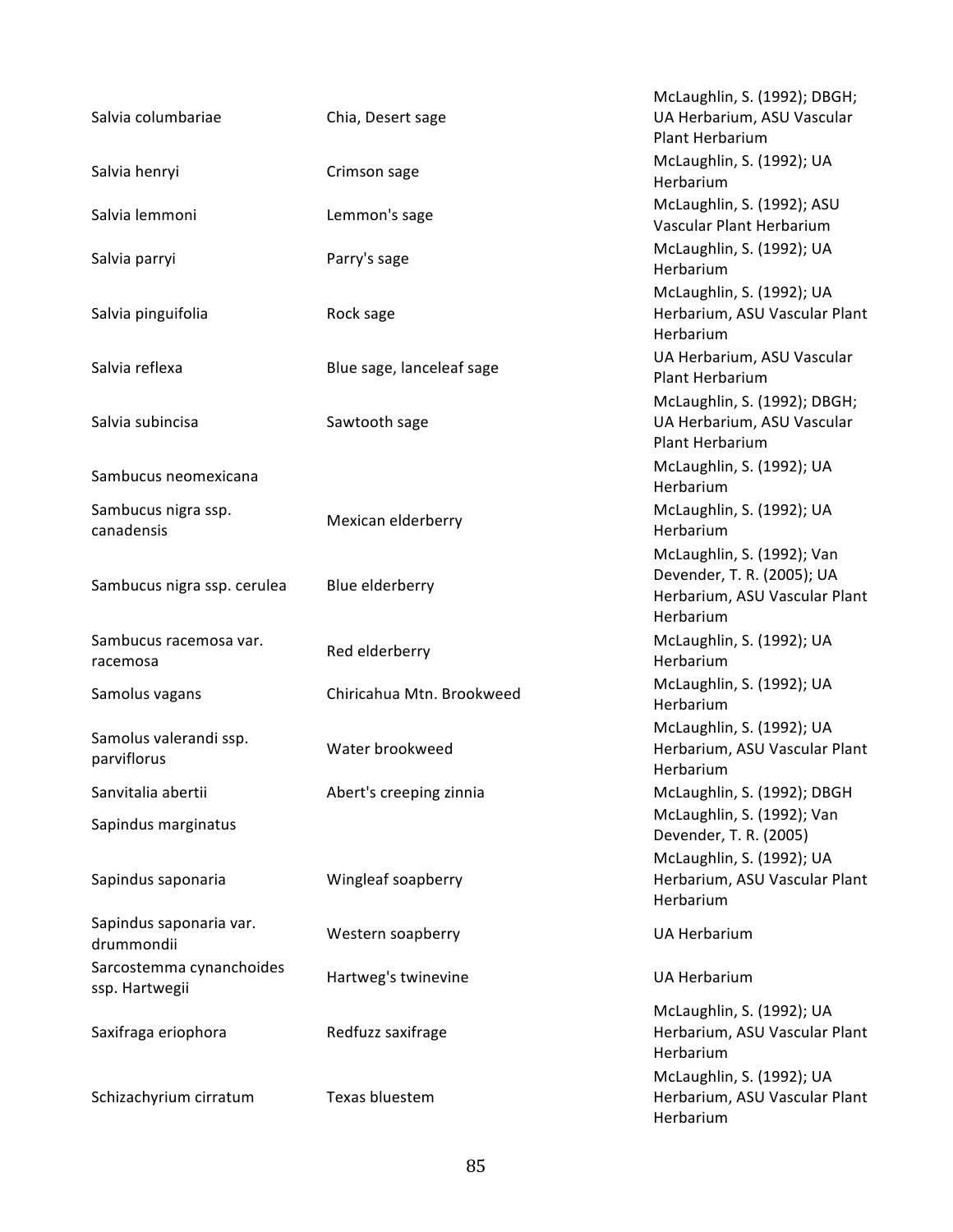| Schizachyrium sanguineum<br>var. hirtiflorum | Crimson bluestem               | McLaughlin, S. (1992); UA<br>Herbarium                                                                           |
|----------------------------------------------|--------------------------------|------------------------------------------------------------------------------------------------------------------|
| Schizachyrium scoparium                      |                                | McLaughlin, S. (1992); ASU<br>Vascular Plant Herbarium                                                           |
| Schkuhria wislizeni                          | Wislezenus' fake threadleaf    | McLaughlin, S. (1992); UA<br>Herbarium                                                                           |
| Schoenoplectus acutus var.<br>acutus         | Tule bulrush, hardstem bulrush | <b>UA Herbarium</b>                                                                                              |
| Schoenoplectus americanus                    | American bulrush               | <b>UA Herbarium</b>                                                                                              |
| Schoenoplectus maritimus                     | Cosmopolitan bulrush           | <b>UA Herbarium</b>                                                                                              |
| Scirpus californicus                         | California bulrush             | McLaughlin, S. (1992); DBGH;<br><b>UA Herbarium</b>                                                              |
| Scirpus maritimus var.<br>paludosus          | Cosmopolitan bulrush           | Van Devender, T. R. (2005); UA<br>Herbarium                                                                      |
| Scirpus microcarpus                          | Small fruit bulrush            | McLaughlin, S. (1992); UA<br>Herbarium                                                                           |
| Scirpus olneyi                               | American bulrush               | McLaughlin, S. (1992); DBGH                                                                                      |
| Scirpus validus var.<br>tabernaemontanii     |                                | McLaughlin, S. (1992)                                                                                            |
| Sclerocactus intertextus var.<br>intertextus | White fishhook cactus          | <b>UA Herbarium</b>                                                                                              |
| Scleropogon brevifolius                      | <b>Burrograss</b>              | McLaughlin, S. (1992); Van<br>Devender, T. R. (2005); UA<br>Herbarium, ASU Vascular Plant<br>Herbarium           |
| Scrophularia parviflora                      | Pineland figwort               | McLaughlin, S. (1992); UA<br>Herbarium, ASU Vascular Plant<br>Herbarium                                          |
| Scutellaria potosina var.<br>tessellata      | Mexican skullcap               | McLaughlin, S. (1992); Van<br>Devender, T. R. (2005); UA<br>Herbarium, ASU Vascular Plant<br>Herbarium           |
| Sebastiania bilocularis                      | Arrow plant                    | McLaughlin, S. (1992); Van<br>Devender, T. R. (2005)                                                             |
| Sedum griffithsii                            | Cockerell's stonecrop          | McLaughlin, S. (1992); DBGH                                                                                      |
| Selaginella arizonica                        | Arizona spikemoss              | McLaughlin, S. (1992); UA<br>Herbarium, ASU Vascular Plant<br>Herbarium                                          |
| Selaginella eremophila                       | Desert spikemoss               | <b>UA Herbarium</b>                                                                                              |
| Selaginella rupincola                        | Rockloving spikemoss           | McLaughlin, S. (1992); UA<br>Herbarium, ASU Vascular Plant<br>Herbarium                                          |
| Selaginella underwoodii var.<br>doliotricha  | Underwood's spikemoss          | McLaughlin, S. (1992); UA<br>Herbarium, ASU Vascular Plant<br>Herbarium                                          |
| Senecio bigelovii                            | Nodding ragwort                | McLaughlin, S. (1992); DBGH;<br>UA Herbarium, ASU Vascular<br>Plant HerbariumUA<br>Herbarium, ASU Vascular Plant |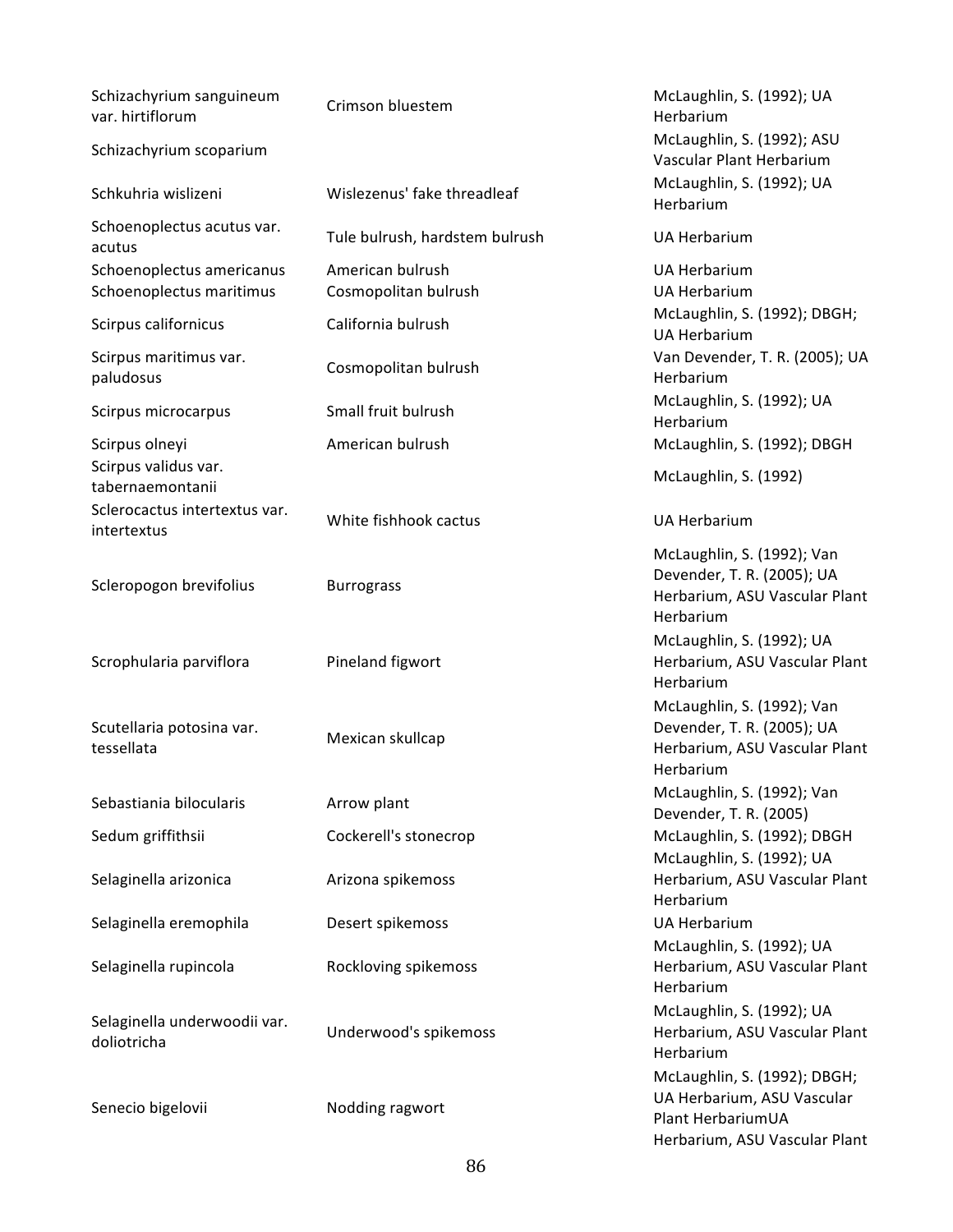## Herbarium

| Senecio eremophilus                        | Desert groundsel                      | <b>UA Herbarium</b>                                                                                    |
|--------------------------------------------|---------------------------------------|--------------------------------------------------------------------------------------------------------|
| Senecio eremophilus var.<br>macdougalii    | Macdougal's groundsel                 | UA Herbarium, ASU Vascular<br>Plant Herbarium                                                          |
| Senecio flaccidus var. douglasii           | Douglas' groundsel                    | UA Herbarium, ASU Vascular<br>Plant Herbarium                                                          |
| Senecio flaccidus var. flaccidus           | Threadleaf groundsel                  | McLaughlin, S. (1992); Van<br>Devender, T. R. (2005); UA<br>Herbarium, ASU Vascular Plant<br>Herbarium |
| Senecio flaccidus var.<br>monoensis        | Sandwash groundsel; Mono<br>groundsel | Felger, R. and Rosen, P. C.<br>(2004); UA Herbarium, ASU<br>Vascular Plant Herbarium                   |
| Senecio hartwegii                          | Hartweg's groundsel                   | McLaughlin, S. (1992); UA<br>Herbarium                                                                 |
| Senecio lemmoni                            | Lemmon's groundsel                    | McLaughlin, S. (1992); UA<br>Herbarium, ASU Vascular Plant<br>Herbarium                                |
| Senecio mohavensis                         | Mohave groundsel                      | McLaughlin, S. (1992); UA<br>Herbarium, ASU Vascular Plant<br>Herbarium                                |
| Senecio multidentatus var.<br>huachucanus  | Huachuca Mtn. Ragwort                 | <b>UA Herbarium</b>                                                                                    |
| Senecio neomexicanus var.<br>neomexicana   | New Mexico groundsel                  | McLaughlin, S. (1992); UA<br>Herbarium                                                                 |
| Senecio parryi                             | Parry groundsel; mtn. Ragwort         | McLaughlin, S. (1992); UA<br>Herbarium                                                                 |
| Senecio quercetorum                        | Oak creek ragwort                     | McLaughlin, S. (1992); UA<br>Herbarium                                                                 |
| Senecio salignus                           | Willow ragwort                        | McLaughlin, S. (1992); UA<br>Herbarium                                                                 |
| Senecio spartioides var.<br>multicapitatus | Broomlike ragwort                     | ASU Vascular Plant Herbarium                                                                           |
| Senecio wootonii                           | Wooton's groundwel                    | McLaughlin, S. (1992); UA<br>Herbarium, ASU Vascular Plant<br>Herbarium                                |
| Senna bauhinioides                         | Twinleaf senna                        | McLaughlin, S. (1992); UA<br>Herbarium, ASU Vascular Plant<br>Herbarium                                |
| Senna covesii                              | Desert senna                          | McLaughlin, S. (1992); DBGH;<br>UA Herbarium, ASU Vascular<br>Plant Herbarium                          |
| Senna hirsuta var. glaberrima              | Woolly senna                          | McLaughlin, S. (1992); Van<br>Devender, T. R. (2005); UA<br>Herbarium, ASU Vascular Plant<br>Herbarium |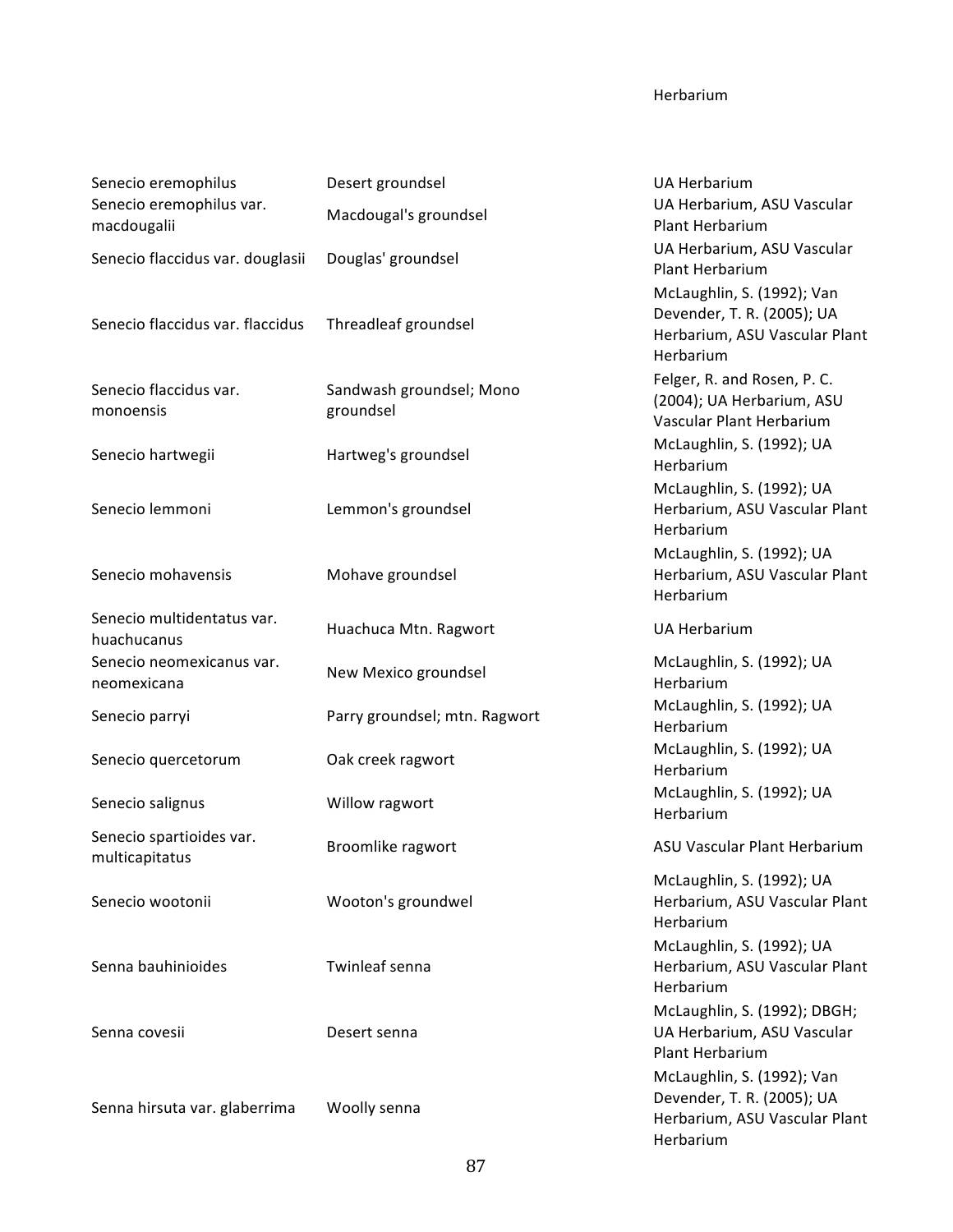| Senna wislizenii                                         | Wislizenus senna         | McLaughlin, S. (1992); UA<br>Herbarium                                                                       |
|----------------------------------------------------------|--------------------------|--------------------------------------------------------------------------------------------------------------|
| Setaria adhaerans                                        | Burr bristlegrass        | Van Devender, T. R. (2005); UA<br>Herbarium                                                                  |
| Setaria arizonica                                        | Arizona bristlegrass     | McLaughlin, S. (1992); UA<br>Herbarium, ASU Vascular Plant<br>Herbarium                                      |
| Setaria grisebachii                                      | Rrisebach's bristlegrass | McLaughlin, S. (1992); UA<br>Herbarium, ASU Vascular Plant<br>Herbarium                                      |
| Setaria leucopila                                        | Plains bristlegrass      | McLaughlin, S. (1992); UA<br>Herbarium, ASU Vascular Plant<br>Herbarium                                      |
| Setaria liebmanni                                        | Liebmann's bristlegrass  | McLaughlin, S. (1992); UA<br>Herbarium                                                                       |
| Setaria macrostachya                                     | Plains bristlegrass      | McLaughlin, S. (1992); UA<br>Herbarium, ASU Vascular Plant<br>Herbarium                                      |
| Setaria parviflora<br>Setaria pumila<br>Setaria scheelei | Knotroot bristlegrass    | <b>UA Herbarium</b><br>Van Devender, T. R. (2005)<br>McLaughlin, S. (1992)                                   |
| Sicyos ampleophyllus                                     | Streamside burr cucumber | McLaughlin, S. (1992); UA<br>Herbarium                                                                       |
| Sicyosperma gracile                                      | Climbing arrowheads      | McLaughlin, S. (1992); ASU<br>Vascular Plant Herbarium                                                       |
| Sida abutifolia                                          | Spreading fanpetals      | McLaughlin, S. (1992); Van<br>Devender, T. R. (2005); DBGH;<br>UA Herbarium, ASU Vascular<br>Plant Herbarium |
| Sida neomexicana                                         | New mexico fanpetals     | McLaughlin, S. (1992); UA<br>Herbarium, ASU Vascular Plant<br>Herbarium                                      |
| Sida physocalyx                                          | Buffpetal                | McLaughlin, S. (1992); UA<br>Herbarium                                                                       |
| Sida procumbens                                          | Spreading fanpetals      | McLaughlin, S. (1992); UA<br>Herbarium                                                                       |
| Sida spinosa                                             | Prickly fanpetals        | McLaughlin, S. (1992); UA<br>Herbarium, ASU Vascular Plant<br>Herbarium                                      |
| Sida tragiaefolia                                        | Earleaf fanpetals        | McLaughlin, S. (1992); ASU<br>Vascular Plant Herbarium                                                       |
| Sidalcea neomexicana                                     | New Mexico checkermallow | McLaughlin, S. (1992); DBGH;<br><b>UA Herbarium</b>                                                          |
| Sideroxylon lanuginosum                                  | Gum bully                | McLaughlin, S. (1992); Van<br>Devender, T. R. (2005); UA<br>Herbarium, ASU Vascular Plant<br>Herbarium       |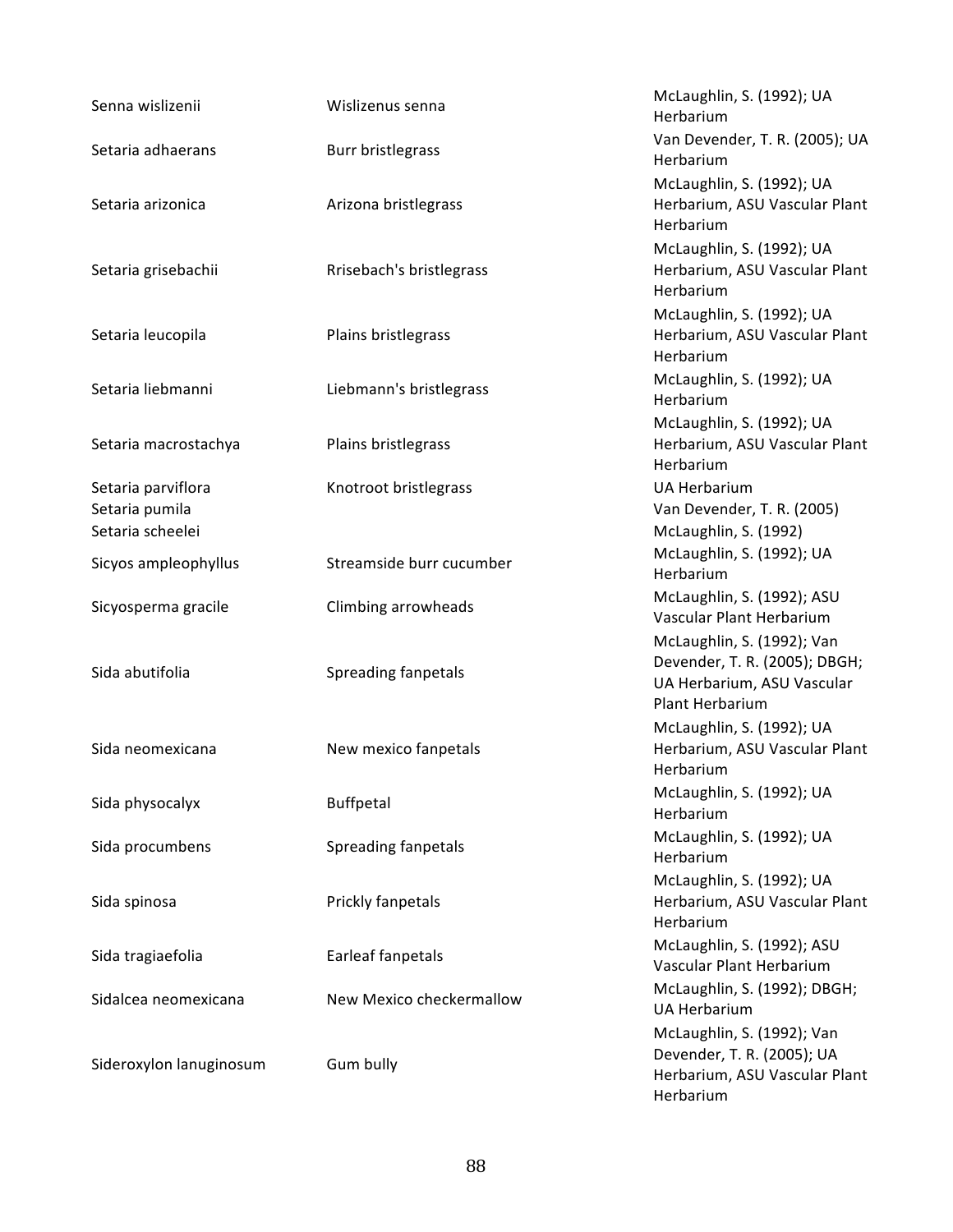| Silene antirrhina                        | Sleepy catchfly                              |
|------------------------------------------|----------------------------------------------|
| Silene laciniata ssp. greggii            | Cardinal catchfly                            |
| Silene scouleri                          | Scouler catchfly                             |
| Silene scourleri ssp. pringlei           | Prigle catchfly                              |
| Simmondsia chinensis                     | Jojoba                                       |
| Sisyrinchium arizonicum                  | Arizona blue-eyed grass                      |
| Sisyrinchium cernuum                     | Nodding blue-eyed grass                      |
| Sisyrinchium demissum                    | Dwarf blue-eyed grass                        |
| Sisyrinchium longipes                    | Timberland blue-eyed grass                   |
| Smilacina racemosa var.<br>amplexicaulis | Western Solomon's seal                       |
| Smilacina stellata                       | Starry false Solomon's seal                  |
| Solanum adscendens                       | Sonoita nightshade                           |
| Solanum americanum                       | American black nightshade                    |
| Solanum cornutum<br>Solanum deflexum     | Sonoita nightshade                           |
| Solanum douglasii                        | Greenspot nightshade                         |
| Solanum elaeagnifolium                   | White horse nettle, silverleaf<br>nightshade |
| Solanum fendleri                         | Fendler's horsenettle                        |
| Solanum hindsianum                       | Hind's nightshade                            |
| Solanum lumholtzianum                    | Sonoran nightshade                           |
| Solanum nigrescens                       | Divine nightshade                            |
| Solanum nigrum<br>Solanum ptychanthum    | Black nightshade<br>Eastern black nightshade |

McLaughlin, S. (1992); UA Herbarium, ASU Vascular Plant Herbarium McLaughlin, S. (1992); UA Herbarium McLaughlin, S. (1992); UA Herbarium, ASU Vascular Plant Herbarium UA Herbarium, ASU Vascular Plant Herbarium McLaughlin, S. (1992) McLaughlin, S. (1992); UA Herbarium, ASU Vascular Plant Herbarium Sishernum Notaughlin, S. (1992); UA Herbarium McLaughlin, S. (1992); UA Herbarium, ASU Vascular Plant Herbarium Sistem Sistem McLaughlin, S. (1992); UA<br>
McLaughlin, S. (1992); UA Herbarium McLaughlin, S. (1992); Van Devender, T. R. (2005); UA Herbarium seal McLaughlin, S. (1992); UA Herbarium UA Herbarium nade **Solanum Americanum** UA Herbarium, ASU Vascular Plant Herbarium McLaughlin, S. (1992) McLaughlin, S. (1992) UA Herbarium, ASU Vascular Plant Herbarium McLaughlin, S. (1992); DBGH; UA Herbarium, ASU Vascular Plant Herbarium McLaughlin, S. (1992); UA Herbarium UA Herbarium, ASU Vascular Plant Herbarium McLaughlin, S. (1992); UA Herbarium McLaughlin, S. (1992); Van Devender, T. R. (2005); UA Herbarium UA Herbarium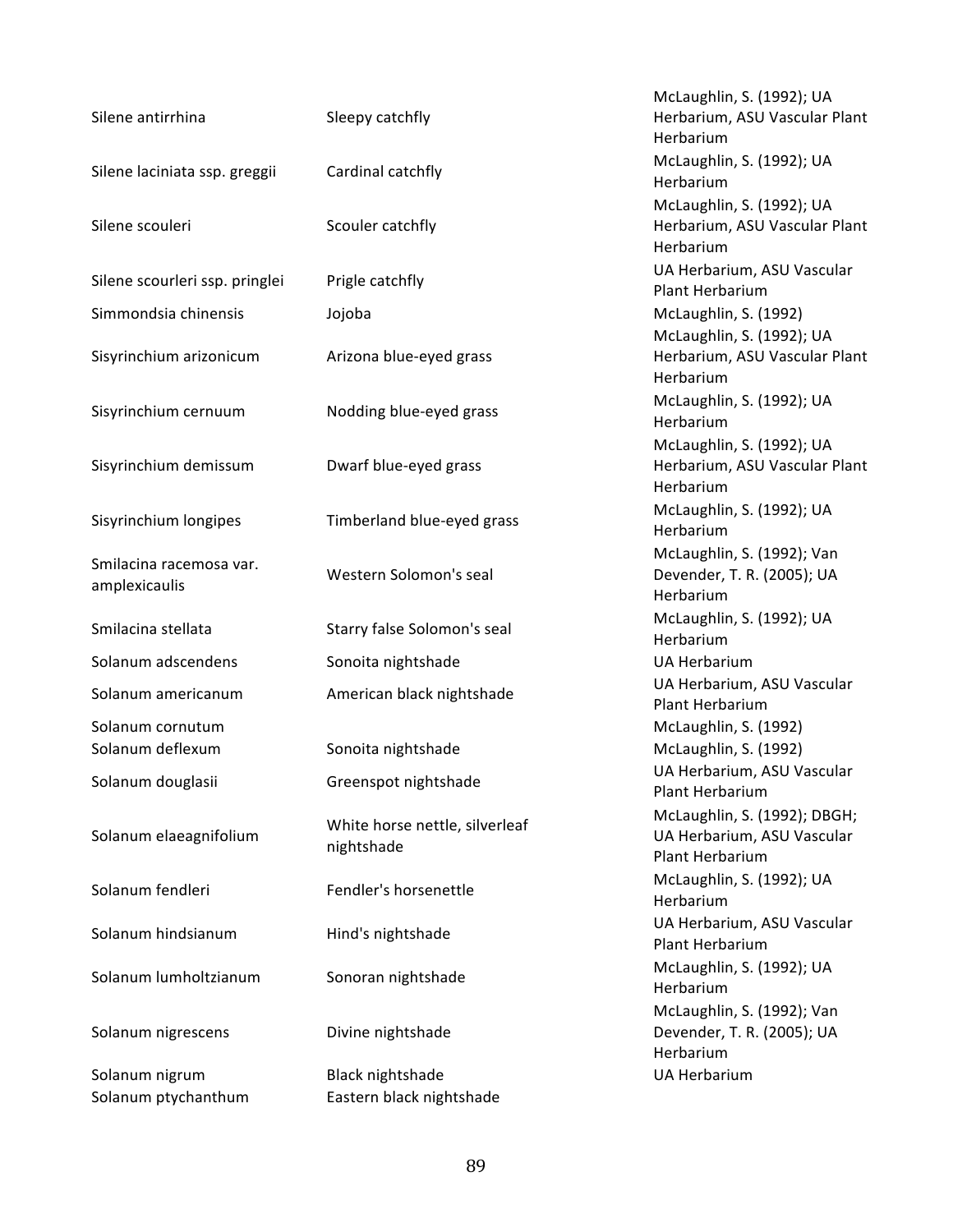| Solanum rostratum                         | Horned nightshade                         | McLaughlin, S. (1992); Van<br>Devender, T. R. (2005); UA<br>Herbarium, ASU Vascular Plant<br>Herbarium       |
|-------------------------------------------|-------------------------------------------|--------------------------------------------------------------------------------------------------------------|
| Solidago canadensis var.<br>scabra        | Canadian goldenrod                        | McLaughlin, S. (1992); UA<br>Herbarium, ASU Vascular Plant<br>Herbarium                                      |
| Solidago missouriensis                    | Prairie goldenrod                         | McLaughlin, S. (1992); UA<br>Herbarium, ASU Vascular Plant<br>Herbarium                                      |
| Solidago nemoralis var.<br>longipetiolata | Gray goldenrod                            | ASU Vascular Plant Herbarium                                                                                 |
| Solidago sparsiflora                      | Threenerve goldenrod                      | McLaughlin, S. (1992); UA<br>Herbarium                                                                       |
| Solidago velutina                         | Sparse goldenrod, threenerve<br>goldenrod | ASU Vascular Plant Herbarium                                                                                 |
| Solidago wrightii var.<br>adenophora      | Wright's goldenrod                        | McLaughlin, S. (1992); Van<br>Devender, T. R. (2005); DBGH;<br>UA Herbarium, ASU Vascular<br>Plant Herbarium |
| Sophora arizonica                         | Arizona necklacepod                       | McLaughlin, S. (1992); UA<br>Herbarium                                                                       |
| Sophora nuttalliana                       | Silky sophora                             | McLaughlin, S. (1992); UA<br>Herbarium                                                                       |
| Sorbus dumosa                             | Arizona mountain ash                      | McLaughlin, S. (1992); UA<br>Herbarium                                                                       |
| Spermolepis echinata                      | <b>Bristly scaleseed</b>                  | McLaughlin, S. (1992); UA<br>Herbarium, ASU Vascular Plant<br>Herbarium                                      |
| Sphaeralcea ambigua var.<br>ambigua       | Desert globe mallow                       | McLaughlin, S. (1992); Van<br>Devender, T. R. (2005)                                                         |
| Sphaeralcea ambigua var.<br>rosacea       | Desert globe mallow                       | McLaughlin, S. (1992); Van<br>Devender, T. R. (2005)                                                         |
| Sphaeralcea angustifolia                  | Narrowleaf globe mallow                   | McLaughlin, S. (1992); Van<br>Devender, T. R. (2005)                                                         |
| Sphaeralcea coulteri                      | Coulter's globe mallow                    | McLaughlin, S. (1992); Van<br>Devender, T. R. (2005)                                                         |
| Sphaeralcea emoryi var.<br>californica    | Emory globe mallow                        | McLaughlin, S. (1992); Van<br>Devender, T. R. (2005)                                                         |
| Sphaeralcea fendleri                      | Fendler globe mallow                      | McLaughlin, S. (1992); Van<br>Devender, T. R. (2005)                                                         |
| Sphaeralcea laxa                          | Caliche globe mallow                      | McLaughlin, S. (1992); Van<br>Devender, T. R. (2005)                                                         |
| Sphaeralcea subhastata var.<br>pumila     | Globe mallow                              | McLaughlin, S. (1992); Van<br>Devender, T. R. (2005)                                                         |
| Sphaeralcea subhastata var.<br>thyrsoidea | Globe mallow                              | McLaughlin, S. (1992); Van<br>Devender, T. R. (2005)                                                         |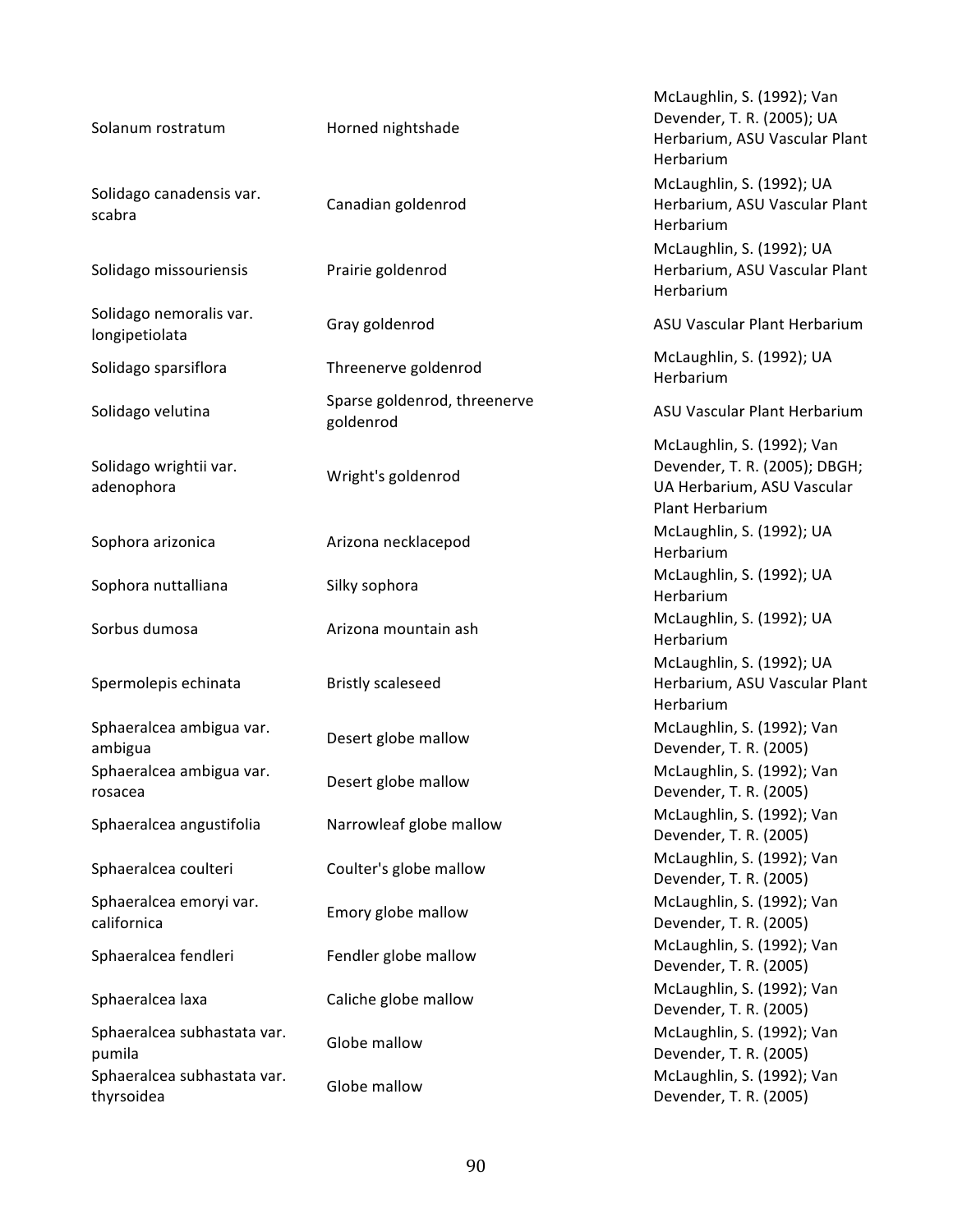| Sphenopholis obtusata       | Prairie wedgegrass          | McLaughlin, S. (1992); UA<br>Herbarium, ASU Vascular Plant<br>Herbarium            |
|-----------------------------|-----------------------------|------------------------------------------------------------------------------------|
| Sphinctospermum constrictum | Hourglass peaseed           | McLaughlin, S. (1992); UA<br>Herbarium, ASU Vascular Plant<br>Herbarium            |
| Spiranthes parasitica       | Fallen ladies-tresses       | McLaughlin, S. (1992)                                                              |
| Sporobolus airoides         | Alkali sacaton              | McLaughlin, S. (1992); UA<br>Herbarium, ASU Vascular Plant<br>Herbarium            |
| Sporobolus contractus       | Spike dropseed              | McLaughlin, S. (1992); UA<br>Herbarium, ASU Vascular Plant<br>Herbarium            |
| Sporobolus coromandelianus  | Madagascar dropseed         | UA Herbarium, ASU Vascular<br>Plant Herbarium                                      |
| Sporobolus cryptandrus      | Sand dropseed               | McLaughlin, S. (1992); DBGH;<br>UA Herbarium, ASU Vascular<br>Plant Herbarium      |
| Sporobolus fimbriatus       | Fringed dropseed            | <b>UA Herbarium</b>                                                                |
| Sporobolus flexuosus        | Mesa dropseed               | McLaughlin, S. (1992); UA<br>Herbarium, ASU Vascular Plant<br>Herbarium            |
| Sporobolus pulvinatus       |                             | McLaughlin, S. (1992)                                                              |
| Sporobolus wrightii         | Giant sacaton               | McLaughlin, S. (1992); UA<br>Herbarium, ASU Vascular Plant<br>Herbarium            |
| Stachys coccinea            | Texas betany                | McLaughlin, S. (1992); Van<br>Devender, T. R. (2005)                               |
| Stellaria nitens            | Shiny chickweed             | McLaughlin, S. (1992); UA<br>Herbarium, ASU Vascular Plant<br>Herbarium            |
| Stemodia durantifolia       | Whitewooly twintip          | McLaughlin, S. (1992); DBGH                                                        |
| Stenocereus thurberi        | Organ pipe cactus, pitahaya | McLaughlin, S. (1992); Van<br>Devender, T. R. (2005)                               |
| Stenorrhynchus michuacanum  |                             | Van Devender, T. R. (2005)                                                         |
| Stephanomeria exigua        | Small wire lettuce          | McLaughlin, S. (1992); UA<br>Herbarium, ASU Vascular Plant<br>Herbarium            |
| Stephanomeria pauciflora    | Fewflower wirelettuce       | Van Devender, T. R. (2005);<br>DBGH; UA Herbarium, ASU<br>Vascular Plant Herbarium |
| Stephanomeria schottii      | Schott's wirelettuce        | <b>UA Herbarium</b>                                                                |
| Stephanomeria thurberi      | Thurber's wirelettuce       | McLaughlin, S. (1992); DBGH;<br><b>UA Herbarium</b>                                |
| Stevia lemmoni              |                             | McLaughlin, S. (1992); UA<br>Herbarium                                             |
| Stevia micrantha            | Annual candyleaf            | McLaughlin, S. (1992); UA<br>Herbarium                                             |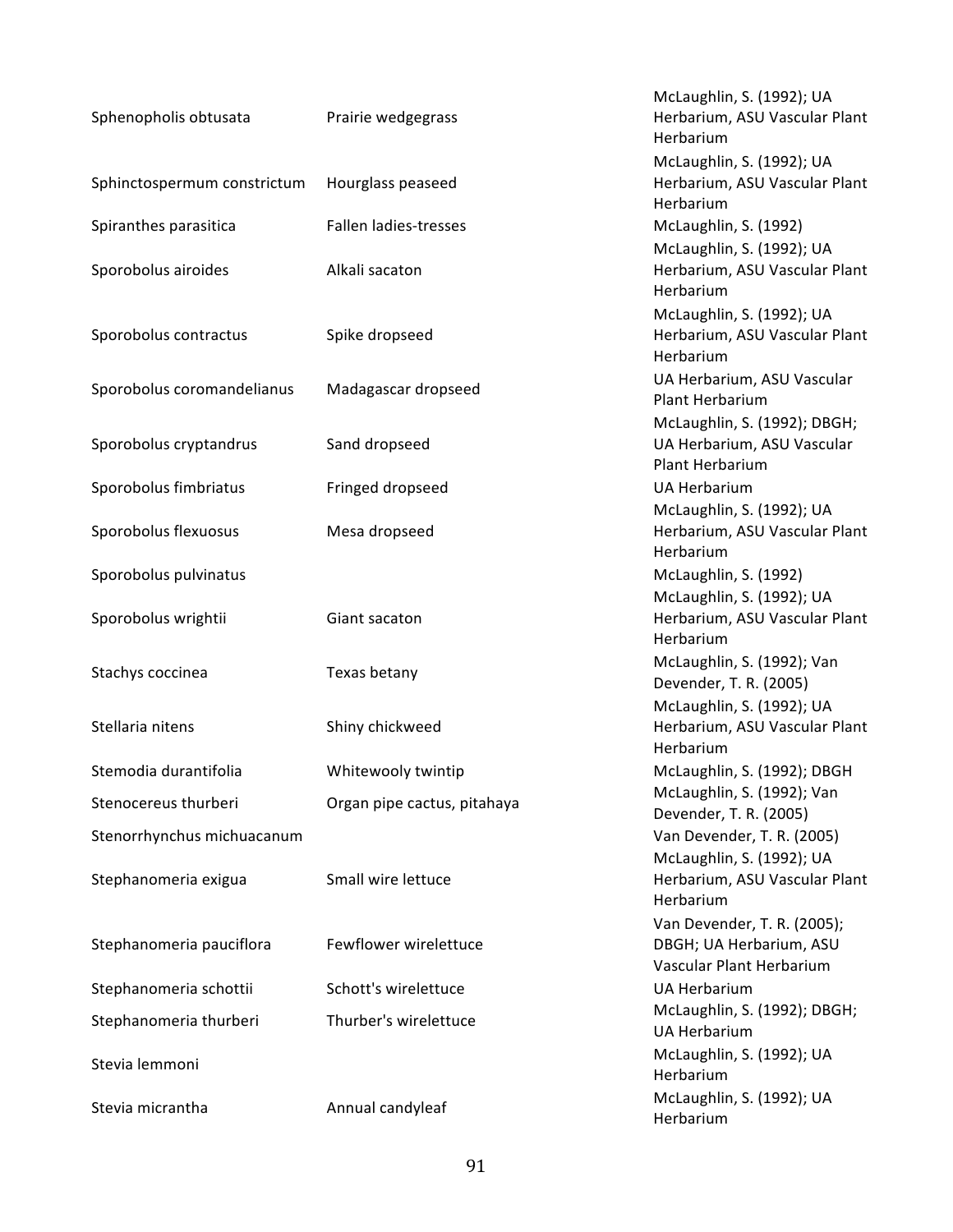| Stevia plummerae                                      | Plummer's candyleaf                                      | McLaughlin, S. (1992); UA<br>Herbarium                                        |
|-------------------------------------------------------|----------------------------------------------------------|-------------------------------------------------------------------------------|
| Stevia serrata                                        | Sawtooth candyleaf                                       | McLaughlin, S. (1992); UA<br>Herbarium                                        |
| Stipa comata                                          |                                                          | McLaughlin, S. (1992)                                                         |
| Stipa eminens                                         | Southwestern needlegrass                                 | McLaughlin, S. (1992); UA<br>Herbarium                                        |
| Stipa lettermanii                                     | Letterman's needlegrass                                  | McLaughlin, S. (1992); UA<br>Herbarium                                        |
| Stipa neomexicana                                     | New Mexico needlegrass                                   | McLaughlin, S. (1992); UA<br>Herbarium                                        |
| Stipa pringlei                                        | Pringle's speargrass                                     | McLaughlin, S. (1992); DBGH;<br><b>UA Herbarium</b>                           |
| Stipa speciosa                                        | Desert needlegrass                                       | McLaughlin, S. (1992); UA<br>Herbarium                                        |
| Streptanthella longirostris                           | Long-beaded twist plant                                  | McLaughlin, S. (1992)                                                         |
| Streptanthus carinatus ssp.<br>arizonicus             | Silverbell; Arizona jewelflower                          | McLaughlin, S. (1992); Van<br>Devender, T. R. (2005); DBGH                    |
| Strepthanthus lemmoni                                 | Lemmon jewelflower                                       | McLaughlin, S. (1992)                                                         |
| Stylocline gnaphalioides                              | Mountain neststraw                                       | McLaughlin, S. (1992); UA<br>Herbarium, ASU Vascular Plar<br>Herbarium        |
| Stylocline micropoides                                | Desert neststraw                                         | McLaughlin, S. (1992); UA<br>Herbarium, ASU Vascular Plar<br>Herbarium        |
| Stylocline sonorensis                                 | Sonoran neststraw                                        | Van Devender, T. R. (2005); U<br>Herbarium                                    |
| Suaeda torreyana                                      |                                                          | McLaughlin, S. (1992)                                                         |
| Swertia radiata                                       |                                                          | McLaughlin, S. (1992); Van<br>Devender, T. R. (2005)                          |
| Symphoricarpos oreophilus                             |                                                          | McLaughlin, S. (1992)                                                         |
| Symphotrichum divaricatum                             | Small flowered aster; Southern<br>annual saltmarsh aster | McLaughlin, S. (1992); Van<br>Devender, T. R. (2005); UA<br>Herbarium         |
| Symphyotrichum falcatum var.<br>commutatum            | Cluster aster/var. crussulum;<br>white prairie aster     | McLaughlin, S. (1992); Van<br>Devender, T. R. (2005); UA<br>Herbarium         |
| Symphyotrichum subulatum<br>Syntrichopappus fremontii | Eastern annual saltmarsh aster                           | <b>UA Herbarium</b><br>McLaughlin, S. (1992)                                  |
| Tagetes lemmoni                                       | Lemmon's marigold                                        | McLaughlin, S. (1992); DBGH;<br>UA Herbarium, ASU Vascular<br>Plant Herbarium |
| Tagetes micrantha                                     | Licorice marigold                                        | McLaughlin, S. (1992); UA<br>Herbarium                                        |
| Talinum angustissimum                                 | Orange fameflower                                        | McLaughlin, S. (1992); UA<br>Herbarium                                        |
| Talinum aurantiacum                                   | Orange fameflower                                        | McLaughlin, S. (1992); DBGH;<br>UA Herbarium, ASU Vascular                    |

McLaughlin, S. (1992); UA Herbarium McLaughlin, S. (1992); UA Herbarium McLaughlin, S. (1992) McLaughlin, S. (1992); UA Herbarium McLaughlin, S. (1992); UA Herbarium McLaughlin, S. (1992); UA Herbarium McLaughlin, S. (1992); DBGH; UA Herbarium McLaughlin, S. (1992); UA Herbarium McLaughlin, S. (1992) McLaughlin, S. (1992) McLaughlin, S. (1992); UA Herbarium, ASU Vascular Plant Herbarium McLaughlin, S. (1992); UA Herbarium, ASU Vascular Plant Herbarium Van Devender, T. R. (2005); UA Herbarium McLaughlin, S. (1992) McLaughlin, S. (1992); Van Devender, T. R. (2005) McLaughlin, S. (1992) McLaughlin, S. (1992); Van Devender, T. R. (2005); UA Herbarium McLaughlin, S. (1992); Van Devender, T. R. (2005); UA Herbarium UA Herbarium McLaughlin, S. (1992) McLaughlin, S. (1992); DBGH; UA Herbarium, ASU Vascular Plant Herbarium McLaughlin, S. (1992); UA Herbarium McLaughlin, S. (1992); UA Herbarium McLaughlin, S. (1992); DBGH; UA Herbarium, ASU Vascular Plant Herbarium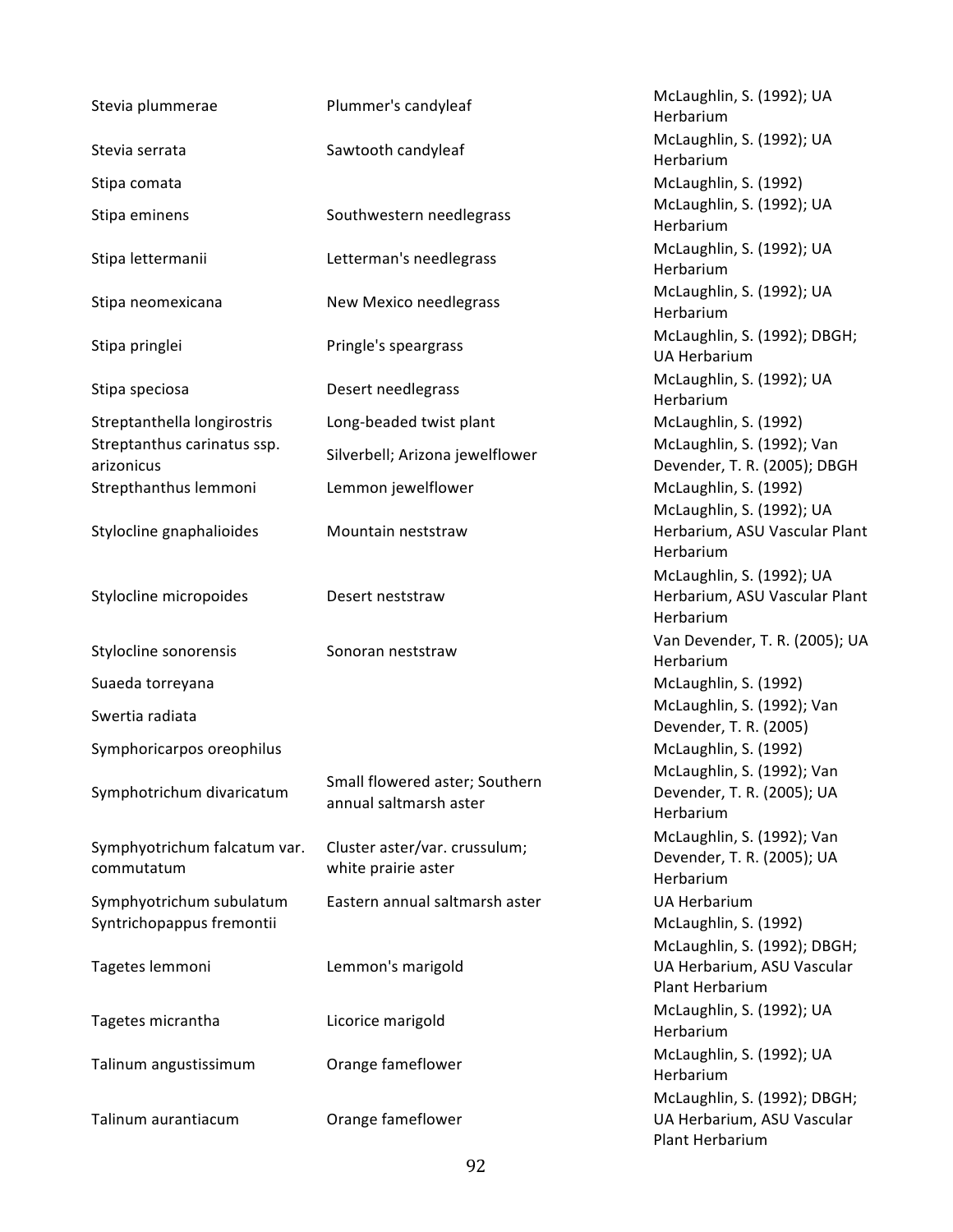| Talinum paniculatum         | Big talinum; Jewels of Opar | McLaughlin, S. (1992); DBGH;<br><b>UA Herbarium</b>        |
|-----------------------------|-----------------------------|------------------------------------------------------------|
| Talinum parviflorum         | Prairie fameflower          | McLaughlin, S. (1992); UA                                  |
|                             |                             | Herbarium                                                  |
| Taraxacum laevigatum        | Red-seed dandelion          | <b>UA Herbarium</b>                                        |
|                             |                             | McLaughlin, S. (1992); Tom                                 |
| Tecoma stans var. angustata | <b>Yellow Trumpetflower</b> | Van Devender; UA Herbarium,                                |
|                             |                             | ASU Vascular Plant Herbarium                               |
|                             |                             | McLaughlin, S. (1992); UA                                  |
| Tephrosia leiocarpa         | Smoothpod hoarypea          | Herbarium, ASU Vascular Plant                              |
|                             |                             | Herbarium                                                  |
|                             |                             | McLaughlin, S. (1992); ASU                                 |
| Tephrosia tenella           | Red hoarypea                | Vascular Plant Herbarium                                   |
| Tephrosia thurberi          |                             | McLaughlin, S. (1992)                                      |
|                             |                             | McLaughlin, S. (1992); Van                                 |
| Tephrosia vicioides         | Hoary pea                   | Devender, T. R. (2005); UA                                 |
|                             |                             | Herbarium                                                  |
|                             |                             | McLaughlin, S. (1992); UA                                  |
| Tetraclea coulteri          | Coulter's wrinklefruit      | Herbarium, ASU Vascular Plant                              |
|                             |                             | Herbarium                                                  |
|                             |                             | McLaughlin, S. (1992); DBGH;                               |
| Tetramerium hispidum        | Hairy fournwort             | UA Herbarium, ASU Vascular                                 |
|                             |                             | Plant Herbarium                                            |
|                             |                             | McLaughlin, S. (1992); Van                                 |
| Teucrium canadense          | American germander          | Devender, T. R. (2005)                                     |
| Teucrium cubense ssp.       |                             | McLaughlin, S. (1992); Van                                 |
| depressum                   | Small coast germander       | Devender, T. R. (2005)                                     |
| Thalictrum fenderli var.    |                             |                                                            |
| wrightii                    | Wright's meadowrue          | <b>UA Herbarium</b>                                        |
|                             |                             | McLaughlin, S. (1992); UA                                  |
| Thalictrum fendleri         | Fendler's meadowrue         | Herbarium, ASU Vascular Plant                              |
|                             |                             | Herbarium                                                  |
| Thalictrum revolutum        | Waxyleaf meadowrue          | ASU Vascular Plant Herbarium                               |
|                             |                             | McLaughlin, S. (1992); Van                                 |
| Thamnosma texanum var.      |                             | Devender, T. R. (2005); UA                                 |
| purpureum                   | Desert rue                  | Herbarium, ASU Vascular Plant                              |
|                             |                             | Herbarium                                                  |
|                             |                             | McLaughlin, S. (1992); UA                                  |
| Thelesperma longipes        | Longstalk greenthread       | Herbarium, ASU Vascular Plant                              |
|                             |                             | Herbarium                                                  |
|                             |                             |                                                            |
| Thelesperma megapotamicum   | Hopi tea greenthread        | McLaughlin, S. (1992); DBGH;<br>UA Herbarium, ASU Vascular |
|                             |                             | Plant Herbarium                                            |
| Thelypodiopsis linearifolia |                             |                                                            |
|                             | Slimleaf plains mustard     | McLaughlin, S. (1992); DBGH                                |
|                             |                             | McLaughlin, S. (1992); UA                                  |
| Thelypodium wrightii        | Wright's thelypody          | Herbarium, ASU Vascular Plant<br>Herbarium                 |
|                             |                             | McLaughlin, S. (1992)                                      |
| Thelypteris augescens       |                             |                                                            |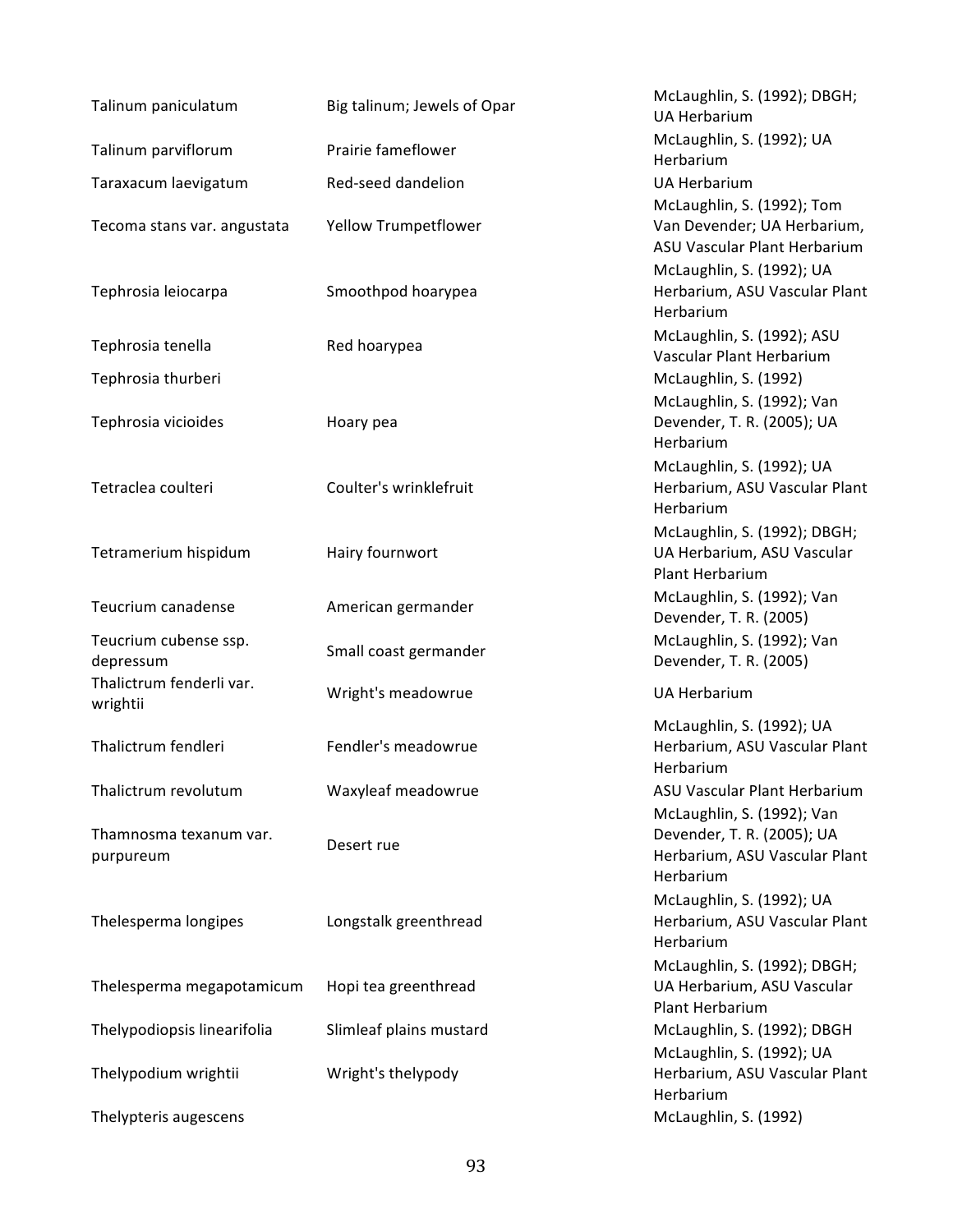| Thelypteris puberula                         | Showy maidenfern             | McLaughlin, S. (1992); UA<br>Herbarium                                                                 |
|----------------------------------------------|------------------------------|--------------------------------------------------------------------------------------------------------|
| Thinopyrum ponticum                          | Rush wheatgrass              | <b>UA Herbarium</b>                                                                                    |
| Thlaspi arvense                              | Field pennycress             | ASU Vascular Plant Herbarium                                                                           |
| Thlaspi montanum var.<br>fenderli            | Fendler's pennycress         | UA Herbarium, ASU Vascular<br>Plant Herbarium                                                          |
| Thlaspi montanum var.<br>montanum            | Alpine pennycress            | McLaughlin, S. (1992); Van<br>Devender, T. R. (2005); UA<br>Herbarium, ASU Vascular Plant<br>Herbarium |
| Thymophylla acerosa                          | Pricklyleaf dogweed          | McLaughlin, S. (1992); Van<br>Devender, T. R. (2005); UA<br>Herbarium, ASU Vascular Plant<br>Herbarium |
| Thymophylla concinna                         | Sonoran pricklyleaf          | McLaughlin, S. (1992); Van<br>Devender, T. R. (2005); UA<br>Herbarium                                  |
| Thymophylla pentachaeta var.<br>belendium    | Firehair dogweed             | Van Devender, T. R. (2005); UA<br>Herbarium                                                            |
| Thymophylla pentachaeta var.<br>pentachaeta  | Five needle pricklyleaf      | McLaughlin, S. (1992); Van<br>Devender, T. R. (2005); UA<br>Herbarium, ASU Vascular Plant<br>Herbarium |
| Thysanocarpus curvipes                       | Sand lacepod                 | McLaughlin, S. (1992); DBGH;<br>UA Herbarium, ASU Vascular<br>Plant Herbarium                          |
| Tidestromia lanuginosa ssp.<br>eliassonii    | Honeymat; woolly tidestromia | McLaughlin, S. (1992); UA<br>Herbarium, ASU Vascular Plant<br>Herbarium                                |
| Tiquilia canescens var.<br>canescens         | Woody crinklemat             | McLaughlin, S. (1992); UA<br>Herbarium, ASU Vascular Plant<br>Herbarium                                |
| Tiquilia palmeri                             | Palmer's crinklemat          | <b>UA Herbarium</b>                                                                                    |
| Tithonia thurberi                            | Arizona sunflowerweed        | McLaughlin, S. (1992); UA<br>Herbarium                                                                 |
| Townsendia annua                             | Annual Townsend daisy        | <b>UA Herbarium</b>                                                                                    |
| Townsendia strigosa                          | Hairy townsend daisy         | McLaughlin, S. (1992); UA<br>Herbarium                                                                 |
| Trachypogon secundus                         | Spiked crinkeawn             | McLaughlin, S. (1992); UA<br>Herbarium, ASU Vascular Plant<br>Herbarium                                |
| Tradescantia occidentalis var.<br>scopulornm | Prairie spiderwort           | McLaughlin, S. (1992); UA<br>Herbarium, ASU Vascular Plant<br>Herbarium                                |
| Tradescantia pinetorum                       | Pinewoods spiderwort         | McLaughlin, S. (1992); UA<br>Herbarium                                                                 |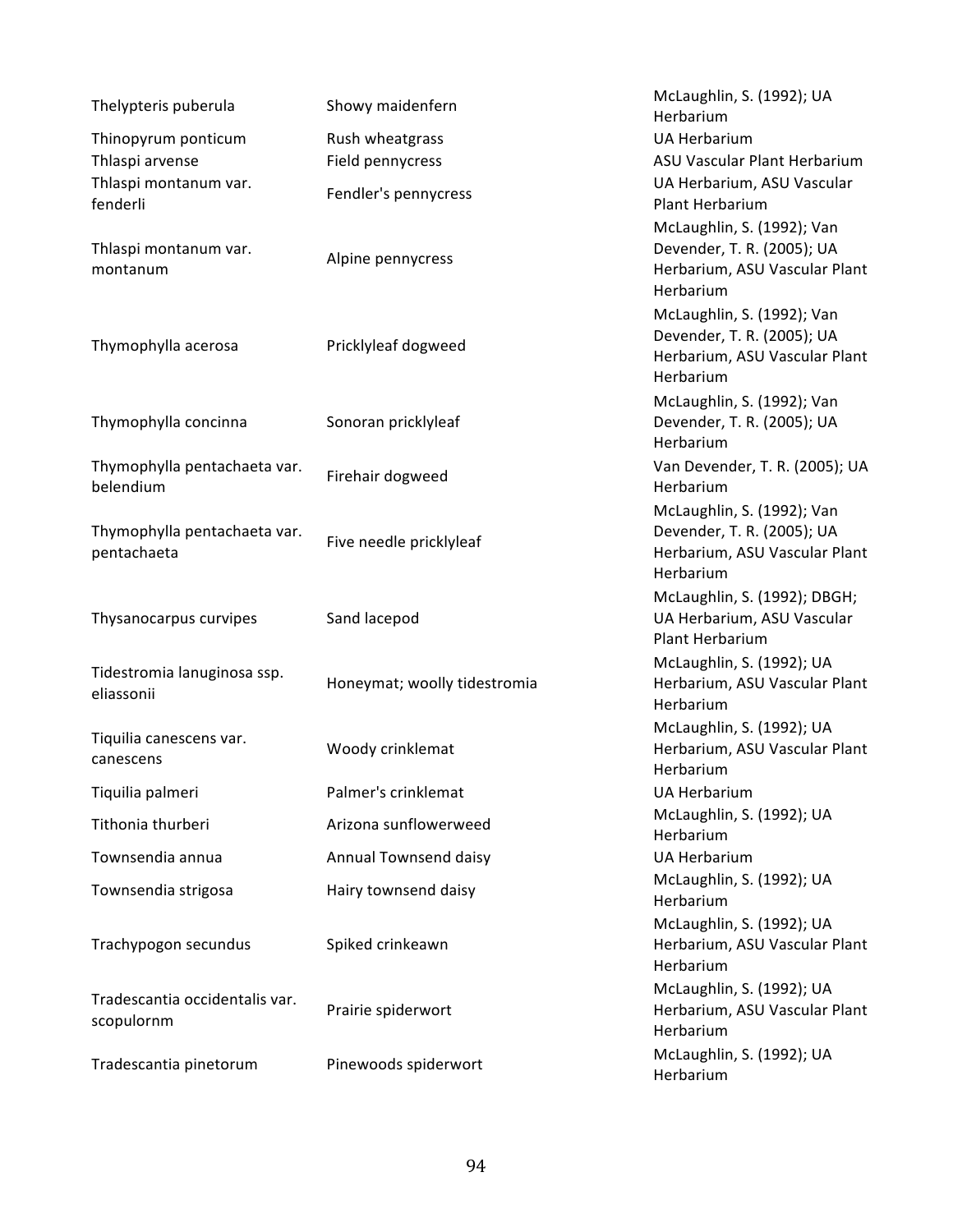| Tragia nepetifolia                                 | Catnip noseburn                           | McLaughlin, S. (1992); Van<br>Devender, T. R. (2005); UA<br>Herbarium, ASU Vascular Plant<br>Herbarium |
|----------------------------------------------------|-------------------------------------------|--------------------------------------------------------------------------------------------------------|
| Tragia ramosa                                      |                                           | McLaughlin, S. (1992); Van<br>Devender, T. R. (2005); UA<br>Herbarium                                  |
| Tragus berteronianus                               | Spiked burrgrass                          | McLaughlin, S. (1992); UA<br>Herbarium, ASU Vascular Plant<br>Herbarium                                |
| Tragus racemosus                                   | Stalked burrgrass                         | UA Herbarium, ASU Vascular<br>Plant Herbarium                                                          |
| Trianthema portulacastrum<br>Trichoptilium incisum | Horse purslane<br>Yellow head             | McLaughlin, S. (1992)<br>McLaughlin, S. (1992)                                                         |
| Trichostema arizonicum                             | Blue curls                                | McLaughlin, S. (1992); Van<br>Devender, T. R. (2005)                                                   |
| Tridens eragrostoides<br><b>Tridens muticus</b>    | Lovegrass<br>Slim tridens                 | McLaughlin, S. (1992)<br>McLaughlin, S. (1992)                                                         |
| Trifolium gracilentum                              | Pinpoint clover                           | McLaughlin, S. (1992); UA<br>Herbarium                                                                 |
| Trifolium microcephalum                            | Littlehead clover                         | <b>UA Herbarium</b>                                                                                    |
| Trifolium mucronatum ssp.<br>lacerum               | Spinytooth clover                         | McLaughlin, S. (1992); UA<br>Herbarium                                                                 |
| Trifolium pinetorum                                | Pinewoods clover                          | McLaughlin, S. (1992); UA<br>Herbarium, ASU Vascular Plant<br>Herbarium                                |
| Trifolium pratense                                 | Red clover                                | <b>UA Herbarium</b>                                                                                    |
| Trifolium variegatum                               | Whitetip clover                           | McLaughlin, S. (1992); UA<br>Herbarium                                                                 |
| Trifolium willdenowii                              | Tomcat clover                             | <b>UA Herbarium</b>                                                                                    |
| Triodanis holzingeri                               | Western Venus' lookingglass               | McLaughlin, S. (1992); UA<br>Herbarium, ASU Vascular Plant<br>Herbarium                                |
| Triodanis perfoliata var. flora                    | Clasping Venus' lookingglass              | McLaughlin, S. (1992); Van<br>Devender, T. R. (2005); UA<br>Herbarium, ASU Vascular Plant<br>Herbarium |
| Trisetum interruptum                               | Prairie false oat                         | McLaughlin, S. (1992); UA<br>Herbarium, ASU Vascular Plant<br>Herbarium                                |
| Triteleiopsis palmeri                              | Blue sand lily                            | AGFD (April 1999)                                                                                      |
| Triticum aestivum                                  | Common wheat                              | Van Devender, T. R. (2005); UA<br>Herbarium                                                            |
| Trixis californica                                 | California trixis, Arizona green<br>plant | McLaughlin, S. (1992); DBGH                                                                            |
| Tumamoca macdougalii                               | Tumamoc globeberry                        | McLaughlin, S. (1992)                                                                                  |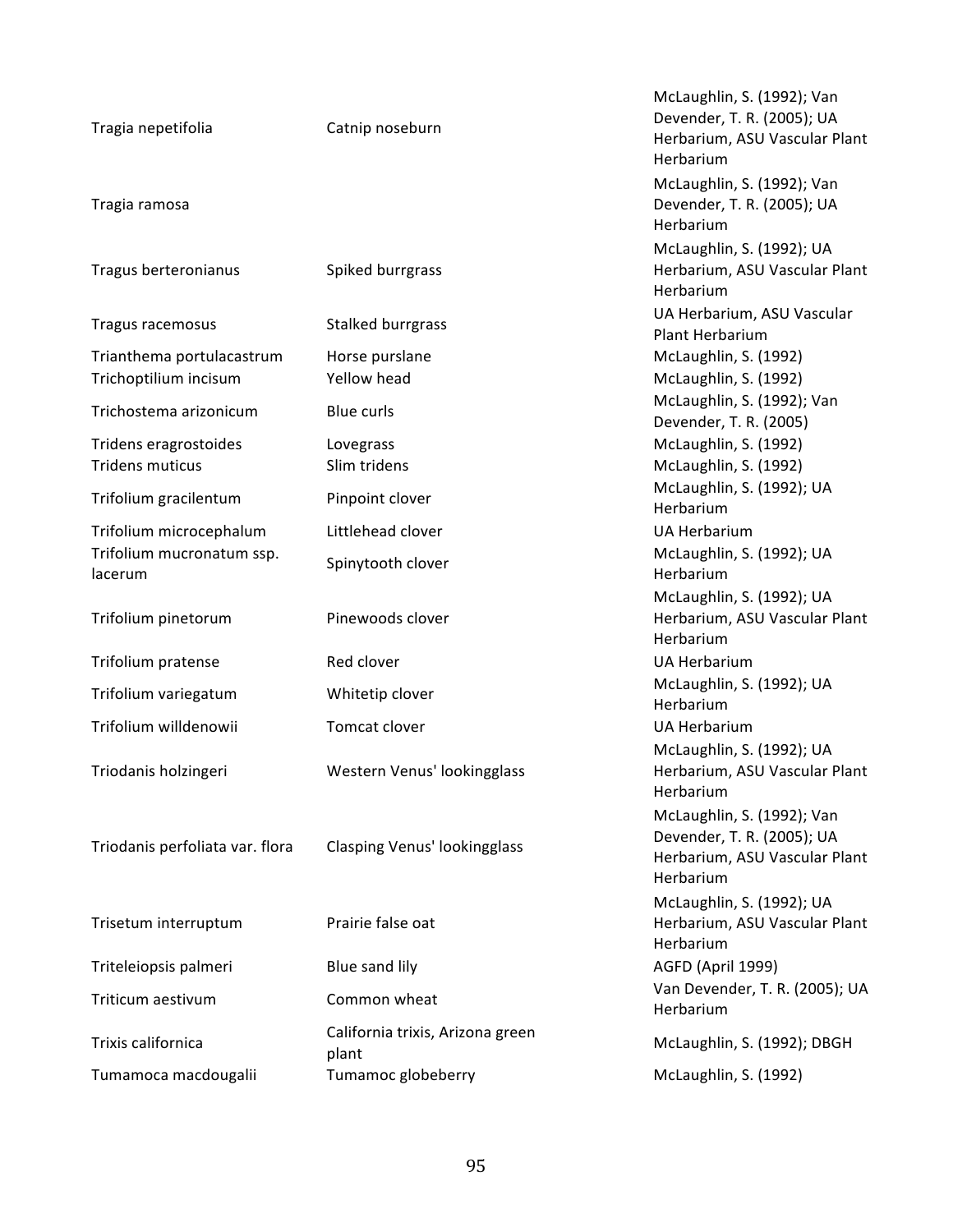| Typha domingensis                           | Southern cattail                        | McLaughlin, S. (1992); Van<br>Devender, T. R. (2005); UA<br>Herbarium, ASU Vascular Plant<br>Herbarium |
|---------------------------------------------|-----------------------------------------|--------------------------------------------------------------------------------------------------------|
| Typha latifolia                             | Common cattail                          | McLaughlin, S. (1992); UA<br>Herbarium                                                                 |
| Uropappus lindleyi                          | Lindley's silverpuffs                   | McLaughlin, S. (1992); Van<br>Devender, T. R. (2005); UA<br>Herbarium, ASU Vascular Plant<br>Herbarium |
| Urtica gracilenta                           | Mountain nettle                         | McLaughlin, S. (1992); UA<br>Herbarium                                                                 |
| Urtica urens<br>Vaccinium myrtillus         | Dwarf nettle                            | <b>UA Herbarium</b><br>McLaughlin, S. (1992)                                                           |
| Valeriana acutiloba                         | Arizona tabaccoroot                     | McLaughlin, S. (1992); UA<br>Herbarium, ASU Vascular Plant<br>Herbarium                                |
| Valeriana arizonica                         | Arizona tabaccoroot                     | McLaughlin, S. (1992); UA<br>Herbarium, ASU Vascular Plant<br>Herbarium                                |
| Valeriana sorbifolia                        |                                         | McLaughlin, S. (1992)                                                                                  |
| Vauquelinia californica ssp.<br>californica | Arizona rosewood                        | McLaughlin, S. (1992); UA<br>Herbarium, ASU Vascular Plant<br>Herbarium                                |
| Vauquelinia californica ssp.<br>sonorensis  | Sonora rosewood                         | UA Herbarium, ASU Vascular<br>Plant Herbarium                                                          |
| Verbena ambrosifolia                        |                                         | McLaughlin, S. (1992)                                                                                  |
| Verbena bracteata                           | Bigbract Verbena; bracted<br>vervain    | McLaughlin, S. (1992); UA<br>Herbarium                                                                 |
| Verbena carolina                            | Carolina vervain                        | McLaughlin, S. (1992); UA<br>Herbarium                                                                 |
| Verbena ciliata                             |                                         | McLaughlin, S. (1992)<br>McLaughlin, S. (1992); UA                                                     |
| Verbena gracilis                            | Ft. Huachuca vervain                    | Herbarium, ASU Vascular Plant<br>Herbarium                                                             |
| Verbena halei                               | Slendar verbena; Texas vervain          | McLaughlin, S. (1992)                                                                                  |
| Verbena neomexicana                         | Hillside vervain; New Mexico<br>verlena | McLaughlin, S. (1992); UA<br>Herbarium, ASU Vascular Plant<br>Herbarium                                |
| Verbena officinalis                         | Herb of the cross                       | <b>UA Herbarium</b>                                                                                    |
| Verbena perennis                            |                                         | McLaughlin, S. (1992)                                                                                  |
| Verbena pinetorum                           | Chihuahuan vervain                      | McLaughlin, S. (1992); ASU<br>Vascular Plant Herbarium                                                 |
| Verbena plicata                             | Fanleaf vervain                         | McLaughlin, S. (1992); DBGH;<br><b>UA Herbarium</b>                                                    |
| Verbena scabra                              |                                         | McLaughlin, S. (1992)                                                                                  |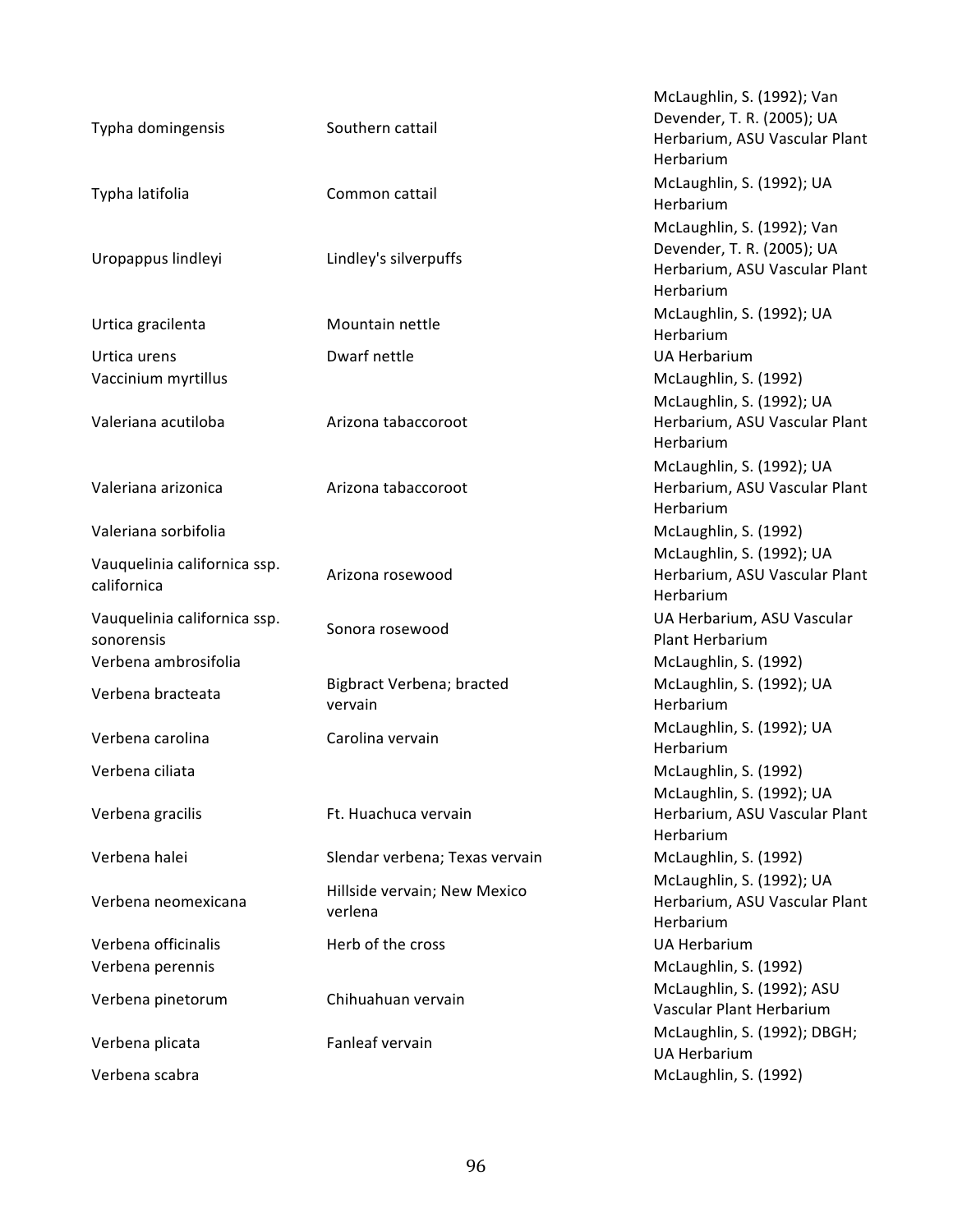| Verbesina encelioides var.            | Cowpen daisy; Golden                 | McLaughlin, S. (1992); Van<br>Devender, T. R. (2005); UA                                               |
|---------------------------------------|--------------------------------------|--------------------------------------------------------------------------------------------------------|
| exauriculata                          | crownbeard                           | Herbarium, ASU Vascular Plant<br>Herbarium                                                             |
| Verbesina longifolia                  | Longleaf crownbeard                  | McLaughlin, S. (1992); UA<br>Herbarium, ASU Vascular Plant<br>Herbarium                                |
| Verbesina rothrockii                  | Rothrock's crownbeard                | McLaughlin, S. (1992); UA<br>Herbarium, ASU Vascular Plant<br>Herbarium                                |
| Veronica anagallis-aquatica           | Blue water speedwell                 | Van Devender, T. R. (2005); UA<br>Herbarium                                                            |
| Veronica peregrina ssp.<br>xalapensis | Necklace weed, purslane<br>speedwell | McLaughlin, S. (1992); Van<br>Devender, T. R. (2005); UA<br>Herbarium, ASU Vascular Plant<br>Herbarium |
| Vicia americana                       | American deervetch                   | McLaughlin, S. (1992); DBGH;<br>UA Herbarium, ASU Vascular<br>Plant Herbarium                          |
| Vicia leucophaea                      | Mogollon Mountain vetch              | McLaughlin, S. (1992); UA<br>Herbarium                                                                 |
| Vicia ludoviciana ssp.<br>ludoviciana | Slim vetch                           | McLaughlin, S. (1992); Van<br>Devender, T. R. (2005); UA<br>Herbarium, ASU Vascular Plant<br>Herbarium |
| Vicia pulchella                       | Sweetclover vetch                    | McLaughlin, S. (1992); UA<br>Herbarium                                                                 |
| Viguiera annua                        | Annual goldeneye                     | McLaughlin, S. (1992); UA<br>Herbarium                                                                 |
| Viguiera ciliata                      |                                      | McLaughlin, S. (1992)<br>McLaughlin, S. (1992); UA                                                     |
| Viguiera cordifolia                   | Heartleaf goldeneye                  | Herbarium, ASU Vascular Plant<br>Herbarium                                                             |
| Viguiera deltoidea                    |                                      | McLaughlin, S. (1992)<br>McLaughlin, S. (1992); UA                                                     |
| Viguiera dentata                      | Sunflower goldeneye                  | Herbarium, ASU Vascular Plant<br>Herbarium                                                             |
| Viguiera dentata var. lancifolia      | Lanceleaf goldeneye                  | UA Herbarium, ASU Vascular<br>Plant Herbarium                                                          |
| Viguiera longifolia                   | Longleaf false goldeneye             | McLaughlin, S. (1992); UA<br>Herbarium                                                                 |
| Viguiera multiflora                   | Showy goldeneye                      | McLaughlin, S. (1992); UA<br>Herbarium, ASU Vascular Plant<br>Herbarium                                |
| Viguiera parishii                     | Parish's goldeneye                   | UA Herbarium, ASU Vascular<br>Plant Herbarium                                                          |
| Viola arvensis<br>Viola bicolor       | European field pansy<br>Field pansy  | <b>UA Herbarium</b><br>ASU Vascular Plant Herbarium                                                    |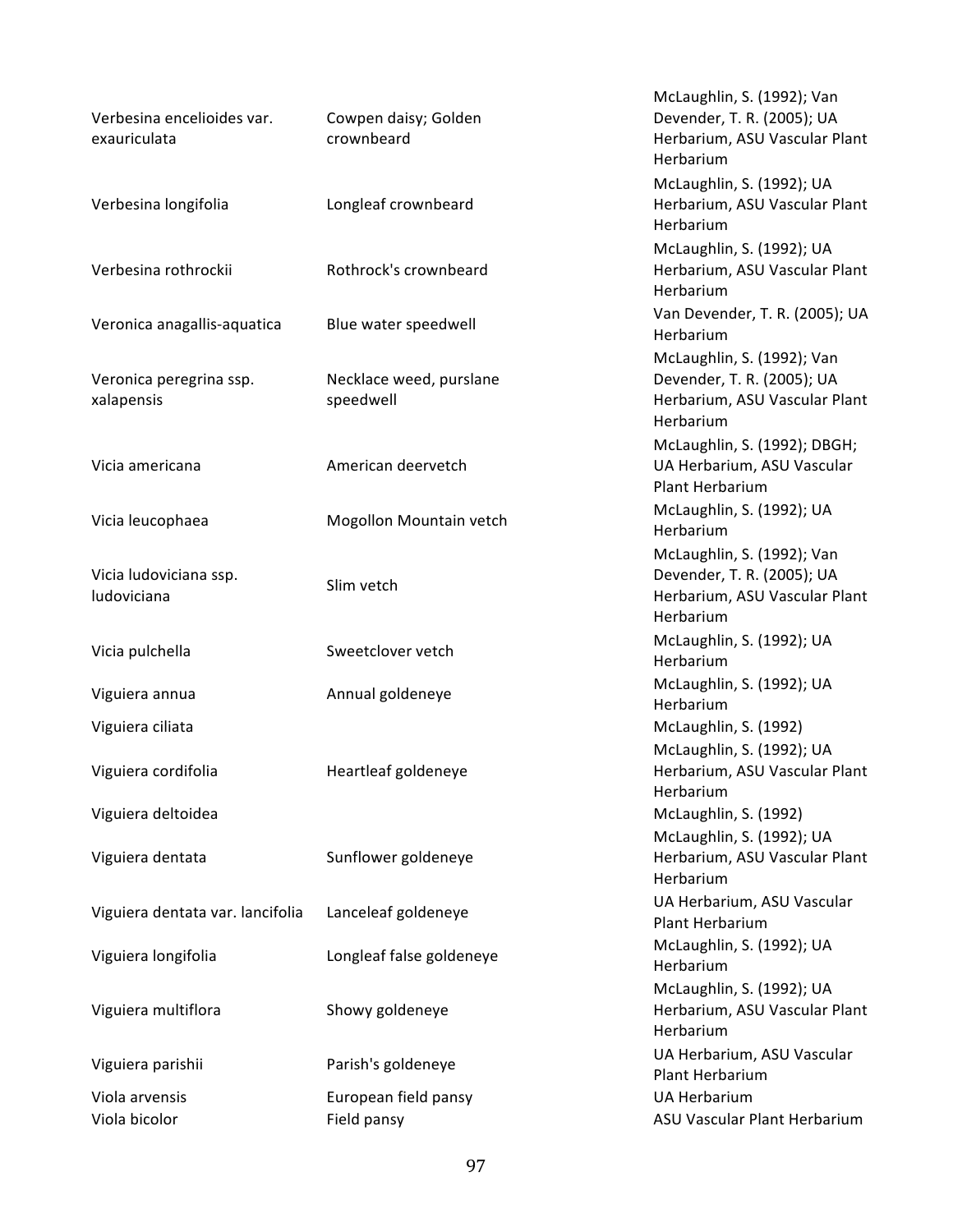| Viola canadensis                       | Canadian white violet         | McLaughlin, S. (1992); UA<br>Herbarium, ASU Vascular Plant<br>Herbarium                                |
|----------------------------------------|-------------------------------|--------------------------------------------------------------------------------------------------------|
| Viola nephrophylla                     | Northern boy violet           | <b>UA Herbarium</b>                                                                                    |
| Viola sororia var. affinis             | Arizona bog violet            | McLaughlin, S. (1992); Van<br>Devender, T. R. (2005); UA<br>Herbarium                                  |
| Viola umbraticola                      | Ponderosa violet              | McLaughlin, S. (1992); UA<br>Herbarium, ASU Vascular Plant<br>Herbarium                                |
| Vitis arizonica                        | Wild grape                    | McLaughlin, S. (1992); Van<br>Devender, T. R. (2005)                                                   |
| Vulpia bromoides                       | <b>Brome fescue</b>           | <b>UA Herbarium</b>                                                                                    |
| Vulpia microstachys var. ciliata       | Gray fescue                   | McLaughlin, S. (1992); Van<br>Devender, T. R. (2005); UA<br>Herbarium, ASU Vascular Plant<br>Herbarium |
| Vulpia microstachys var.<br>pauciflora | Pacific fescue                | McLaughlin, S. (1992); Van<br>Devender, T. R. (2005); UA<br>Herbarium                                  |
| Vulpia myuros var. myuros              | <b>Foxtail fescue</b>         | McLaughlin, S. (1992); UA<br>Herbarium                                                                 |
| Vulpia octoflora var. hirtella         | Six-week fescue               | McLaughlin, S. (1992); Van<br>Devender, T. R. (2005); UA<br>Herbarium, ASU Vascular Plant<br>Herbarium |
| Vulpia octoflora var. octoflora        | Eight-flower six-weeks fescue | UA Herbarium, ASU Vascular<br><b>Plant Herbarium</b>                                                   |
| Waltheria indica                       | Basora-prieta                 | McLaughlin, S. (1992); UA<br>Herbarium, ASU Vascular Plant<br>Herbarium                                |
| Wislizenia refracta                    | Jackass clover                | McLaughlin, S. (1992)                                                                                  |
| Woodsia cochisensis                    | Cochise cliff fern            | UA Herbarium                                                                                           |
| Woodsia mexicana                       | Cliff fern                    | McLaughlin, S. (1992); UA<br>Herbarium                                                                 |
| Woodsia phillipsii                     | Phillip's cliff fern          | <b>UA Herbarium</b>                                                                                    |
| Woodsia plummerae                      | Plummer's cliff fern          | McLaughlin, S. (1992); UA<br>Herbarium                                                                 |
| Woodwardia fimbriata                   | Giant chain fern              | McLaughlin, S. (1992); UA<br>Herbarium                                                                 |
| Xanthium strumarium                    | Common cocklebur              | McLaughlin, S. (1992); UA<br>Herbarium, ASU Vascular Plant<br>Herbarium                                |
| Xanthium strumarium var.<br>canadense  | Canada cockleburr             | UA Herbarium, ASU Vascular<br>Plant Herbarium                                                          |
| Xanthocephalum                         |                               | McLaughlin, S. (1992); Van                                                                             |
| gymnospermoides var.<br>eradiatum      | Matchweed                     | Devender, T. R. (2005); UA<br>Herbarium                                                                |
| Xylorhiza tortifolia                   | Mohave aster                  | McLaughlin, S. (1992)                                                                                  |